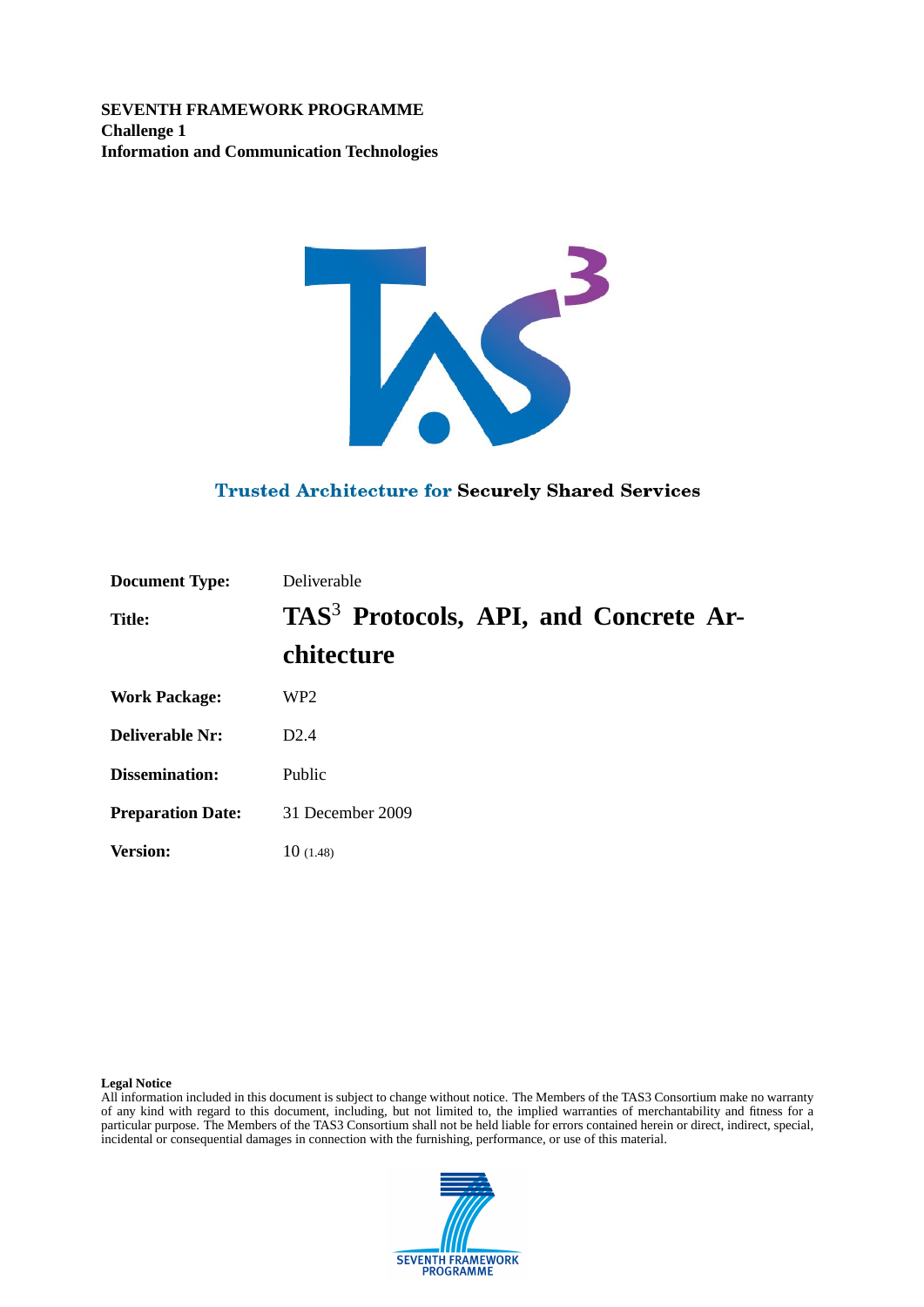

# **The TAS**<sup>3</sup> **Consortium**

|                | <b>Beneficiary Name</b>           | Country   | <b>Short</b>   | Role        |
|----------------|-----------------------------------|-----------|----------------|-------------|
| $\overline{1}$ | K.U. Leuven                       | BE        | <b>KUL</b>     | Project Mgr |
| 2              | Synergetics nv/sa                 | BE        | <b>SYN</b>     | Partner     |
| $\overline{3}$ | University of Kent                | <b>UK</b> | <b>KENT</b>    | Partner     |
| $\overline{4}$ | University of Karlsruhe           | DE        | <b>KARL</b>    | Partner     |
| 5              | Technische Universiteit Eindhoven | NL        | <b>TUE</b>     | Partner     |
| 6              | CNR/ISTI                          | IT        | <b>CNR</b>     | Partner     |
| 7              | University of Koblenz-Landau      | DE        | <b>UNIKOLD</b> | Partner     |
| 8              | Vrije Universiteit Brussel        | <b>BE</b> | <b>VUB</b>     | Partner     |
| 9              | University of Zaragoza            | ES        | <b>UNIZAR</b>  | Partner     |
| 10             | University of Nottingham          | <b>UK</b> | <b>NOT</b>     | Partner     |
| 11             | <b>SAP</b> Research               | DE        | <b>SAP</b>     | Coordinator |
| 12             | Eifel                             | FR.       | EIF            | Partner     |
| 13             | Intalio                           | <b>UK</b> | <b>INT</b>     | Partner     |
| 14             | Risaris                           | IR        | <b>RIS</b>     | Partner     |
| 15             | Kenteq                            | BE        | <b>KETQ</b>    | Partner     |
| 16             | Oracle                            | <b>UK</b> | <b>ORACLE</b>  | Partner     |
| 17             | Custodix                          | BE        | <b>CUS</b>     | Partner     |
| 19             | Symlabs                           | PT        | <b>SYM</b>     | Partner     |

# **Contributors**

|                | <b>Name</b>                        | Organisation |
|----------------|------------------------------------|--------------|
|                | Sampo Kellomäki (main contributor) | <b>SYM</b>   |
| 2              | David Chadwick                     | <b>KENT</b>  |
| 3              | Jeroen Hoppenbrouwers              | KUL          |
| $\overline{4}$ | <b>Brecht Claerhout</b>            | <b>CUS</b>   |
|                | Gang Zhao                          | <b>VUB</b>   |
| 6              | Tom Kirkham                        | <b>NOT</b>   |
| $\mathbf{z}$   | Brendan Van Alsenoy                | KUL          |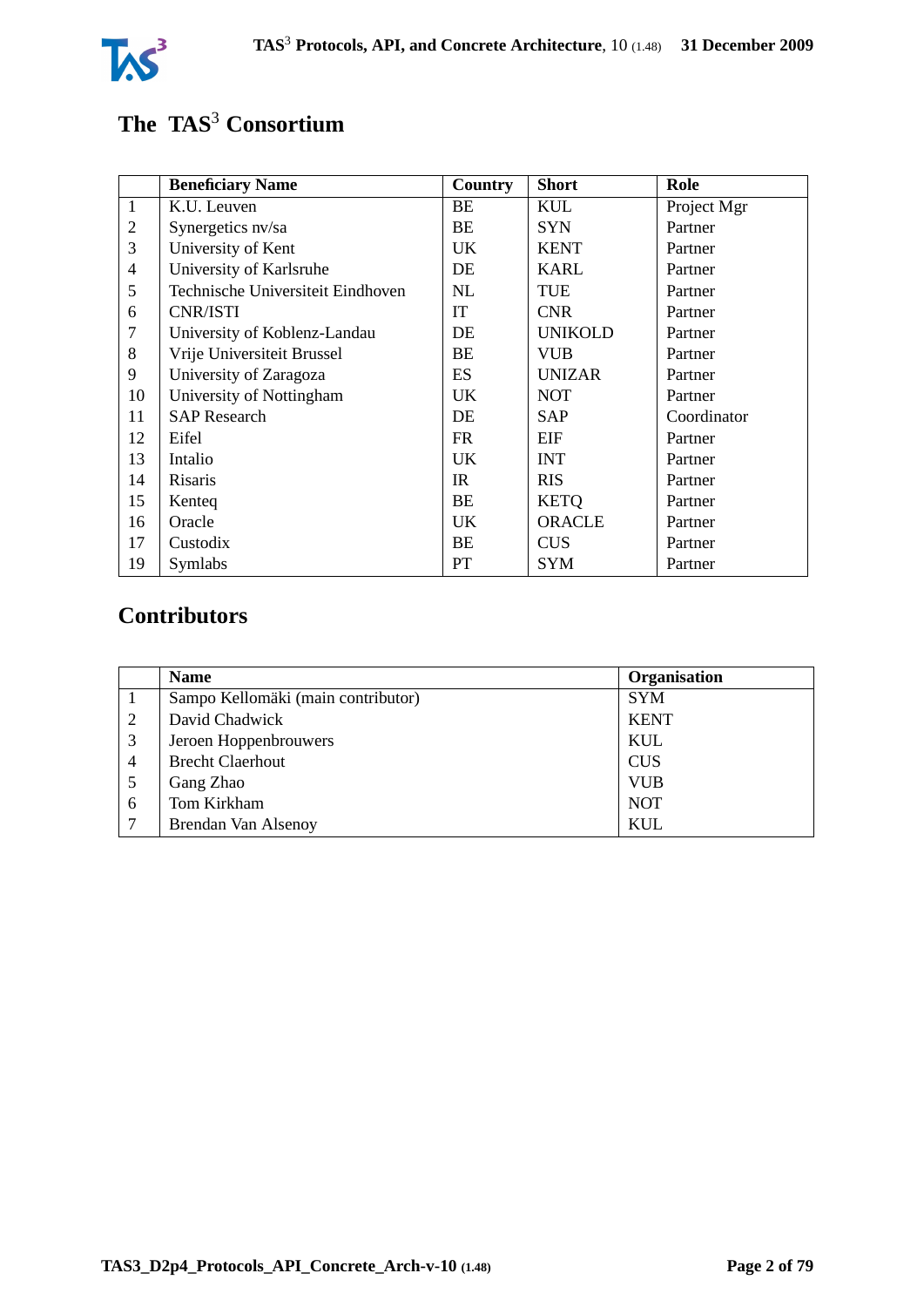

# **Contents**

|                |                                                                | $\overline{7}$ |
|----------------|----------------------------------------------------------------|----------------|
|                |                                                                | 8              |
| $\mathbf{1}$   |                                                                | 9              |
|                | 1.1                                                            | 9              |
|                | COMPOSITION AND CO-LOCATION OF ARCHITECTURAL COMPONENTS<br>1.2 | 10             |
| $\overline{2}$ |                                                                | <b>11</b>      |
|                | SUPPORTED AUTHENTICATION AND LOGIN SYSTEMS<br>2.1              | 11             |
|                | 2.1.1                                                          | 11             |
|                | 2.1.2                                                          | 11             |
|                | 2.1.3                                                          | 13             |
|                | 2.1.4                                                          | 13             |
|                | 2.1.5                                                          | 13             |
|                | 2.1.6                                                          | 13             |
|                | 2.1.7                                                          | 13             |
|                | 2.1.8                                                          | 13             |
|                | 2.1.9                                                          | 14             |
|                | 2.1.10                                                         | 14             |
|                | 2.1.11                                                         | 14             |
|                | 2.1.12                                                         | 14             |
|                | 2.1.13                                                         | 15             |
|                | 2.2                                                            | 15             |
|                | 2.2.1                                                          | 15             |
|                | 2.2.2                                                          | 16             |
|                | 2.2.3                                                          |                |
|                | 2.2.4                                                          | 16             |
|                | 2.2.5                                                          | 17             |
|                | 2.2.6                                                          | 17             |
|                | 2.3                                                            | 17             |
|                | 2.3.1                                                          | 17             |
|                | 2.3.2                                                          | 18             |
|                | 2.4                                                            | 18             |
|                | 2.4.1                                                          | 18             |
|                | 2.4.2                                                          | 18             |
|                | 2.4.3                                                          | 18             |
|                | 2.4.4                                                          | 19             |
|                | 2.4.5                                                          | 19             |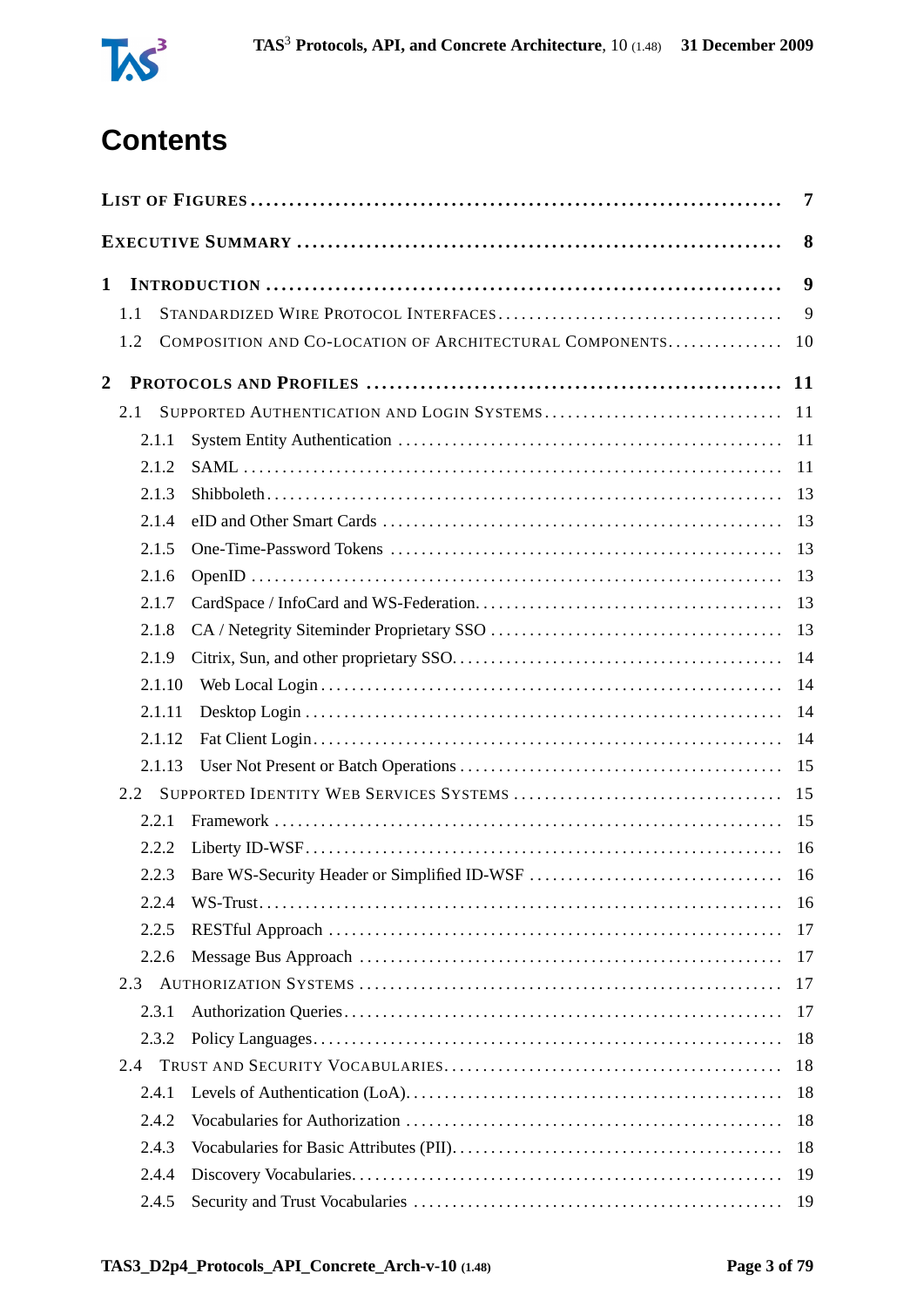

|   | 2.4.6           |                                                                                          |          |
|---|-----------------|------------------------------------------------------------------------------------------|----------|
|   | 2.5             |                                                                                          | 19       |
|   | 2.6             | REALIZATION OF THE TRUST AND PRIVACY NEGOTIATOR FUNCTION                                 | 19       |
|   | 2.6.1           |                                                                                          | 20       |
|   | 2.6.2           |                                                                                          | 20       |
|   |                 | 2.7 REALIZATION OF THE AUDIT AND DASHBOARD FUNCTION                                      | 20       |
|   | 2.7.1           |                                                                                          | 20       |
|   | 2.7.2           |                                                                                          | 21       |
|   | 2.7.3           |                                                                                          |          |
|   | 2.8             |                                                                                          | 21       |
|   | 2.9             |                                                                                          | 21       |
|   | 2.10            |                                                                                          |          |
|   | 2.10.1          |                                                                                          |          |
|   | 2.10.2          |                                                                                          |          |
|   | 2.10.3          |                                                                                          |          |
|   | 2.11            |                                                                                          | 28       |
|   | 2.12            | PASSING ADDITIONAL CREDENTIALS IN WEB SERVICE CALL                                       | 29       |
| 3 |                 | THE OFFICIAL TAS <sup>3</sup> API (NORMATIVE, BUT NON-EXCLUSIVE)  30                     |          |
|   | 3.1             | LANGUAGE INDEPENDENT DESCRIPTION OF THE API                                              | 30       |
|   | 3.1.1           |                                                                                          |          |
|   | 3.1.2           |                                                                                          | 31       |
|   | 3.1.3           |                                                                                          | 33       |
|   | 3.1.4           | Web Service Call: ret_soap = tas3_call(cf, ses, svctype, url, di_opt, az_cred, req_soap) | 34       |
|   | 3.1.5           |                                                                                          | 35       |
|   | 3.1.6           | Responder out: soap = $tas3_wsp\_decorate(cf, ses, az\_cred, soap\_resp)$                | 36       |
|   | 3.1.7           |                                                                                          |          |
|   |                 |                                                                                          |          |
|   |                 | Explicit Discovery: $epr = tas3\_get\_epr(cf, ses, src, url, di\_opt, act, n)$           | 37       |
|   | 3.1.8           |                                                                                          | 37       |
|   | 3.1.9<br>3.1.10 |                                                                                          | 37<br>37 |
|   | 3.2             |                                                                                          | 38       |
|   | 3.2.1           |                                                                                          | 38       |
|   | 3.2.2           |                                                                                          | 39       |
|   | 3.2.3           |                                                                                          | 39       |
|   | 3.2.4           |                                                                                          | 39       |
|   | 3.2.5           |                                                                                          | 39       |
|   | 3.2.6           | WSC: resp_soap = tas3.call(cf, ses, svctype, url, di_opt, az_cred, req_soap)             | 40       |
|   | 3.2.7           |                                                                                          | 40       |
|   | 3.2.8           |                                                                                          | 40       |
|   | 3.2.9           |                                                                                          | 40       |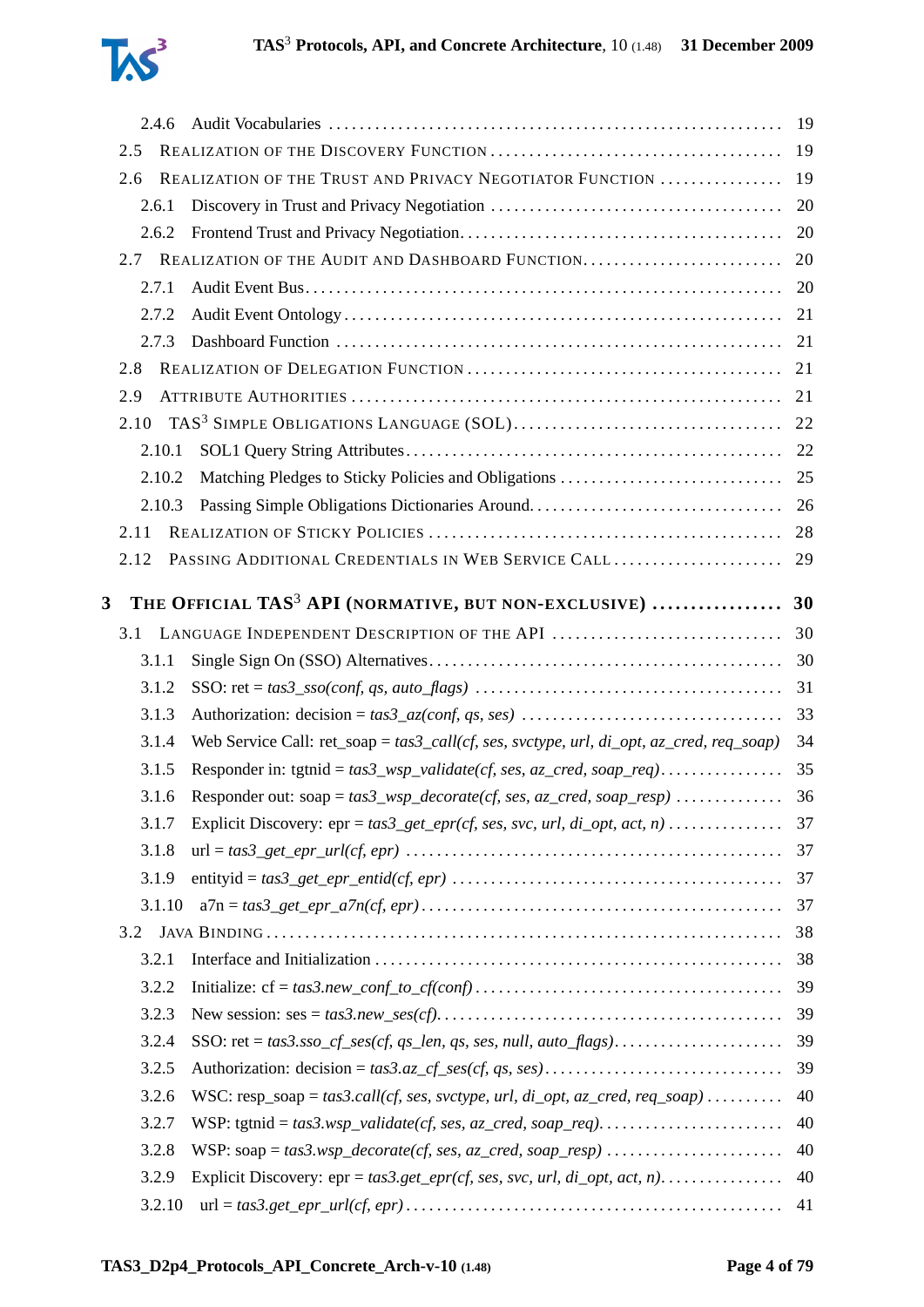

| 3.2.11                                                                                                                     | 41 |
|----------------------------------------------------------------------------------------------------------------------------|----|
| 3.2.12                                                                                                                     | 41 |
| 3.2.13                                                                                                                     | 41 |
|                                                                                                                            | 42 |
| 3.3.1                                                                                                                      | 42 |
| 3.3.2                                                                                                                      | 42 |
| 3.3.3                                                                                                                      | 42 |
| 3.3.4                                                                                                                      | 42 |
| 3.3.5<br>Authorization: $decision = tas3_az_c f_s \text{ess}(cf, qs, ses) \dots \dots \dots \dots \dots \dots \dots \dots$ | 43 |
| 3.3.6<br>WSC: resp_soap = $tas3_call(cf, ses, svctype, url, di_opt, az_cred, req_soop)$                                    | 43 |
| 3.3.7                                                                                                                      | 44 |
| 3.3.8                                                                                                                      | 44 |
| 3.3.9                                                                                                                      | 44 |
| 3.3.10                                                                                                                     | 44 |
| 3.3.11                                                                                                                     | 45 |
| 3.3.12                                                                                                                     | 45 |
| 3.3.13                                                                                                                     | 45 |
|                                                                                                                            | 46 |
| 3.4.1                                                                                                                      | 46 |
| 3.4.2                                                                                                                      | 46 |
| 3.4.3<br>SSO: $ret = tas3\_sso_c f_ses(cf, qs_len, qs, ses, & res_len, auto_flags) \dots \dots \dots \dots$                | 46 |
| 3.4.4                                                                                                                      | 47 |
| WSC: resp_soap = $tas3_call(cf, ses, svctype, url, di_opt, az_cred, req_soop)$<br>3.4.5                                    | 47 |
| 3.4.6<br>$resp\_soap = tas3\_callf(cf, ses, svctype, url, di\_opt, az\_cred, fmt, ) \dots \dots \dots \dots$               | 48 |
| 3.4.7                                                                                                                      | 48 |
| 3.4.8                                                                                                                      | 49 |
| 3.4.9                                                                                                                      | 49 |
| 3.4.10<br>Explicit Discovery: $epr = tas3.get\_epr(cf, ses, src, url, di\_opt, act, n)$                                    | 49 |
| 3.4.11                                                                                                                     | 50 |
| 3.4.12                                                                                                                     | 50 |
| 3.4.13                                                                                                                     | 50 |
| 3.4.14                                                                                                                     | 50 |
| 3.5                                                                                                                        | 51 |
| <b>DEPLOYMENT AND INTEGRATION MODELS (NON-NORMATIVE) 52</b><br>4                                                           |    |
| FRONTEND AND WEB SERVICES CLIENT INTEGRATION MODEL (NON-NORMATIVE)<br>4.1                                                  | 52 |
| 4.1.1                                                                                                                      | 53 |
| Integration Using Other Platforms, Frameworks, and Packages (Non-normative)<br>4.1.2                                       | 55 |
| WEB SERVICES PROVIDER INTEGRATION MODEL (NON-NORMATIVE)<br>4.2                                                             | 55 |
| <b>RESILIENT DEPLOYMENT ARCHITECTURE (NON-NORMATIVE)  56</b><br>5                                                          |    |
| 5.1                                                                                                                        | 57 |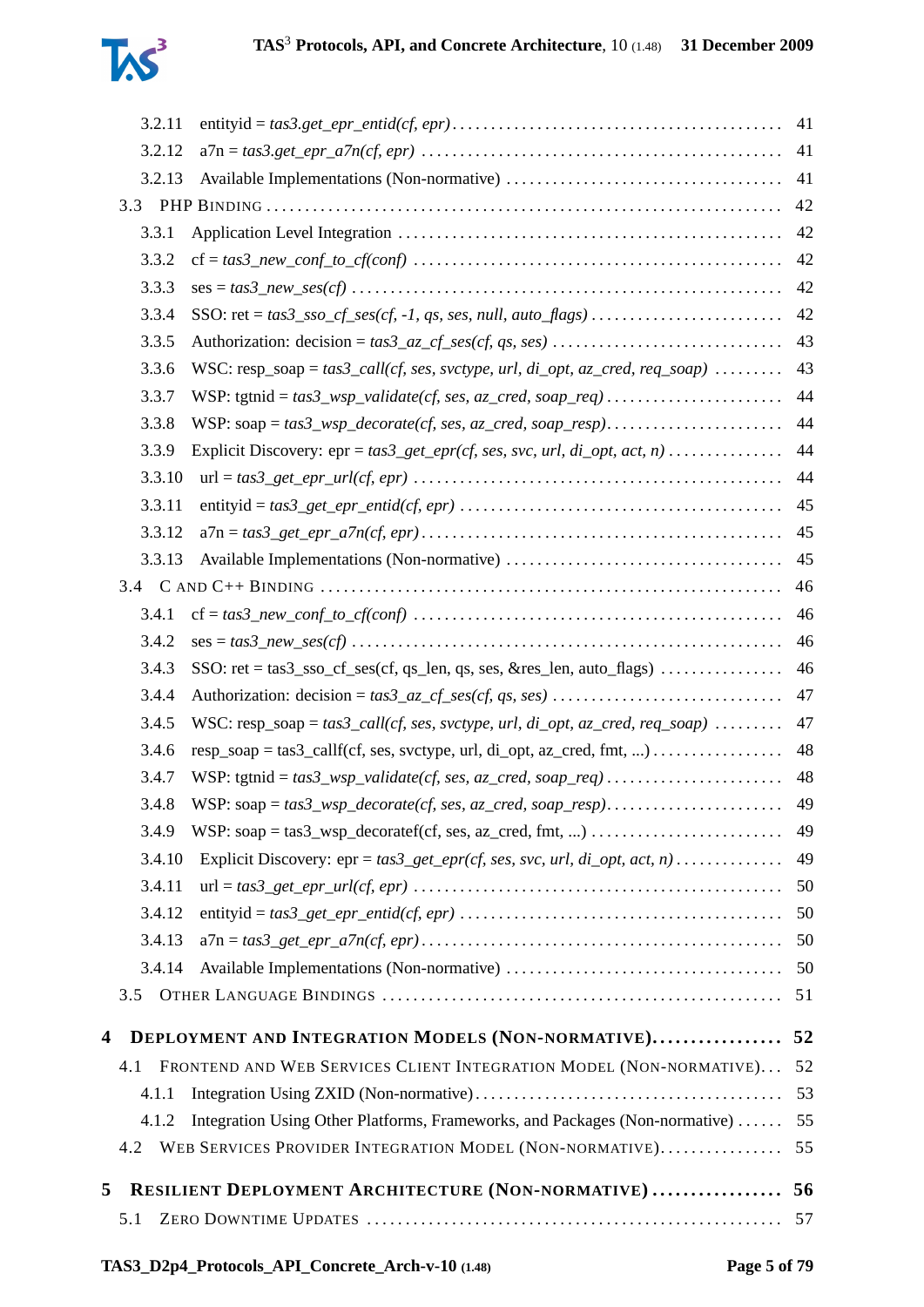

| 6 |     | <b>FEASIBILITY AND PERFORMANCE ANALYSIS (NON-NORMATIVE) 58</b>       |  |
|---|-----|----------------------------------------------------------------------|--|
|   | 6.1 |                                                                      |  |
|   |     |                                                                      |  |
|   |     |                                                                      |  |
|   |     |                                                                      |  |
|   | 6.2 |                                                                      |  |
|   |     |                                                                      |  |
|   |     | SAML 2.0 ARTIFACT RESPONSE WITH SAML 2.0 SSO ASSERTION AND TWO BOOT- |  |
|   |     |                                                                      |  |
|   | 7.3 |                                                                      |  |
|   | 7.4 |                                                                      |  |
|   |     |                                                                      |  |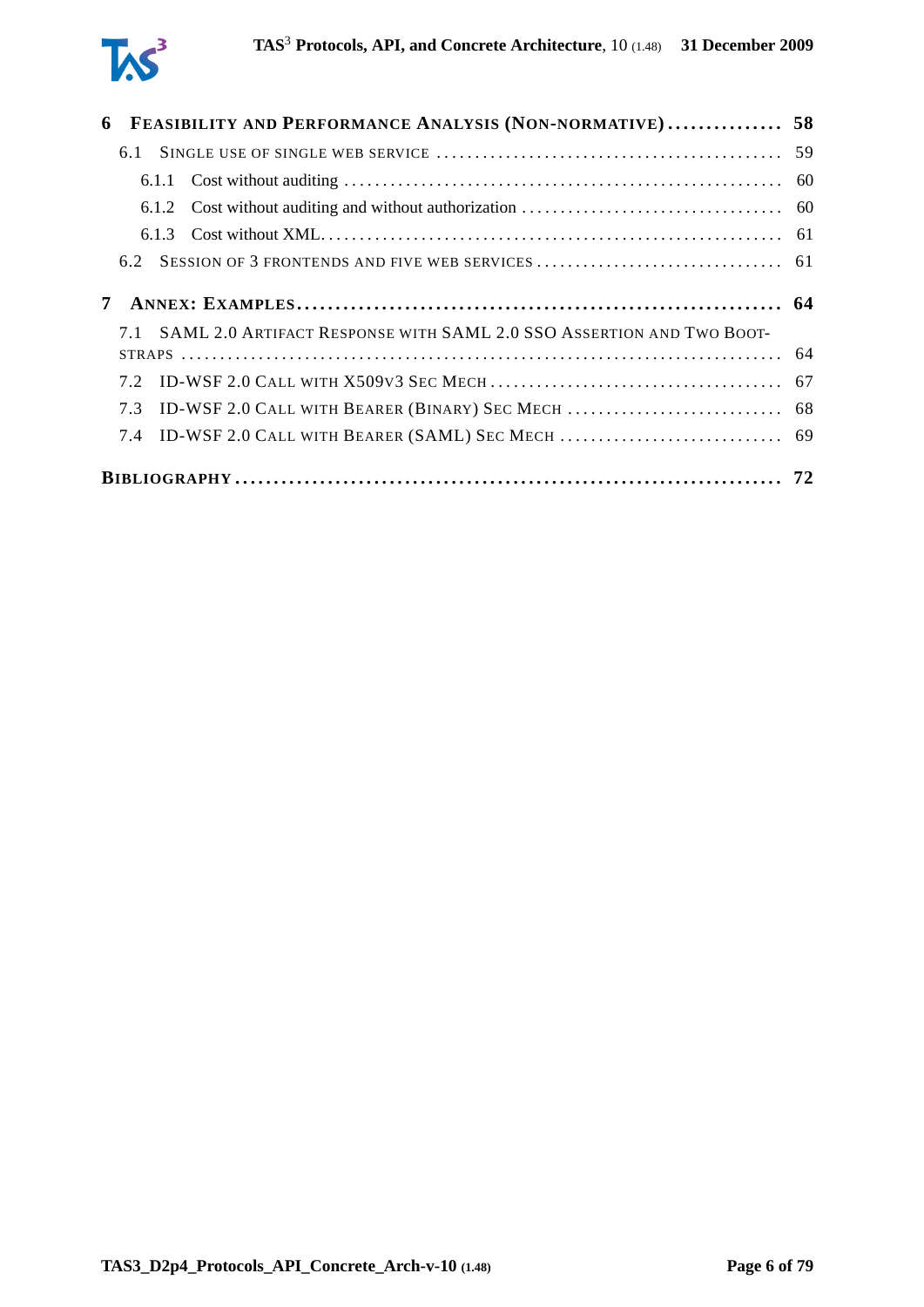

# **List of Figures**

<span id="page-6-0"></span>

|              | Figure 5.1: Layering of resilience features for Front Channel, Back Channel, and data center Back End      |  |
|--------------|------------------------------------------------------------------------------------------------------------|--|
|              |                                                                                                            |  |
|              | Figure 5.3: Resiliency implemented using software load-balancing-fail-over functionality and clustering 57 |  |
|              | <b>Keyword List</b>                                                                                        |  |
| $\mathbf{1}$ | Architecture, Protocol, Implementation, API, Security, Trust, Privacy                                      |  |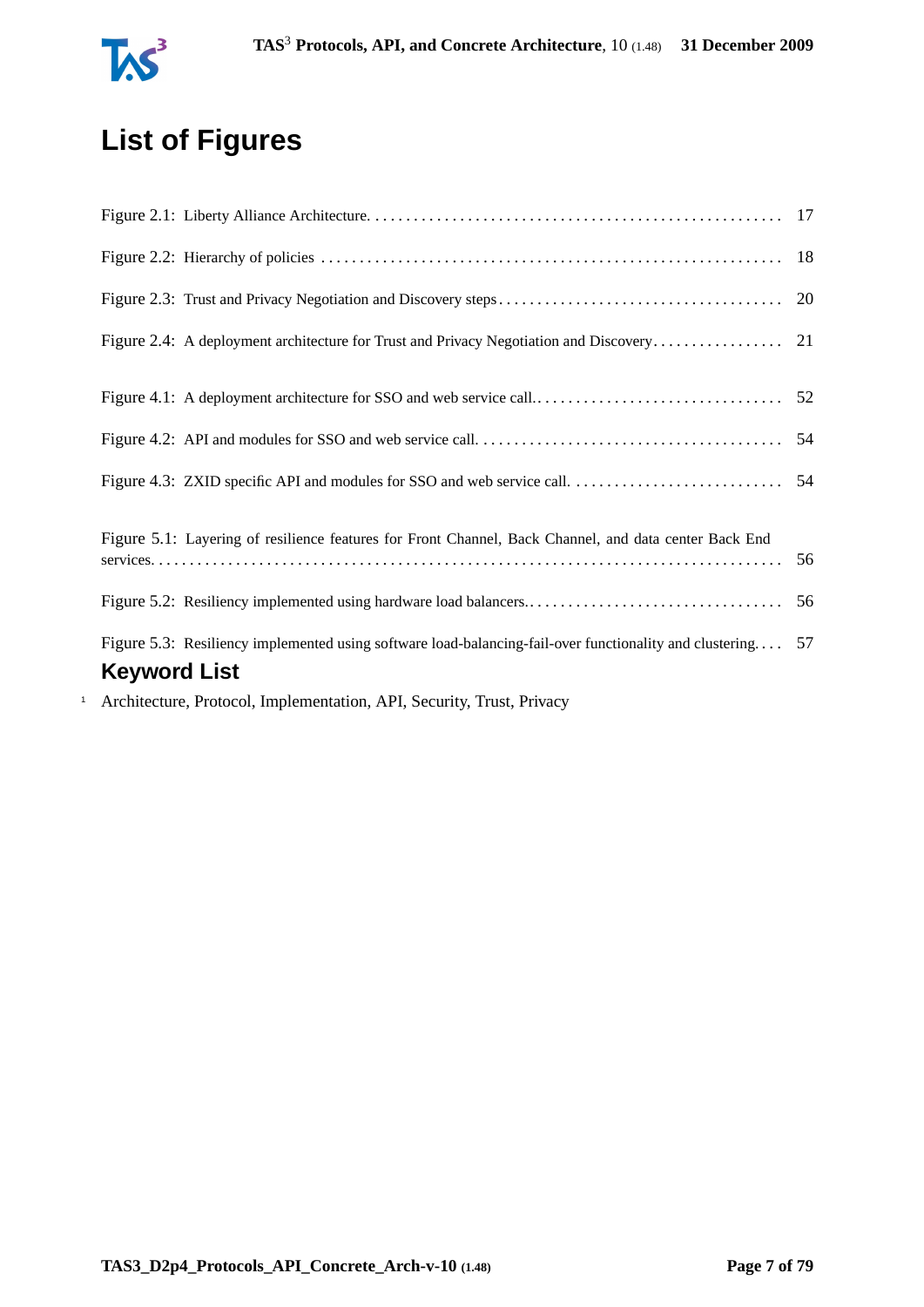

# **Protocols and Concrete Architecture Executive Summary**

This document specifies a set of protocol level interoperability profiles, usually leveraging open stan- dards, deployment scenarios, APIs, and other considerations that constitute the official way to deploy <sup>6</sup> version 1 of TAS<sup>3</sup> architecture, see [\[TAS3ARCH\]](#page-76-0). The purpose of defining these specifics is to enable  $\sigma$  multiple independent implementations of TAS<sup>3</sup> to be wire protocol interoperable (and to limited extent  $\alpha$  also API interoperable). TAS<sup>3</sup> reference implementation and reference deployment will behave essen-tially as described in this document.

 $10<sub>10</sub>$  The TAS<sup>3</sup> architecture is designed to be standards, protocol, data and application agnostic so that any protocol capable of implementing the flows and satisfying the service requirements can potentially be used by any application. However, to build practical systems, different components, possibly from differ- ent sources, must speak the same protocols, hence TAS<sup>3</sup> provides this profile that allows interoperability at the level of Single Sign-On, Web Service Discovery, Web Service Call, and Authorization. The standard- ized profile provides the scaffolding where plurality of trust and privacy negotiation mechanisms, policy languages, obligations and other value added features can exist.

The TAS<sup>3</sup> API is designed to allow an application programmer to understand how simple it is to "TAS<sup>3</sup> enable" his application. It is noteworthy that using the API does not require any in-depth knowledge of the underlying standards, protocols, and profiles, or indeed even of the TAS<sup>3</sup> Architecture itself. All these details are taken care of by the API implementation, supplied commercially or in open source. The  $TAS<sup>3</sup>$  Reference Implementation will be one such API implementation. The APIs will be available in all popular programming languages and platforms.

 The simplicity of the API is due to a coherent integration model that shows how the steps from SSO and <sup>24</sup> Authorization all the way to the web service calls work together and are able to pass necessary credentials and tokens "behind the scenes" by the use of session and other state information. Many design parameters that could have been handled by yet another argument to the API functions, are in fact handled by con- figuration file, with sensible default values, and automated discovery, trust negotiation, and trust network business processes.

 The split between explicit arguments, configurability, and automated processes has been guided by division of concerns between the application programmer and the systems administrator. When automatic mechanisms are used, appropriate manual control point exists elsewhere in the architecture, e.g. automated

discovery is kept in check with explicit authorization.

We provide guidance regarding possible integration and deployment scenarios and illustrate how  $TAS<sup>3</sup>$  34 Architecture can be deployed in a resilient and redundant way.

35 Neither this document nor the TAS<sup>3</sup> Architecture [\[TAS3ARCH\]](#page-76-0) mandate use of a particular deployment or software architecture (although the integration scenarios suggest a recommended one), implementers 37 are free to organize their software and deployment in other ways as long as the wire protocol compati- bility is maintained and all signature generation and validation steps, as well as trust determinations, and authorizations are implemented.

The Annex gives some example protocol messages.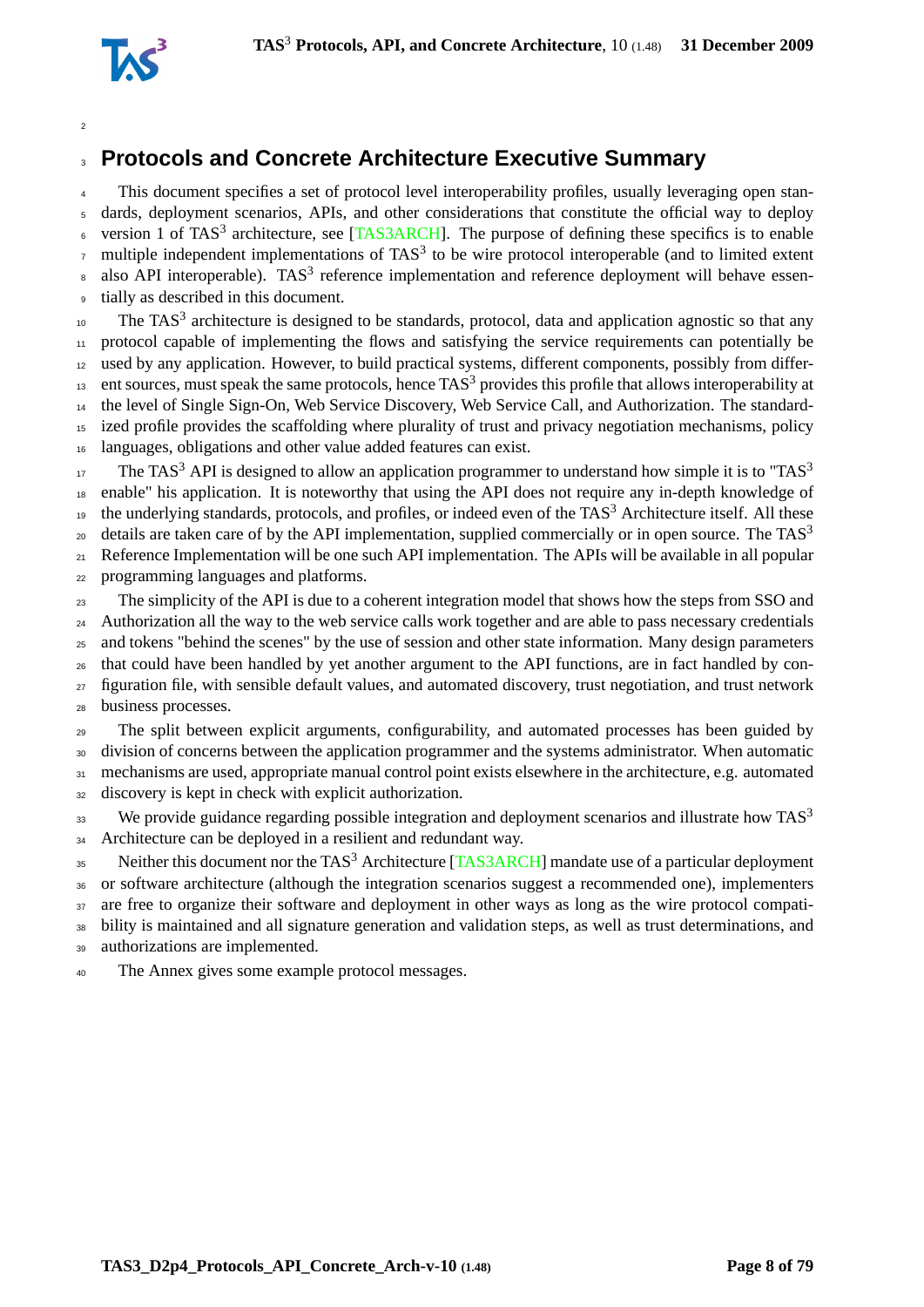

# <span id="page-8-0"></span><sup>42</sup> **1 Introduction**

 $43$  This document describes the TAS<sup>3</sup> Concrete Architecture and protocol choices in a normative and pre-<sup>44</sup> scriptive way. It also describes the official, but not exclusive,  $TAS<sup>3</sup>$  API generically and for selected pro-45 gramming language bindings. Any implementation or deployment claiming "TAS<sup>3</sup>" compliance MUST 46 abide by this document as well as [\[TAS3ARCH\]](#page-76-0), and [\[TAS3COMPLIANCE\]](#page-76-1). A deployment usually has 47 to satisfy, as well, requirements of the Trust Operator's, see [\[TAS3GLOS\]](#page-76-2), Governance Agreement and <sup>48</sup> certification procedures, some of which concern the software implementation and others the deployment's <sup>49</sup> organizational properties. Use of TAS<sup>3</sup> brand is governed by a separate TAS<sup>3</sup> Brand Agreement.

<sub>50</sub> This document uses the keywords (e.g. MUST, SHOULD) of [\[RFC2119\]](#page-74-0). All text is normative unless expressly identified as non-normative. Prose and specification has precedence over examples. In general the examples should not be assumed normative unless no normative specification for the subject matter is available.

<sup>54</sup> This architecture, and related documents are copyrighted works of TAS3 Consortium, as dated. All <sup>55</sup> Rights Reserved. This architecture, and related documents, are versioned and subject to change without <sup>56</sup> notice. No warranty or guarantee is given. This architecture, and related specifications can be implemented <sup>57</sup> on Royalty Free terms by anyone. However, no warranty regarding IPR infringement is given. For further 58 details, please see [\[TAS3CONSOAGMT\]](#page-76-3).

## <span id="page-8-1"></span><sup>60</sup> **1.1 Standardized Wire Protocol Interfaces**

- $F_{61}$  TAS<sup>3</sup> emphasizes wire protocol interoperability in following key areas
- <sup>62</sup> 1. Single Sign-On (SSO) and Single Logout (SLO)
- <sup>63</sup> 2. Authorization request-response
- <sup>64</sup> 3. ID Mapping and Discovery
- <sup>65</sup> 4. Web service call
- <sup>66</sup> 5. Audit bus reporting and audit trail querying
- <sup>67</sup> 6. Delegation
- <sup>68</sup> 7. Metadata, registrations, declarations of attribute needs, declarations of attribute availability

 $\epsilon_{\text{9}}$  In some areas TAS<sup>3</sup> recognizes interoperability need, but leaves it up to the business processes, adaptive <sup>70</sup> techniques, and involved parties to agree specific means. These include

- <sup>71</sup> Policy and obligations languages and vocabularies (although we suggest XACML and SOL1, see <sup>72</sup> section [2.10,](#page-21-0) as one alternative, supported by the reference implementation)
- Trust and Privacy Negotiation protocol and metrics or scores (although we suggest TrustBuilder and some XACML extensions, see section [2.6\)](#page-18-4)
- <sup>75</sup> Application ("payload") protocols and data formats
- <sup>76</sup> Format of the local audit trail
- <sup>77</sup> Business Process Modelling techniques and languages

 $78$  TAS<sup>3</sup> recognizes the usefulness of a consistent user experience, e.g. in Dashboard, SSO, consent, trust  $79$  and privacy negotiation, policy editing, etc., but this document does not attempt to prescribe these aspects.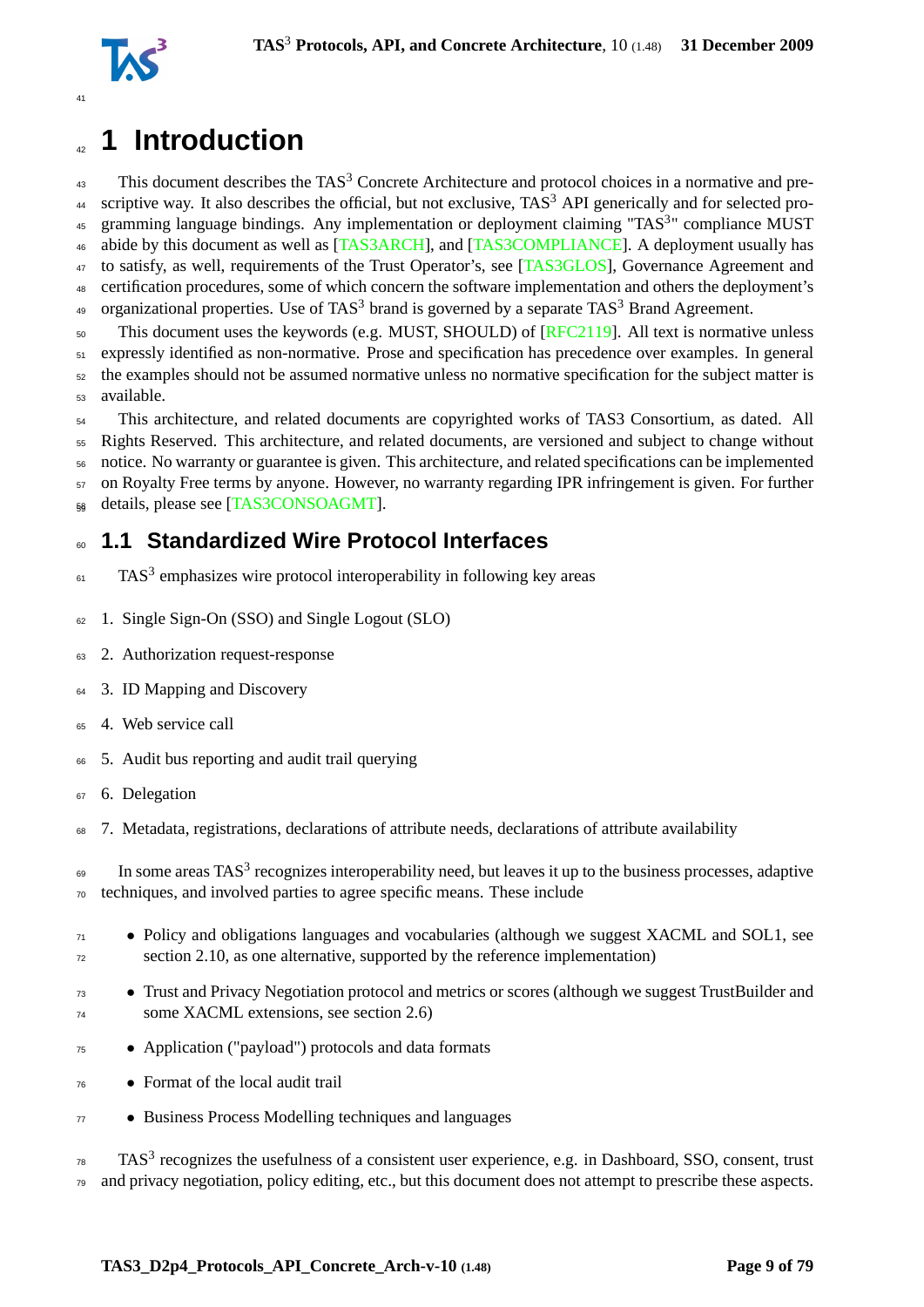

# <span id="page-9-0"></span>**1.2 Composition and Co-location of Architectural Components**

<sup>82</sup> When implementing practical systems, it often turns out that many of the architecturally designed boxes are in fact implementable by one software module. For example, with reference to Fig-2.3 of [\[TAS3ARCH\]](#page-76-0), it is clear that a software module called "Service Requester" may exist, realizing Rq- PEP-Out, Rq-PEP-In, and Stack components all together without them being necessarily separable. Such composition does not harm interoperability as those submodules of Service Requester were always meant to be part of the same process and to communicate via function call interfaces. Indeed, the official  $TAS<sup>3</sup>$  API, see section [3,](#page-29-0) lumps all these in one function call: *tas3\_call()*. However all external interfaces from *tas3\_call()*, such as authorization, discovery, and web service call, do speak standard protocols as profiled in this document.

 It is ok for an implementation to compose, as an optimization, components that were meant to be wire protocol interfaces (see section [1.1\)](#page-8-1), e.g. reach authorization by function call interface instead of XACML, as long as the implementation makes the same interface available over-the-wire by a mere configuration change (no recompile required/allowed).

 From protocol perspective *co-location* of services (having two distinct service processes running on the same server hardware, or even running as separate processes under the same web server) does not present 97 any problem, save for the complications of using nonstandard TCP/IP ports or requirement of configuring multiple IP addresses to same host.

 From risk management and excessive visibility, or fat target, perspective, see *T161-Panopticon* threat in [\[TAS3COMPLIANCE\]](#page-76-1), some services clearly should not be co-located. Division of responsibilities becomes important here and any two roles played by one system entity where they are co-located must not have a conflict of interest. In particular, the following are incompatible for co-location

- anything vs. Audit
- SP vs. IdP (some exceptions apply)
- 105 SP vs. ID Mapping and Discovery
- 106 SP vs. Delegation
- <sup>107</sup> IdP vs. Authorization (some exceptions apply)
- Some services can be safely co-located, and often are:
- IdP often includes Attribute Authority, ID Mapping, Discovery, and fat client Authentication Ser- vice. Although an IdP should not pretend to be a Policy Enforcement Point, it is clear that an IdP can exert such control by refusing to issue tokens that are necessary for functioning of the rest of the architecture.
- SP and PEP are natural partners, indeed different facets of the same process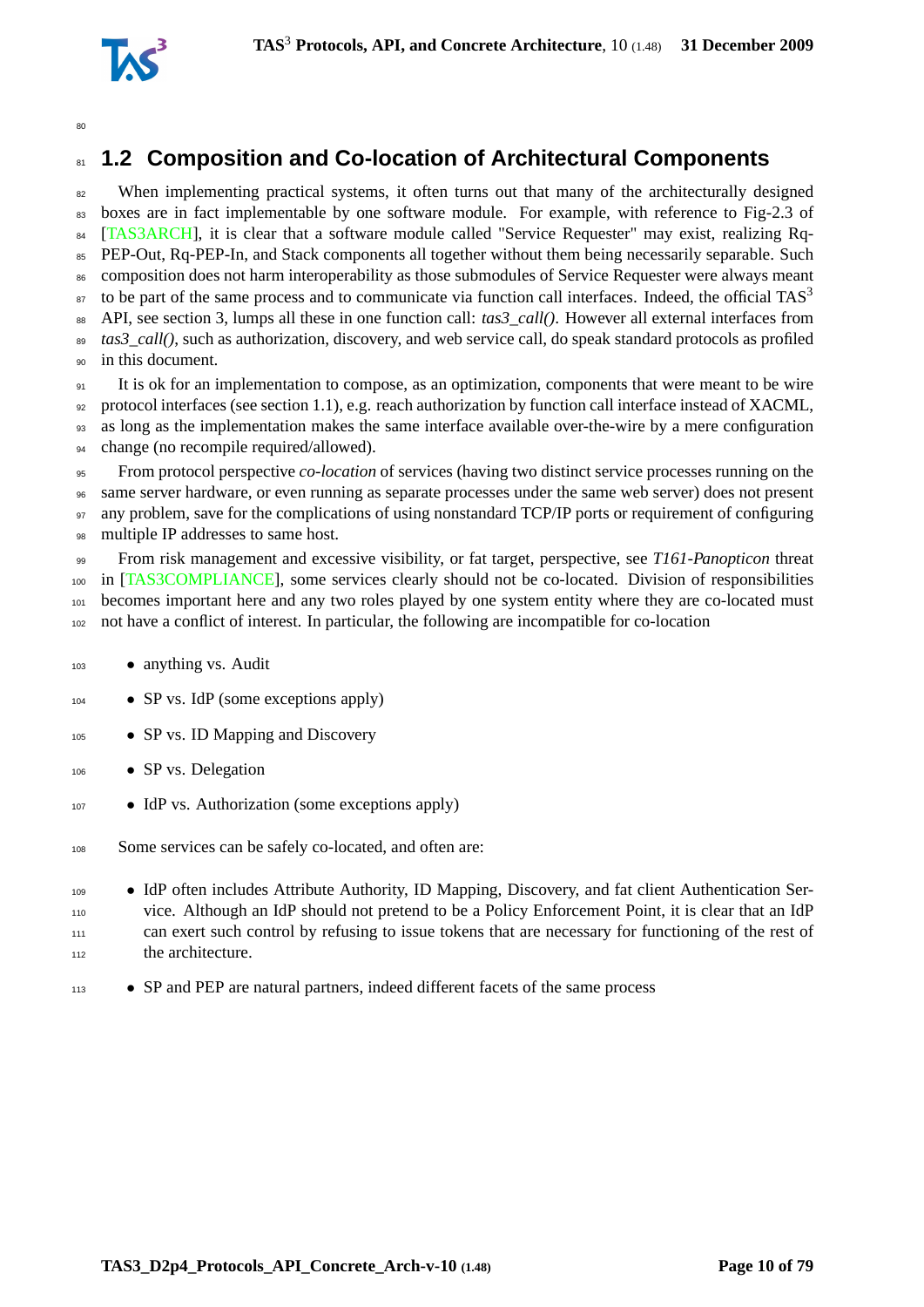

# <span id="page-10-0"></span>**2 Protocols and Profiles**

116 To complement the specification of protocols here, the reader may want to consult Fig-8.18 in [\[HafnerBreu09\]](#page-72-0) for an overview of the functionality available in various specifications.

The choice of protocols has been guided by commitment to open standards as recommended in section

 2 of [\[UNDP07\]](#page-77-0). This also serves to address Reqs. *D1.2-2.4-MultiVendor*, *D1.2-2.5-Platform*, and *D1.2-* 130 2.6-Lang.

# <span id="page-10-1"></span>**2.1 Supported Authentication and Login Systems**

This section addresses Reqs. *D1.2-2.18-AnCredi*, *D1.2-6.12-Sec*, *D1.2-7.3-An*, and, *D1.2-7.10-Target*. <sup>124</sup>

### <span id="page-10-2"></span>**2.1.1 System Entity Authentication**

 TAS<sup>3</sup> adopts X.509v3 public key certificates as primary means of authenticating system entities. This 127 will apply over TLS and ClientTLS connections and may also apply in digital signatures.

 For bilateral authentication Client TLS MUST be supported. HTTP Basic authentication MAY be 138 supported.

#### <span id="page-10-3"></span>**2.1.2 SAML**

Given the already broad adoption of SAML 2.0 by the eGovernment and academic commu-

nities across the world (e.g. DK, NZ, FI, etc.), this choice is effectively already made for us.

By choosing SAML 2.0 we enable many existing eGovernment and academic projects easily

 $_{135}$  to become TAS<sup>3</sup> compliant in future.

136 1. TAS<sup>3</sup> adopts SAML 2.0 Assertions, see [\[SAML2core\]](#page-75-0), as primary and recommended token format.

Alternatives such as SAML 1.1 or Simple Web Token (SWT) [\[Hardt09\]](#page-72-1) were considered either obsolete

or not yet mature. In future we may consider supporting SWT and X509 attribute certificates as token

format. This will become especially relevant when architecture is extended to support RESTful services

approaches.

141 2. TAS<sup>3</sup> adopts SAML 2.0 as primary and RECOMMENDED SSO system, see [\[SAML2core\]](#page-75-0). (Req. *D1.2-3.10-JITPerm*)

- 143 3. TAS<sup>3</sup> RECOMMENDS that SAML 2.0 implementations are Liberty Alliance Certified.
- 4. SAML 1.0, 1.1 [\[SAML11core\]](#page-75-1), 1.2, as well as Liberty ID-FF 1.2 [\[IDFF12\]](#page-72-2) MAY be supported
- 5. Redirect POST SSO profile MUST be supported by all front channel participants, see [\[SAML2prof\]](#page-75-2) and [\[SAML2bind\]](#page-75-3).
- 6. Redirect Artifact SOAP SSO profile MUST be supported in IdP and SHOULD be supported in Front End (SP), see [\[SAML2prof\]](#page-75-2) and [\[SAML2bind\]](#page-75-3).
- 7. Redirect Single Logout Profile MUST be supported, see [\[SAML2prof\]](#page-75-2) and [\[SAML2bind\]](#page-75-3).
- 8. IdP Extended Profile, see [\[SAML2conf\]](#page-75-4), namely IdP Proxying, MUST be supported
- 9. Other SAML profiles MAY be supported
- 10. SAML metadata MUST be supported, see [\[SAML2meta\]](#page-75-5)
- 11. Well Known Location (WKL) method of metadata publishing MUST be supported, see [\[SAML2meta\]](#page-75-5)
- section 4.1 "Publication and Resolution via Well-Known Location", p.29, for normative description of
- this method. Support for WKL method for metadata acquisition is RECOMMENDED.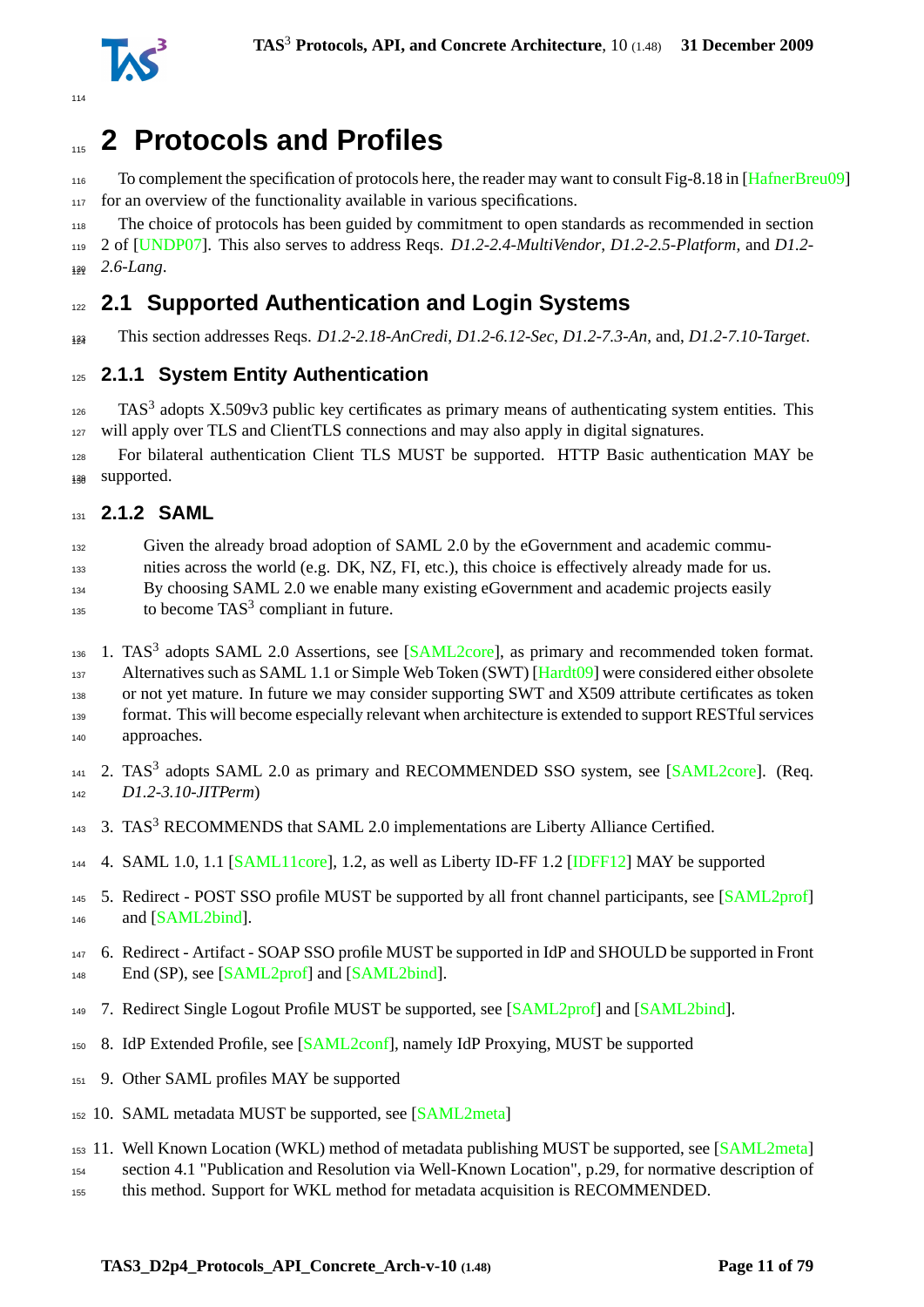

 N.B. Publishing metadata using WKL at its most basic form is as simple as placing a hand edited metadata file in the web root at the place referenced by the EntityID of the site. Many software packages handle this automatically and may even generate the metadata dynamically, on the fly.

 12. In redirect binding [\[RFC1951\]](#page-74-1) deflate compression MUST be used. [\[RFC1952\]](#page-74-2) format MUST NOT be used.

#### **2.1.2.1 Authentication Request**

 1. MUST use NameIDPolicy/@Format of Persistent ("urn:oasis:names:tc:SAML:2.0:nameid-format:persistent") when implementing Pull Model (Req. *D1.2-7.8-NoColl*).

 2. MUST use NameIDPolicy/@Format of Transient ("urn:oasis:names:tc:SAML:2.0:nameid-format:transient") when implementing Linking Service model.

- 3. MUST set NameIDPolicy/@SPNameQualifier
- 4. MUST set NameIDPolicy/@AllowCreate flag at all times true

5. SHOULD not set IsPassive flag (in some cases there may be justified reasons to do otherwise)

- 6. MUST use AssertionConsumerServiceIndex
- 7. MUST NOT use ProtocolBinding or AssertionConsumerServiceURL
- 8. Step-up authentication, using Authentication Context Class References MUST be supported.
- 9. SHOULD use AttributeConsumingServiceIndex attribute, which refers to a section of the meta-

data, as way of selecting the attributes that are returned in the authentication response. Reader should

be aware that new proposals for solving this issue more dynamically have been submitted to OASIS

Security Services Technical Committee, e.g. [\[Kellomaki08\]](#page-73-0). It should also be noted that the returned

attributes are always at discretion of the IdP.

#### **2.1.2.2 Authentication Response**

- The authentication request will be responded with an assertion that satisfies following:
- 182 1. MUST contain <sa: AuthnStatement>
- 2. MUST specify the Level of Authentication as AuthnStatement/AuthnContext/AuthnContextClassRef.
- 184 3. MUST use the LoA profile [\[SAML2LOA\]](#page-75-6) to return LoA to the SP.
- 4. SHOULD have AudienceRestriction/Audience element referencing the SP.
- 5. MAY contain <AttributeStatement> detailing user's attributes as relevant to SP and/or requested
- using AttributeConsumingServiceIndex.
- 6. SHOULD have an <AttributeStatement> containing a discovery bootstrap (attribute named "urn:liberty:disco:2006-
- 189 08:DiscoveryEPR" whose value is an endpoint reference) as described in [\[Disco2\]](#page-72-3) section 4 "Discovery Service ID-WSF EPR conveyed via a Security Token".
- 
- 7. MAY have additional Attribute Statements conveying other endpoint references. Rather than providing additional EPRs at SSO, using discovery is RECOMMENDED. If additional EPRs are passed, the

attributes SHOULD be named "urn:liberty:disco:2006-08:DiscoveryEPR" even if they do not refer

to discovery service. The SP, when seeing "urn:liberty:disco:2006-08:DiscoveryEPR" attribute MUST

look at the Attribute/AttributeValue/EndpointReference/Metadata/ServiceType element to

determine the type of the end point reference. The SP SHOULD consider any attribute whose value is

197 an <a: Endpoint Reference> to be a bootstrap.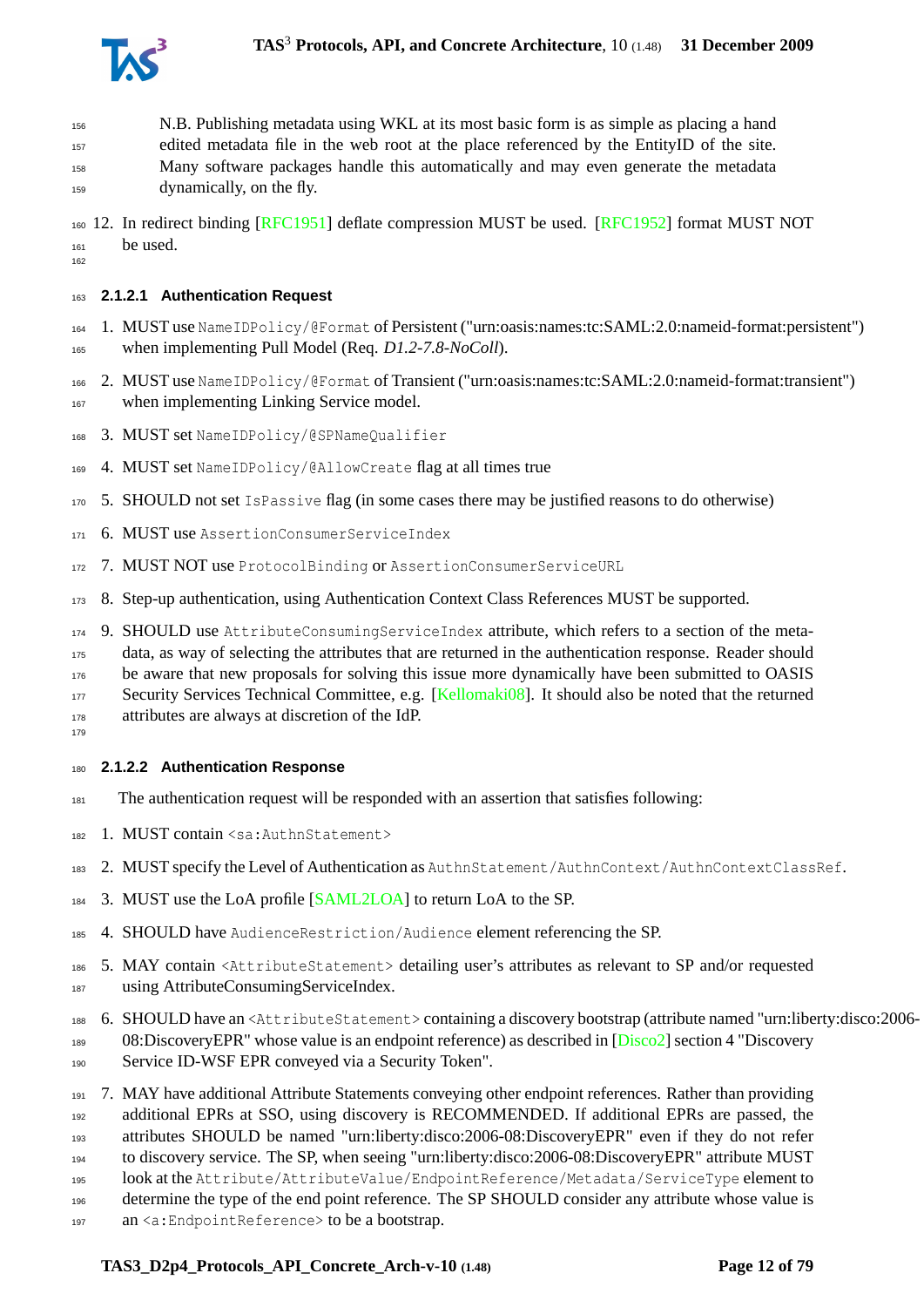

### <span id="page-12-0"></span>**2.1.3 Shibboleth**

 Shibboleth MAY be supported. Shibboleth based on SAML 2.0 is RECOMMENDED. Supporting 201 Shibboleth enables higher education institutions to adopt  $TAS<sup>3</sup>$  with minimal reconfiguration and rein-vestment.

 $_{203}$  Shibboleth does not currently (2009) support Single Logout. As a condition of TAS<sup>3</sup> compliance, such support should be added (please contribute any such work to the Shibboleth open source implementation 205 so that this caveat can be deleted). However, a TAS<sup>3</sup> compliant Trust Network may waive this requirement after analysis of the impact and a pondered decision (i.e. its easier to implement it than to get lawyers to agree).

 Shibboleth does not officially support Well Known Location method of metadata publication, but any Shibboleth deployment can satisfy this requirement by simply hand crafting a metadata file and making it available on their web server at the EntityID URL.

<sup>211</sup> We have not fully validated all use cases with Shibboleth. Specific points of contention include lack of  $_{212}$  full user identification, e.g. statement that User is a student or staff member of university, without giving out a persistent pseudonym. While a valid approach that better protects the user's privacy than the use of a persistent ID, it may not be able to address all the use cases, especially in the commercial world where  $_{245}$  service providers wish to link a user's requests together.

### <span id="page-12-1"></span>**2.1.4 eID and Other Smart Cards**

 European eID cards and other smart cards are supported as an authentication method available at SAML 238 2.0 IdP.

#### <span id="page-12-2"></span>**2.1.5 One-Time-Password Tokens**

 One-Time-Password Tokens, such as RSA Tokens or Yubikey, are supported as an authentication meth- $_{232}$  ods available at SAML 2.0 IdP.

### <span id="page-12-3"></span>**2.1.6 OpenID**

226 OpenID [\[OpenID\]](#page-74-3) MAY be supported. If supported, OpenID 2.0 MUST be used as earlier versions have known security flaws.

It should be noted that OpenID's globally unique identifier model does not provide privacy protection.

 We have not validated whether it is possible to implement TAS<sup>3</sup> architecture using OpenID. One specific point of uncertainty is passing the IM bootstrap token at SSO time. No native OpenID mechanism is known to exist (standardized; ad-hoc approaches are known). One suggestion, applicable to the RESTful <sup>233</sup> binding would be to use OAUTH.

### <span id="page-12-4"></span>**2.1.7 CardSpace / InfoCard and WS-Federation**

 Card Space MAY be supported. If supported, at least SAML 2.0 token format MUST be supported.  $_{236}$  The token MUST also support passing IM / Discovery bootstrap token.

### <span id="page-12-5"></span>**2.1.8 CA / Netegrity Siteminder Proprietary SSO**

 Siteminder MAY be supported. However, we have not validated whether it is possible to implement TAS<sup>3</sup> architecture using Siteminder. Prospects do not look particularly good as the Siteminder protocol and product can not easily be configured to convey the IM bootstrap token. However, the same vendor sells a SAML2 solution, so ask for that instead.

• Not standards compliant, but by far the most relevant player on the market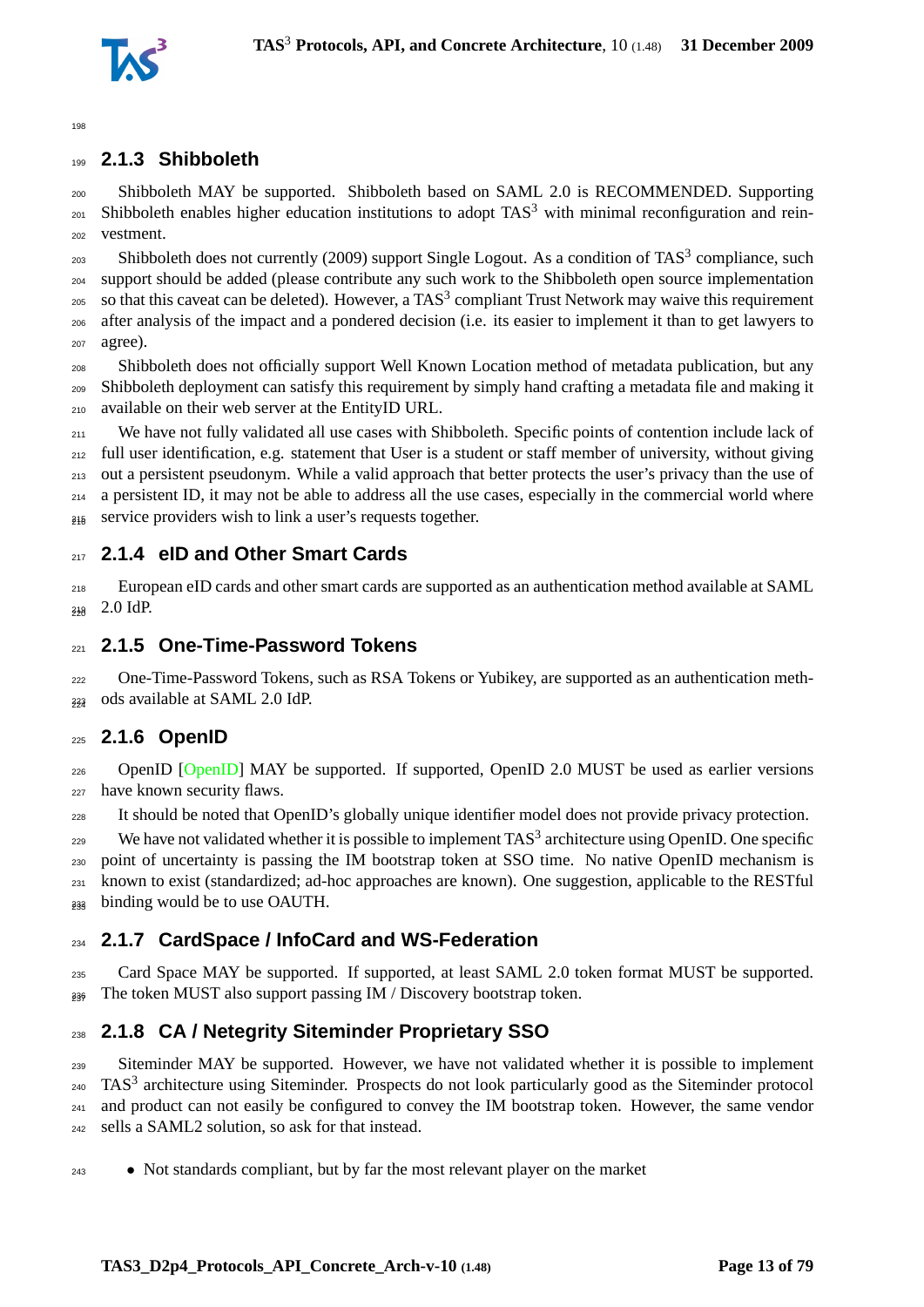

## <span id="page-13-0"></span>**2.1.9 Citrix, Sun, and other proprietary SSO**

 $_{246}$  MAY be supported. However, we have not validated whether it is possible to implement TAS<sup>3</sup> archi- $_{24\overline{8}}$  tecture using these.

## <span id="page-13-1"></span>**2.1.10 Web Local Login**

 $_{250}$  We have not validated whether it is possible to implement TAS<sup>3</sup> architecture using local login approach. The local login approach has many problems, including

- Each site has separate login so more burden to the user
- Users are lazy and use same password on many sites, thus allowing the sites to impersonate (mas-querade) their users towards other sites.
- Local logins require local effort to support new better authentication methods.
- Local logins necessitate local user database maintenance
- Local logins require password resets to be handled locally

 If you must do local login, we recommend using one-time-passwords and the Authentication Service  $_{268}$  Protocol [\[SOAPAuthn2\]](#page-75-7) to validate the authentication centrally using an IdP.

#### <span id="page-13-2"></span>**2.1.11 Desktop Login**

 We have not validated whether it is possible to implement TAS<sup>3</sup> architecture using desktop login ap- proach. We recommend using one-time-passwords and the Authentication Service Protocol [\[SOAPAuthn2\]](#page-75-7) to validate the authentication centrally using an IdP.

- Terminal servers: Mind-The-Box, Citrix, Windows TS, etc.
- Active Directory PDC

<sub>267</sub> A backup plan would be to capture the authentication at LDAP or Active Directory level and make the Authentication Service call from this middleware.

 The Desktop login approach suffers from similar security problems as the Fat Client Login, which see below.

### <span id="page-13-3"></span>**2.1.12 Fat Client Login**

 "Fat Client" refers to any non web browser client, e.g. email reading program (as opposed to web mail) or GUI form filling application (as opposed to web GUI). Fat Client scenario often arises with embedded systems, such as medical devices that need to talk to  $TAS<sup>3</sup>$  network.

 The main security problem in Fat Client Login is that the fat client itself becomes an intermediary to the authentication process, handling sensitive credentials. Some notion of Trusted Computing Path may help to address verifying that the fat client is not compromised.

<sup>279</sup> We recommend using one-time-passwords and the Authentication Service Protocol [\[SOAPAuthn2\]](#page-75-7) to validate the authentication centrally using an IdP. One-time-passwords effectively solve the intermediary problem.

<sup>282</sup> If Fat Client Login is a requirement, Liberty Advanced Client approach, see [\[AdvClient\]](#page-71-1) and [\[SOAPAuthn2\]](#page-75-7), SHOULD be used.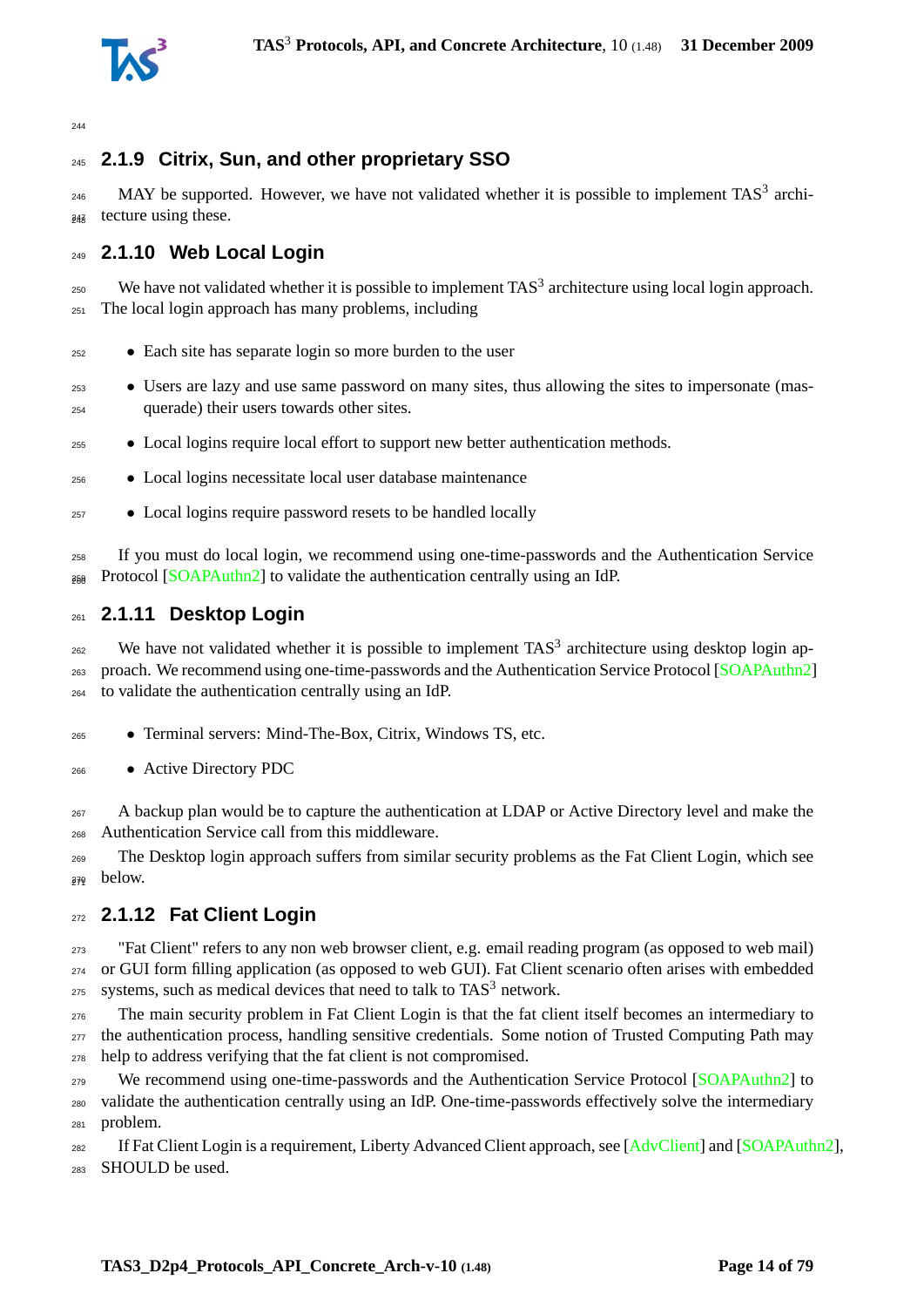

## <span id="page-14-0"></span>**2.1.13 User Not Present or Batch Operations**

 $_{286}$  TAS<sup>3</sup> specifies some approaches for doing this, see [\[TAS3D41ID\]](#page-76-4), mainly based on using advanced au- thorization to obtain discovery token without authenticating the User. Liberty Advanced Client approach, <sup>288</sup> see [\[AdvClient\]](#page-71-1) and [\[SOAPAuthn2\]](#page-75-7), SHOULD be used.

# <span id="page-14-1"></span>**2.2 Supported Identity Web Services Systems**

The web services must satisfy some technical requirements

- Messages MUST be correlated, so each response is bound to request in an auditable way
- Message ID correlation
- Business Process Model and Instance IDs (or context or instance) to allow overarching correla- tion of several request-response pairs (e.g. to avoid actors who would have conflicts of interest overall that might not be identified when only working at level of individual request-response pairs)
- PDP can receive this easy enough as an environment parameter and this is needed to support dynamic separation of duties
- Gap: business process modelling does not express this?
- Consider URL format hierarchical ID
- Better typed, like LDAP DN format, or query string
- Requester and Responder MUST be identified (Req 10.4)
- Synchronous web service calls MUST be supported
- Asynchronous calls SHOULD be supported where needed. Business Process Engines will handle asynchrony.
- Subscribe Notify mechanism SHOULD be supported where needed
- subscription for events will be vital to pick up errors and notify of events like break the glass
- subscribe and publish ws-eventing
- Event bus as a subscribe and publish mechanism
- <sup>311</sup> Maximum availability and use digital signature and encryption technologies, i.e. technical solutions to security and trust problems.
- <span id="page-14-2"></span>

#### **2.2.1 Framework**

315 1. MUST support SOAP 1.2

 2. MUST support XML-DSIG [\[XMLDSIG\]](#page-77-1), a.k.a. RFC3275. In future we may introduce simpler 317 schemes like Simple Web Token [\[Hardt09\]](#page-72-1). Using TLS connection stream as an audit trail element 318 is impractical due to volume and inability of implementations to capture it. TLS stream as audit trail may also lead to inadvertent collateral disclosure.

320 3. MUST support Exclusive XML Canonicalization [\[XML-EXC-C14N\]](#page-77-2) for purposed of [\[XMLDSIG\]](#page-77-1).

321 4. MAY support simple sign [\[SAML2SimpleSign\]](#page-75-8). In future we will support Simple Web Token [\[Hardt09\]](#page-72-1)

which is very similar to simple sign.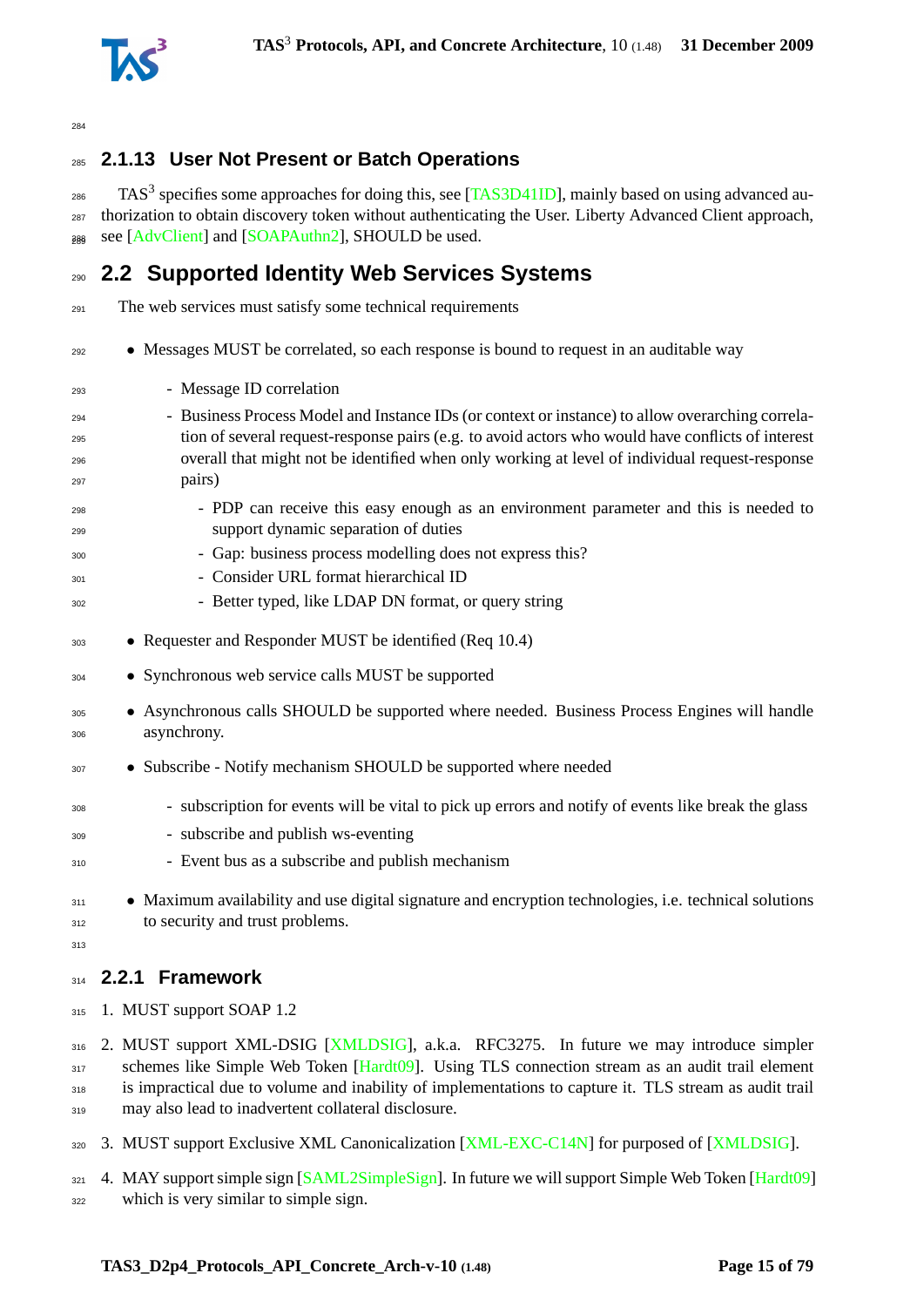

<span id="page-15-0"></span> $33<sup>1</sup>$ 

- 323 5. MUST support XML-Enc [\[XMLENC\]](#page-78-1) for protection of NameIDs and attributes, including bootstraps, as well as assertions, against an active intermediary. The common case in question is a SP that is about to make a web service call. To make such call, the SP must obtain from the discovery service a token that is passed to the web service provider. XML-Enc support allows the discovery service to pass in the encrypted token the pseudonym, and potentially some sensitive attributes, to the web service provider without the intermediary, SP in this case, being able to snoop on this confidential information. This case can not be solved using TLS alone as TLS is point-to-point and for this case TAS<sup>3</sup> architecture necessarily specifies an active intermediary.
- **2.2.2 Liberty ID-WSF**
- 1. MUST support ID-WSF 2.0 [\[SOAPBinding2\]](#page-75-9)
- 2. MAY support ID-WSF 1.2
- 3. An implementation MUST support the following sec mechs, see [\[SecMech2\]](#page-75-10):
- "urn:liberty:security:2005-02:TLS:Bearer"
- "urn:liberty:security:2006-08:TLS:SAMLV2" (Holder-of-Key, HoK)
- A deployment MAY, as a configuration option, choose either.
- 339 4. MAY support following sec mechs for testing, but MUST NOT permit their use in production environ-ments:
- "urn:liberty:security:2005-02:null:Bearer"
- <sup>342</sup> "urn:liberty:security:2006-08:null:SAMLV2" (Holder-of-Key, HoK)
- 343 5. MAY support other TLS [\[RFC2246\]](#page-74-4) based sec mechs, including ClientTLS.
- 6. MUST NOT permit non-TLS sec mechs in production environments
- 7. Implementations SHOULD be Liberty Alliance certified, see [\[IDWSF2SCR\]](#page-72-4).
- 8. Implementations MUST support <ProcessingContext> "urn:liberty:sb:2003-08:ProcessingContext:Simulate"
- SOAP header and implement a "dry-run" feature using it. A deployment MAY, as a configuration op-
- tion, enable this feature. Partially satisfies Reqs. *D1.2-12.13-Vfy* and *D1.2-12.16-OnlineTst*.
- 349 9. An implementation MUST support a health check feature. We RECOMMEND that the health check uses the "dry-run" feature mentioned in the previous item.
- <span id="page-15-1"></span> $35<sup>1</sup>$

<span id="page-15-2"></span>

### **2.2.3 Bare WS-Security Header or Simplified ID-WSF**

- 1. SHOULD NOT use, as many important security features such as message correlation, replay detection, and identification of endpoints are not supported by this mechanism.
- 2. Document resultant limitations if not implementing full ID-WSF.
- **2.2.4 WS-Trust**
- <sup>358</sup> MAY support [\[WSTrust\]](#page-77-3) in general, but MUST support if deploying the particular case of accessing external Credential Validation Service, per [\[ChadwickSu09\]](#page-71-2)

 We have not validated whether it is possible to implement TAS<sup>3</sup> architecture using WS-Trust. Clearly 361 WS-Trust can be used as a token exchange protocol, but for this to be interoperable heavy profiling is needed. Users and advocates of WS-Trust should undertake to write such profile.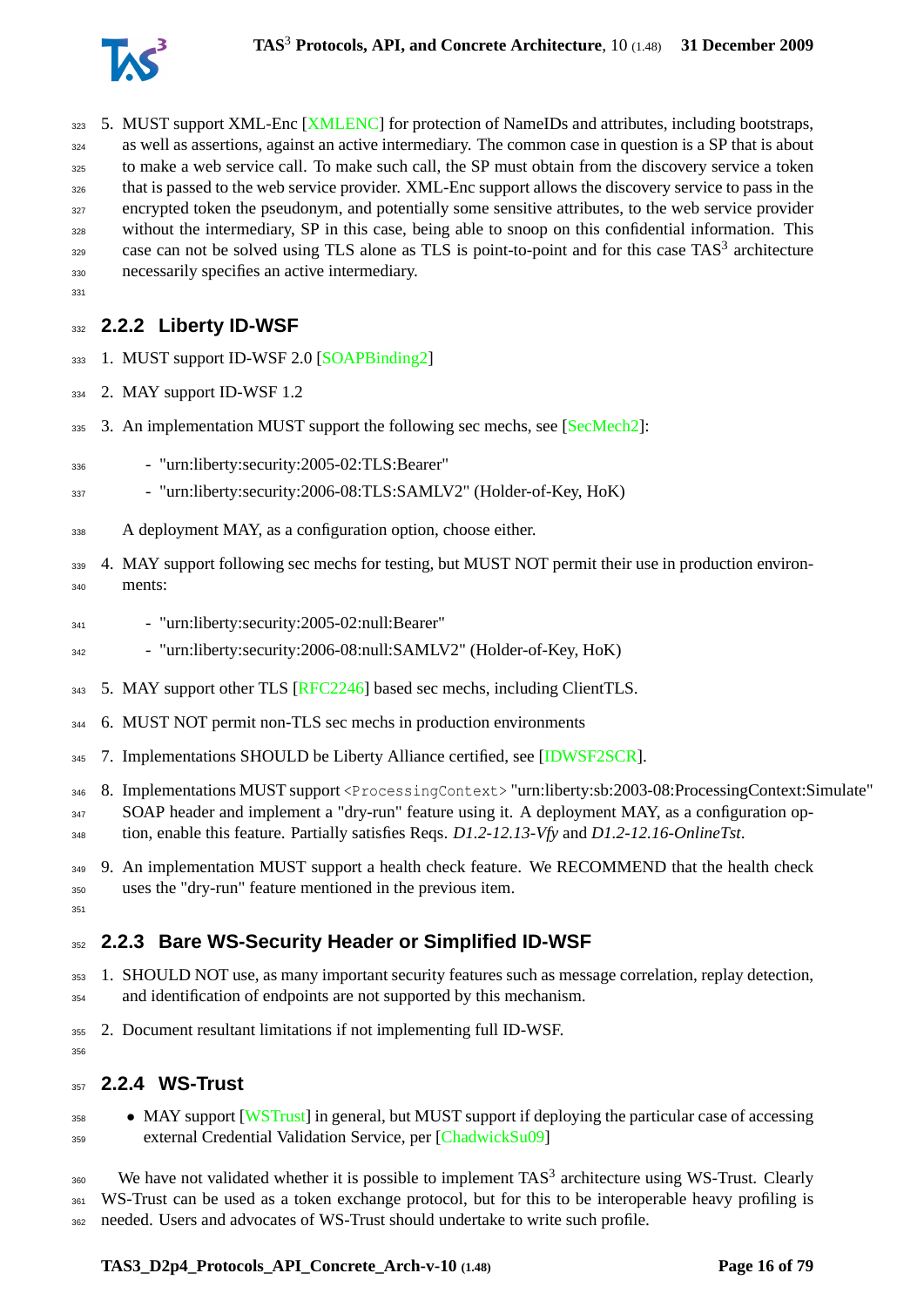



<span id="page-16-4"></span>Figure 2.1: Liberty Alliance Architecture.

## <span id="page-16-0"></span><sup>364</sup> **2.2.5 RESTful Approach**

365 MAY support. We RECOMMEND support on basis of OAuth [\[OAUTH\]](#page-74-5) and OAuth WRAP [\[Tom09\]](#page-77-4), <sup>366</sup> but implementers should take in account security advisories published on oauth.net web site. OAuth <sup>367</sup> WRAP is still immature as of this writing (Nov. 2009) and can not be recommended for production use.

368 We have not validated whether it is possible to implement  $TAS<sup>3</sup>$  architecture using RESTful approach.

<sup>369</sup> RESTful enablement is nice to have, but should not compromise elegance of the SOAP solution and <sup>370</sup> may be less capable (i.e. it is enough that the RESTful approach solves front channel use cases). RESTful

 $371$  approach may support more economical token formats such as Simple Web Token (SWT) [\[Hardt09\]](#page-72-1).

<span id="page-16-1"></span> $373$  TAS<sup>3</sup> project plans to address RESTful binding in future work during 2010.

### <sup>374</sup> **2.2.6 Message Bus Approach**

 $375$  We see deploying TAS<sup>3</sup> services on message bus architecture as feasible. This will be investigated in a 376 future iteration of this deliverable.

## <span id="page-16-2"></span><sup>378</sup> **2.3 Authorization Systems**

<sup>379</sup> This section addresses Reqs. *D1.2-2.19-AzCredi* and *D1.2-2.20-Az*.

<span id="page-16-3"></span> $_{389}$  Authorization systems are extensively covered in [\[TAS3D71IdMAnAz\]](#page-76-5).

### <sup>382</sup> **2.3.1 Authorization Queries**

- <sup>383</sup> 1. MUST support XACML 2.0 [\[XACML2\]](#page-77-5) request-response contexts for authorization queries
- <sup>384</sup> 2. MAY support other versions of XACML
- <sup>385</sup> 3. MAY support XACML policy language
- 386 4. MUST support XACML SAML Authorization Query extension [\[XACML2SAML\]](#page-77-6) in order to allow
- <sup>387</sup> policies to be dynamically passed to the PDP
- <sup>388</sup> All communication between the PEP and PDP will be using SOAP based XACML SAML profile. This
- <sup>389</sup> profile is mostly independent of rules language. Thus the PERMIS and trust and reputation language

#### **TAS3\_D2p4\_Protocols\_API\_Concrete\_Arch-v-10 (1.48) Page 17 of [79](#page-78-0)**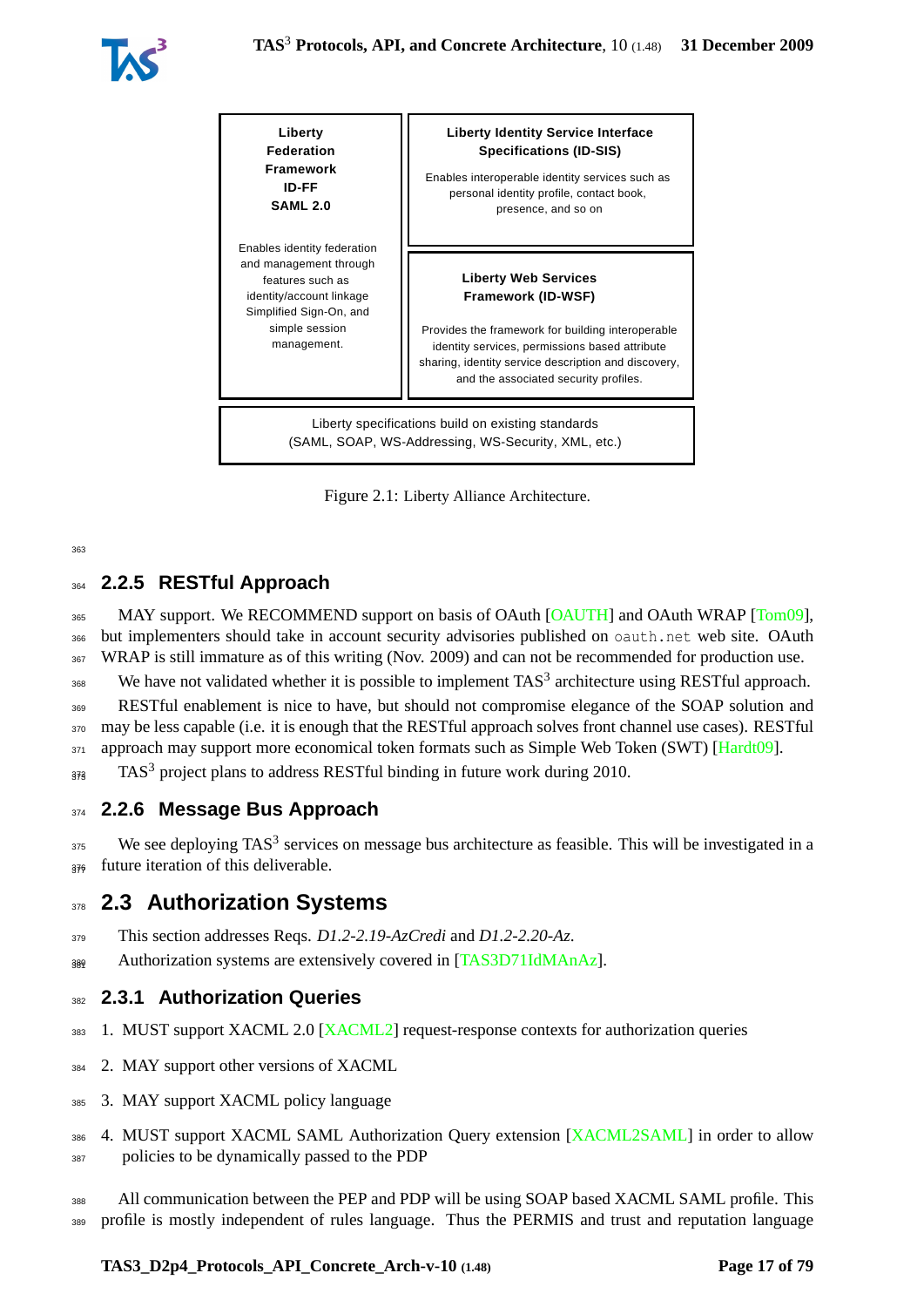

 specificity will be mostly contained within the PDPs themselves. The only exception is the obligation 391 vocabulary which must be understood by the distributed Obligations Services and therefore needs to be standardised. This is a major effort that has already been started in the TAS<sup>3</sup> project. On the other hand, 393 the sticky policies, which will be passed over the wire in the protocol exchange, will be engineered such that they transparently pass from the data store to the appropriate field of the XACML request without the <sup>396</sup> PEP proper really having to understand them.

#### <span id="page-17-0"></span>**2.3.2 Policy Languages**

- TAS<sup>3</sup> does not mandate any specific policy language. However, consider following possibilities:
- 1. PDP SHOULD support XACML 2.0 policy language [\[XACML2\]](#page-77-5)
- 2. PDP MAY support PERMIS 5.0 policy language
- 3. PDP MAY support P3P policy language
- 4. PDP MAY support PrimeLife privacy policies
- 5. PEP, PDP, and Obligations Service MAY support SOL1, see section [2.10,](#page-21-0) for obligations
- 6. CVS MAY support PERMIS Policy CVS Schema (cf. [\[TAS3D71IdMAnAz\]](#page-76-5) Appendix 2)



<span id="page-17-5"></span>

<span id="page-17-1"></span>

## **2.4 Trust and Security Vocabularies**

 $^{407}$  Usage of ontologies in TAS<sup>3</sup> is thoroughly addressed in [\[TAS3D22UPONTO\]](#page-76-6), which will map some of these vocabularies. <sup>409</sup>

### <span id="page-17-2"></span>**2.4.1 Levels of Authentication (LoA)**

 TAS<sup>3</sup> recommends the use of the NIST 4 levels of assurance as described in [\[NIST-SP800-63\]](#page-74-6) and profiled in [\[SAML2LOA\]](#page-75-6).

 TAS<sup>3</sup> is working on determining whether and how to support LoA schemes of various European coun-tries.

#### <span id="page-17-3"></span>**2.4.2 Vocabularies for Authorization**

- <sup>417</sup> Some work has been done in RADIUS [\[RFC2138\]](#page-74-7) and Diameter [\[RFC3588\]](#page-75-11).
- [\[SAML2context\]](#page-75-12) is mainly about authentication, but authorization is also touched.
- <span id="page-17-4"></span> $_{449}$  This section will be expanded in a future version of this document.

#### **2.4.3 Vocabularies for Basic Attributes (PII)**

Use of following vocabularies of PII is RECOMMENDED: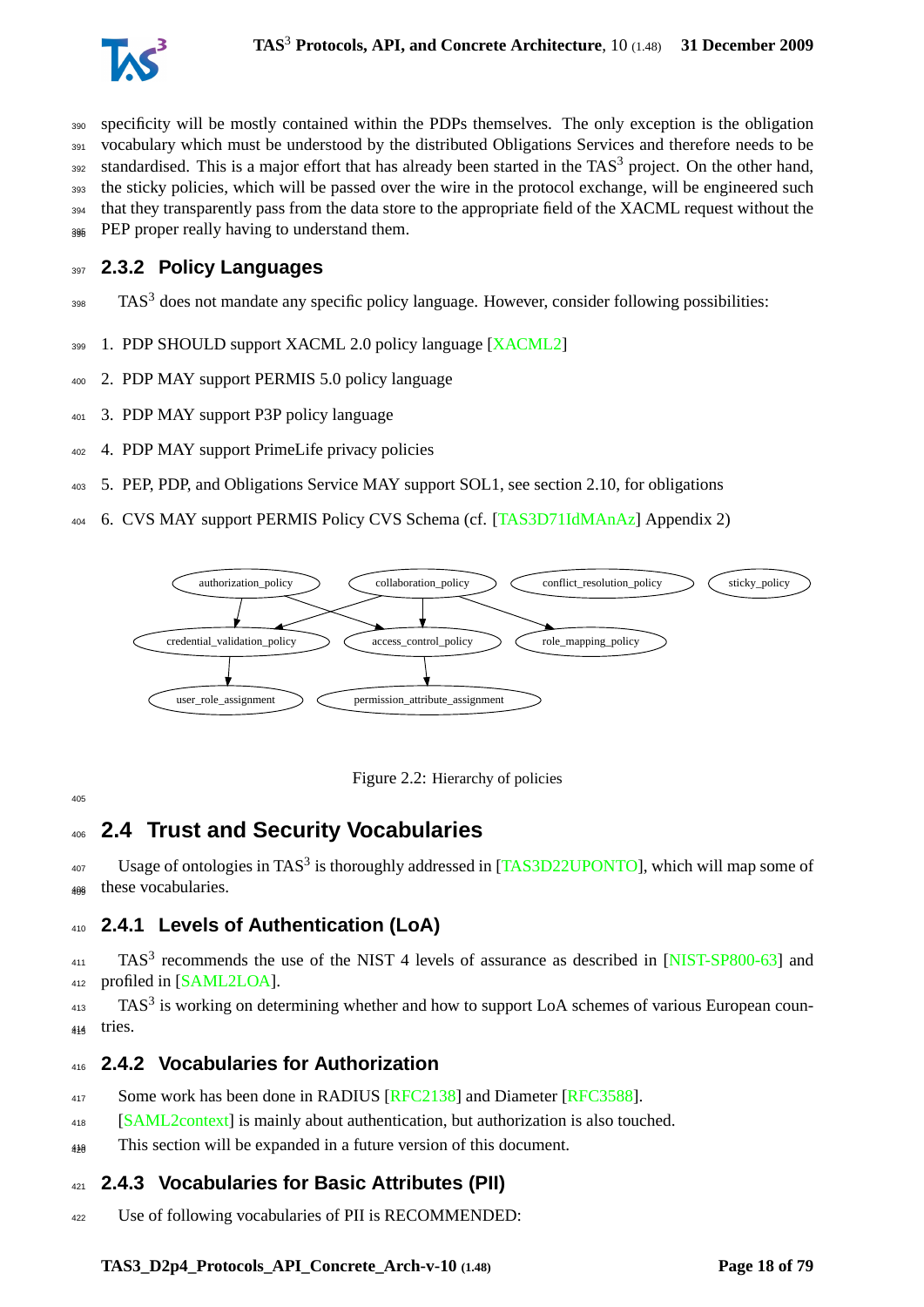

- LDAP inetOrgPerson [\[RFC2798\]](#page-74-8)
- Liberty Personal Profile specification [\[IDPP\]](#page-72-5)
- 425 X.500 standards, such as  $[X520]$  and  $[X521]$ . See also [\[RFC2256\]](#page-74-9).

<span id="page-18-0"></span> $_{496}$  This section will be expanded in a future version of this document.

## **2.4.4 Discovery Vocabularies**

429 Main vocabulary for discovery is the Service Type taxonomy described in [\[Disco2\]](#page-72-3). This taxonomy is complemented by discovery options that further describe the service. This vocabulary SHOULD be used when applicable.

 Each Liberty service specifies its own Service Type value as well as a number discovery options. For example, see [\[IDDAP\]](#page-72-6), [\[IDPP\]](#page-72-5), or [\[DST21\]](#page-72-7).

<span id="page-18-1"></span><sub>434</sub> This section will be expanded in a future version of this document.

### **2.4.5 Security and Trust Vocabularies**

<sup>437</sup> See [\[SAML2context\]](#page-75-12) and [\[SecMech2\]](#page-75-10) for a vocabulary of security mechanisms that MUST be used when applicable.

<span id="page-18-2"></span><sub>439</sub> This section will be expanded in a future version of this document.

### **2.4.6 Audit Vocabularies**

Audit events from RADIUS [\[RFC2139\]](#page-74-10) and Diameter [\[RFC3588\]](#page-75-11) are RECOMMENDED for use where applicable.

 This section will be expanded in a future version of this document. As audit is active research topic, we benefit from the research during the TAS<sup>3</sup> project to specify this section in detail in the final version of 446 thie document.

## <span id="page-18-3"></span>**2.5 Realization of the Discovery Function**

- <sup>449</sup> MUST support Liberty ID-WSF 2.0 Discovery Service specification [\[Disco2\]](#page-72-3)
- MAY support [\[Disco12\]](#page-72-8)
- MAY support UDDI, however this may require significant extensions to UDDI. Such extensions would need to be profiled.

 See [\[NexofRA09\]](#page-73-1), section 5.4 "The Overview-Model", fig 18, for a view of the interaction between service registration and service discovery. Unfortunately the referred document fails to recognize the need for per-identity service registrations, unless the oblique reference, where no difference is made between  $_{456}$  service requester entity and the data subject, in section 5.4.4 "Service Discovery", counts.

## <span id="page-18-4"></span>**2.6 Realization of the Trust and Privacy Negotiator Function**

 The protocol to realise the trust negotiation functionality has yet to be finalised. Candidate protocols are:

- $_{461}$  i. the one used by TrustBuilder 2 [\[TrustBuilder2\]](#page-77-9)
- ii. one based on the Web Service Profile of XACML [\[Anderson07\]](#page-71-3) as enhanced by [\[Mbanaso09\]](#page-73-2)
- <sup>463</sup> iii. one based on an enhanced Liberty Discovery Service [\[Disco2\]](#page-72-3)
- Whichever protocol is finally chosen it must be able to support a ceremony to gaining incremental levels of mutual trust. The Web GUI of the Front End MUST support the ceremony.
- Trust and Policy Negotiation generally takes authentication and identification of all parties for granted, but then computes a trust score which typically governs the access control decisions.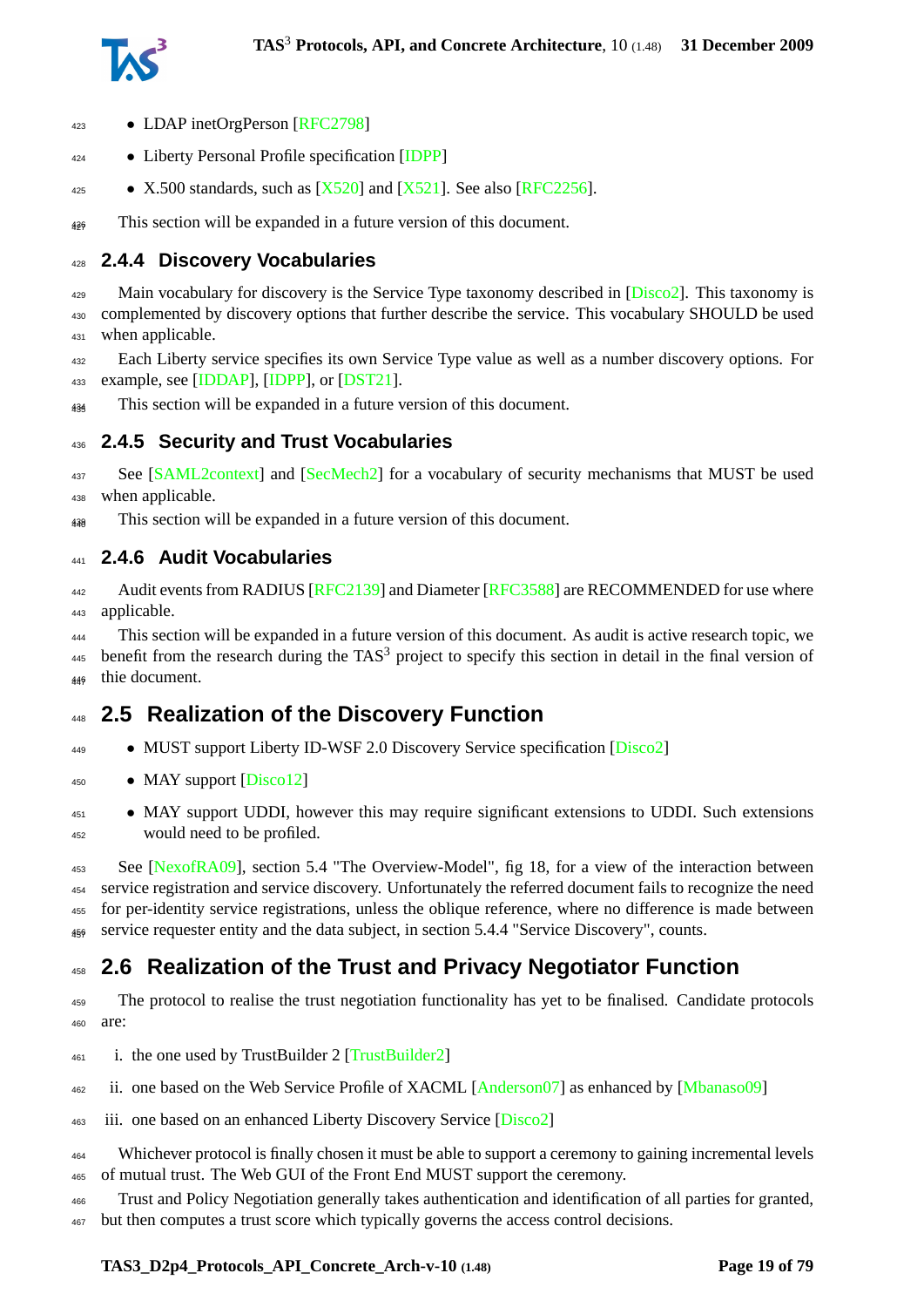



<span id="page-19-4"></span>Figure 2.3: Trust and Privacy Negotiation and Discovery steps

## <span id="page-19-0"></span><sup>469</sup> **2.6.1 Discovery in Trust and Privacy Negotiation**

<sup>470</sup> In this model both "Trust and Privacy Negotiator" and "ID Mapper" are implemented as parts of Dis-472 covery Service.

### <span id="page-19-1"></span><sup>473</sup> **2.6.2 Frontend Trust and Privacy Negotiation**

<span id="page-19-2"></span> $_{476}$  In future work we will address user giving input to Trust and Privacy Negotiation.

#### <sup>476</sup> **2.7 Realization of the Audit and Dashboard Function** 477

#### <span id="page-19-3"></span><sup>478</sup> **2.7.1 Audit Event Bus**

<sup>479</sup> Tentative protocol choice (in order of preference):

#### <sup>480</sup> 1. AMQP [\[AMQP06\]](#page-71-4)

- 481 2. Liberty Accounting Service [\[AcctSvc\]](#page-71-5) with subscriptions and notifications [\[SUBS2\]](#page-76-7) and [\[DesignPat\]](#page-72-9).
- <sup>482</sup> 3. Diameter [\[RFC3588\]](#page-75-11)
- <sup>483</sup> 4. RADIUS [\[RFC2138\]](#page-74-7)
- <sup>484</sup> 5. Apache Muse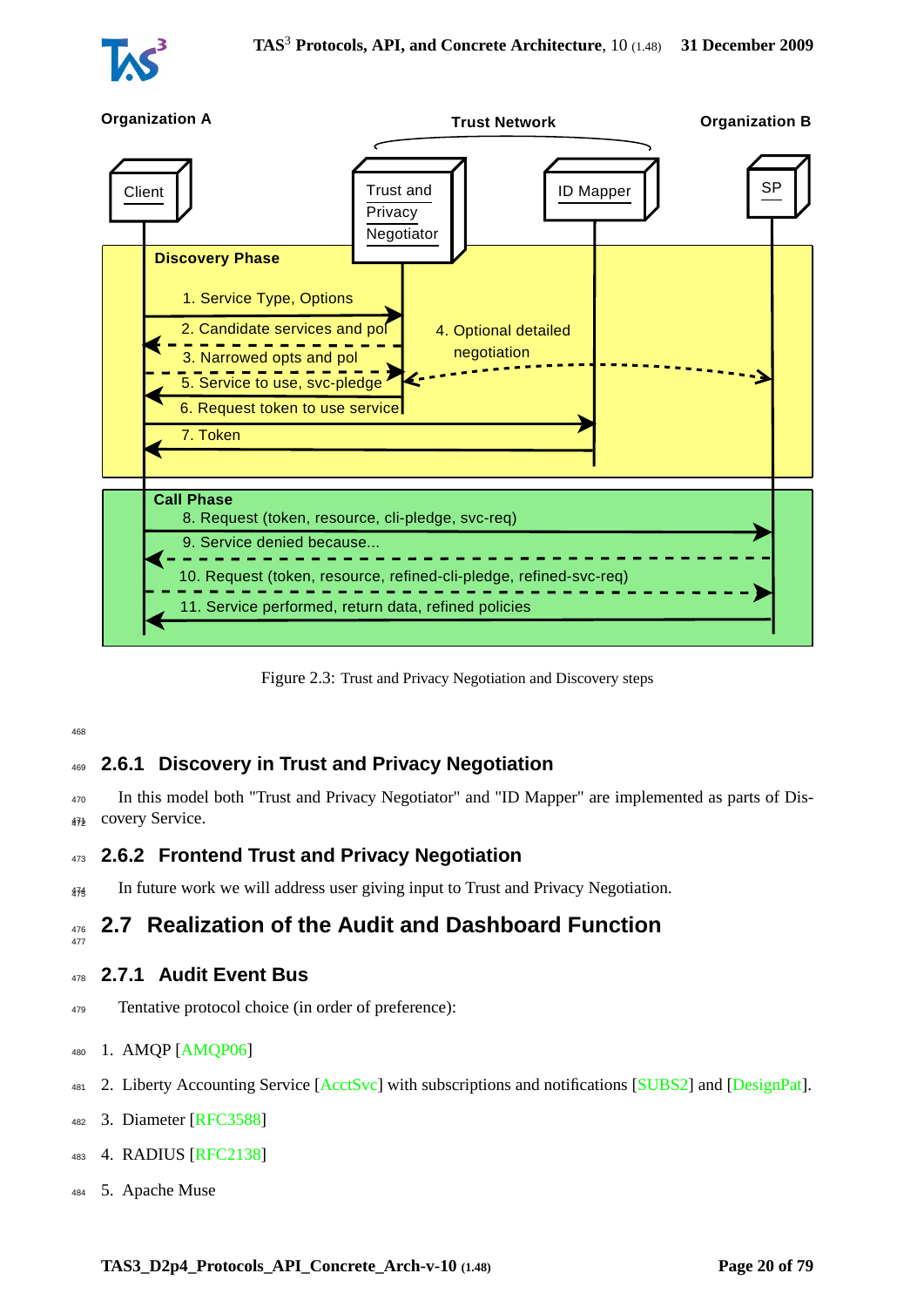



<span id="page-20-4"></span>Figure 2.4: A deployment architecture for Trust and Privacy Negotiation and Discovery

<sup>485</sup> Whichever transport is chosen, the actual audit records are packaged as OpenXDAS messages (see: <sup>486</sup> openxdas.sourceforge.net). <sup>487</sup>

### <span id="page-20-0"></span><sup>488</sup> **2.7.2 Audit Event Ontology**

<sup>489</sup> • Enumeration of mandatory edit events according to some standard

<sup>490</sup> - RADIUS and Diameter communities have defined at least some messages

- <sup>491</sup> ZXID logging documentation [\[ZXIDREADME\]](#page-78-2) provides an idea, at least applicable to SSO
- <span id="page-20-1"></span>49

## <sup>493</sup> **2.7.3 Dashboard Function**

<sup>494</sup> • Dashboard should also realize the "PII Consent Service" or "Privacy Manager" at large.

- <sup>495</sup> SHOULD support Liberty Interaction service [\[Interact2\]](#page-73-3)
- <span id="page-20-2"></span>496

# <sup>497</sup> **2.8 Realization of Delegation Function**

<sup>498</sup> The Delegation Service functionality is described in section 6 of D7.1. The protocols that this will use  $_{499}$  will be described in the next version of the current deliverable.

# <span id="page-20-3"></span><sup>501</sup> **2.9 Attribute Authorities**

502 TAS<sup>3</sup> network may contain various attribute authorities. Every Identity Provider may act as an attribute <sup>503</sup> authority by including <AttributeStatement>, see [\[SAML2core\]](#page-75-0), in the single sign-on assertions that <sup>504</sup> it emits. This constitutes an attribute push mechanism.

<sup>505</sup> Problem with a push mechanism is knowing which attributes to push. A possible solution is for the Front <sup>506</sup> End to express its attribute needs using a SAML extension, such as [\[Kellomaki08\]](#page-73-0). However, usually a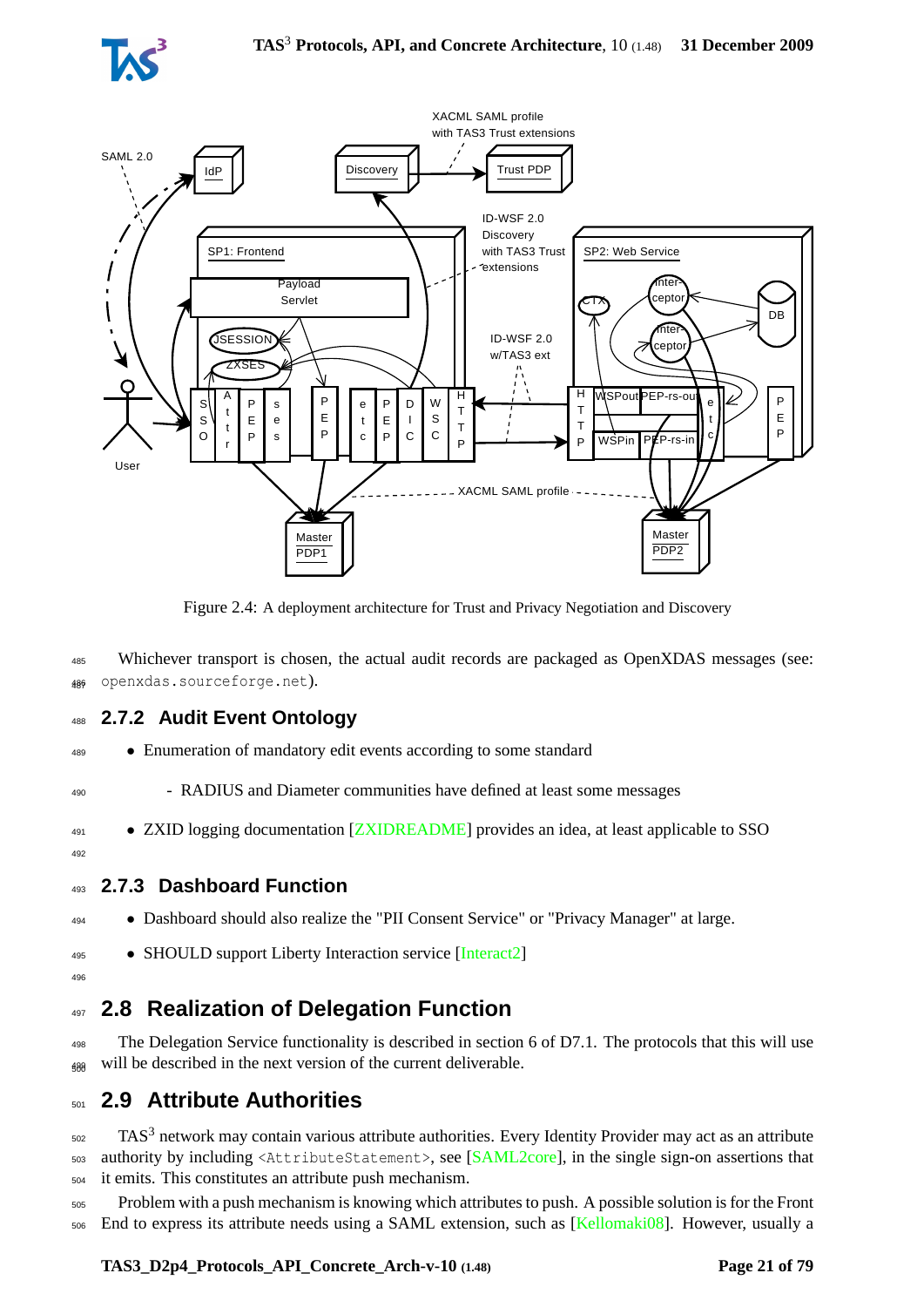

 better solution is to implement pull model Attribute Authority, i.e. the attribute authority is simply a web service.

<sub>509</sub> There are several ways of implementing a data web service. [\[SAML2prof\]](#page-75-2) specifies AttributeQuery protocol, but does not adequately specify the transport binding and peer authentication. TAS<sup>3</sup> attribute au-511 thority SHOULD support [\[SAML2prof\]](#page-75-2) AttributeQuery protocol using TAS<sup>3</sup> SOAP binding, see section  $512 \quad 2.2.2.$  $512 \quad 2.2.2.$ 

513 Other data web services, such as ID-DAP [\[IDDAP\]](#page-72-6) over TAS<sup>3</sup> SOAP binding, MAY be supported. A deployment may also make local or proprietary arrangements for accessing a non TAS<sup>3</sup> attribute authority, 515 e.g. using LDAP [\[RFC2251\]](#page-74-11) or WebDAV with file containing attribute certificate or SAML attribute 516 assertion.

# <span id="page-21-0"></span>**2.10 TAS**<sup>3</sup> **Simple Obligations Language (SOL)**

519 TAS<sup>3</sup> Architecture foresees that a Service Requester needs to express obligations and policies that it is willing and able to respect, and on the other hand the personal data will have associated with it obligations and policies ("sticky policies") under which the data can be released.

 In general the obligations and sticky policies can be expressed in any convenient language. Unfortu- nately no standard language has emerged in the industry for this type of application despite many being proposed. TAS<sup>3</sup> is committed to supporting multiple such languages, but for purposes of pilots and other simple applications we define "TAS<sup>3</sup> Simple Obligations Language n<sup>o</sup>1" (SOL1) with potential future versions to follow.

SOL obligations MAY be used in XACML obligations as described in [\[TAS3D71IdMAnAz\]](#page-76-5). In partic-

ular, D7.1 Appendix A1.2 provides an example. In short, they MUST appear in an Obligation/AttributeAssignment

element. When passed in <b:UsageDirective>, <xa:Obligation> element MUST be used as a wrap-

per. Use of <xa:Obligation> element as a wrapper in other XML contexts is RECOMMENDED.

 The urn:tas3:sol:vers Query String parameter allow for versioning of the obligations language. The actual obligations are expressed using URL Query String Syntax with attribute value pairs expressing the obligations. Newline (0x0a) MAY be used as separator instead of an ampersand. Should escaping be needed, the URL encoding MAY be used.

#### **Example**

| 536 | <xa:obligation <="" obligationid="http://TAS3.eu/TAS3sol/PrivacyPurpose" th=""></xa:obligation> |
|-----|-------------------------------------------------------------------------------------------------|
| 537 | FulfillOn="Permit">                                                                             |
| 538 | <xa:attributeassignment< td=""></xa:attributeassignment<>                                       |
| 539 | AttributeID="urn:tas3:attribute:obligationDescription"                                          |
| 540 | DataType="http://www.w3.org/2001/XMLSchema#string">                                             |
| 541 | urn:tas3:sol:vers=1                                                                             |
| 542 | urn:tas3:sol1:delon=1255555377                                                                  |
| 543 | urn:tas3:sol1:use=urn:tas3:sol1:use:purpose                                                     |
| 544 | urn:tas3:sol1:share=urn:tas3:sol1:share:group                                                   |
| 545 | urn:tas3:sol1:repouse=urn:tas3:sol1:repouse:oper                                                |
| 546 |                                                                                                 |
| 547 |                                                                                                 |
|     |                                                                                                 |

 As can be seen from the example, the attributes are actually URNs and each attribute tends to express  $_{549}$  an obligation that is required by data or that the Requester promises to honour.

### <span id="page-21-1"></span>**2.10.1 SOL1 Query String Attributes**

**urn:tas3:sol:vers** Identifies the version of SOL. Always "1" for SOL1.

 **urn:tas3:sol1:use** How information can or will be used and shared. A comma separated list of enumerators in the order of principally intended use (ordered here, in our opinion, from least ag-gressive to more aggressive as indicated; however this ordering is subjective and other opinions may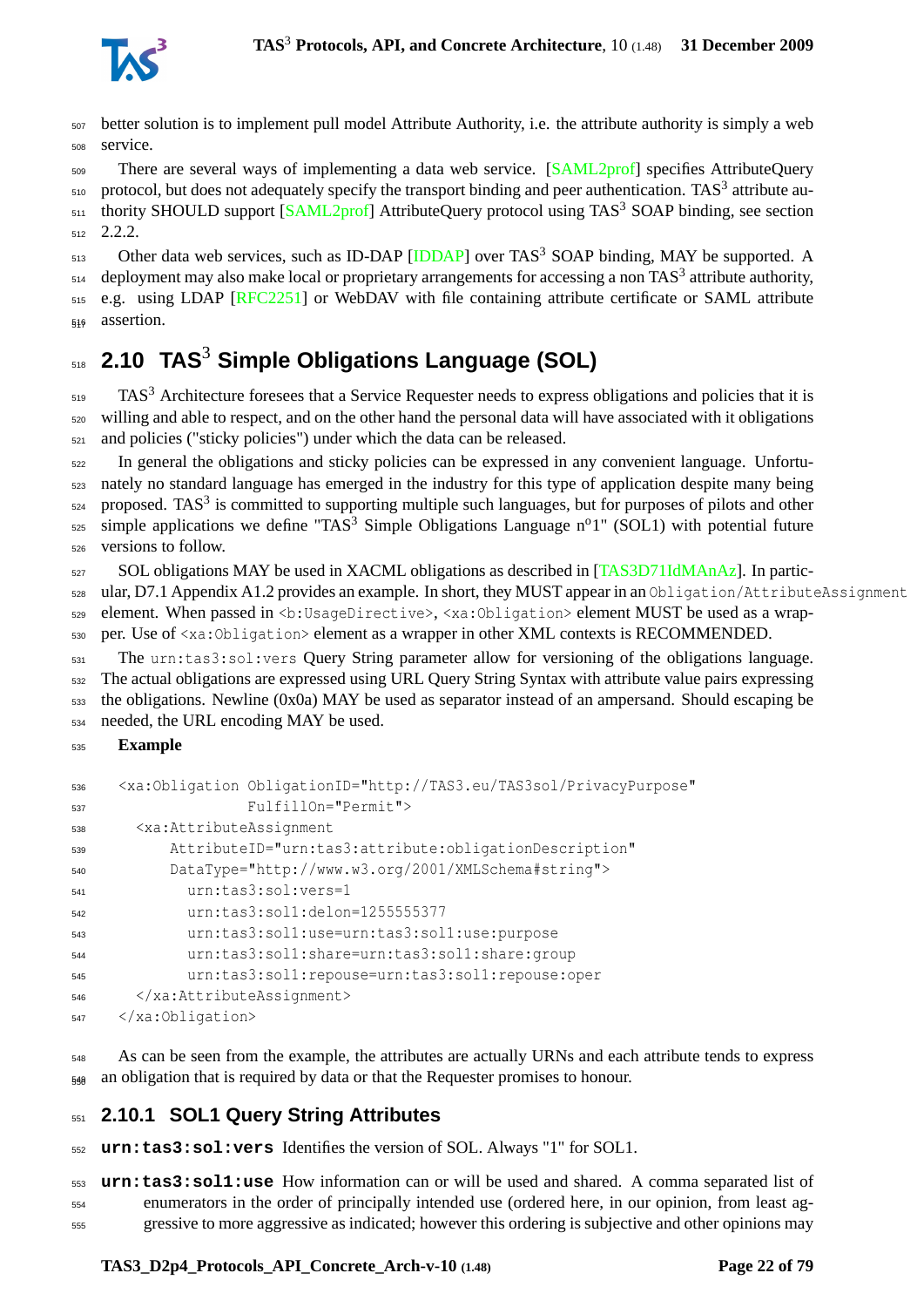

| 556        | exist). The urn:tas3:sol1:use:purpose should be favoured over urn:tas3:sol1:use, unless          |
|------------|--------------------------------------------------------------------------------------------------|
| 557        | the vague meaning of urn: tas3: soll: use is desired.                                            |
| 558        | urn: tas3: soll: use: transaction (0) Information will only be used for the transaction          |
| 559        | for which it was collected                                                                       |
| 560        | urn: tas3: soll: use: session (1) Information will only be used within the current session       |
| 561        | urn: tas3: soll: use: user (2) Information can be used in the user's other sessions in the       |
| 562        | same app                                                                                         |
| 563        | urn: tas3: soll: use: forpurpose (3) Information will be used only for the purpose it was        |
| 564        | collected, in abstract. This usage is discouraged. Instead the specific purpose should be speci- |
| 565        | fied using format                                                                                |
| 566        | urn:tas3:sol1:use:purpose=business-process-model-id; or                                          |
| 567        | urn:tas3:sol1:use:purpose=business-process-instance-id                                           |
| 568        | These two forms allow the obligation to be tied into the model in abstract, or to the specific   |
| 569        | business process instance in particular, e.g. for exceptional processing such as Break-the-      |
| 570        | Glass.                                                                                           |
| 571        | urn: tas3: soll: use: serveranon (4) Information can be used by other processes on same          |
| 572        | server as long as user is not explicitly identified                                              |
| 573        | urn: tas3: sol1:use: serverident (5) Information can be used by other processes on same          |
| 574        | server (user may be identified)                                                                  |
| 575        | $urn:$ tas3:sol1:use:appanon (6) Information can be used by the application towards other        |
| 576        | purposes as long as the user is not explicitly identified                                        |
| 577        | urn: tas3: soll: use: appident (7) Information can be used by the application towards other      |
| 578        | purposes (user may be identified)                                                                |
| 579        | urn: tas3: soll: use: organon (8) Information can be used by the organization for other          |
| 580        | nonmarketing purposes as long as the user is not explicitly identified                           |
| 581        | urn:tas3:sol1:use:orgident (9) Information can be used by the organization for other             |
| 582        | nonmarketing purposes (user may be identified)                                                   |
| 583        | urn: tas3: sol1:use: mktanon (10) Information can be used by the organization for market-        |
| 584        | ing purposes as long as the user is not explicitly identified                                    |
| 585        | urn: tas3: soll: use: mktident (11) Information can be used by the organization for mar-         |
| 586        | keting purposes (user may be identified)                                                         |
| 587        | $urn:$ tas3:sol1:use:grpanon (12) Information can be used within the business group for          |
| 588        | other nonmarketing purposes as long as the user is not explicitly identified                     |
| 589        | urn: tas3: soll: use: grpident (13) Information can be used within the business group for        |
| 590        | other nonmarketing purposes (user may be identified)                                             |
| 591        | urn: tas3: soll: use: grpmktanon (14) Information can be used within the business group          |
| 592        | for marketing purposes as long as user is not explicitly identified                              |
| 593        | urn: tas3: soll: use: grpmktident (15) Information can be used within the business group         |
| 594        | for marketing purposes (user may be identified)                                                  |
| 595        | $urn:$ tas3:sol1:use:shareanon (16) Information can be shared with anyone for other non-         |
| 596        | marketing purposes as long as the user is not explicitly identified                              |
|            | urn: tas3: soll: use: shareident (17) Information can be shared with anyone for other            |
| 597<br>598 | nonmarketing purposes (user may be identified)                                                   |
| 599        | urn: tas3: soll: use: sharemktanon (18) Information can be shared with anyone for mar-           |
| 600        | keting purposes as long as user is not explicitly identified                                     |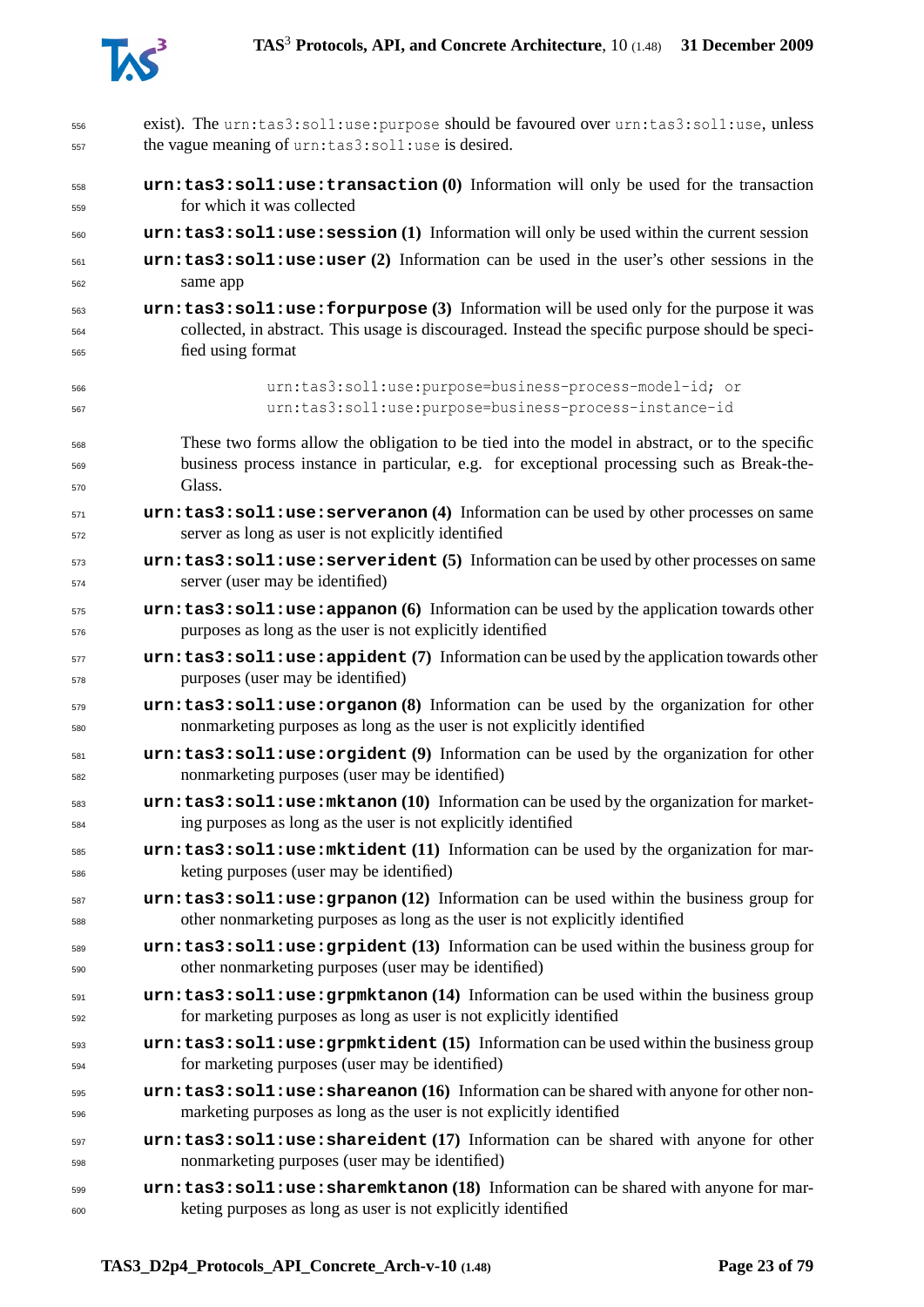

| 601 | urn: tas3: soll: use: sharemktident (19) Information can be shared with anyone for mar-                 |
|-----|---------------------------------------------------------------------------------------------------------|
| 602 | keting purposes (user may be identified)                                                                |
| 603 | urn: tas3: soll: use: anyall (20) Information can be used for any and all purposes without              |
| 604 | restriction.                                                                                            |
| 605 | urn: tas3: sol1: use: purpose Specific business process that is allowed to use the data. This can       |
| 606 | be specified either as abstract business-process-model-id or as business-process-instance-id. For       |
| 607 | example:                                                                                                |
| 608 | urn:tas3:sol1:use:purpose=business-process-model-id; or                                                 |
| 609 | urn:tas3:sol1:use:purpose=business-process-instance-id                                                  |
| 610 | These two forms allow the obligation to be tied into the model in abstract, or to the specific business |
| 611 | process instance in particular, e.g. for exceptional processing such as Break-the-Glass.                |
| 612 | urn: tas3: sol1: delon Delete data on as Unix seconds since epoch. This obligation effectively          |
| 613 | allows control of data retention, but instead of being expressed in relative terms, it is expressed in  |
| 614 | absolute terms that are legally easier to interpret.                                                    |
| 615 | urn: tas3: sol1: retention Maximum data retention period as Unix seconds. This obligation is            |
| 616 | meant for database storage. Upon act of data access, retention should be converted to delon using       |
| 617 | current wall clock time.                                                                                |
| 618 | urn: tas3: sol1: certdel Certify deletion by legally binding report to the audit bus.                   |
| 619 | urn: tas3: sol1: preauth Before each use of the data, user's explicit consent - preauthorization -      |
| 620 | has to be obtained. Value specifies where to obtain preauthorization.                                   |
| 621 | urn: tas3: sol1: callback When about to use data, call back to the user for opportunity to modify       |
| 622 | the data, or deny it. Value specifies where to call back.                                               |
| 623 | urn: tas3: sol1: repouse Report use to the audit bus. Comma separated list of enumerators:              |
| 624 | urn: tas3: sol1: repouse: never No need to report use (seldom appears)                                  |
| 625 | urn:tas3:sol1:repouse:all Report any and all use                                                        |
| 626 | urn:tas3:sol1:repouse:oper Report operational use, but not statistical or administrative                |
| 627 | use.                                                                                                    |
| 628 | urn: tas3: soll: repouse: stat: immed Report use in near real time. for day need to be                  |
| 629 | reported, if there was any use.                                                                         |
| 630 | urn: tas3: soll: repouse: stat: daily No need to report individual use, but summary                     |
| 631 | statistics for day need to be reported, if there was any use.                                           |
| 632 | urn: tas3: soll: repouse: stat: weekly No need to report individual use, but summary                    |
| 633 | statistics for week need to be reported, if there was any use.                                          |
| 634 | urn: tas3: soll: repouse: stat: monthly No need to report individual use, but summary                   |
| 635 | statistics for month need to be reported, if there was any use.                                         |
| 636 | urn: tas3: soll: repouse: stat: quarterly No need to report individual use, but sum-                    |
| 637 | mary statistics for quarter (last 3 months) need to be reported, if there was any use.                  |
| 638 | urn: tas3: soll: repouse: stat: semestral No need to report individual use, but sum-                    |
| 639 | mary statistics for semester (last 6 months) need to be reported, if there was any use.                 |
| 640 | urn:tas3:sol1:repouse:stat:yearly No need to report individual use, but summary                         |
| 641 | statistics for year need to be reported, if there was any use.                                          |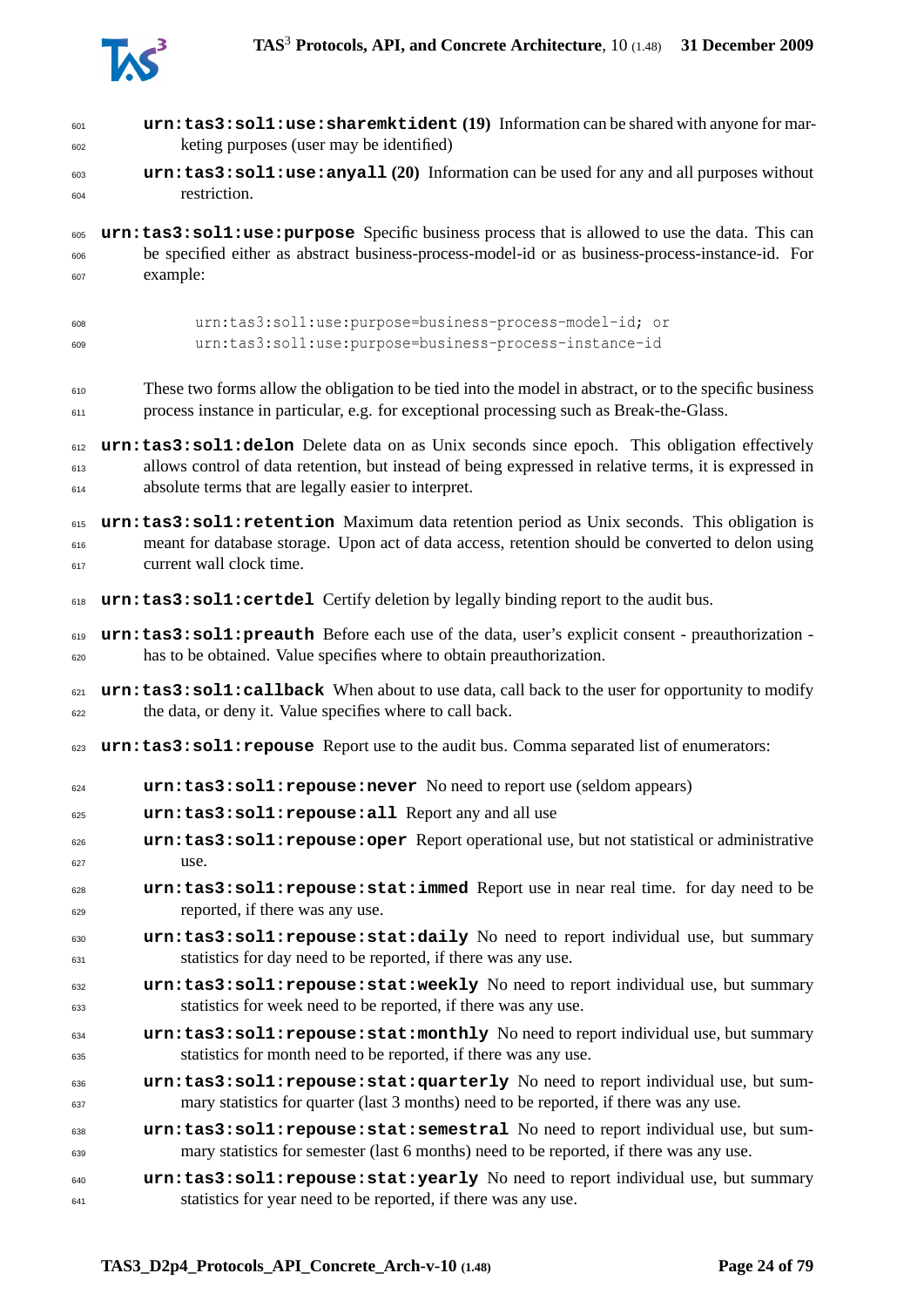

| 642                      | If no urn:tas3:soll:repouse:stat is specified, default is urn:tas3:soll:repouse:stat:immed.                                                                                                                                                                                                                                 |
|--------------------------|-----------------------------------------------------------------------------------------------------------------------------------------------------------------------------------------------------------------------------------------------------------------------------------------------------------------------------|
| 643                      | If conflicting enumerators are specified, the most strict one applies.                                                                                                                                                                                                                                                      |
| 644                      | urn: tas3: sol1: xborder Enumerator describing what sort of cross border data sharing can occur:                                                                                                                                                                                                                            |
| 645                      | urn:tas3:sol1:xdom:eu Only within EU common market.                                                                                                                                                                                                                                                                         |
| 646                      | urn:tas3:sol1:xdom:safeharbour Common market and safe harbour participants                                                                                                                                                                                                                                                  |
| 647<br>648<br>649        | urn: tas3: sol1: license Use of information is subject to license specified in the value part. The<br>value part should be either URL to online accessible license text, or it should be a URN pointing to<br>a well known license.                                                                                         |
| 650<br>651<br>652<br>653 | The general assumption is that the license terms are either well known to the system (and pro-<br>grammed in) or machine readable. While the user may have to consent to the license at some level,<br>it is not meant that this license reference be displayed to user and he required to read and consent<br>on the spot. |
| 654                      | urn: tas3: soll: contract-fwk Framework or governance contract identifier.                                                                                                                                                                                                                                                  |
| 655                      | urn: tas3: sol1: contract Contract identifier.                                                                                                                                                                                                                                                                              |
| 656                      | urn: tas3: sol1: contract-sub Subcontract or amendment identifier                                                                                                                                                                                                                                                           |
| 657                      | urn: tas3: sol1: contract-part Part, exhibit, annex, or clause identifier.                                                                                                                                                                                                                                                  |

## <span id="page-24-0"></span>**2.10.2 Matching Pledges to Sticky Policies and Obligations**

 When delivering response to data request, the Responder outbound PEP compares the pledges that were <sub>661</sub> received in the request and checks that the sticky policies and obligations that are attached to the data <sub>662</sub> coming from the backend repository can be satisfied given the pledges. This ensures that the Responder will never ship out data unless the Requester has clearly committed itself to respect the sticky policies and obligations.

#### **Example**

Consider the following request

```
667 <e:Envelope>
668 <e:Header>
669 <!-- WS-Addressing headers and wsse:Security with DSIG not shown -->
670 <b:UsageDirective id="USE">
671 <xa:Obligation ObligationID="http://TAS3.eu/TAS3sol/PrivacyPurpose"
672 FulfillOn="Permit">
673 <xa:AttributeAssignment
674 AttributeID="urn:tas3:attribute:obligationDescription"
675 DataType="http://www.w3.org/2001/XMLSchema#string">
676 urn:tas3:sol:vers=1
677 urn:tas3:sol1:delon=1255555377
678 urn:tas3:sol1:use=urn:tas3:sol1:use:purpose
679 urn:tas3:sol1:share=urn:tas3:sol1:share:group
680 urn:tas3:sol1:repouse=urn:tas3:sol1:repouse:oper
681 < /682 \langle/>
683 \langle/>
684 \langle/>
685 <e:Body id="BDY">
686 <idhrxml:Query>...</></>></></>
```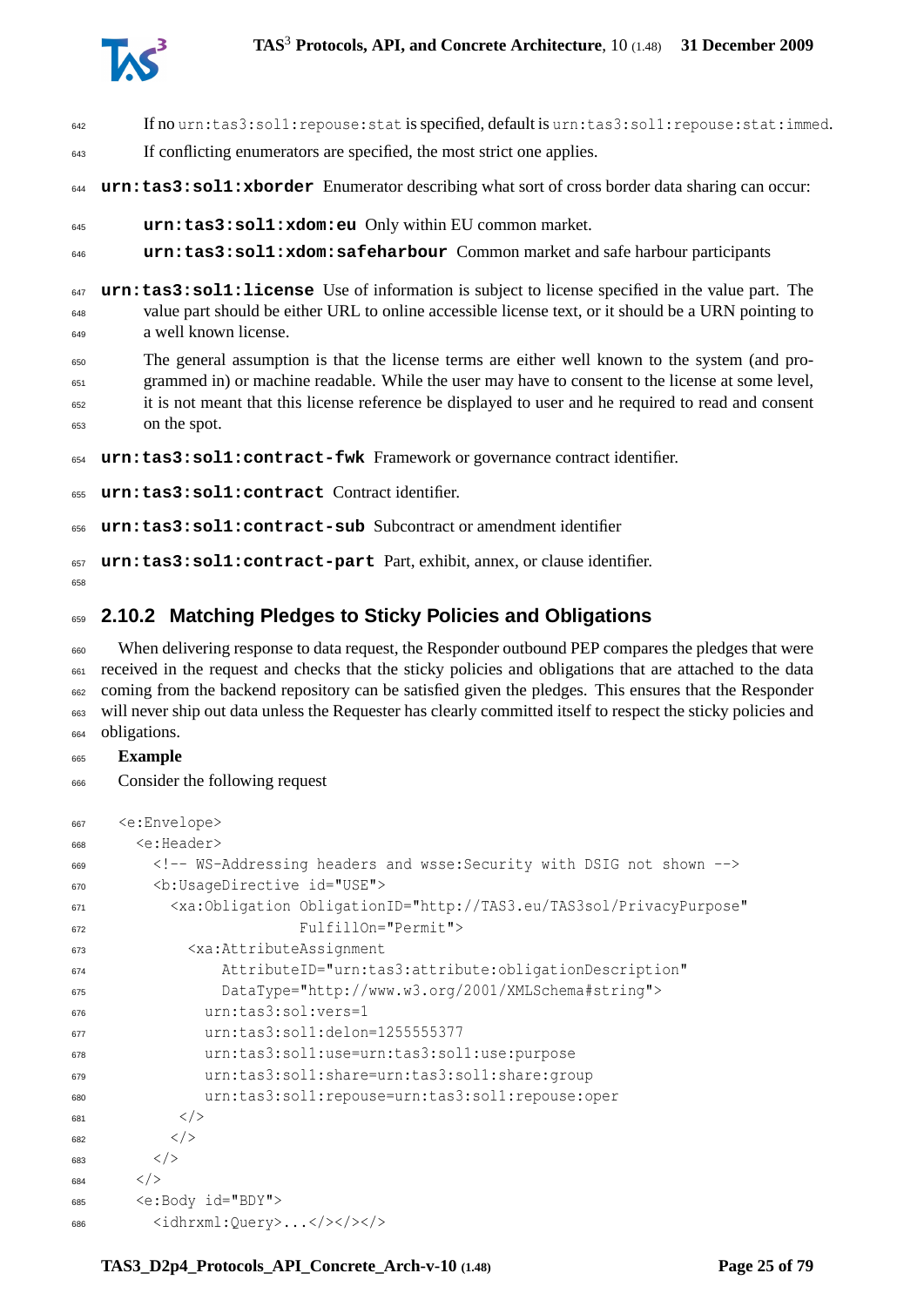

```
687 Now, backend returns the following data
```

```
688 <dataItem id="1">
689 <tas3sol:Obligations xmlns:tas3sol="http://tas3.eu/tas3sol/200911/">
690 urn:tas3:sol:vers=1
691 urn:tas3:sol:delon=1255555378
692 urn:tas3:sol1:use=urn:tas3:sol1:use:transaction
693 \langle/>
694 <data>value</>
695 \lt/696
697 <dataItem id="2">
698 <tas3sol:Obligations xmlns:tas3sol="http://tas3.eu/tas3sol/200911/">
        urn:tas3:sol:vers=1
700 urn:tas3:sol:delon=1255555376
701 urn:tas3:sol1:use=urn:tas3:sol1:use:purpose
702 urn:tas3:sol1:repouse=urn:tas3:sol1:repouse:all
703 < />
704 <data>value</>
705 < /706
707 <dataItem id="3">
708 <tas3sol:Obligations xmlns:tas3sol="http://tas3.eu/tas3sol/200911/">
709 urn:tas3:sol:vers=1
710 urn:tas3:sol:delon=1255555378
        urn:tas3:sol1:use=urn:tas3:sol1:use:purpose
712 urn:tas3:sol1:repouse=urn:tas3:sol1:repouse:oper,repouse=urn:tas3:sol1:repouse:stat:weekly
713 < />
714 <data>value</>
715 < / >
```
 The first data item would have to be filtered out because its usage policy is "transaction" while requester pledged usage for intended "purpose". Intended purpose can span many transactions, therefore its broader that the allowed use. Note that the delon constraint would be compatible with the request.

 The second data item has to be filtered out for two reasons: (i) its delon is stricter that what requester pledged, and (ii) the repouse constraint is more onerous than requester is willing to perform.

 The third data item's obligations are compatible with the requester's pledges. It is returned to the requester.

```
723 N.B. This is just an example. The way in which the obligations are attached to the data can be
724 quite different from the illustrated, e.g. internal C data structure rather than XML. It is also
725 possible that obligations are not stored with the data, but rather generated by a PDP based on
726 data dependent sticky-policies.
```

```
727 Once the Responder Outbound PEP has filtered the data, it is sent, with the obligations, to Requester
728 which MAY pass the obligations to Obligations Service for enforcement. 729
```
## <span id="page-25-0"></span>**2.10.3 Passing Simple Obligations Dictionaries Around**

 While in SOL1 the set of enumerators is fixed and with fixed meaning which is hardwired to the simplest PEP implementations, we foresee users inventing additional attributes and enumerators. This raises the need for the PEP implementations to be configurable or somehow understand the new enumerators on basis of their semantics.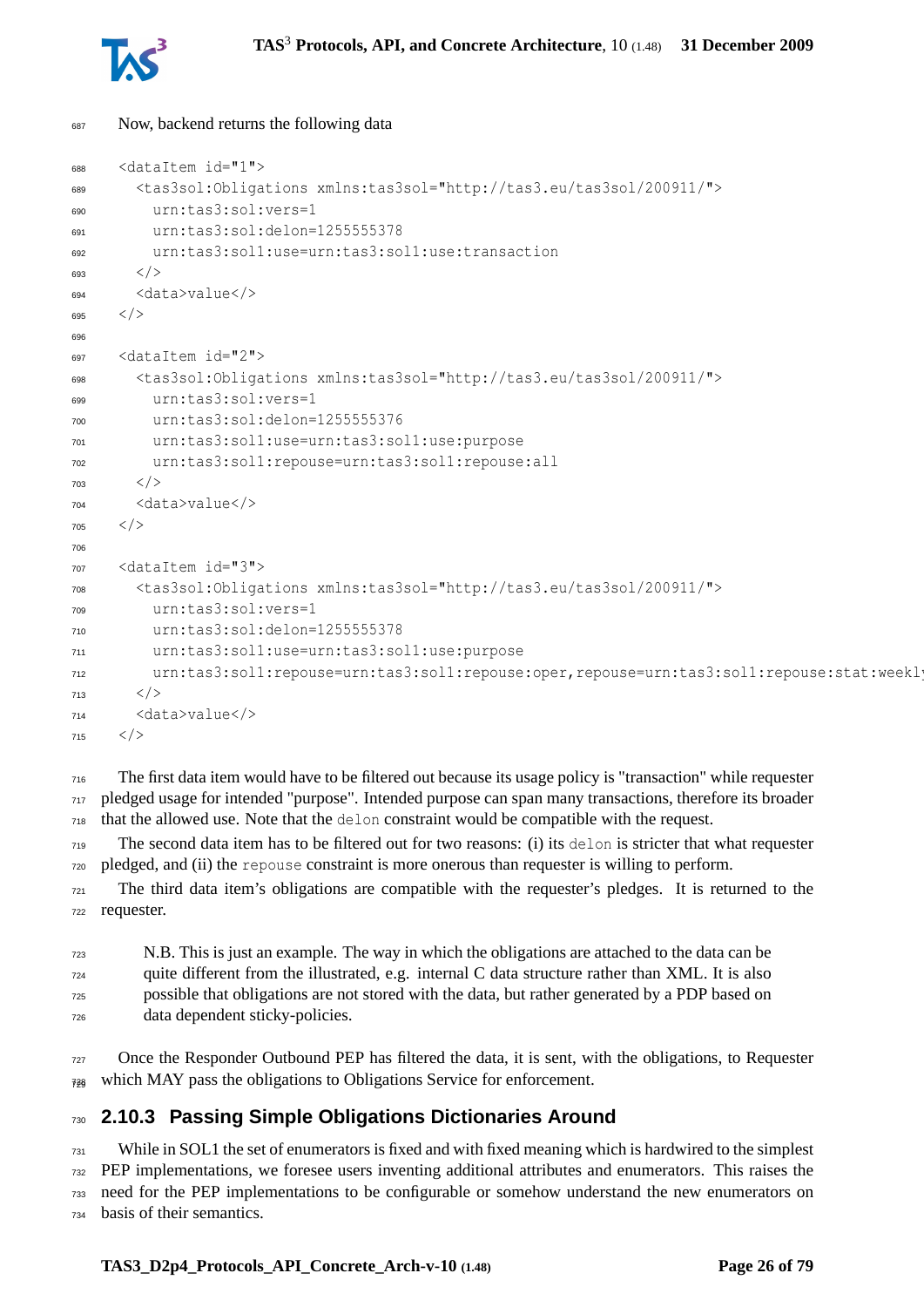

 Such configurations and online semantics passing can be achieved with Simple Obligations Dictionaries (SODs), which effectively allow the semantics to be declared. The dictionary can be stored in a configura- tion file, and we provide SOL1 standard dictionary as  $\frac{1.50d}{1.50d}$  (which you should not modify) and you may be able to provide additional dictionary fragments in user editable configuration files. Alternatively, the nonstandard dictionary fragments can be passed inline in the protocol by means of <tas3sol:dict> element.

```
741 Example
```

```
742 <e:Envelope>
743 <e:Header>
744 <!-- WS-Addressing headers and wsse:Security with DSIG not shown -->
745 <b:UsageDirective id="USE">
746 <xa:Obligation ObligationID="http://TAS3.eu/TAS3sol/PrivacyPurpose"
747 FulfillOn="Permit">
748 <xa:AttributeAssignment
749 AttributeID="urn:tas3:attribute:obligationDescription"
750 DataType="http://www.w3.org/2001/XMLSchema#string">
751 urn:tas3:sol:vers=1
752 urn:tas3:sol1:delon=1255555377
753 urn:tas3:sol1:use=urn:tas3:sol1:use:purpose
754 urn:tas3:sol1:share=urn:tas3:sol1:share:group
755 urn:tas3:sol1:repouse=urn:tas3:sol1:repouse:oper
756 < /757 < / >758 <tas3sol:Dict xmlns:tas3sol="http://tas3.eu/tas3sol/200911/">
759 Entities:
760 Data Subject (Agent the Data describes)
761 Data Processor (Agent that processes the Data)
762 Data (Information which is a resource under protection)
763 Organisation (a Data Processor)
764 Marketing (an Action)
765 Process (an Action of manipulating Data)
766
767 Relations:
768 Identify
769 Retain
770
771 Property
772 May (property of an action)
773 Must (property of an action)
774
          urn:tas3:sol1:use:mktident is an enumerator of urn:tas3:sol1:use
776
777 urn:tas3:sol1:use:mktident means
778 Organization (who) - Process (action) - Data (what) - Marketing (why)
779 Organization (who) - Identify (action) - Data Subject (What)
780 </781 < />
782 < /783 <e:Body id="BDY">
784 <idhrxml:Query>...</></>></></>
```
This example uses <tas3sol:dict> element to define a new enumerator for urn:tas3:sol1:use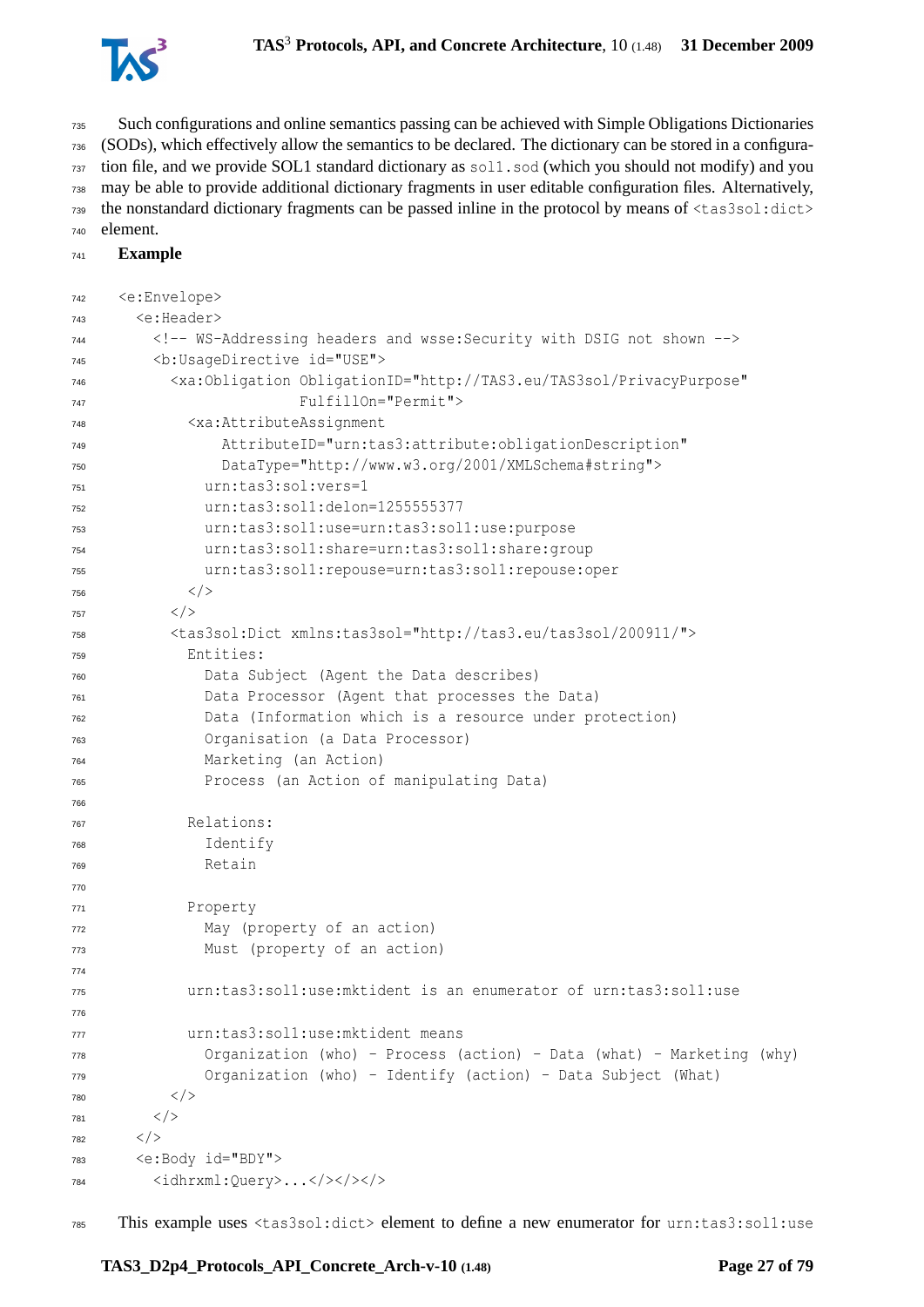

 by spelling out its semantic meaning in terms of the dictionary items (example is somewhat unrealistic because you should not repeat or redefine dictionary entries from the standard sol1.sod). In particular the mktident really is a combination of two consequences: you will receive spam and you will be identified.  $_{788}$  Thus the "means" declaration has two lines.

# <span id="page-27-0"></span>**2.11 Realization of Sticky Policies**

 As discussed in [\[TAS3ARCH\]](#page-76-0) section 4.1 "Protocol Support for Conveyance of Sticky Policies", En- capsulating Security Layer (ESL) is one approach for implementing sticky policies. For implementing this approach, we recommend using a special SOAP header that specifies the sticky policies and references the data objects to which they apply. The reference is either by XML id attribute (preferred) or a simplified absolute XPath [\[XPATH99\]](#page-78-3).

#### **Example**

| 798 | <e:envelope></e:envelope>                                                            |
|-----|--------------------------------------------------------------------------------------|
| 799 | <e:header></e:header>                                                                |
| 800 | <wsse:security></wsse:security>                                                      |
| 801 | <tas3:eslpolicies mustunderstand="1"></tas3:eslpolicies>                             |
| 802 | <tas3:eslapply></tas3:eslapply>                                                      |
| 803 | <tas3:eslref ref="#data1"></tas3:eslref>                                             |
| 804 | <tas3:eslref xpath="container/subcontainer"></tas3:eslref>                           |
| 805 | <xa:obligation obligationid="http://TAS3.eu/TAS3sol/PrivacyPurpose"></xa:obligation> |
| 806 | <xa:attributeassignment< th=""></xa:attributeassignment<>                            |
| 807 | AttributeID="urn:tas3:attribute:obligationDescription"                               |
| 808 | DataType="http://www.w3.org/2001/XMLSchema#string">                                  |
| 809 | urn:tas3:sol:vers=1                                                                  |
| 810 | urn:tas3:sol1:delon=1255555377                                                       |
| 811 |                                                                                      |
| 812 |                                                                                      |
| 813 |                                                                                      |
| 814 | <tas3:eslapply></tas3:eslapply>                                                      |
| 815 | <tas3:eslref ref="#data2"></tas3:eslref>                                             |
| 816 | <xa:obligation obligationid="http://TAS3.eu/TAS3sol/PrivacyPurpose"></xa:obligation> |
| 817 | <xa:attributeassignment< th=""></xa:attributeassignment<>                            |
| 818 | AttributeID="urn:tas3:attribute:obligationDescription"                               |
| 819 | DataType="http://www.w3.org/2001/XMLSchema#string">                                  |
| 820 | urn:tas3:sol:vers=1                                                                  |
| 821 | urn:tas3:sol1:delon=1255566666                                                       |
| 822 |                                                                                      |
| 823 |                                                                                      |
| 824 |                                                                                      |
| 825 |                                                                                      |
| 826 | $\langle e: \text{Header} \rangle$                                                   |
| 827 | <e:body></e:body>                                                                    |
| 828 | <data id="data1" value="foo"></data>                                                 |
| 829 | <data id="data2" value="bar"></data>                                                 |
| 830 | <container></container>                                                              |
| 831 | <subdata value="goo"></subdata>                                                      |
| 832 |                                                                                      |
| 833 |                                                                                      |
| 834 |                                                                                      |

835 In the above example both id based references to <data> and XPath based reference for the <subdata> 836 are illustrated. It also illustrates how to apply different sticky policies (n.b. Obligation is a particularly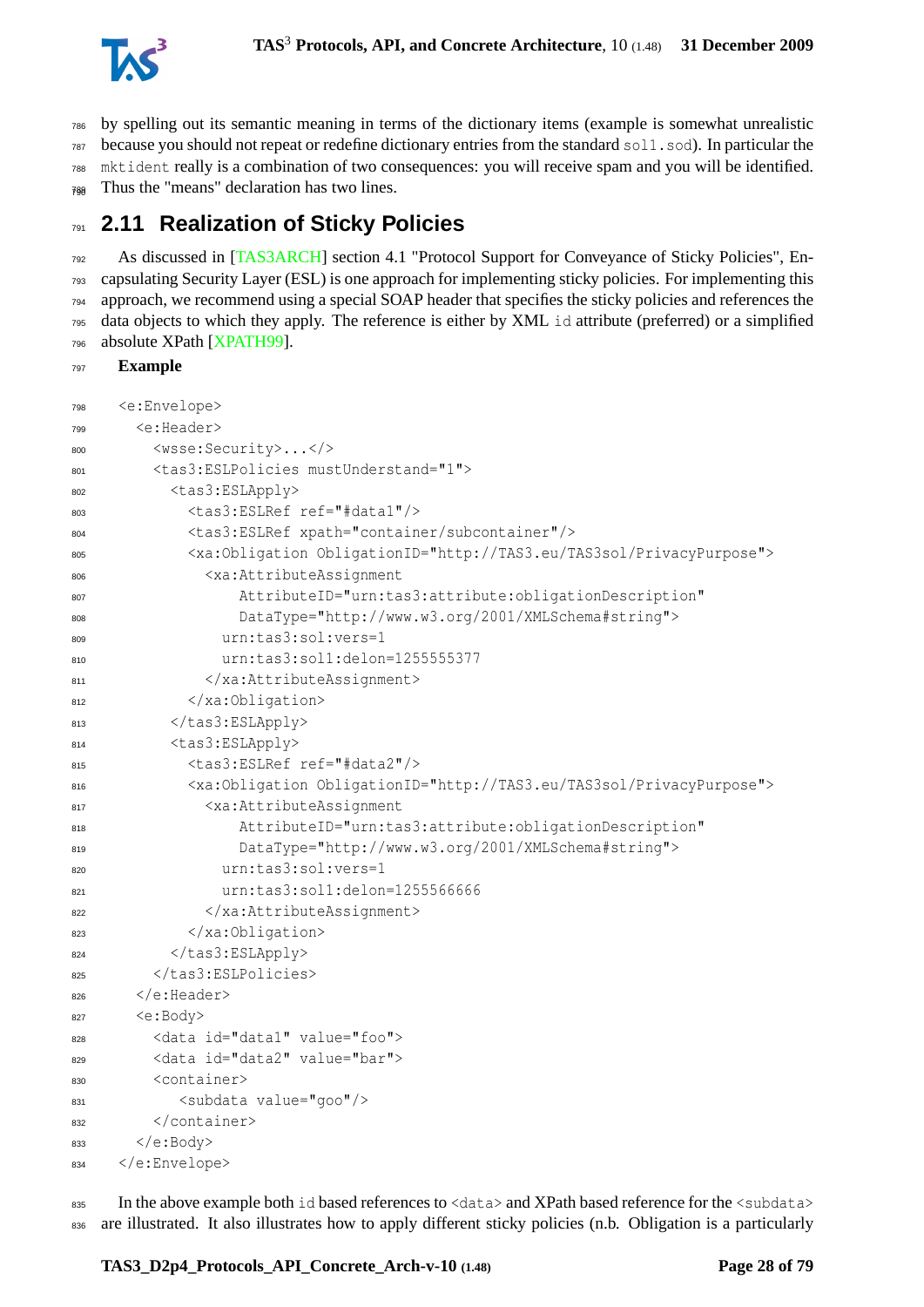

838 common type of sticky policy) to different data.

# <span id="page-28-0"></span>839 **2.12 Passing Additional Credentials in Web Service Call**

840 The usual way to pass credentials is using an attribute assertion inside <wsse: Security> header. Such 841 attribute assertion identifies the calling user. Sometimes additional credentials identifying the actual re-842 source are passed in <TargetIdentity> SOAP header. However, both of these methods basically admit 843 single credential (which can contain other credentials as attributes) typically not signed by the Requester. <sup>844</sup> If Requester needs to add additional credentials, it can use <tas3:Credentials> element.

```
845 <e:Envelope>
846 <e:Header>
847 <wsse:Security>...</>
848 <tas3:Credentials>
849 ... reuse XACML or SAML attribute schema
850 </tas3:Credentials>
851 </e:Header>
852 <e:Body>...</>
853 </e:Envelope>
```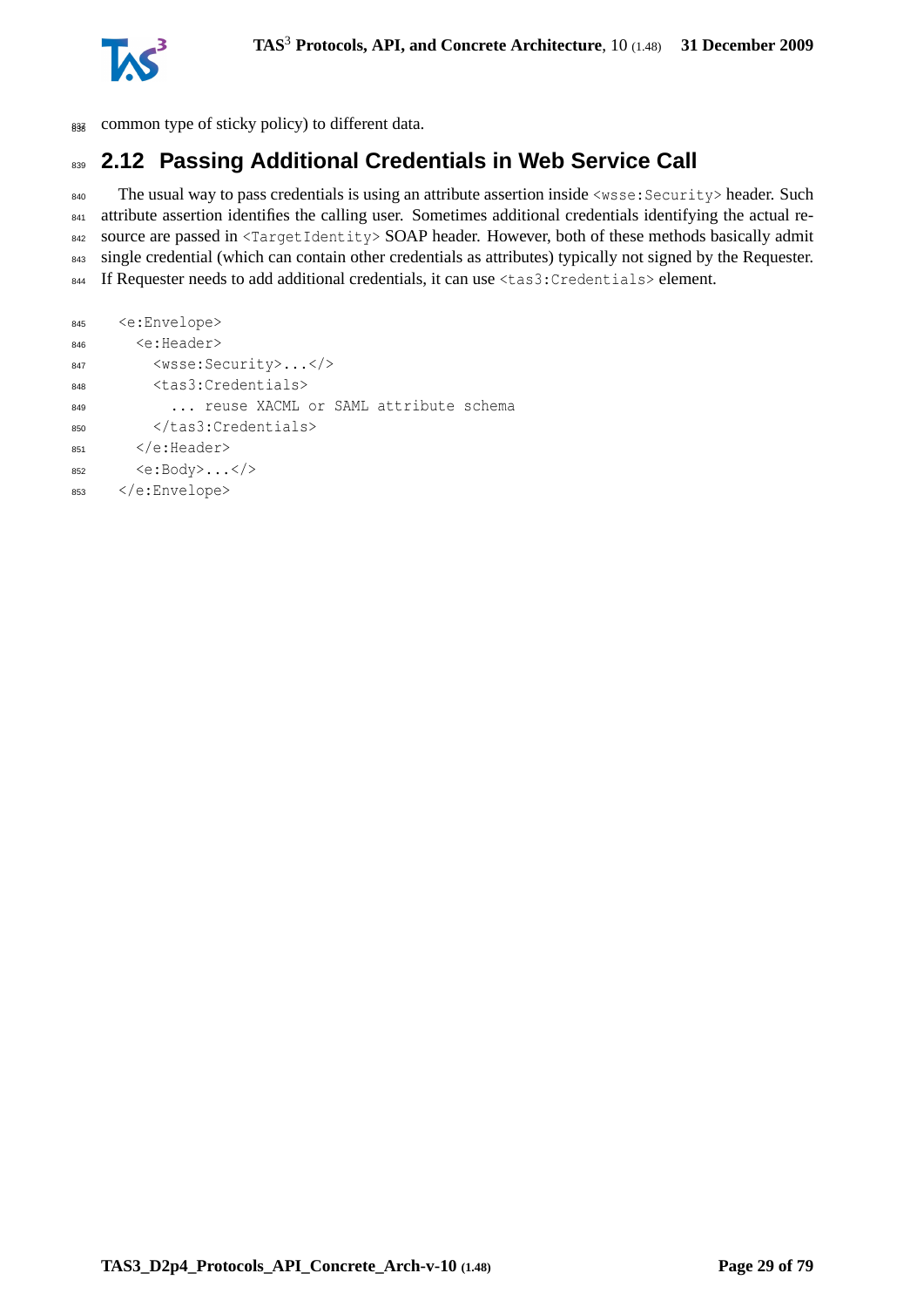

# <span id="page-29-0"></span> $_{\textrm{\tiny{365}}}$  3 The Official TAS $^3$  API (normative, but non-exclusive)

 $_{856}$  Although wire-interoperability is the main goal of the TAS<sup>3</sup> project, we recognize that interoperability <sup>857</sup> at software interface level, i.e. interchangeable implementations of an API, is valuable as well. Standardization of APIs, in addition to wire protocols, helps to promote building a culture and community of  $_{859}$  programmers catering for the TAS<sup>3</sup> platform. Such community fosters adoption through mutual self help <sup>860</sup> and shared knowledge base. Supporting full constellation of APIs for all programming languages and 861 platforms is fairly expensive business, but is necessary to address the present fragmented market.

 $862$  The TAS<sup>3</sup> API described herein is meant to have multiple implementations. Each implementation <sup>863</sup> provides

<sup>864</sup> • The interface files described herein, such as tas3.h

 • Libraries or implementation files that provide the symbols described by the interface files. In as far as possible, these will be called libtas3.so, libtas3.dll, or other appropriate and similar name.  $_{867}$  However a concrete implementation may choose to incorporate the TAS<sup>3</sup> API interface in its own library, or may require its own library to be included in addition to the libtas3.\* library. Such additional requirements shall be conspicuously described in the implementation documentation.

<sup>870</sup> The official TAS<sup>3</sup> API is not meant to exclude other wire-protocol compatible implementations of TAS<sup>3</sup>.  $\sigma_{\text{B71}}$  Thus, while there is only one official API, other APIs can be equally TAS<sup>3</sup> compatible on the wire.

<sup>872</sup> The particular API in use is chosen by the programmer by including the appropriate header file or in-873 terface description. The particular API implementation in use is chosen by the system administrator or  $1874$  the programmer by linking against a particular library providing the TAS<sup>3</sup> binary interface, or by dy-875 namically loading a module implementing the said binary interface. This leaves great implementation  $876$  flexibility while accurately describing the TAS<sup>3</sup> interface and implementation at source code (API) and  $_{87\frac{7}{10}}$  binary (ABI) level.

## <span id="page-29-1"></span>879 **3.1 Language Independent Description of the API**

880 Since all language specific bindings, by-and-large, share the same semantics, the functions and methods 881 are first described generically, using pseudocode if needed. Each language binding takes same parameters and behaves in the way that API would naturally work, *mutantis mudandis*, for that language.[1](#page-29-3) 882

<sup>883</sup> The five essential APIs are

<span id="page-29-2"></span>889

<sup>884</sup> *tas3\_sso()* SSO (with optional application independent authorization)

<sup>885</sup> *tas3\_az()* Application Dependent Authorization

<sup>886</sup> *tas3\_call()* Web Services Client: call a web service and validate response

<sup>887</sup> *tas3\_wsp\_validate()* Validate that web service request can be processed

<sup>888</sup> *tas3\_wsp\_decorate()* Create a web service response

## <sup>890</sup> **3.1.1 Single Sign On (SSO) Alternatives**

 $\mu_{\text{B91}}$  The TAS<sup>3</sup> SSO API's primary aim is supporting SAML 2.0 SSO (and SLO) with attribute and bootstrap 892 passing. Not all COTS SAML 2.0 SP APIs (or IdPs) are capable of this out of the box. Thus being SAML 893 2.0 compatible is a prerequisite, but additional properties, such as specific functions, session level attribute  $_{894}$  pool, and bootstrap cache, must be satisfied as well to be TAS<sup>3</sup> API compliant. The TAS<sup>3</sup> SSO API is 895 likely to support in future (as of 2009) in a transparent way InfoCard specification [\[CardSpace\]](#page-71-6), and may 896 be able to support other SSO specifications as well.

<span id="page-29-3"></span><sup>&</sup>lt;sup>1</sup>Some procedural bias is evident, even in "object oriented" language bindings. This is due to least-common-denominator syndrome, i.e. desire to have same API for all programming languages.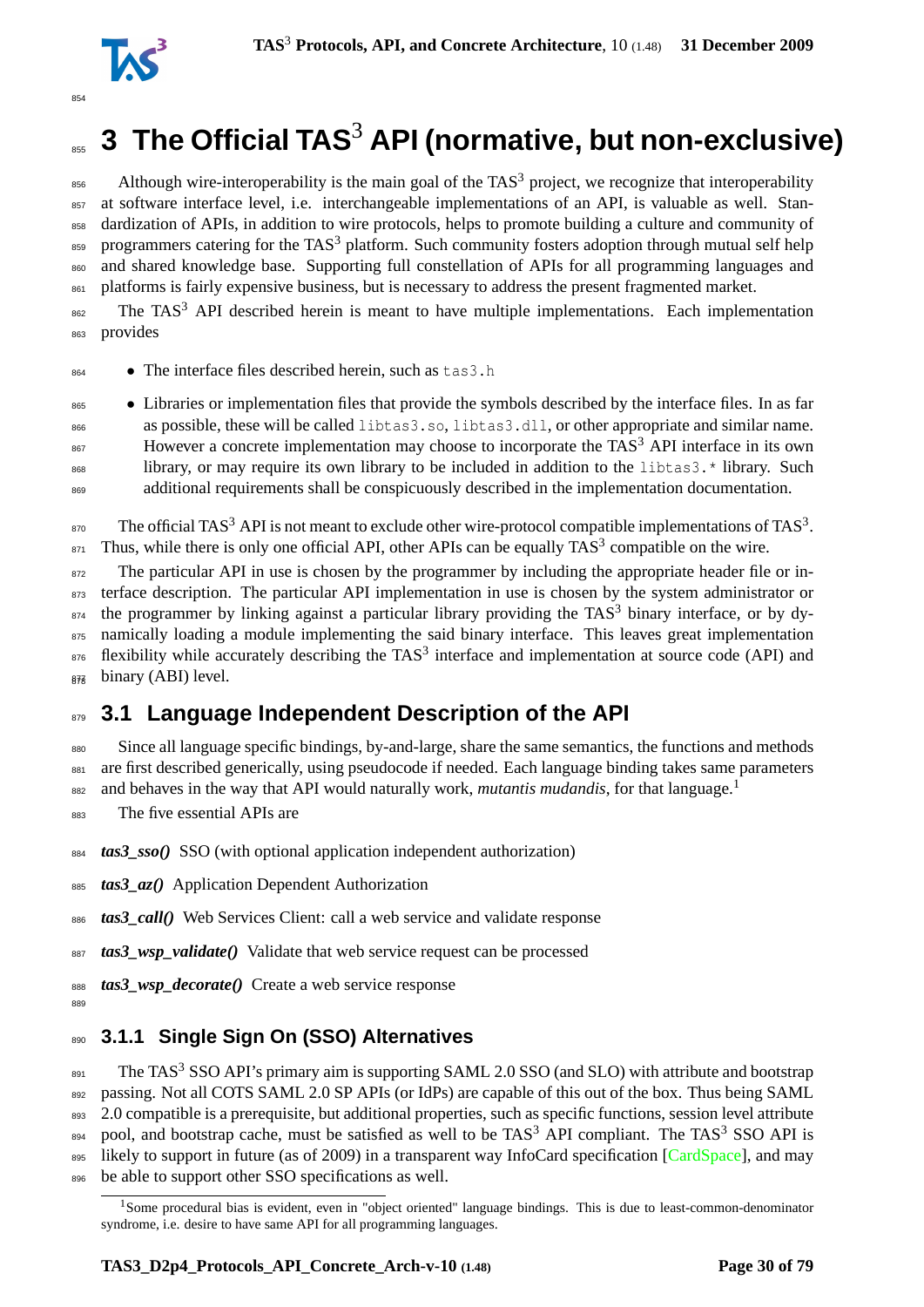



- 897 Some alternatives for supporting SSO:
- 898 mod auth saml and (Apache) subprocess environment provides a complete solution for SSO layer 899 if using Apache httpd or compatible web server. In such case the SSO is handled without any 900 programming simply by editing httpd.conf (and in some cases zxid.conf). The mod\_auth\_saml <sup>901</sup> configuration directives are the same as in zxid.org and they are introduced to httpd.conf using <sup>902</sup> ZXIDConf directives.
- <sup>903</sup> *tas3\_sso()* API as complete solution. *tas3\_sso()* API implements a state machine that the calling <sup>904</sup> application must crank by making repeated calls (one per HTTP request until SSO completes). This approach has a benefit of isolating the calling application from protocol flow specifics and allows <sup>906</sup> the API to support multiple SSO protocols in a transparent manner.
- <sup>907</sup> tas3\_sso\_servlet.class: Java servlet that can be configured to Tomcat or other servlet container to 908 implement SSO for payload servlets. Internally the SSO servlet calls tas3\_simple();
- <sup>909</sup> Deprecated Alternative: by steps approach using medium level APIs (deprecated because the logic <sup>910</sup> of the specific SSO protocol flow would be hardwired into the calling application)
- 911

## <span id="page-30-0"></span><sup>912</sup> **3.1.2 SSO: ret = tas3\_sso(conf, qs, auto\_flags)**

 The *tas3\_sso()* API is essentially a Single Sign-On protocol state machine. Unless the application already has a valid active session established, it should call *tas3\_sso()* upon every HTTP request, passing 915 in the query string or form submission part as the qs argument. The argument is a string and must be formatted as a query string. The *tas3\_sso()* then returns a string which the calling application needs 917 to interpret to decide what to do next. Possible actions include performing HTTP redirect, sending the returned string as HTTP response, or completing a successful single sign on.

<sup>919</sup> When Single Sign-On is completed, the *tas3\_sso()* establishes a session object for holding received <sup>920</sup> attributes and bootstrap EPRs. These can be accessed from the session either by the calling application,  $_{921}$  or by other TAS<sup>3</sup> API functions such as  $\text{tas3\_az}()$  and  $\text{ tas3\_call}()$ . The  $\text{tas3\_ss}o()$  may incorporate a 922 configurable frontend policy enforcement point. Such configuration is implementation dependent.

<sup>923</sup> There are many options. Most of these have sensible default values or can be specified in a configuration  $924$  file. The first parameter either is a configuration object, or a configuration string that modifies or adds to the <sup>925</sup> default configuration. Some aspects of operation of *tas3\_sso()* are affected by the auto\_flags parameter.

| Option      | Description                                                                                                                                |
|-------------|--------------------------------------------------------------------------------------------------------------------------------------------|
| <b>PATH</b> | Path of configuration directory, which contains the<br>configuration file and may contain other implemen-<br>tation dependent information. |
| URL         | Base URL from which the EntityID is formed.                                                                                                |

Table 3.1: *tas3\_sso()* configuration options that all implementations MUST support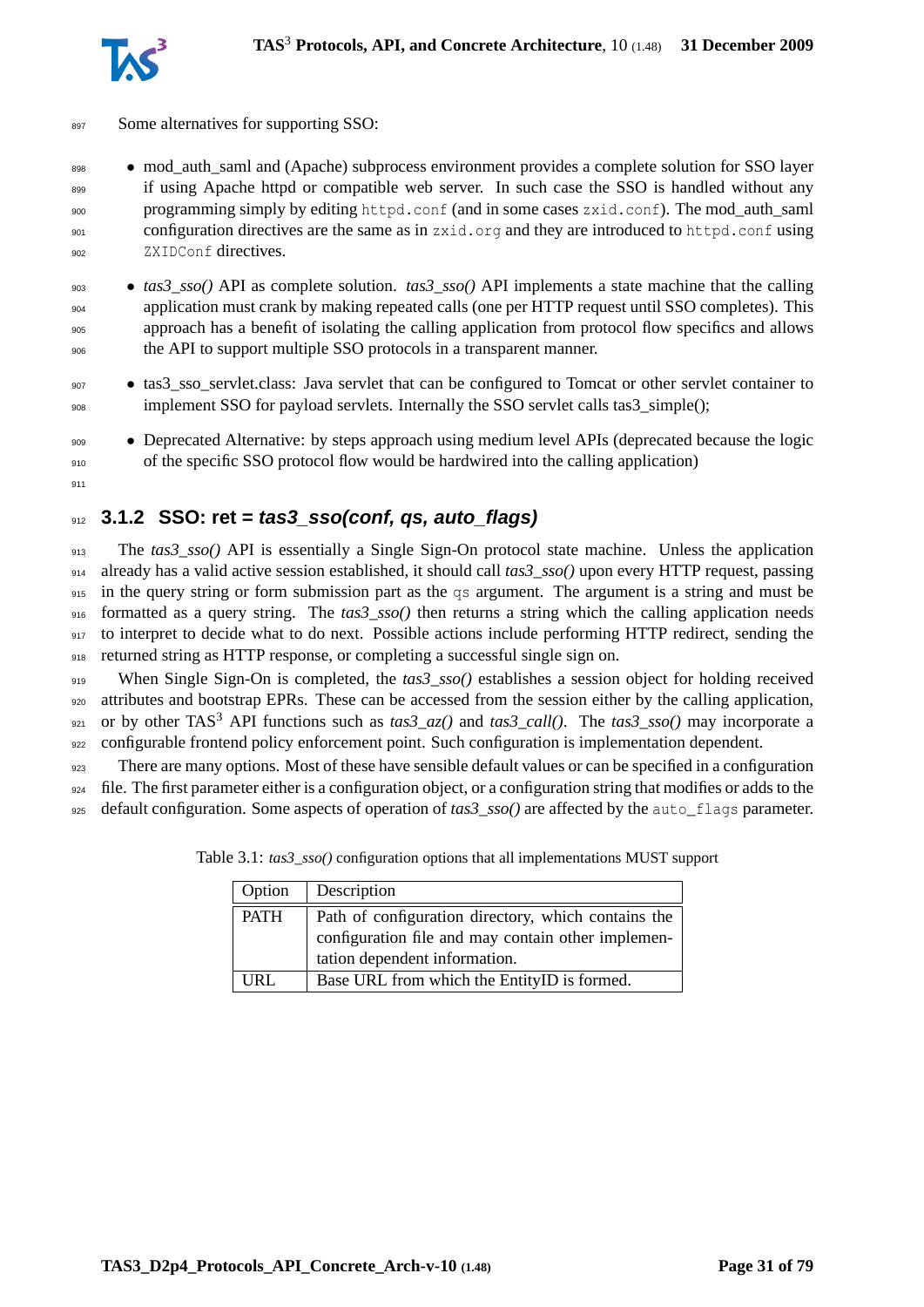| Dec   | Hex      | Symbol           | Description                                         |
|-------|----------|------------------|-----------------------------------------------------|
| 1     | 0x01     | TAS3 AUTO EXIT   | Call $exit(2)$ , 0=return "n", even if auto CGI     |
| 2     | 0x02     | TAS3 AUTO REDIR  | Automatic. handle redirects, assume CGI (calls      |
|       |          |                  | exit(2))                                            |
| 4     | 0x04     | TAS3 AUTO SOAPC  | SOAP response handling, content gen                 |
| 8     | 0x08     | TAS3 AUTO SOAPH  | SOAP response handling, header gen                  |
| 16    | 0x10     | TAS3 AUTO METAC  | Metadata response handling, content gen             |
| 32    | 0x20     | TAS3 AUTO METAH  | Metadata response handling, header gen              |
| 64    | 0x40     | TAS3_AUTO_LOGINC | IdP select / Login page handling, content gen       |
| 128   | 0x80     | TAS3 AUTO LOGINH | IdP select / Login page handling, header gen        |
| 256   | 0x100    | TAS3 AUTO MGMTC  | Management page handling, content gen               |
| 512   | 0x200    | TAS3 AUTO MGMTH  | Management page handling, header gen                |
| 1024  | 0x400    | TAS3 AUTO FORMF  | In idp list and mgmt screen, generate form fields   |
| 2048  | 0x800    | TAS3 AUTO FORMT  | In idp list $&$ mgmt screen, wrap in $<$ form> tag. |
| 4095  | $0x$ fff | TAS3 AUTO ALL    | Enable all automatic CGI behaviour.                 |
| 4096  | 0x1000   | TAS3 AUTO DEBUG  | Enable debugging output to stderr.                  |
| 8192  | 0x2000   | TAS3_AUTO_OFMTQ  | <b>Output Format Query String</b>                   |
| 16384 | 0x4000   | TAS3 AUTO OFMTJ  | <b>Output Format JSON</b>                           |

Table 3.2: *tas3\_sso()* AUTO flags

#### **Example Usage**

```
927 01 res = tas3 sso(conf, request['OUERY_STRING'], 0x1800);
928 02 switch (substr(res, 0, 1)) {
929 03 case 'L': header(res); return 0; # Redirect
930 04 case 'n': return 0; # already handled
931 05 case 'b': return my send metadata();
932 06 case 'e': return my_render_idp_selection_screen();
933 07 case 'd': return my_start_session_and_render_protected_content();
934 08 default: error_log("Unknown tas3_sso() res(%s)", res); return 0;
935 09 }
```
#### **Return values**

937 The return value starts by an action letter and may be followed by data that is relevant for the action.

938 L Redirection request (L as in Location header). The full contents of the res is the redirection request, ready to be printed to stdout of a CGI. If you want to handle the redirection some other way, you can parse the string to extract the URL and do your thing. This res is only returned if you did not 941 set TAS3\_AUTO\_REDIR.

```
942 Example:
```

```
943 Location: https://sp1.zxidsp.org:8443/zxid?o=C
```
**C** Content with Content-type header. The res is ready to be printed to the stdout of a CGI, but if you want to handle it some other way, you can parse the res to extract the header and the actual body. Example:

 CONTENT-TYPE: text/html 949 <title>Login page</title>  $\cdots$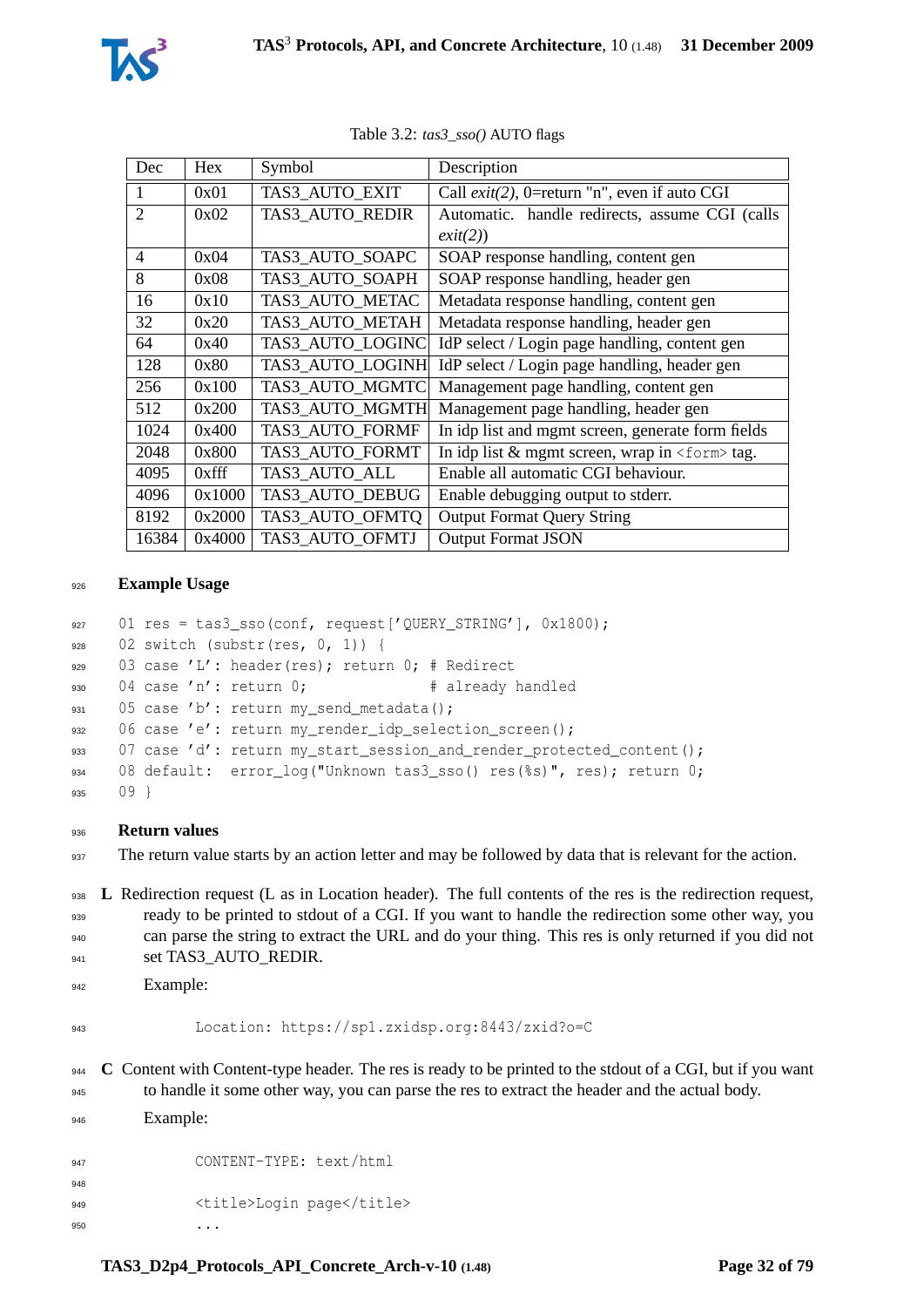

| 951 | Example (metadata):                                                                                   |
|-----|-------------------------------------------------------------------------------------------------------|
| 952 | CONTENT-TYPE: text/xml                                                                                |
| 953 |                                                                                                       |
| 954 | <m:entitydescriptor></m:entitydescriptor>                                                             |
| 955 | .                                                                                                     |
|     |                                                                                                       |
| 956 | <b>Less than</b> ("<") Content without headers. This could be HTML content for login page or metadata |
| 957 | XML. To know which (and set content type correctly), you would have to parse the content.             |
| 958 | This res format is only applicable if you did not specify TAS3_AUTO_CTYPE (but did specify            |
| 959 | TAS3 AUTO CONTENT).                                                                                   |

- **n** Do nothing. The operation was somehow handled internally but the *exit(2)* was not called (e.g. TAS3\_AUTO\_SOAP was NOT specified). The application should NOT attempt generating any output.
- **b** Indication that the application should send SP metadata to the client. This res is only returned if you 963 did not set TAS3 AUTO META.
- **c** Indication that the application should send SP CARML declaration to the client. This res is only re-965 turned if you did not set TAS3 AUTO META.
- **e** Indication that the application should display the idp selection page. This res is only returned if you did 967 not set TAS3\_AUTO\_CONTENT.
- **d** Indication that SSO has been completed or that there was an existing valid session in place. The res is an LDIF entry containing attributes that describe the SSO or session.

```
970 dn: idpnid=Pa45XAs2332SDS2asFs,affid=https://idp.demo.com/idp.xml
971 objectclass: zxidsession
972 affid: https://idp.demo.com/idp.xml
973 idpnid: Pa45XAs2332SDS2asFs
974 authnctxlevel: password
975 sesid: S12aF3Xi4A
976 cn: Joe Doe
```
Usually your application would parse the attributes and then render its application specific content.

 **z** Authorization failure. Application MUST NOT display protected content. Instead, it should offer user interface where the user can understand what happened and possibly gain the extra credentials needed.

 **Asterisk ("\*")** Although any unknown letter should be interpreted as an error, we follow convention of prefixing errors with an asterisk ("\*").

### **3.1.3 Authorization: decision = tas3\_az(conf, qs, ses)**

 Implicit application independent authorization steps are performed in *tas3\_sso()* SSO, *tas3\_call()* Ser- vice Requester, *tas3\_wsp\_validate()*, and *tas3\_wsp\_decorate()* APIs. To activate them, you need to supply appropriate configuration options. Specifics of this configuration are implementation dependent.

 The *tas3\_az()* function is the main work horse for requesting authorization decisions from the PDPs. It allows programmer to make Application Dependent authorization calls, supplying some or all of the attributes needed in a XACML request. *tas3\_az()* can also use attributes from the session, if configured. 991 Specifics of this configuration are implementation dependent.

**conf** the configuration string or object

<span id="page-32-0"></span>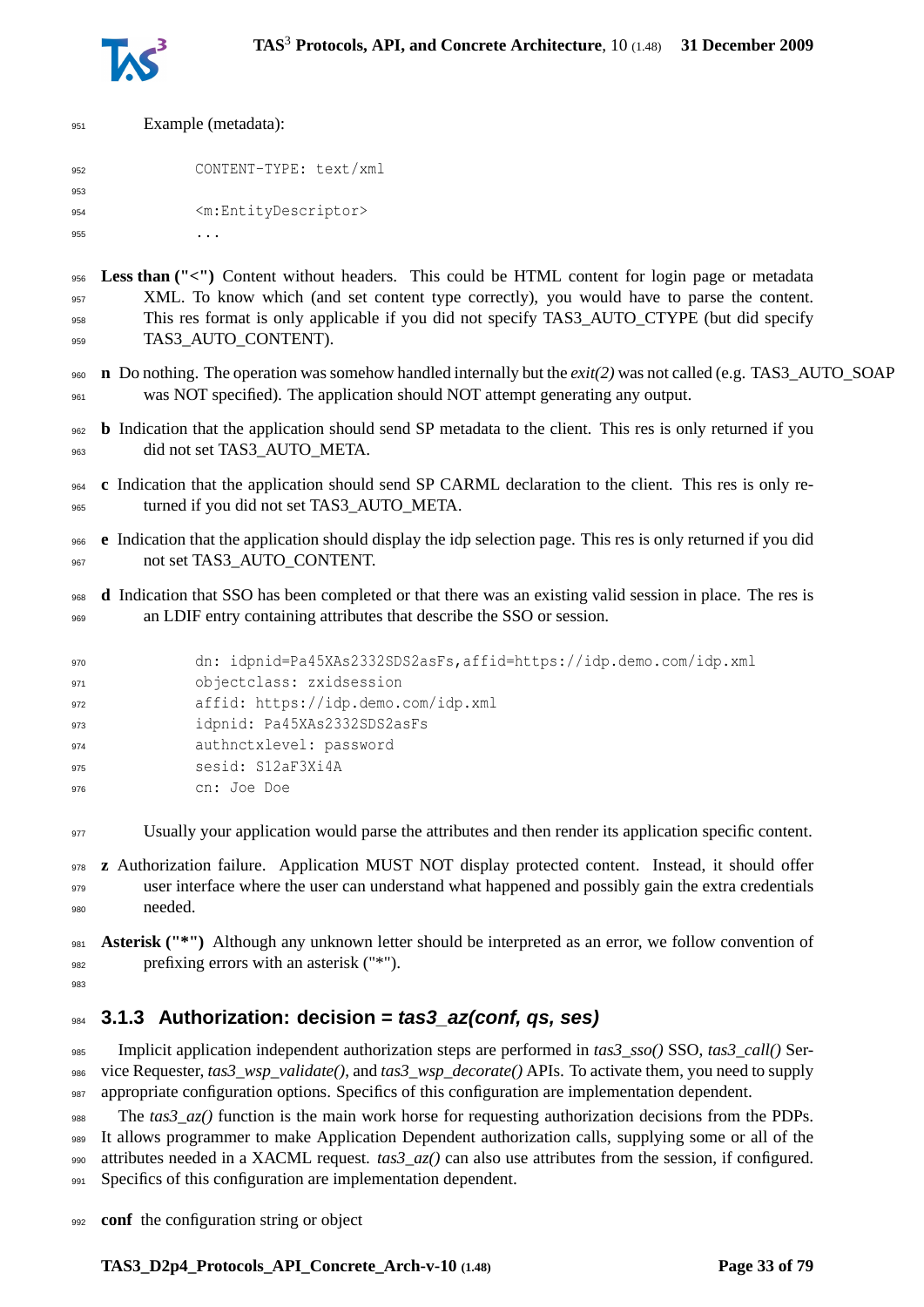

 **qs** if supplied, any CGI variables are imported to session environment as attributes according to configu-ration. Format is CGI Query String.

 **ses** attributes are obtained from the session, if supplied (see also CGI). Session ID can be supplied as a string or a session object can be passed.

**return** 0 if deny (for any reason, e.g. indeterminate), or string if permit

#### **Example Pseudocode**

```
999 cf = tas3 new conf();1000 ses = \text{tas3}_\text{alloc\_ses}(\text{cf});
1001 ret = tas3_simple_cf_ses(cf, 0, $QUERY_STRING, ses, 0, 0x1800);
1002 if (ret =~ /\text{^d}) {
1003 perr "SSO ok, now checking authorization";
1004 if (tas3 az cf ses(cf, "Action=SHOW&BusinessProcess=register:emp", ses))
          perr "Permit, add code to deliver application content";
1006 else
1007 perr "Deny, send back an error";
1008
1009
```
## <span id="page-33-0"></span> **3.1.4 Web Service Call: ret\_soap = tas3\_call(cf, ses, svctype, url, di\_opt, az\_cred, req\_soap)**

 *tas3\_call()* first checks if req\_soap string is already a SOAP envelope. If not it will supply missing <Envelope> and <Body> elements. The idea is that the programmer can concentrate on application layer and the *tas3\_call()* will supply the rest automatically. If, however, the programmer wishes to pass some SOAP headers, he can do so by passing the entire envelope. Even if entire envelope is passed, *tas3\_call()* will add TAS<sup>3</sup> specific headers and signatures to this envelope.

 Similarly on return,  $\text{tas3\_call}()$  will check all TAS<sup>3</sup> relevant SOAP headers and signatures, but will still return the entire SOAP envelope as a string so that the application layer can, if it wants, look at the headers.

 Next, *tas3\_call()* will attempt to locate an EPR for the service type. This may already be in the session cache, or a discovery step may be performed. If discovery is needed it will be automatically made. The discovery can be constrained using url and di\_opt parameters. For example, if there is a predetermined (list of) service provider(s), the url parameter can be used to force the choice. Discovery may still be done to obtain credentials needed for the call, but the discovery result will be constrained to match the supplied url. See section *tas3\_get\_epr()* for description of explicit discovery.

 Before actual SOAP call, *tas3\_call()* may contact a PDP to authorize the outbound call. This corre- sponds to application independent *Requester Out PEP* and is configurable: you can disable it if you prefer to make an explicit application dependent call to *tas3*  $az()$ . The attributes for the XACML request are mainly derived from the session, but additional attributes can be supplied with az\_cred parameter, which has query string format. Functioning of the authorization step can be controlled using configuration, which is implementation dependent.

 Then *tas3\_call()* augments the XML data structure with Liberty ID-WSF mandated headers. It will look at the security mechanism and token specified in the EPR and perform appropriate steps to create WS-Security header and apply signature as needed.

1035 After executing the SOAP call and verifying any returned TAS<sup>3</sup> relevant headers and signatures, *tas3\_call()*  may contact a PDP to authorize receiving data, and to pass on any obligations that were received. This corresponds to application independent *Requester In PEP* and is configurable: you can disable it if you prefer to make explicit application dependent call to *tas3\_az()*. The contents of the XACML request are determined based on the response, session, az\_cred parameter, which is shared for both Responder Out and Responder In PDP calls, and configuration, which is implementation dependent.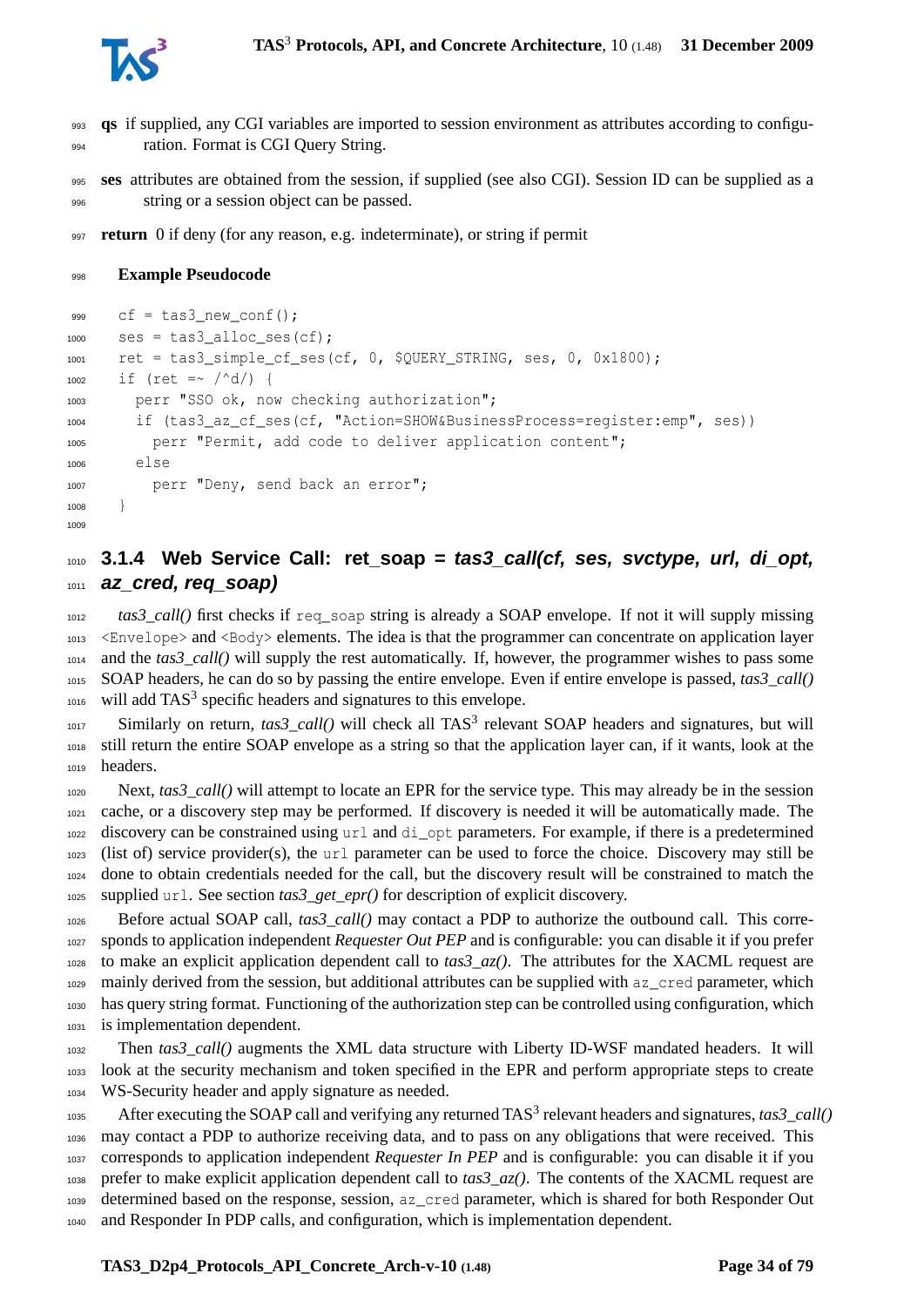

- **cf** Configuration object, see *tas3\_new\_conf\_to\_cf()*
- **ses** Session object, used to locate EPRs, see *tas3\_new\_ses()*
- **svctype** Service type and namespace URN that is applicable to the body. Passed as a string.
- **url** (Optional) If provided, this argument has to match either the ProviderID, EntityID, or actual service endpoint URL.
- **di\_opt** (Optional) Additional discovery options for selecting the service, query string format

**az\_cred** (Optional) Additional authorization credentials or attributes, query string format. These creden- tials will be populated to the session's attribute pool in addition to the ones obtained from SSO and other sources. Then a PDP is called to get an authorization decision (as well as obligations we pledge to support). This implements generalized (application independent) Requester Out and Requester In PEPs. To implement application dependent PEP features you should call *tas3\_az()* directly.

**req\_soap** string used as SOAP body or as SOAP envelope template.

**return** SOAP envelope as a string.

#### **Example**

| 1056 |    | 01 env = tas3_callf(cf, ses, $0,0,0$ , "urn:hrxml:idhrxml", |
|------|----|-------------------------------------------------------------|
| 1057 | 02 | " <idhrxml:modify>"</idhrxml:modify>                        |
| 1058 | 03 | " <idhrxml:modifyitem>"</idhrxml:modifyitem>                |
| 1059 | 04 | " <idhrxml:select>%s</idhrxml:select> "                     |
| 1060 | 05 | " <idhrxml:newdata>%s</idhrxml:newdata> "                   |
| 1061 | 06 | ""                                                          |
| 1062 | () | "", cgi.select, cgi.data);                                  |

 As can be seen, the paradigm is to supply the payload data as a string. Although it could be supplied as a data structure, constructed with many constructors, our experience has shown that string representa- tion is most intuitive and self documenting for most programmers. Despite abandoning the constructor approach, all relevant syntax and schema checks are internally done by simply parsing the string and then reserializing it before sending to the wire. This tends to be necessary anyway due to signature generation. <sup>1068</sup>

### <span id="page-34-0"></span>**3.1.5 Responder in: tgtnid = tas3\_wsp\_validate(cf, ses, az\_cred, soap\_req)**

 Validate SOAP request (envelope), specified by the string soap\_req. Service Responder should call this function to validate an inbound, received, TAS<sup>3</sup> request. This will

- 1072 verify signatures
- determine trust
- populate to WSP's session any credentials found in the request
- possibly perform an application independent *Responder In PEP* authorization, calling a PDP behind the scenes using *tas3\_az()*.

 After *tas3\_wsp\_validate()*, the application needs to, in application dependent way, extract from the response the application payload and process it. However, this is much simplified as there is no need to perform any further verification.

 If the string soap\_req starts by "<e:Envelope", then it should be a complete SOAP envelope including <e:Header> (and <e:Body>) parts.

#### **TAS3\_D2p4\_Protocols\_API\_Concrete\_Arch-v-10 (1.48) Page 35 of [79](#page-78-0)**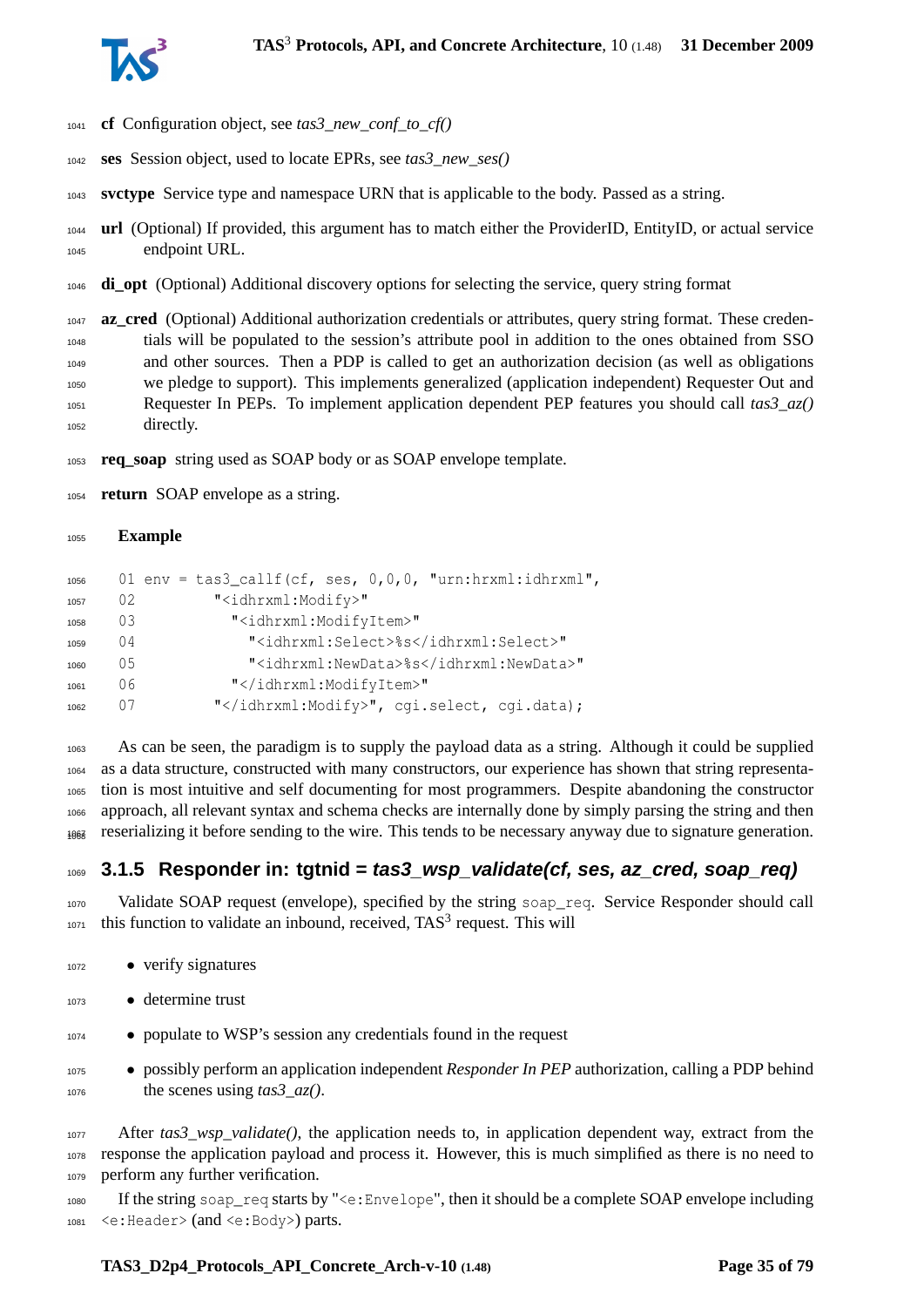

- 1082 **cf** TAS<sup>3</sup> configuration object, see *tas3\_new\_conf()*
- **ses** Session object that contains the EPR cache, see *tas3\_new\_ses()*

 **az\_cred** (Optional) Additional authorization credentials or attributes, query string format. These creden- tials will be populated to the attribute pool in addition to the ones obtained from token and other sources. Then a PDP is called to get an authorization decision (matching obligations we support to those in the request, and obligations pledged by caller to those we insist on). This implements generalized (application independent) *Responder In PEP*. To implement application dependent PEP features you should call *tas3\_az()* directly.

- **soap\_req** Entire SOAP envelope as a string
- **return** idpnid, as a string, of the target identity of the request (rest of the information is populated to the session object, from where it can be retrieved).
- <span id="page-35-0"></span>

#### **3.1.6 Responder out: soap = tas3\_wsp\_decorate(cf, ses, az\_cred, soap\_resp)**

 Add ID-WSF (and TAS3) specific headers and signatures to web service response. Simple and intuitive specification of XML as string: no need to build complex data structures.

 Service responder should prepare application layer of the response and then call this function to decorate the response with TAS3 specifics, and to wrap it in SOAP envelope. This will

- add correlation headers
- possibly perform an application independent *Responder Out PEP* authorization step, calling a PDP behind the scenes using *tas3\_az()*.

#### • apply signature

 If the string starts by "<e:Envelope", then string should be a complete SOAP envelope including <e:Header> and <e:Body> parts. This allows caller to specify custom SOAP headers, in addition to the ones that the underlying *zxid\_wsc\_call()* will add. Usually the payload service will be passed as the contents of the body. If the string starts by "<e:Body", then the <e:Envelope> and <e:Header> are automatically added. If the string starts by neither of the above (be careful to use the "e:" as namespace 1108 prefix), the it is assumed to be the payload content of the  $\leq e : \text{Body} >$  and the rest of the SOAP envelope is added.

- **cf** TAS<sup>3</sup> configuration object, see *tas3\_new\_conf()*
- **ses** Session object that contains the EPR cache

 **az\_cred** (Optional) Additional authorization credentials or attributes, query string format. These cre- dentials will be populated to the attribute pool in addition to the ones obtained from token and other sources. Then a PDP is called to get an authorization decision (generating obligations). This implements generalized (application independent) *Responder Out PEP*. To implement application dependent PEP features you should call *tas3\_az()* directly.

- **soap\_resp** XML payload as a string
- **return** SOAP Envelope of the response, as a string, ready to be sent as HTTP response.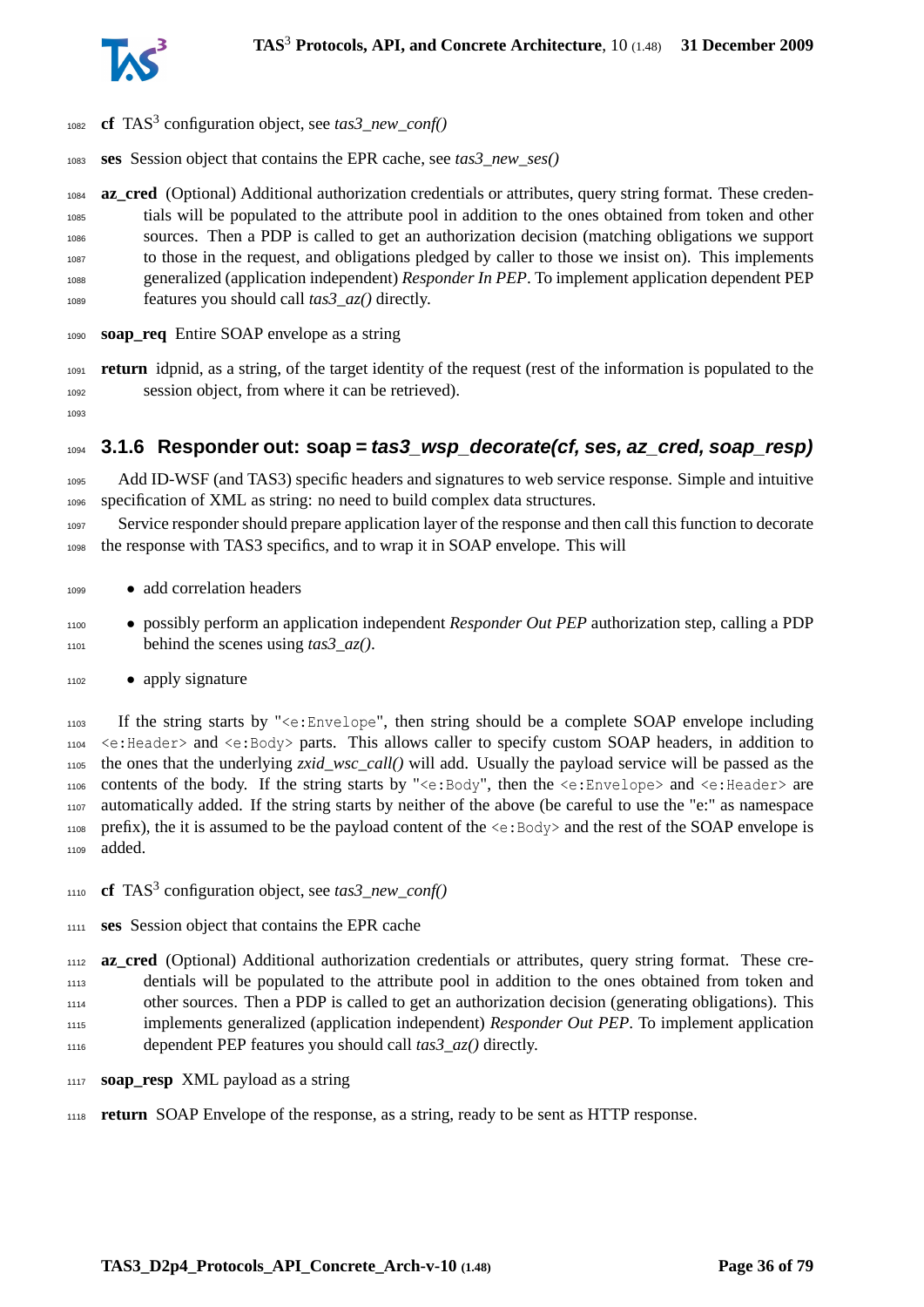

# **3.1.7 Explicit Discovery: epr = tas3\_get\_epr(cf, ses, svc, url, di\_opt, act, n)** N.B. This function is automatically called by *tas3\_call()* so making an explicit call is seldom needed. You may consider making such call if you need to know which EPR is actually found and you want to query some properties of the EPR. You can then pass the URL, as found using *tas3\_get\_epr\_url()*, as an argument to *tas3\_call()* to constrain the call to use a specific EPR. First search epr cache, and if miss, go discover an EPR over the net. This is the main work horse for WSCs wishing to call WSPs via EPR. **cf** TAS<sup>3</sup> configuration object, also used for memory allocation **ses** Session object in whose EPR cache the file will be searched **svc** Service type (usually a URN). String. **url** (Optional) If provided, this argument has to match either the ProviderID, EntityID, or actual service endpoint URL. String. **di\_opt** (Optional) Additional discovery options for selecting the service, query string format. **act** (Optional) The action, or method, that must be invokable on the service. String. **n** How manieth matching instance is returned. 1 means first. Integer.

- **return** EPR data structure on success, null on failure (no discovery EPR in cache, or not found by the discovery service).
- 

# **3.1.8 url = tas3\_get\_epr\_url(cf, epr)**

1140 Returns the <a:Address> field of an EPR as a string. This is the endpoint URL.

# **3.1.9 entityid = tas3\_get\_epr\_entid(cf, epr)**

1148 Returns the <di:ProviderID> field of an EPR as a string. This is same as SAML2 EntityID.

# **3.1.10 a7n = tas3\_get\_epr\_a7n(cf, epr)**

Returns assertion from EPR <sec:Token> field as a string.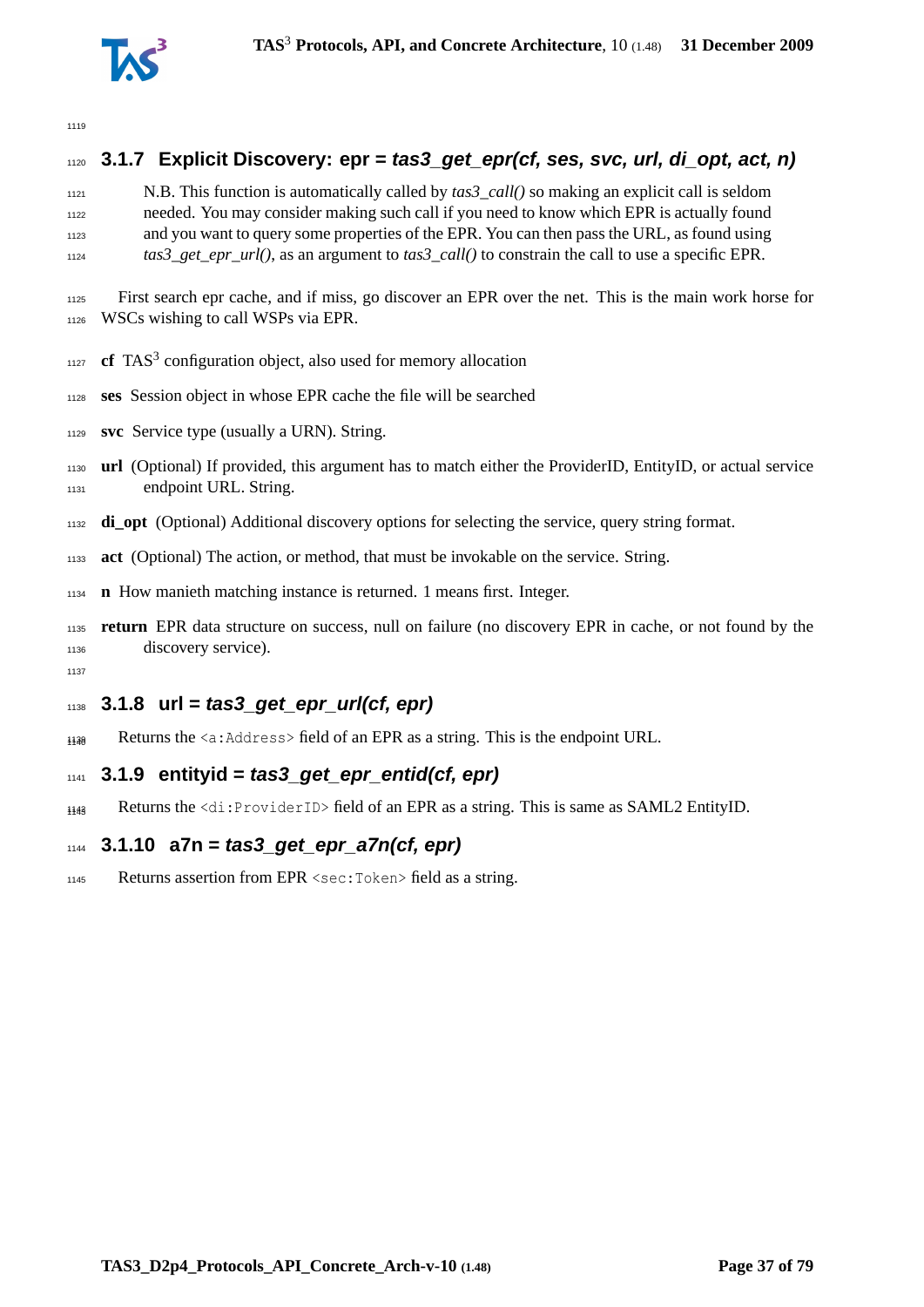

# **3.2 Java Binding**

1148 Before you start using the SSO API, you should consider using the TAS<sup>3</sup> SSO servlet. tas3\_sso\_servlet.class can be configured to Tomcat or other servlet container to implement SSO for payload servlets. Internally the SSO servlet calls *tas3\_sso()*.

 Similar module is planned (as of 2009) for Responder implementation. The pushable filter module for servlet environments (e.g. Tomcat) will wrap *tas3.wsp\_validate()* and *tas3.wsp\_decorate()*. The filter  $_{1154}$  module allows some web services to be TAS<sup>3</sup> enabled without modification to the application code.

# **3.2.1 Interface and Initialization**

 This binding is implemented as tas3java.class and libtas3jni.so (libtas3jni.jnilib on MacOS 1157 X, libtas3jni.dll on Windows) module.

Typically you need to include in your Java servlet or program something like

```
1159 01 import tas3java.*;
1160 02 static tas3.tas3_conf cf;
1161 03 static {
1162 04 System.loadLibrary("tas3jni");
1163 05 cf = tas3.new conf to cf("/var/tas3/");
1164 06 }
```
 This will bring in the functionality of the TAS<sup>3</sup> Java binding and cause the JNI library implementing this functionality to be loaded. It will also create a configuration object that the other parts of a servlet can share.

 The Java binding replaces the "tas3\_" prefix in function names with the class prefix "tas3.", for example *tas3\_sso()* becomes *tas3.sso()* and *tas3\_az()* becomes *tas3.az()*.

```
1170 The TAS<sup>3</sup> Java interface is defined as follows
```

```
1171 package tas3;
1172
1173 public interface tas3 {
1174 public static tas3_conf new_conf_to_cf(String conf);
       public static tas3 ses new ses(tas3 conf cf);
1176 public static tas3_ses fetch_ses(tas3_conf cf, String sid);
1177 public static String sso_cf(tas3_conf cf, int qs_len, String qs,
1178 p_int res_len, int auto_flags);
1179 public static int get ses(tas3 conf cf, tas3 ses ses, String sid);
1180 public static int az_cf_ses(tas3_conf cf, String qs, tas3_ses ses);
1181 public static int az cf(tas3 conf cf, String qs, String sid);
1182 public static int az(String conf, String qs, String sid);
1183
1184 public static String wsp_validate(tas3_conf cf, tas3_ses ses,
1185 String az cred, String enve);
1186 public static String wsp_decorate(tas3_conf cf, tas3_ses ses,
1187 String az_cred, String enve);
1188 public static String call(tas3_conf cf, tas3_ses ses,
1189 String svctype, String url, String di_opt,
1190 String az_cred, String enve);
1191 public static tas3_epr get_epr(tas3_conf cf, tas3_ses ses,
1192 String svc, String url, String di_opt,
1193 String action, int n);
```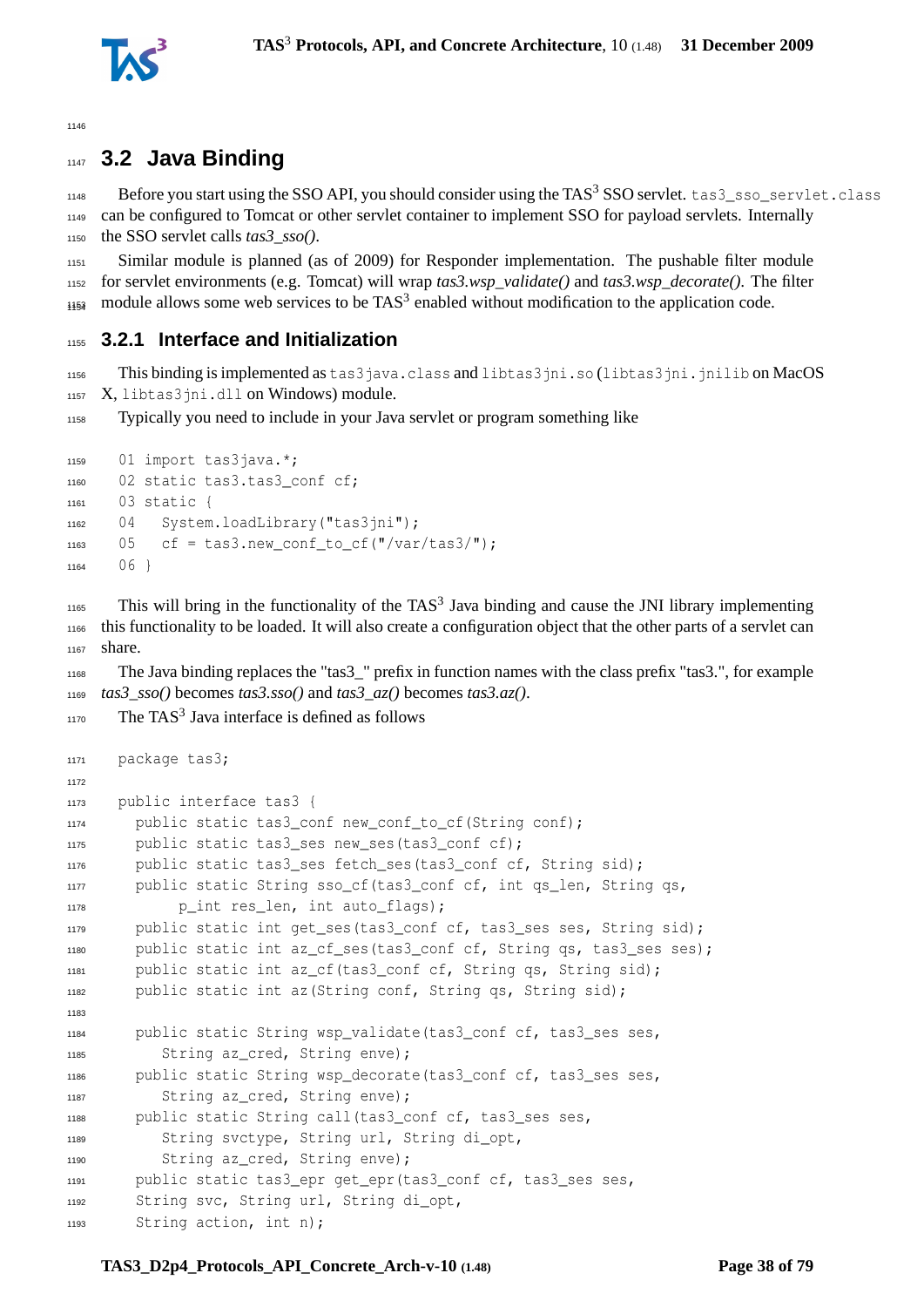

```
1194 public static String get epr url(tas3 conf cf, tas3 epr epr);
1195 public static String get_epr_entid(tas3_conf cf, tas3_epr epr);
1196 public static String get epr a7n(tas3 conf cf, tas3 epr epr);
1197 }
1198
1199
```
# **3.2.2 Initialize: cf = tas3.new\_conf\_to\_cf(conf)**

1201 Create a new TAS3 configuration object given configuration string and possibly configuration file. Usu- ally a configuration object is generated and passed around to different API calls to avoid reparsing the configuration at each API call.

- **conf** Configuration string
- **return** Configuration object
- 

```
1207 3.2.3 New session: ses = tas3.new_ses(cf)
```
- Create a new TAS3 session object. Usually a session object is created just before calling
- **cf** Configuration object, see *tas3.new\_conf\_to\_cf()*
- **return** Session object
- 
- **3.2.4 SSO: ret = tas3.sso\_cf\_ses(cf, qs\_len, qs, ses, null, auto\_flags)**
- **cf** Configuration object, see *tas3.new\_conf\_to\_cf()*
- 1214 **qs** len Length of the query string.  $-1 =$  use *strlen()*
- **qs** Query string (or POST content)
- **ses** Session object, see *tas3.new\_ses()*. Session object is modified.
- **res\_len** Result parameter. Must always pass null as result parameters are not supported in the Java binding.
- **auto\_flags** Automation flags
- **return** String representing protocol action or SSO attributes
- $122'$

**3.2.5 Authorization: decision = tas3.az\_cf\_ses(cf, qs, ses)**

- **cf** the configuration object, see *tas3.new\_conf\_to\_cf()*
- **qs** additional attributes that are passed to PDP
- **ses** session object, from which most attributes come
- **return** 0 on deny (for any reason, e.g. indeterminate), or non-null if permit.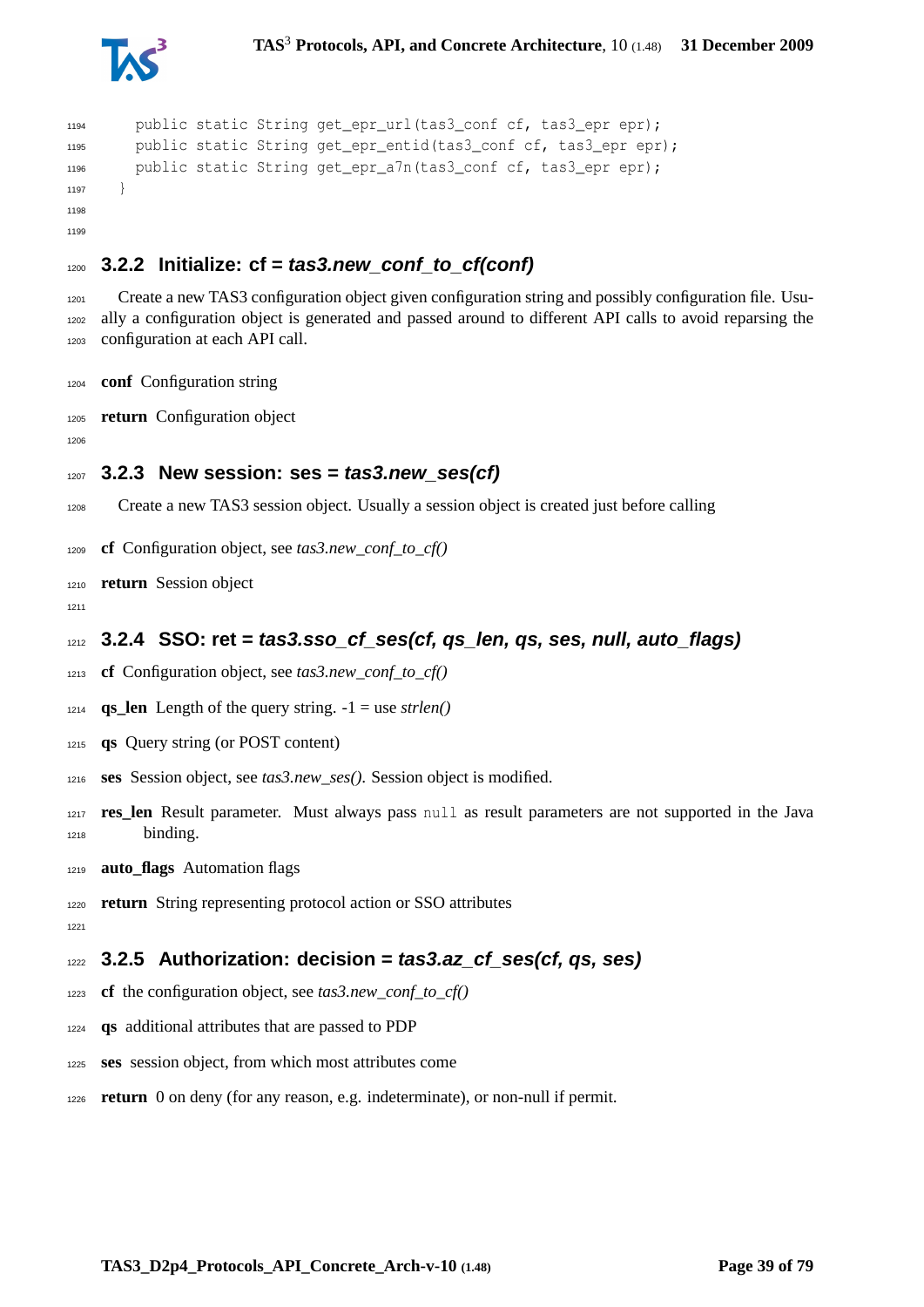

```
1227
```
# **3.2.6 WSC: resp\_soap = tas3.call(cf, ses, svctype, url, di\_opt, az\_cred, req\_soap)**

- **cf** Configuration object, see *tas3.new\_conf\_to\_cf()*
- **ses** Session object, used to locate EPRs, see *tas3.new\_ses()*
- **svctype** Service type and namespace URN that is applicable to the body. Passed as a string.
- **url** (Optional) If provided, this argument has to match either the ProviderID, EntityID, or actual service endpoint URL.
- **di\_opt** (Optional) Additional discovery options for selecting the service, query string format
- **az\_cred** (Optional) Additional authorization credentials or attributes, query string format.
- **req\_soap** string used as SOAP body or as SOAP envelope template.
- **return** SOAP envelope as a string
- 

# **3.2.7 WSP: tgtnid = tas3.wsp\_validate(cf, ses, az\_cred, soap\_req)**

- 1240 **cf** TAS<sup>3</sup> configuration object, see *tas3.new\_conf\_to\_cf()*
- **ses** Session object that contains the EPR cache, see *tas3.new\_ses()*
- **az\_cred** (Optional) Additional authorization credentials or attributes, query string format.
- **soap\_req** Entire SOAP envelope as a string
- **return** idpnid, as a string, of the target identity of the request (rest of the information is populated to the session object, from where it can be retrieved).

# **3.2.8 WSP: soap = tas3.wsp\_decorate(cf, ses, az\_cred, soap\_resp)**

- **cf** TAS<sup>3</sup> configuration object, see *tas3.new\_conf\_to\_cf()*
- **ses** Session object that contains the EPR cache
- **az\_cred** (Optional) Additional authorization credentials or attributes, query string format.
- **soap\_resp** XML payload, as a string
- **return** SOAP Envelope of the response, as a string, ready to be sent as HTTP response.

# **3.2.9 Explicit Discovery: epr = tas3.get\_epr(cf, ses, svc, url, di\_opt, act, n)**

- First search epr cache, and if miss, go discover an EPR over the net. This is the main work horse for WSCs wishing to call WSPs via EPR.
- **cf** TAS<sup>3</sup> configuration object, also used for memory allocation
- **ses** Session object in whose EPR cache the file will be searched
- **svc** Service type (usually a URN)
- **url** (Optional) If provided, this argument has to match either the ProviderID, EntityID, or actual service endpoint URL.

#### **TAS3\_D2p4\_Protocols\_API\_Concrete\_Arch-v-10 (1.48) Page 40 of [79](#page-78-0)**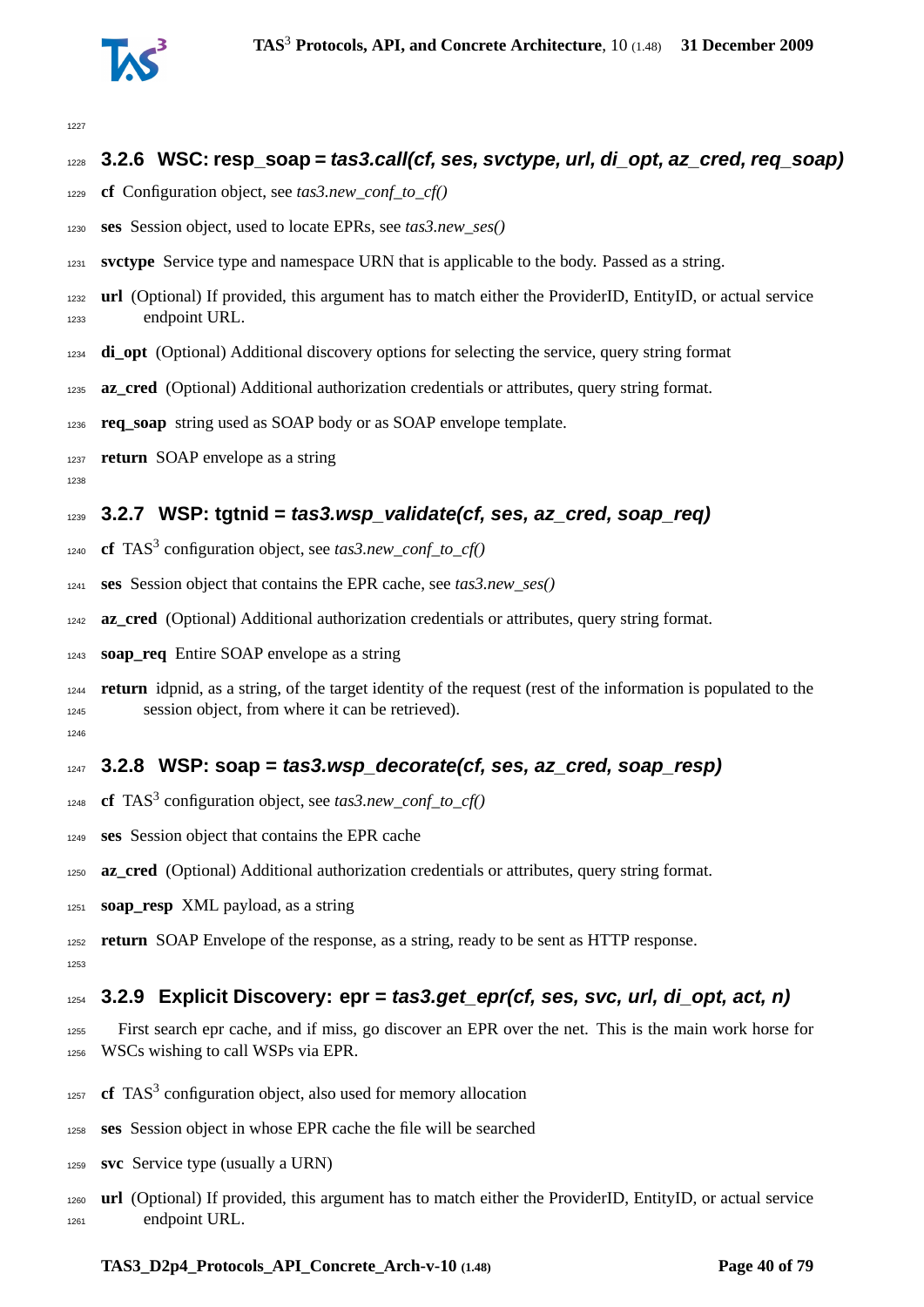

- **di\_opt** (Optional) Additional discovery options for selecting the service, query string format
- **act** (Optional) The action, or method, that must be invokable on the service
- **n** How manieth matching instance is returned. 1 means first
- **return** EPR data structure on success, 0 on failure (no discovery EPR in cache, or not found by the discovery service).

# **3.2.10 url = tas3.get\_epr\_url(cf, epr)**

- **cf** TAS<sup>3</sup> configuration object, also used for memory allocation
- **epr** An EPR object, such as obtained from *tas3\_get\_epr()*
- 1271 **return** The  $\langle a:Adcrems\rangle$  field of an EPR as a string. This is the endpoint URL.  $127'$

## **3.2.11 entityid = tas3.get\_epr\_entid(cf, epr)**

- **cf** TAS<sup>3</sup> configuration object, also used for memory allocation
- **epr** An EPR object, such as obtained from *tas3\_get\_epr()*
- **return** The <di:ProviderID> field of an EPR as a string. This is same as SAML2 EntityID.
- **3.2.12 a7n = tas3.get\_epr\_a7n(cf, epr)**
- **cf** TAS<sup>3</sup> configuration object, also used for memory allocation
- **epr** An EPR object, such as obtained from *tas3\_get\_epr()*
- **return** Assertion from EPR <sec:Token> field as a string.
- 

# **3.2.13 Available Implementations (Non-normative)**

- This binding is implemented using Java Native Interface calls to zxid.org C library by zxidjni module.
- Other implementations are welcome.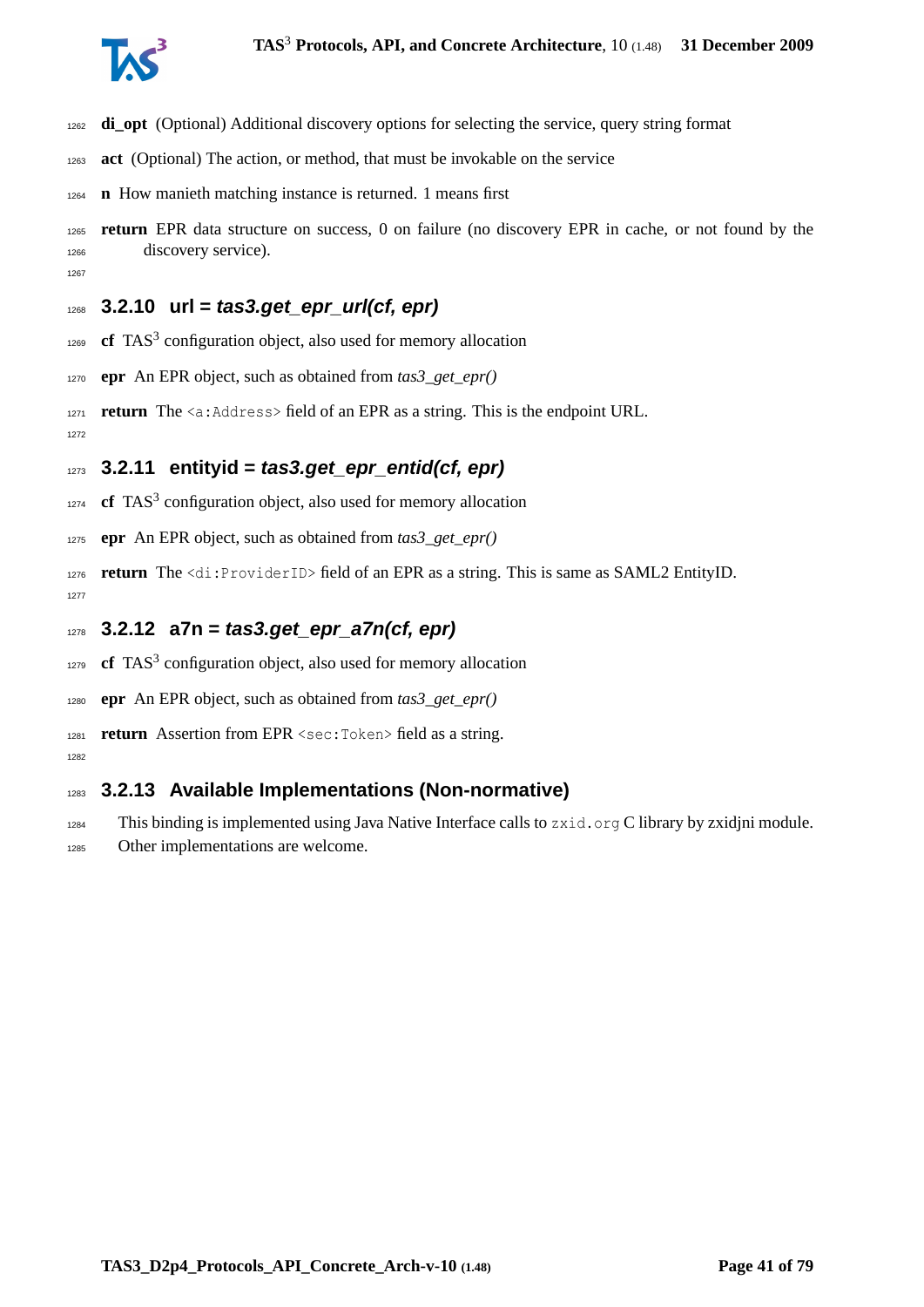

# **3.3 PHP Binding**

 Using TAS<sup>3</sup> PHP APIs requires first loading the TAS<sup>3</sup> module and creating a configuration object. These are typically accomplished from PHP initialization. You may consider creating tas3.ini file:

```
1290 dl("php_tas3.so");
1291 \text{Set} = \text{tas3 new conf to cf("PATH='var/tas3/");}1292
```
# **3.3.1 Application Level Integration**

 It should be noted that many PHP applications run inside Apache httpd and therefore can accomplish SSO using mod\_auth\_saml approach without any programming. Especially useful is mod\_auth\_saml's ability to "fake" REMOTE\_USER subprocess environment variable, effectively enabling any application that supports HTTP basic authentication to also support SAML SSO.

 We expect to provide specific integration examples for some software packages. As of 2009 none are 1399 available, but Mahara is one of the first ones planned.

# **3.3.2 cf = tas3\_new\_conf\_to\_cf(conf)**

- **conf** Configuration string
- **return** Configuration object
- 
- **3.3.3 ses = tas3\_new\_ses(cf)**
- Create a new TAS3 session object. Usually a session object is created just before calling
- **cf** Configuration object
- **return** Session object
- 

# **3.3.4 SSO: ret = tas3\_sso\_cf\_ses(cf, -1, qs, ses, null, auto\_flags)**

- **cf** Configuration object, see *tas3\_new\_conf\_to\_cf()*
- 1312 **qs\_len** Length of the query string.  $-1 =$  use *strlen()*
- **qs** Query string (or POST content)
- **ses** Session object, see *tas3\_new\_ses()*. Session object is modified.
- **res\_len** Should always be passed as null (result parameter is not supported for PHP).
- **auto\_flags** Automation flags
- **return** String representing protocol action or SSO attributes

#### **Example**

```
1319 01 <?
1320 02 $as = $ SERVER['REQUEST METHOD'] == 'GET'
1321 03 ? $ SERVER['QUERY_STRING']
1322 04 : file_get_contents('php://input');
1323 05 $ses = tas3_new\_ses(Scf);
```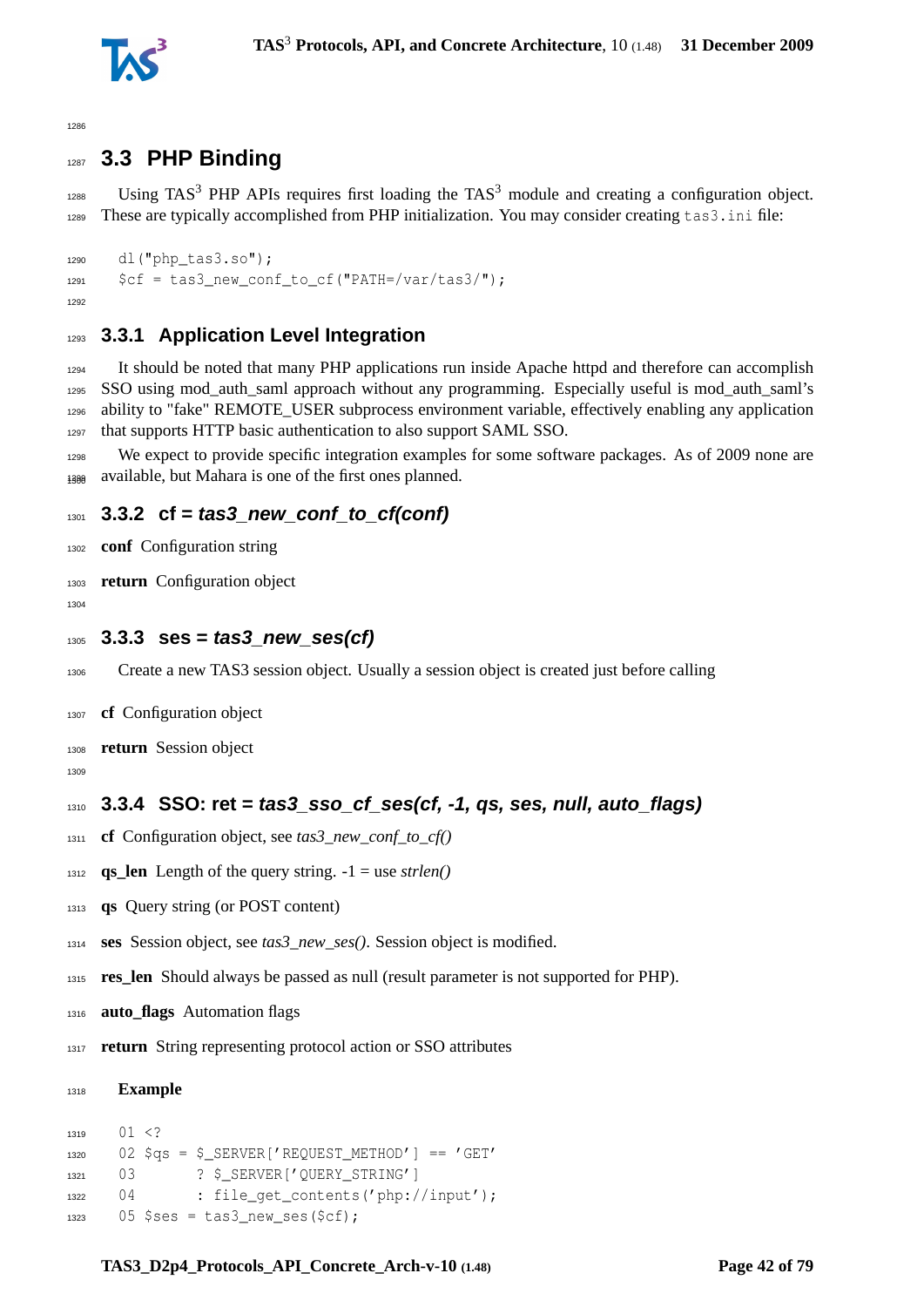

```
1324 06 $res = tas3 sso cf ses($cf, -1, $qs, $ses, null, 0x1814);
1325 07 switch (substr($res, 0, 1)) {
1326 08 case 'L': header($res); exit; # Redirect (Location header)
1327 09 case '<': header('Content-type: text/xml'); echo $res; exit;
1328 10 case 'n': exit; # Already handled
1329 11 case 'e': my_render_idp_select();
1330 12 case 'd': break; # Logged in case
1331 13 default: die("Unknown res($res)");
1332 \t141333 15
1334 16 if (tas3 az cf ses($cf, "Action=Show", $ses)) {
1335 17 echo "Permit. \n";
1336 18 # Render protected content here
1337 19 } else {
1338 20 echo "<br/>b>Deny.</b>";
1339 21 }
1340 22 ?>
1341
```
## **3.3.5 Authorization: decision = tas3\_az\_cf\_ses(cf, qs, ses)**

- **cf** the configuration object
- **qs** additional attributes that are passed to PDP
- **ses** session object, from which most attributes come
- **return** 0 on deny (for any reason, e.g. indeterminate), or non-null if permit.

# **3.3.6 WSC: resp\_soap = tas3\_call(cf, ses, svctype, url, di\_opt, az\_cred, req\_soap)**

- **cf** Configuration object, see *tas3\_new\_conf\_to\_cf()*
- **ses** Session object, used to locate EPRs, see *tas3\_new\_ses()*
- **svctype** Service type and namespace URN that is applicable to the body. Passed as a string.
- **url** (Optional) If provided, this argument has to match either the ProviderID, EntityID, or actual service endpoint URL.
- **di\_opt** (Optional) Additional discovery options for selecting the service, query string format
- **az\_cred** (Optional) Additional authorization credentials or attributes, query string format.
- **req\_soap** string used as SOAP body or as SOAP envelope template.
- **return** SOAP envelope as a string

#### **Example**

```
1359 01 $ret = tas3_call($cf, $ses, "urn:id-sis-idhrxml:2007-06:dst-2.1",
1360 02 null, null, null, null,
1361 03 "<idhrxml:Ouery>".
1362 04 "<idhrxml:QueryItem>".
1363 05 "<idhrxml:Select>$criteria</idhrxml:Select>".
1364 06 "</idhrxml:QueryItem>".
1365 07 "</idhrxml:Query>");
```
#### **TAS3\_D2p4\_Protocols\_API\_Concrete\_Arch-v-10 (1.48) Page 43 of [79](#page-78-0)**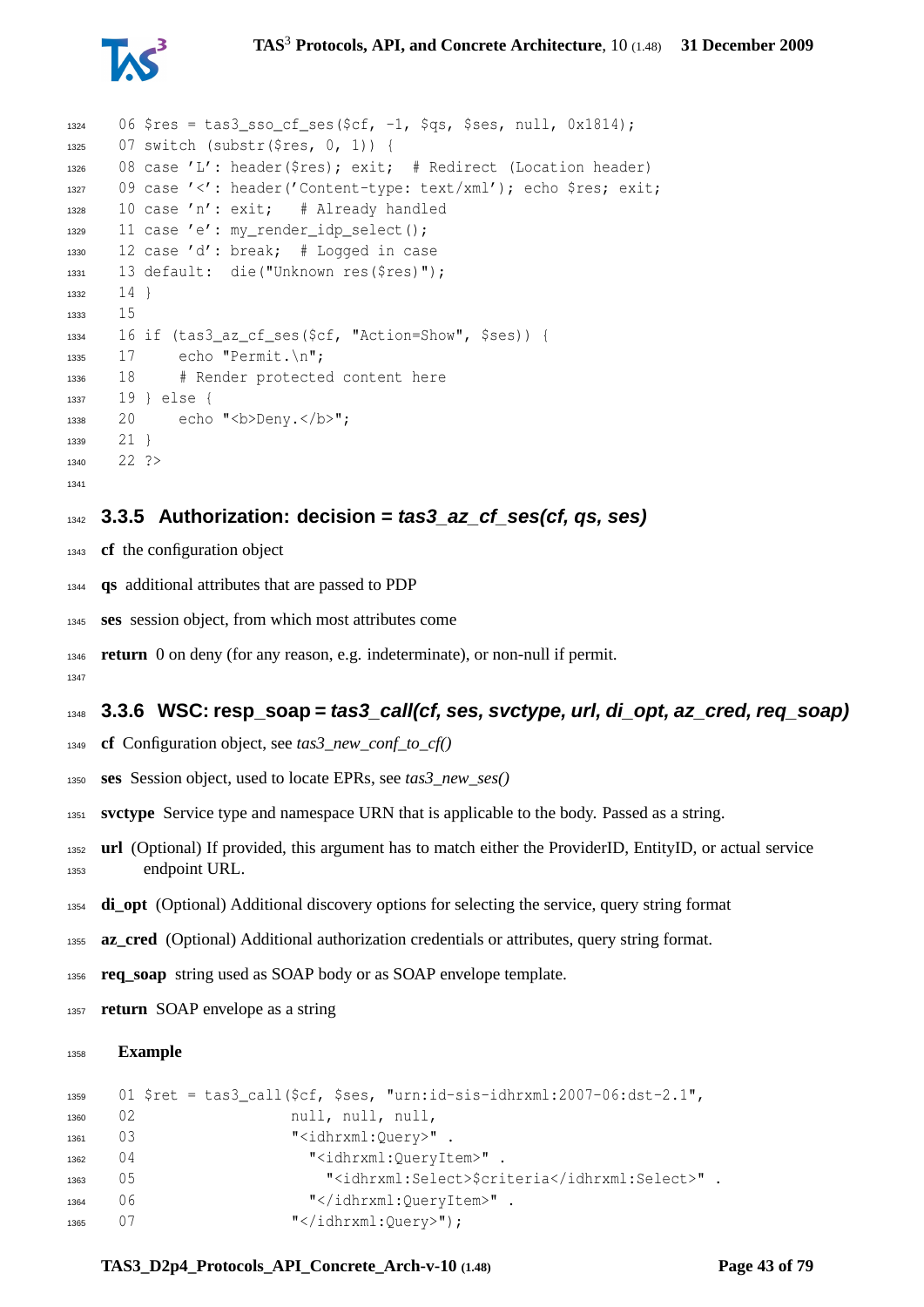

# **3.3.7 WSP: tgtnid = tas3\_wsp\_validate(cf, ses, az\_cred, soap\_req)**

- **cf** TAS<sup>3</sup> configuration object, see *tas3\_new\_conf()*
- **ses** Session object that contains the EPR cache, see *tas3\_new\_ses()*
- **az cred** (Optional) Additional authorization credentials or attributes, query string format.
- **soap\_req** Entire SOAP envelope as a string
- **return** idpnid, as a string, of the target identity of the request (rest of the information is populated to the session object, from where it can be retrieved).
- **3.3.8 WSP: soap = tas3\_wsp\_decorate(cf, ses, az\_cred, soap\_resp)**
- 1376 **cf** TAS<sup>3</sup> configuration object, see *tas3\_new\_conf()*
- **ses** Session object that contains the EPR cache
- **az\_cred** (Optional) Additional authorization credentials or attributes, query string format.
- **soap\_resp** XML payload, as a string
- **return** SOAP Envelope of the response, as a string, ready to be sent as HTTP response.
- **3.3.9 Explicit Discovery: epr = tas3\_get\_epr(cf, ses, svc, url, di\_opt, act, n)**
- First search epr cache, and if miss, go discover an EPR over the net. This is the main work horse for WSCs wishing to call WSPs via EPR.
- **cf** TAS<sup>3</sup> configuration object, also used for memory allocation
- **ses** Session object in whose EPR cache the file will be searched
- **svc** Service type (usually a URN)
- **url** (Optional) If provided, this argument has to match either the ProviderID, EntityID, or actual service endpoint URL.
- **di\_opt** (Optional) Additional discovery options for selecting the service, query string format
- **act** (Optional) The action, or method, that must be invokable on the service
- **n** How manieth matching instance is returned. 1 means first
- **return** EPR data structure on success, 0 on failure (no discovery EPR in cache, or not found by the discovery service).
- 

# **3.3.10 url = tas3\_get\_epr\_url(cf, epr)**

- 1397 **cf** TAS<sup>3</sup> configuration object, also used for memory allocation
- **epr** An EPR object, such as obtained from *tas3\_get\_epr()*
- **return** The <a:Address> field of an EPR as a string. This is the endpoint URL.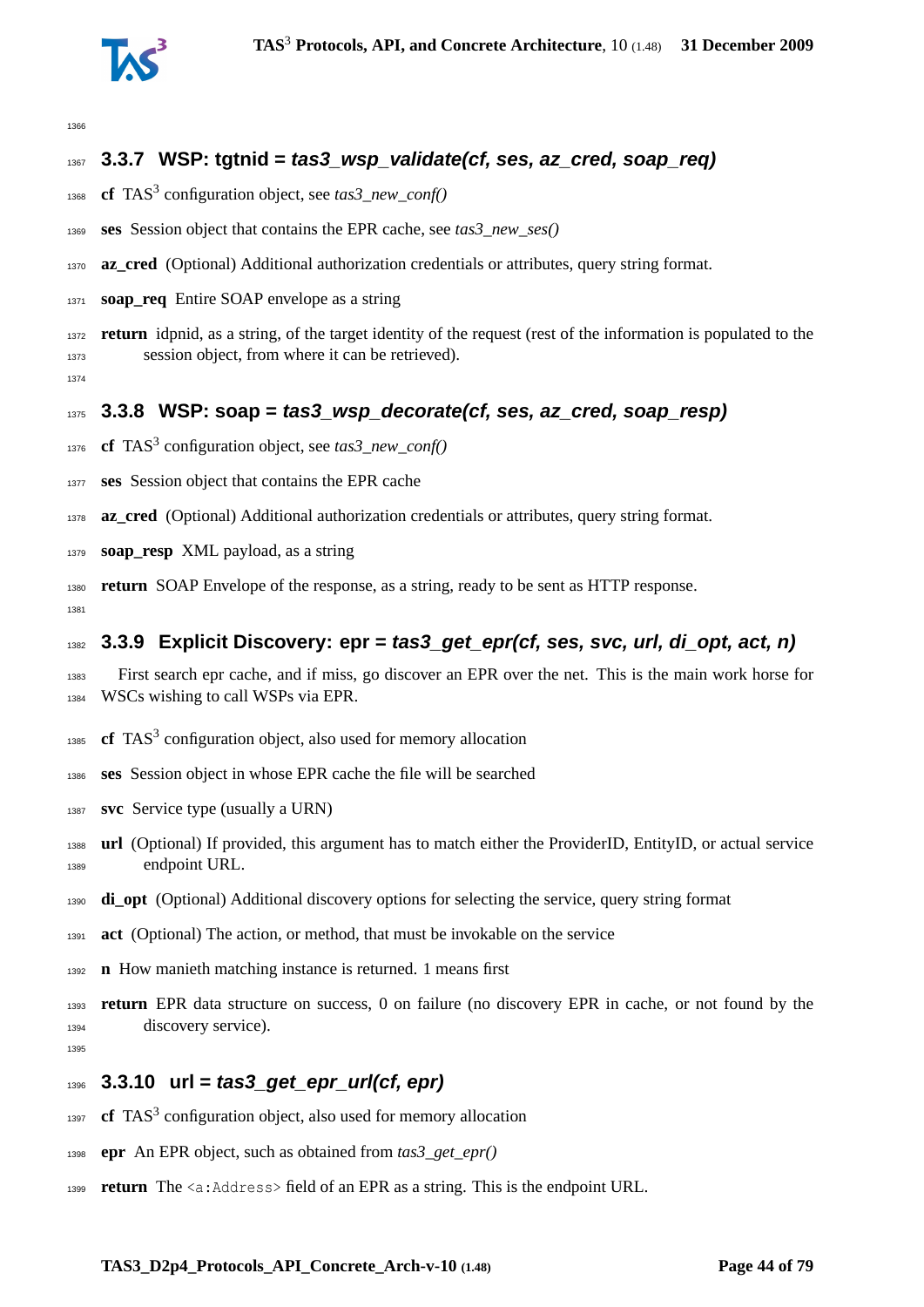

# **3.3.11 entityid = tas3\_get\_epr\_entid(cf, epr)**

- **cf** TAS<sup>3</sup> configuration object, also used for memory allocation
- **epr** An EPR object, such as obtained from *tas3\_get\_epr()*

 **return** The <di:ProviderID> field of an EPR as a string. This is same as SAML2 EntityID. 

# **3.3.12 a7n = tas3\_get\_epr\_a7n(cf, epr)**

- **cf** TAS<sup>3</sup> configuration object, also used for memory allocation
- **epr** An EPR object, such as obtained from *tas3\_get\_epr()*
- **return** Assertion from EPR <sec:Token> field as a string.

# **3.3.13 Available Implementations (Non-normative)**

This binding is implemented by php\_zxid module, available as part of the zxid.org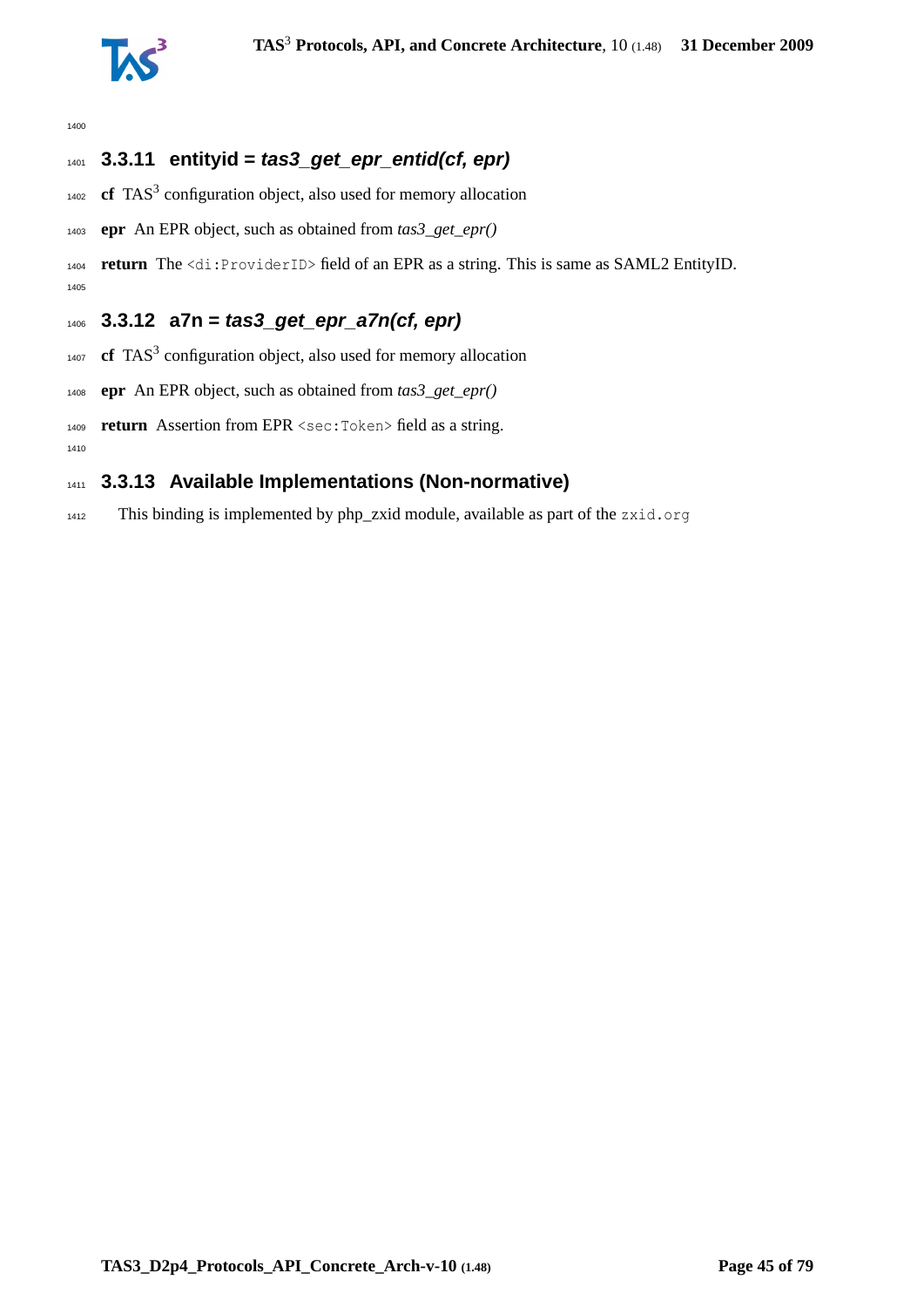

# **3.4 C and C++ Binding**

 Essentially this is a procedural C binding that is also usable from C++. In fact, the C binding can be used as a base for many other language bindings generated using SWIG [\[SWIG\]](#page-76-0) interface generator. The binding is declared in tas3.h and implemented in libtas3.a, libtas3.so, or libtas3.dll, depending on the platform. Typical source code file will pull in the TAS<sup>3</sup> API by including

```
1419 #include <tas3.h>
```
# **3.4.1 cf = tas3\_new\_conf\_to\_cf(conf)**

### **Prototype**

```
1423 tas3 conf* tas3 new conf to cf(const char* conf);
```
 Create a new TAS3 configuration object given configuration string and possibly configuration file. Usu- ally a configuration object is generated and passed around to different API calls to avoid reparsing the configuration at each API call.

```
1427 conf Configuration string
```

```
1428 return Configuration object
```

```
1430 3.4.2 ses = tas3_new_ses(cf)
```

```
1431 Prototype
```

```
1432 tas3_ses* tas3_new_conf_to_cf(const char* conf);
```
Create a new TAS3 session object. Usually a session object is created just before calling

- **cf** Configuration object
- **return** Session object

```
1437 3.4.3 SSO: ret = tas3_sso_cf_ses(cf, qs_len, qs, ses, &res_len, auto_flags)
```
**Prototype**

```
1439 char* tas3 sso cf ses(tas3 conf* cf, int qs len, char* qs,
1440 tas3 ses* ses, int* res len, int auto flags);
```
- 1441 Strings are length + pointer (no C string nul termination needed).
- **cf** Configuration object, see *tas3\_new\_conf\_to\_cf()*
- 1443 **qs\_len** Length of the query string.  $-1 =$  use *strlen()*
- **qs** Query string (or POST content)
- **ses** Session object, see *tas3\_new\_ses()*. Session object is modified.
- **res\_len** Result parameter. If non-null, will be set to the length of the returned string

# **TAS3\_D2p4\_Protocols\_API\_Concrete\_Arch-v-10 (1.48) Page 46 of [79](#page-78-0)**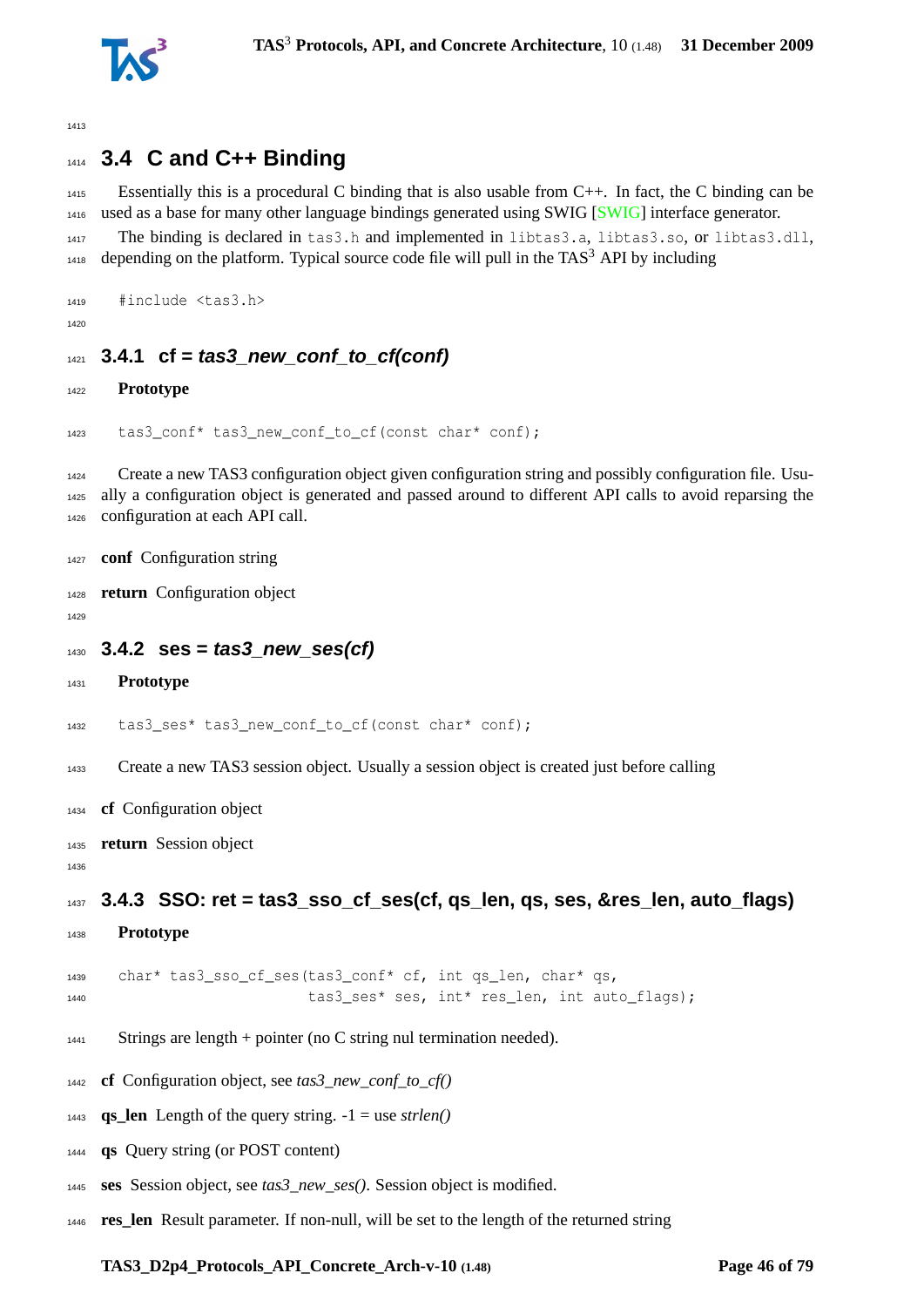

**Example**

- **auto\_flags** Automation flags
- **return** String representing protocol action or SSO attributes

```
1450 01 {
1451 02 tas3_conf* cf = tas3_new_conf_to_cf("PATH=/var/tas3/");
1452 03 tas3 ses* ses = tas3 new ses(cf);
1453 04 char* ret = tas3_sso_cf_ses(cf, -1, env("QUERY_STRING"), ses, 0, 0x1800);
1454 05 switch (ret[0]) {
1455 06 case 'd': break; /* Successful login */
1456 07 ... /* Processing other outcomes omitted for brevity. */
1457 08 }
1458 09 if (tas3_az_cf_ses(cf, "", ses)) {
1459 10 /* SSO successful and authorization permit. Do some work. */
1460 11 } else {
1461 12 /* SSO successful but authorization denied */
1462 13 }
1463 141464
```
## **3.4.4 Authorization: decision = tas3\_az\_cf\_ses(cf, qs, ses)**

**Prototype**

char\* tas3\_az\_cf\_ses(tas3\_conf\* cf, const char\* qs, tas3\_ses\* ses);

 Call Policy Decision Point (PDP) to obtain an authorization decision about a contemplated action on a resource.

- **cf** the configuration object
- **qs** additional attributes that are passed to PDP
- **ses** session object, from which most attributes come

**return** 0 on deny (for any reason, e.g. indeterminate), or non-null if permit.

**3.4.5 WSC: resp\_soap = tas3\_call(cf, ses, svctype, url, di\_opt, az\_cred, req\_soap)**

**Prototype**

```
1477 struct zx_str* tas3_call(tas3_conf* cf, tas3_ses* ses, const char* svctype,
1478 const char* url, const char* di_opt, const char* az_cred,
1479 const char* req_soap);
```
- **cf** Configuration object, see *tas3\_new\_conf\_to\_cf()*
- **ses** Session object, used to locate EPRs, see *tas3\_new\_ses()*
- **svctype** Service type and namespace URN that is applicable to the body. Passed as a string.
- **url** (Optional) If provided, this argument has to match either the ProviderID, EntityID, or actual service endpoint URL.
- **di\_opt** (Optional) Additional discovery options for selecting the service, query string format

#### **TAS3\_D2p4\_Protocols\_API\_Concrete\_Arch-v-10 (1.48) Page 47 of [79](#page-78-0)**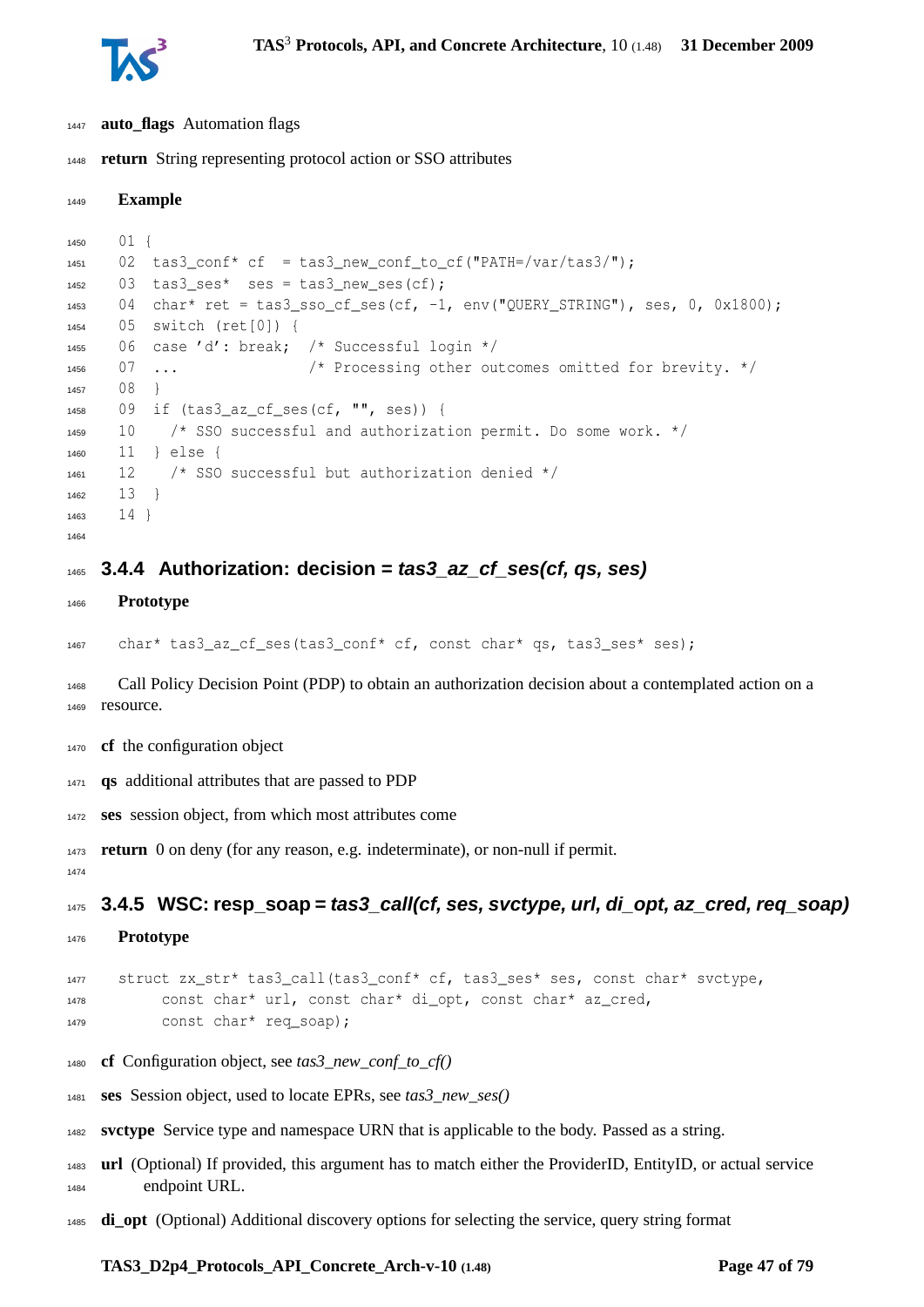

- **az\_cred** (Optional) Additional authorization credentials or attributes, query string format.
- **req\_soap** string used as SOAP body or as SOAP envelope template.
- **return** SOAP envelope as a string
- 

**3.4.6 resp\_soap = tas3\_callf(cf, ses, svctype, url, di\_opt, az\_cred, fmt, ...)**

**Prototype**

 tas3\_str\* tas3\_callf(tas3\_conf\* cf, tas3\_ses\* ses, const char\* svctype, const char\* url, const char\* di\_opt, const char\* az\_cred, const char\* fmt, ...);

 The *tas3\_callf()* variant, which allows *printf(3)* style formatting, is highly convenient for C program- mers. Others will probably use the plan *tas3\_call()* and rely on language's native abilities to construct the string.

- **cf** Configuration object, see *tas3\_new\_conf\_to\_cf()*
- **ses** Session object, used to locate EPRs, see *tas3\_new\_ses()*
- **svctype** Service type and namespace URN that is applicable to the body. Passed as a string.
- **url** (Optional) If provided, this argument has to match either the ProviderID, EntityID, or actual service endpoint URL.
- **di\_opt** (Optional) Additional discovery options for selecting the service, query string format
- **az\_cred** (Optional) Additional authorization credentials or attributes, query string format.
- **fmt** printf style format string that is used to describe the body of the call as a string. If fmt contains format specifiers, then additional arguments are used to expand these.
- **return** SOAP envelope as a string
- 

# **3.4.7 WSP: tgtnid = tas3\_wsp\_validate(cf, ses, az\_cred, soap\_req)**

**Prototype**

 char\* tas3\_wsp\_validate(tas3\_conf\* cf, tas3\_ses\* ses, const char\* az\_cred, const char\* soap\_req);

- **cf** TAS<sup>3</sup> configuration object, see *tas3\_new\_conf()*
- **ses** Session object that contains the EPR cache, see *tas3\_new\_ses()*
- **az\_cred** (Optional) Additional authorization credentials or attributes, query string format.
- **soap\_req** Entire SOAP envelope as a string
- **return** idpnid, as a string, of the target identity of the request (rest of the information is populated to the session object, from where it can be retrieved).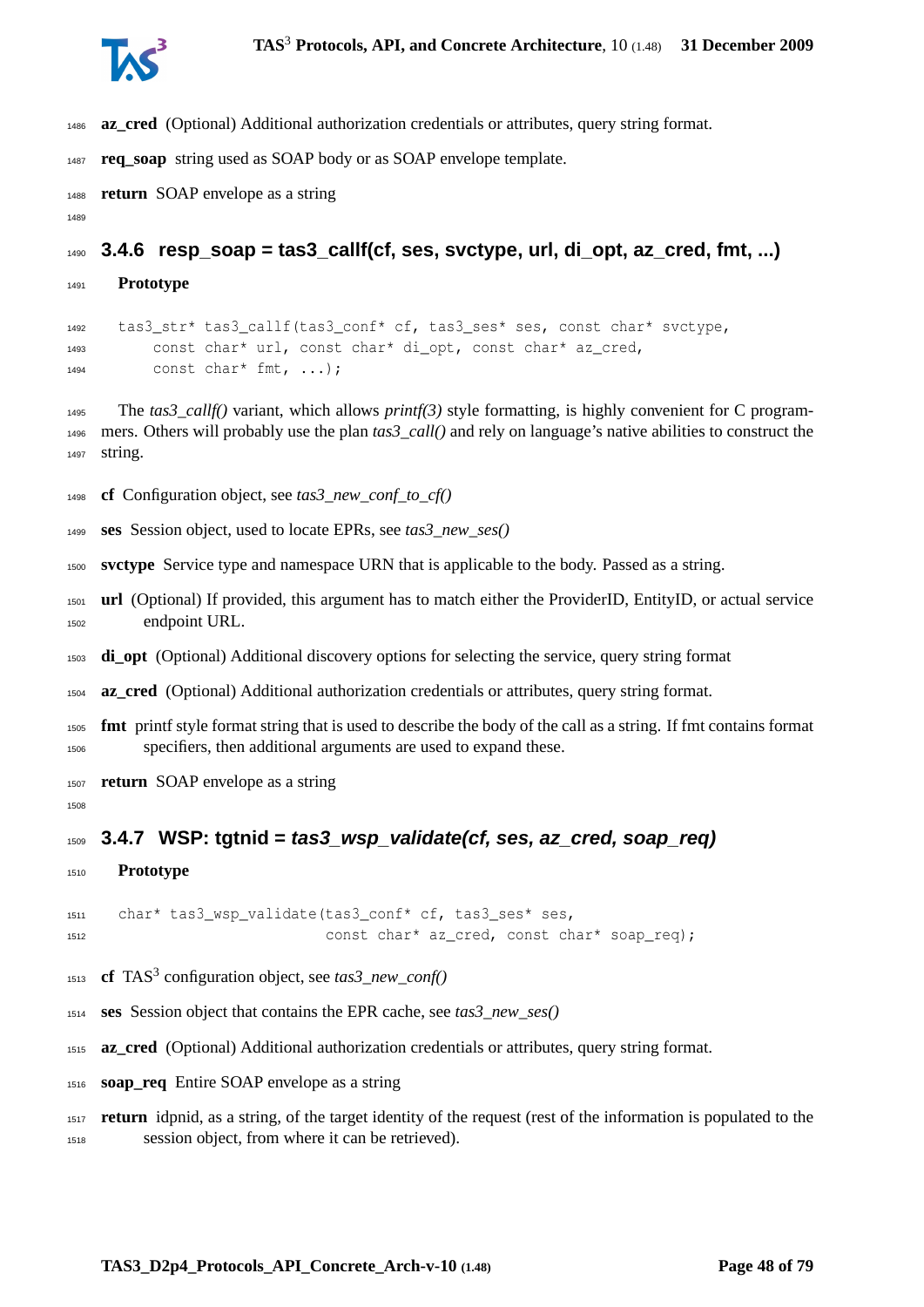

# **3.4.8 WSP: soap = tas3\_wsp\_decorate(cf, ses, az\_cred, soap\_resp)**

```
1521 Prototype
```

```
1522 tas3_str* tas3_wsp_decorate(tas3_conf* cf, tas3_ses* ses,
1523 const char* az_cred, const char* soap_resp);
```
- **cf** TAS<sup>3</sup> configuration object, see *tas3\_new\_conf()*
- **ses** Session object that contains the EPR cache
- **az\_cred** (Optional) Additional authorization credentials or attributes, query string format.
- **soap\_resp** XML payload as a string

 **return** SOAP Envelope of the response, as a string, ready to be sent as HTTP response. 

#### **3.4.9 WSP: soap = tas3\_wsp\_decoratef(cf, ses, az\_cred, fmt, ...)**

**Prototype**

```
1532 tas3_str* tas3_wsp_decorate(tas3_conf* cf, tas3_ses* ses,
1533 const char* az_cred, const char* fmt, ...);
```
- 1534 **cf** TAS<sup>3</sup> configuration object, see *tas3\_new\_conf()*
- **ses** Session object that contains the EPR cache

**az\_cred** (Optional) Additional authorization credentials or attributes, query string format.

 **fmt** printf style format string that is used to describe the body of the response as a string. If fmt contains format specifiers, then additional arguments are used to expand these.

 **return** SOAP Envelope of the response, as a string, ready to be sent as HTTP response. 

**3.4.10 Explicit Discovery: epr = tas3\_get\_epr(cf, ses, svc, url, di\_opt, act, n)**

**Prototype**

 tas3\_epr\* tas3\_get\_epr(tas3\_conf\* cf, tas3\_ses\* ses, const char\* svc, const char\* url, const char\* di\_opt, const char\* action, int n);

 First search epr cache, and if miss, go discover an EPR over the net. This is the main work horse for WSCs wishing to call WSPs via EPR.

- 1548 **cf** TAS<sup>3</sup> configuration object, also used for memory allocation
- **ses** Session object in whose EPR cache the file will be searched
- **svc** Service type (usually a URN)
- **url** (Optional) If provided, this argument has to match either the ProviderID, EntityID, or actual service endpoint URL.
- **di\_opt** (Optional) Additional discovery options for selecting the service, query string format

#### **TAS3\_D2p4\_Protocols\_API\_Concrete\_Arch-v-10 (1.48) Page 49 of [79](#page-78-0)**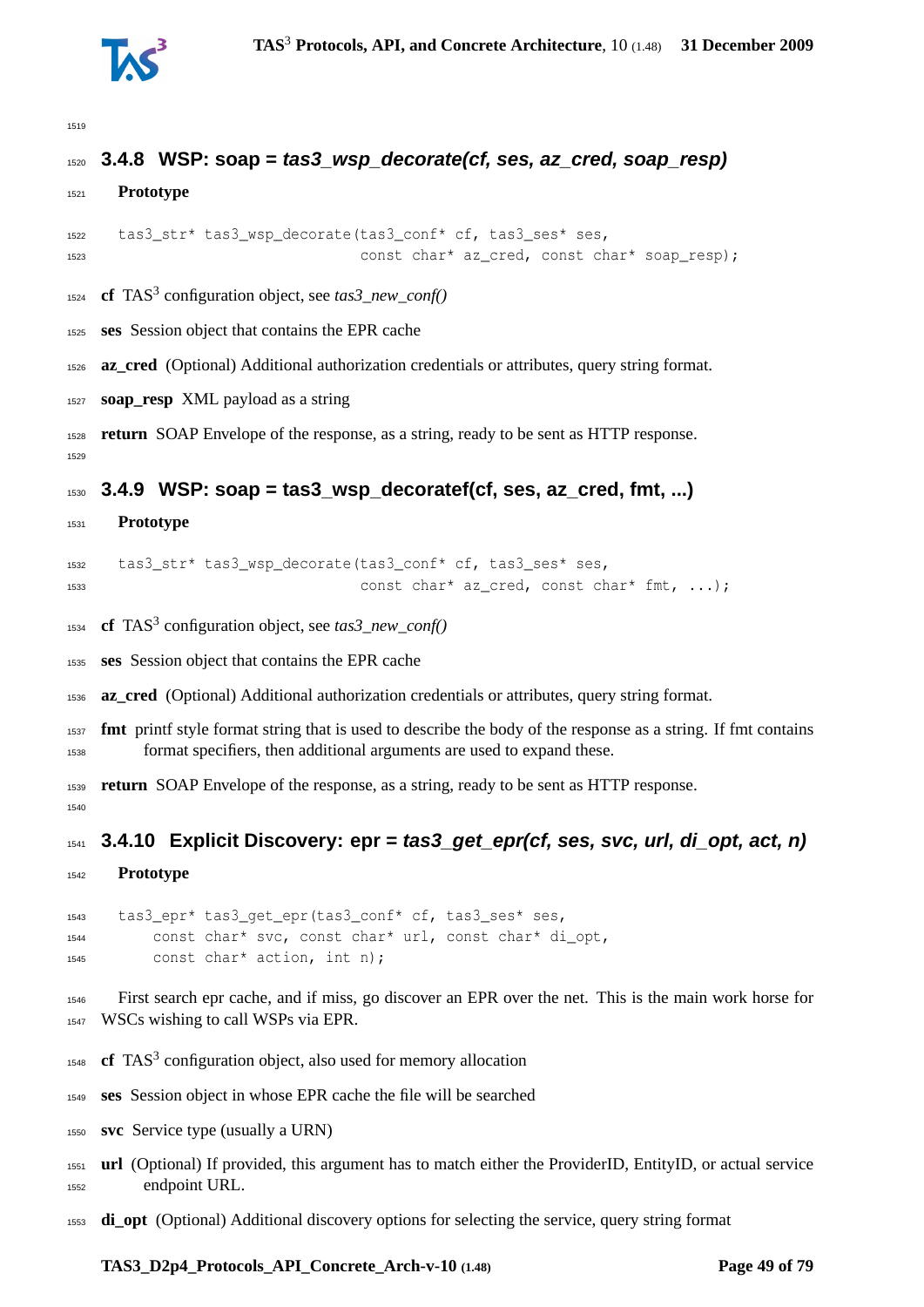

- **act** (Optional) The action, or method, that must be invokable on the service
- **n** How manieth matching instance is returned. 1 means first
- **return** EPR data structure on success, 0 on failure (no discovery EPR in cache, or not found by the discovery service).
- 

# **3.4.11 url = tas3\_get\_epr\_url(cf, epr)**

**Prototype**

tas3\_str\* tas3\_get\_epr\_url(tas3\_conf\* cf, tas3\_epr\* epr);

1562 **cf** TAS<sup>3</sup> configuration object, also used for memory allocation

**epr** An EPR object, such as obtained from *tas3\_get\_epr()*

**return** The <a:Address> field of an EPR as a string. This is the endpoint URL.

## **3.4.12 entityid = tas3\_get\_epr\_entid(cf, epr)**

#### **Prototype**

1568 tas3 str\* tas3 get epr entid(tas3 conf\* cf, tas3 epr\* epr);

1569 **cf** TAS<sup>3</sup> configuration object, also used for memory allocation

**epr** An EPR object, such as obtained from *tas3\_get\_epr()*

 **return** The <di:ProviderID> field of an EPR as a string. This is same as SAML2 EntityID. 

## **3.4.13 a7n = tas3\_get\_epr\_a7n(cf, epr)**

#### **Prototype**

tas3\_str\* tas3\_get\_epr\_a7n(tas3\_conf\* cf, tas3\_epr\* epr);

**cf** TAS<sup>3</sup> configuration object, also used for memory allocation

**epr** An EPR object, such as obtained from *tas3\_get\_epr()*

**return** Assertion from EPR <sec:Token> field as a string.

```
1579
```
### **3.4.14 Available Implementations (Non-normative)**

 This binding is implemented, at least, by zxid.org open source implementation, which serves as the 1582 reference implementation of the TAS<sup>3</sup> core security architecture.

N.B. The *tas3\_sso()* API is implemented by zxid's *zxid\_simple()* API.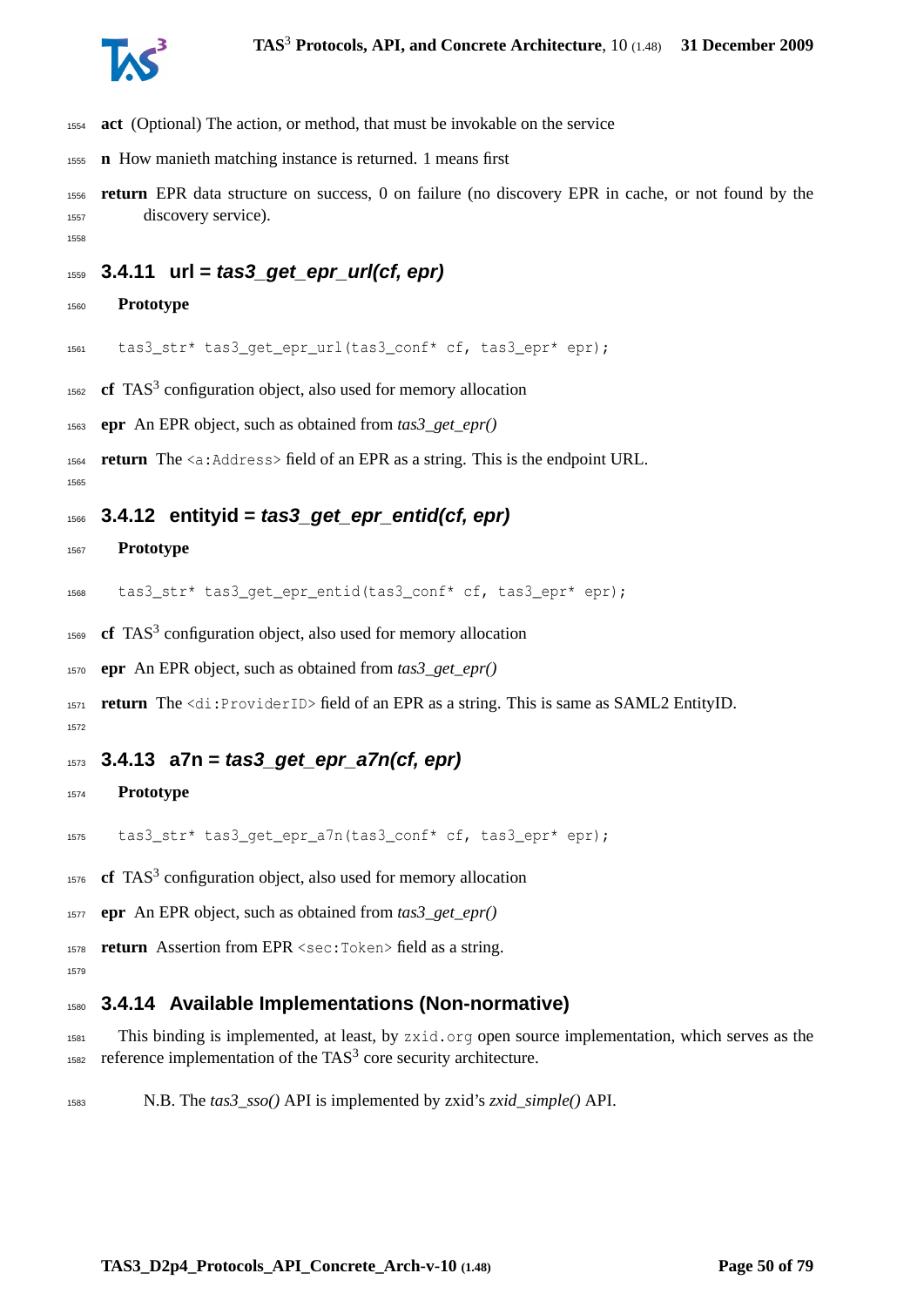

# <sup>1585</sup> **3.5 Other Language Bindings**

<sup>1586</sup> At present stage of the TAS<sup>3</sup> project (2009) we only offer Java, PHP, and C/C++ bindings, but in future <sup>1587</sup> we aim supporting also at least the following

- $1588$  C# / .Net / Mono
- 1589 Perl (currently zxid.org derived Net::SAML perl module, available from cpan.org, supports most  $f_{1590}$  functionality of TAS<sup>3</sup> API, but this is unofficial)
- <sup>1591</sup> Python
- <sup>1592</sup> Ruby

1593 We welcome external contribution and language specialist help in making all these bindings available. <sup>1594</sup> Please contact Sampo Kellomäki (sampo@symlabs.com) if you are interested.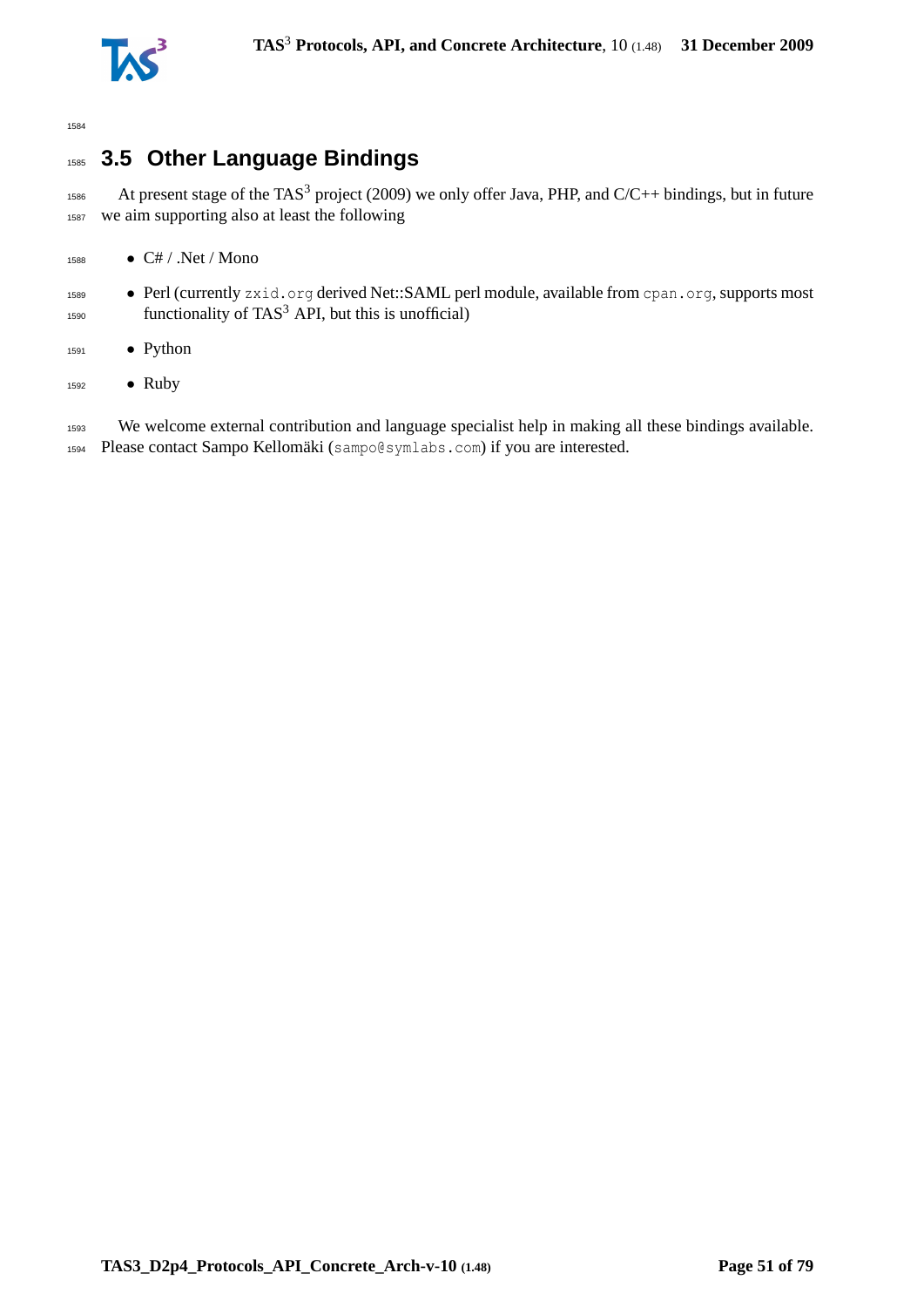

# <sup>1596</sup> **4 Deployment and Integration Models (Non-normative)**



Figure 4.1: A deployment architecture for SSO and web service call.

- <sup>1597</sup> The above diagram illustrates a typical frontend-backend integration situation.
- $1598$  The TAS<sup>3</sup> integration can be accomplished in several ways, from least intrusive to the original (legacy) <sup>1599</sup> application to more intrusive, but also more granular:
- <sup>1600</sup> **Proxy or mediation box approach** See also [\[TAS3D71IdMAnAz\]](#page-76-1) Fig-8.2 "Using a Gateway for Legacy  $A_{601}$  Applications". This approach is completely application independent and simply TAS<sup>3</sup> wraps exist- $\frac{1}{1602}$  ing protocol. Limitation tends to be that TAS<sup>3</sup> authorization and obligations have to be applied at <sup>1603</sup> granularity of a protocol message rather than the data in it.
- <sup>1604</sup> **Application server filter approach** Either web server module, like mod\_auth\_saml, or an application <sup>1605</sup> server module, like Servlet Filter or AXIS2 Interceptor, is inserted to the processing stack. While <sup>1606</sup> software realization is quite different, this is still similar to the mediation box model.
- <sup>1607</sup> **Application class dependent filter approach** Similar to the above filter approach, but the filter has some <sup>1608</sup> ability to "drill in" to the application protocol. For example, if all data in the application is repre-<sup>1609</sup> sented in uniform format, such as Java Objects, then a generic filter can be supplied that applies <sup>1610</sup> authorization and obligations to all data represented in such way.
- <sup>1611</sup> **API approach** This approach relies the application programmer to instrument his application with neces-<sup>1612</sup> sary authorization and other calls. We are simply trying to make his job easier by providing readily  $1613$  available, TAS<sup>3</sup> certified, APIs that make the instrumenting job easy. 1614

# <sup>1615</sup> **4.1 Frontend and Web Services Client Integration Model (Non-normative)**

- <sup>1616</sup> The tasks to be accomplished on the Frontend, in the direct line of call, include
- <sup>1617</sup> 1. Detect need for login (done by payload servlet)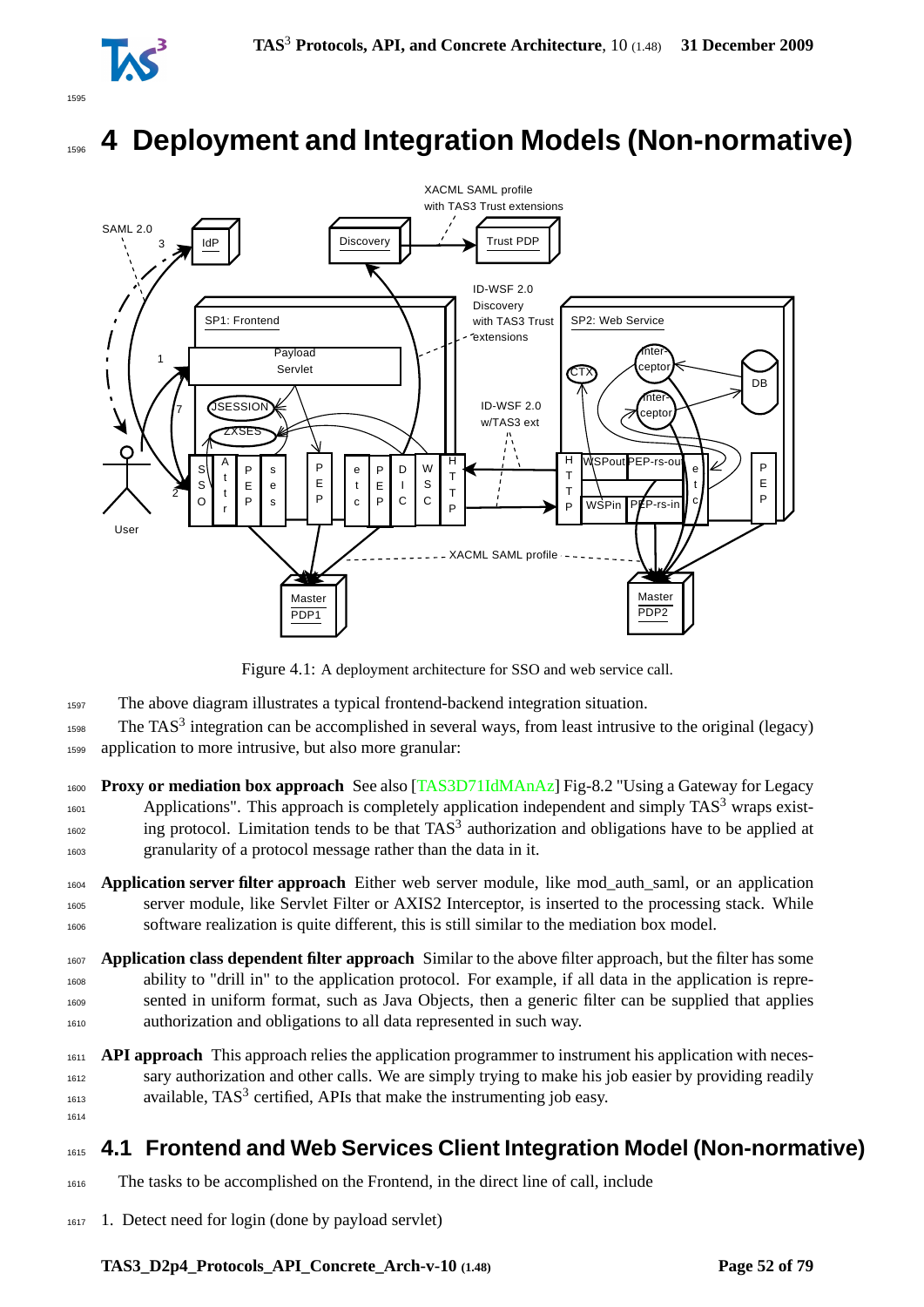

- 2. Perform SSO (SP side)
- 3. Perform SSO, IdP side including authenticating user and shipping attributes
- 4. Gater additional attributes, if needed ("Attr")
- 5. Authorize access to FE (PEP-Rs-In of FE) ("PEP")
- 6. Populate session of the payload servlet ("ses")
- 7. Redirect user to protected resource he was trying to access on the protected resource.
- 8. Application dependent PEP calls PDP if needed. ("PEP")
- 9. Call web service, including
- a. Application dependent processing steps ("etc")
- b. Authorize the call (PEP-Rq-Out) ("PEP")
- c. Discover suitable service, performing Trust and Privacy Negotiation (may need interaction at fron-tend web gui) if needed. ("DIC")
- d. Decorate request with TAS3 specific SOAP headers and sign. ("WSC")

 10. Perform network I/O ("HTTP"). This also includes TLS certificate authentication of the Responder and may include Client-TLS certificate authentication of the Requester.

 The SSO integration is expected to be a single module, appearing as a servlet in Java realization and as an authentication module in web server realization, that handles steps 2-7 automatically. The integration is accomplished by configuring the web server without modifying the application except to add the initial detection and redirect ([1](#page-52-0)) and to make use of the attributes that were populated to the session.<sup>1</sup> The TAS<sup>3</sup> 1637 binary modules for SSO are generically called T3-SSO-\*.

 The WSC integration is expected to be a single module. It will appear as AXIS2 module in Java realiza- tion so that it can be just hooked in by configuration without any modification to the existing web service 1640 (the "etc" module illustrates that even other modules than  $TAS<sup>3</sup>$  can be hooked in without interference<sup>[2](#page-52-1)</sup>).

The API realization of WSC is a function,  $\text{tas3\_call}()$  (see TAS<sup>3</sup> API), that the application can call 1642 directly. If this approach is chosen, the entire web services call is handled by the API without any regard to servlet environment's or framework's hooking or modules. This is the most common approach in PHP, Perl, C#, C++, and C worlds.

 A possible variant of WSC integration is to call *tas3\_call\_prepare()* to obtain the serialized SOAP enve- lope, then do the I/O part in application dependent way, and pass the response to *tas3\_response\_validate()*. Effectively *tas[3](#page-52-2)\_call()* does these steps with a built-in HTTP client performing the I/O part.<sup>3</sup> 1648

# **4.1.1 Integration Using ZXID (Non-normative)**

1650 Further information about using ZXID for TAS<sup>3</sup> is available in README.zxid-tas3, zxid-tas3.pd, and zxid-java.pd

1652 The official TAS<sup>3</sup> API is provided by  $\tan 3$ . h which maps the TAS<sup>3</sup> API definitions to the underlying zxid ones.

1654 The Java realization of SSO is provided by zxidsrvlet class and servlet. This is packaged as TAS<sup>3</sup> binary module T3-SSO-ZXID-JAVA.

 The web server realization of SSO is provided by mod\_auth\_saml Apache module (mod\_auth\_saml.so). It is packaged as TAS<sup>3</sup> binary module T3-SSO-ZXID-MODAUTHSAML.

<span id="page-52-1"></span><span id="page-52-0"></span>In mod\_auth\_saml realization even step (1) can be accomplished by configuring the web server.

Non-interference depends on other modules following certain common sense conventions, such as not signing SOAP <e:Headers> element and not trying to create SOAP headers that TAS3 creates (e.g. <wsse:Security>).

<span id="page-52-2"></span><sup>&</sup>lt;sup>3</sup>In ZXID realization the HTTP client is libcurl from curl.haxx.se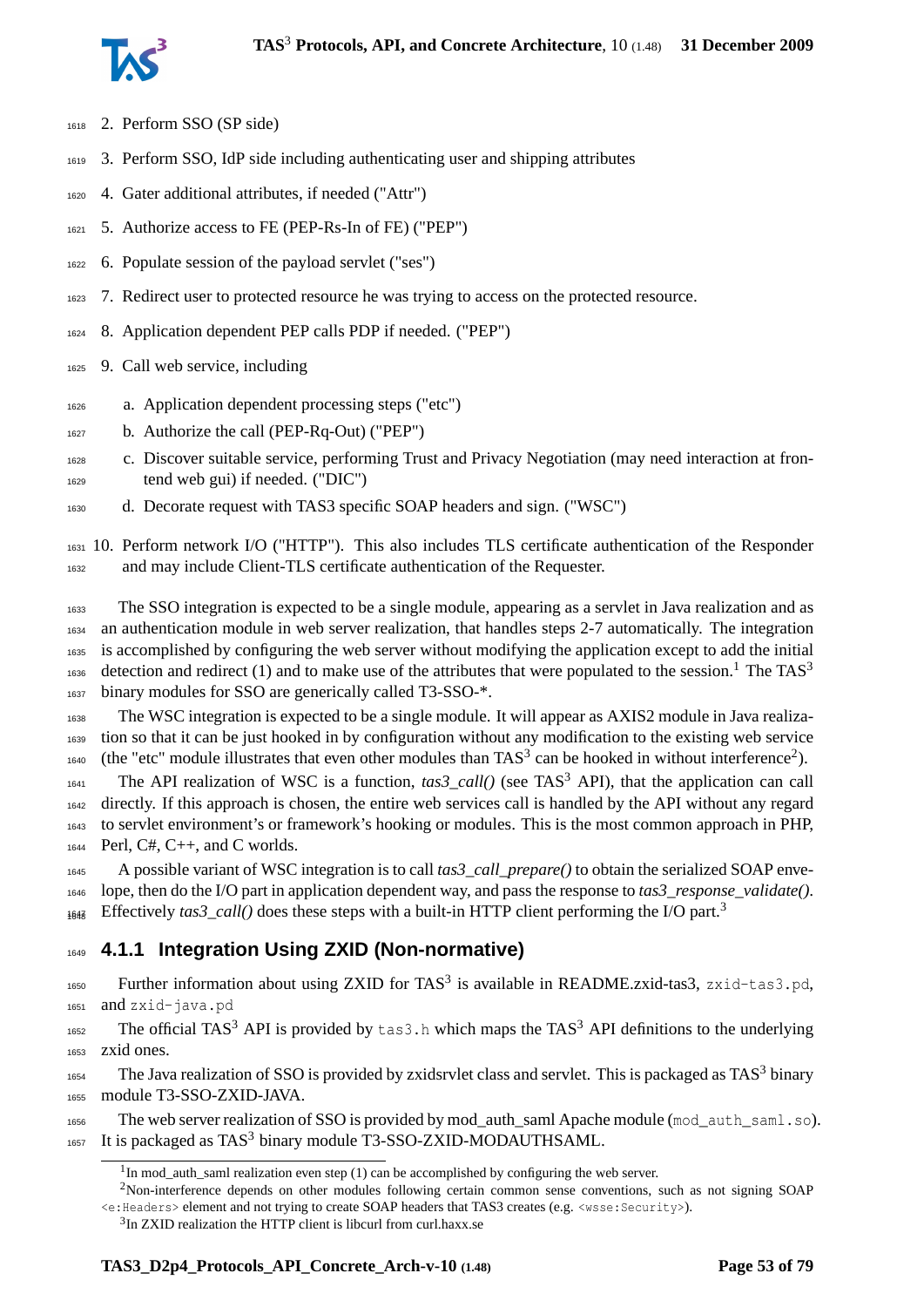



Figure 4.2: API and modules for SSO and web service call.



Figure 4.3: ZXID specific API and modules for SSO and web service call.

1658 API realization of SSO is provided by *zxid\_simple()* in libzxid.a. This is packaged as TAS<sup>3</sup> binary  $1659 \text{ module } T3\text{-SSO-ZXID-PHP}.$ <sup>[4](#page-53-0)</sup> Other language binding specific modules are expected in the future.

<span id="page-53-0"></span><sup>4</sup>Although not TAS3 packaged, Net::SAML perl module provides the same functionality.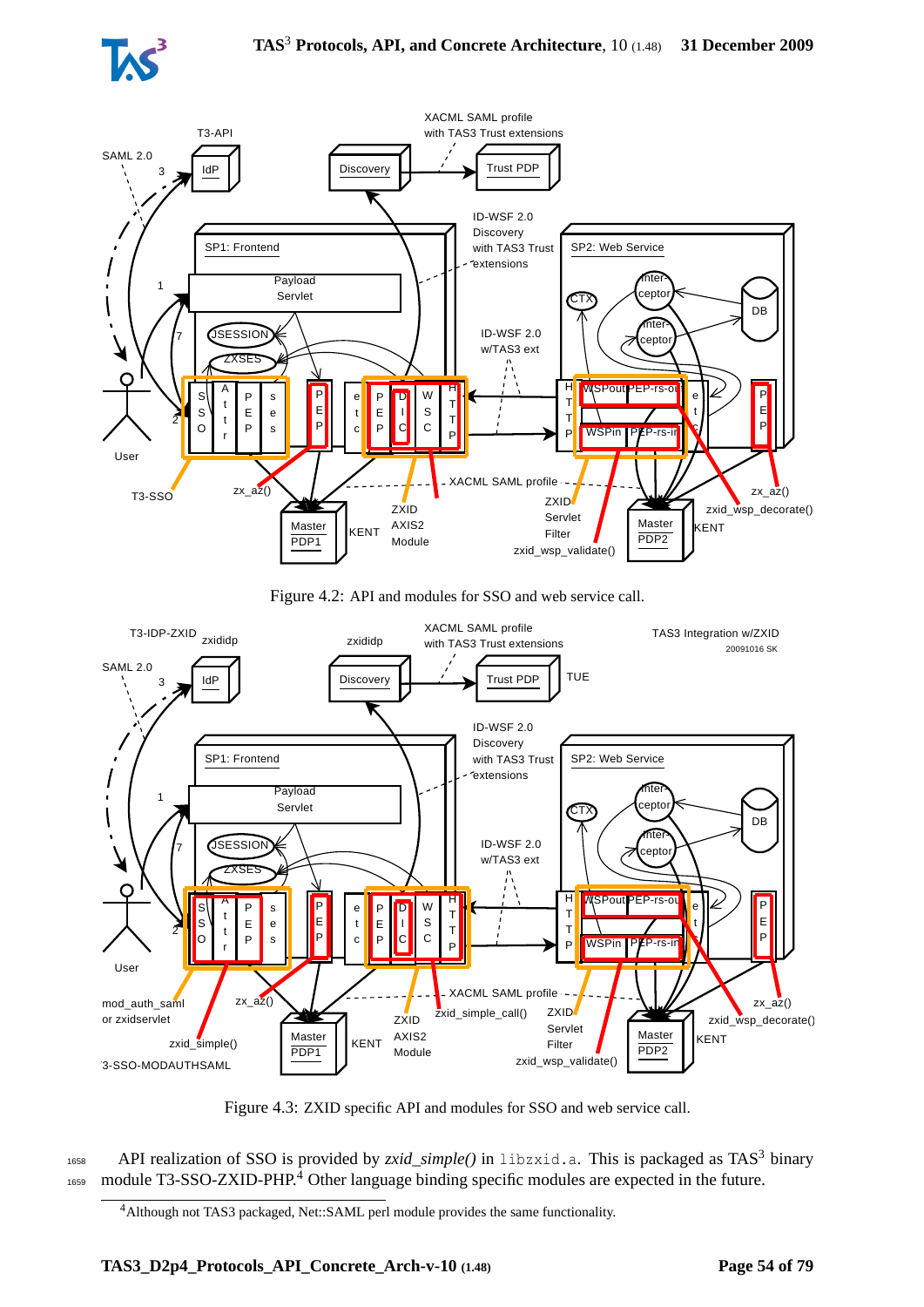

# **4.1.2 Integration Using Other Platforms, Frameworks, and Packages (Non-normative)**

 Other mainstream packages are invited to submit integration descriptions similar to previous section (ZXID). The details of the integration should be in package's own documentation.

# **4.2 Web Services Provider Integration Model (Non-normative)**

- The tasks to be accomplished on the Service Responder, in the direct line of call, include
- A. Listen for HTTP requests (typically done by platform)
- B. Parse and validate a web services request, e.g. call *tas3\_wsp\_validate()*. This involves checking for valid signature from trusted authority.
- C. Authorize the request, extracting from the request the pledges (in <b:UsageDirective>) ("PEP-Rs-In").
- D. Apply other filters and post processing steps ("etc")
- E. Authorize each data item separately using input interceptor. For queries this is usually a no-op, but for creates or updates this is meaningful. When data is accepted for the repository, the authorization step can result in obligations or sticky-policies being written into the database along side the data itself.
- The authorization is configurable according to Application Independent PEP configuration, described elsewhere, or Application Dependent PEP approach can be taken, calling the PDP directly ("PEP").
- F. Authorize each returned data item separately using input interceptor. Usually applicable to query results. The per item authorization will apply systemwide and item specific policies (sticky policies) and obligations and produce a deny or permit-with-obligations response.
- The authorization is configurable according to Application Independent PEP configuration, described elsewhere, or Application Dependent PEP approach can be taken, calling the PDP directly ("PEP").
- G. Authorize the response in aggregate ("PEP-Rs-Out"). At this stage one of the most important veri- fications is to compare the pledges collected in step C ("PEP-Rs-In") and filter out any data whose obligations are stricter.
- **Optimization**. It is possible to combine the pledges to obligations matching (in G) to the per result item authorization (F) by simply feeding the pledges as inputs to the PDP in (F). Such optimization can not, however, achieve all functionality of the G ("PEP-Rs-Out") as it is unable to see the bigger picture, i.e. consider all data together as a set. A typical example would be a rule against leaking simultaneously day and month of birth and year of birth.
- 1692 H. Decorate the response with TAS<sup>3</sup> specific SOAP headers. This is typically done by calling *tas3\_wsp\_decorate()*.
- I. Send the response. This is typically done by platform dependent means.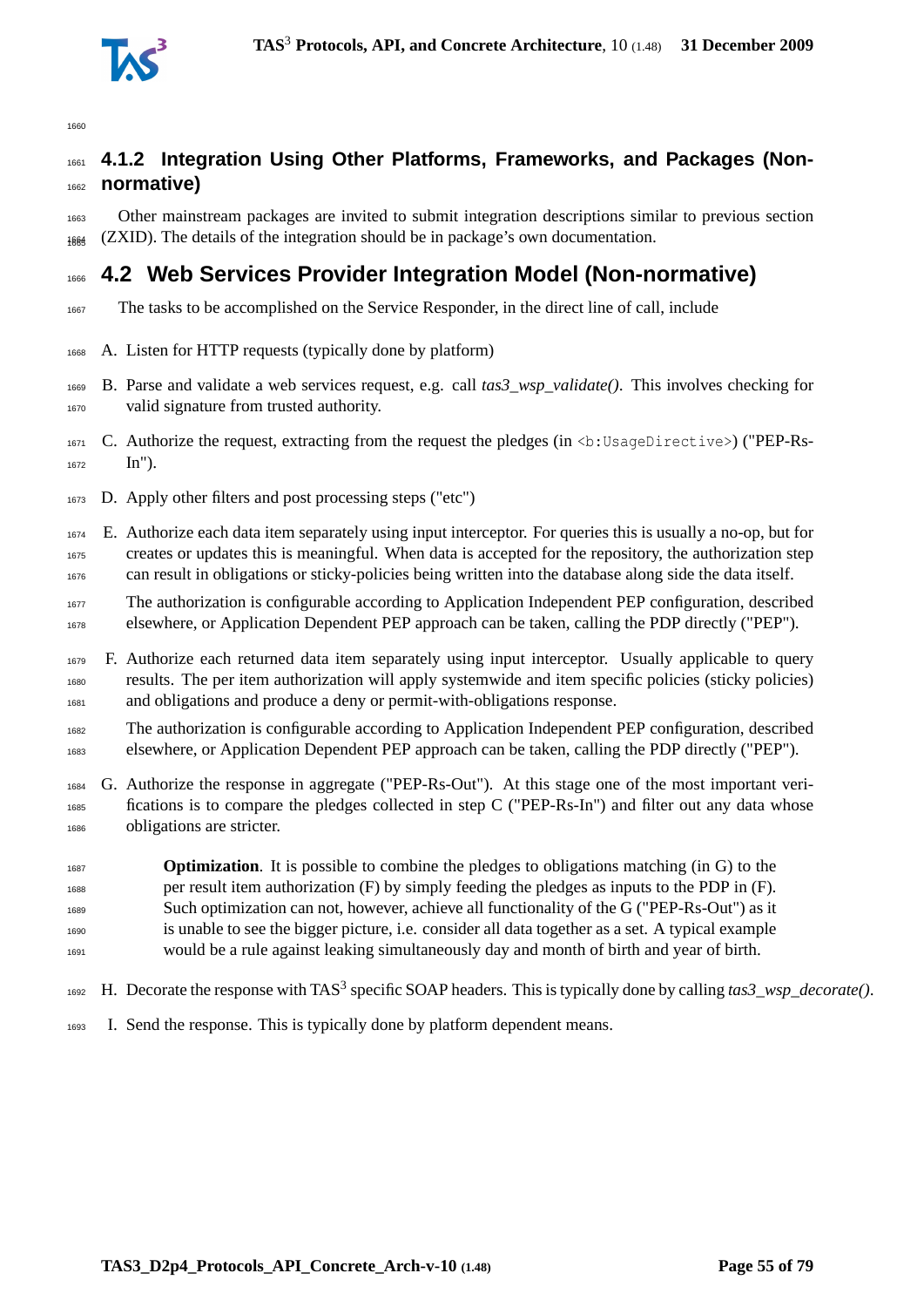

# <sup>1695</sup> **5 Resilient Deployment Architecture (Non-normative)**

<sup>1696</sup> This section addresses Req. *D1.2-2.8-Avail*.

 For TAS<sup>3</sup> services to be dependable, they need to be deployed so that they are resilient to system and network failure. Resiliency and efficiency are the first lines of defense against Denial of Service attacks that try to attack simple catastrophic vulnerabilities or overwhelm the system on the point where it is most inefficient. Resiliency needs to be considered at several layers, namely on the Front Channel and on the Back Channel.



Figure 5.1: Layering of resilience features for Front Channel, Back Channel, and data center Back End services.



Figure 5.2: Resiliency implemented using hardware load balancers.

<sup>1702</sup> Note that the virtual IP address is hosted either in hardware load balancer, or one member of a cluster. <sup>1703</sup> Fail-over of the virtual IP is arranged using Virtual Router Redundancy Protocol (VRRP) [\[RFC3768\]](#page-75-0).

**TAS3\_D2p4\_Protocols\_API\_Concrete\_Arch-v-10 (1.48) Page 56 of [79](#page-78-0)**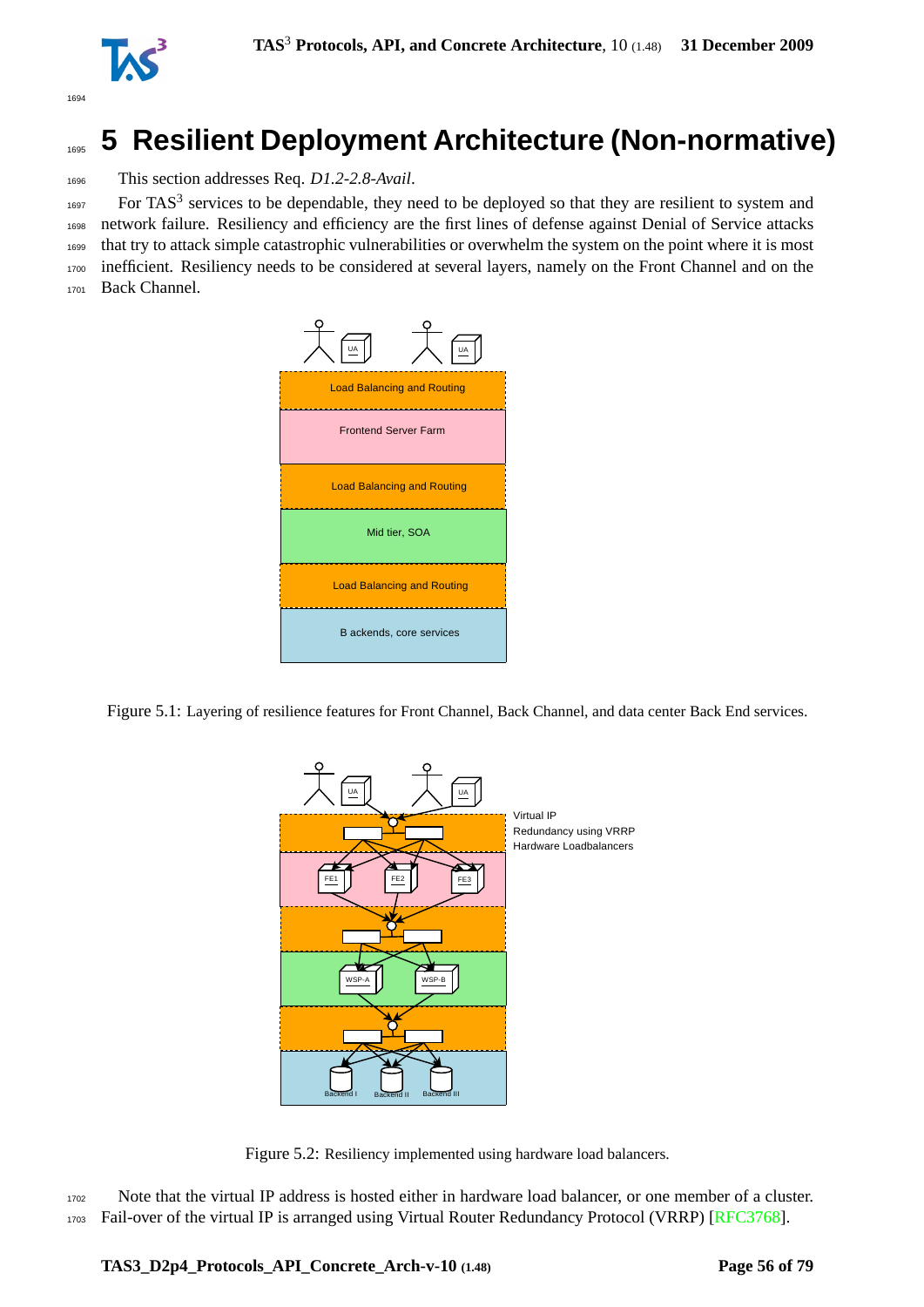



Figure 5.3: Resiliency implemented using software load-balancing-fail-over functionality and clustering.

1704

# <sup>1705</sup> **5.1 Zero Downtime Updates**

<sup>1706</sup> This section addresses Req. *D1.2-7.19-DynaUpd*.

 For continued availability of the system, Zero-Downtime-Update (ZDTU) technology SHOULD be implemented through out. If horizontal scaling path and failure recovery have been implemented, then ZDTU can be implemented easily by taking out of farm one server at a time and updating it. Downside of this approach is that the farm will temporarily be in an inconsistent state.

<sup>1711</sup> If consistency of the farm is at all times a requirement, no easy ZDTU approach exists. One approach <sup>1712</sup> is to bring up new "hot standbys" along side of the old configuration and then do instantaneous switch. As <sup>1713</sup> the switch over is less than 1 second, this could be considered ZDTU.

 Never-the-less, as TAS<sup>3</sup> is business process driven and as business processes can take long time to complete (if human interaction is required, this could easily mean days or weeks), thus consistent ZDTU is infeasible in practise and the business process modelling should explicitly foresee handling of upgrade 1717 situations, i.e. how old processes are handled after the general upgrade.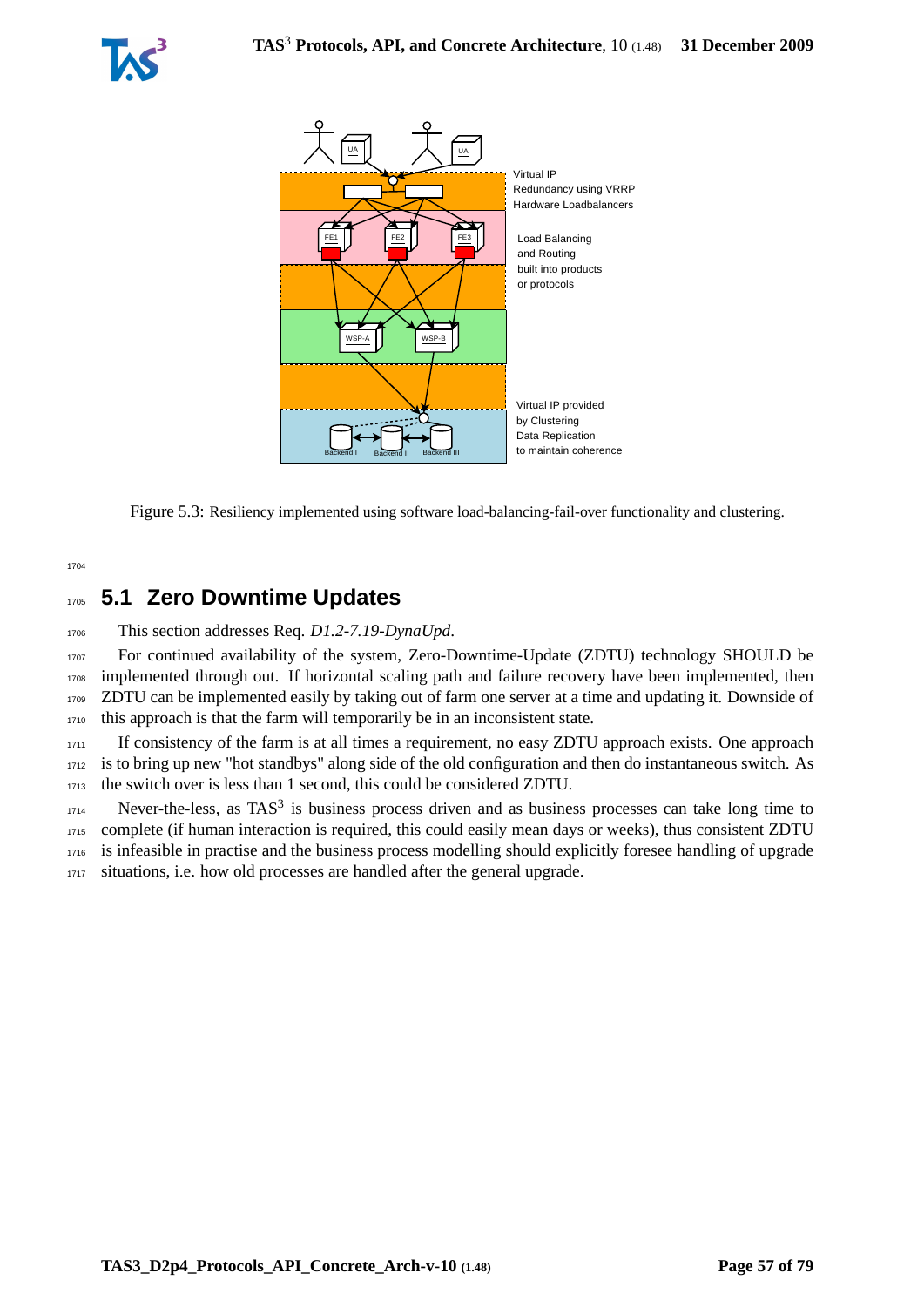

# **6 Feasibility and Performance Analysis (Non-normative)**

 TAS<sup>3</sup> Architecture is rather complex so we need to analyze the runtime cost of implementing it. The cost can be divided in six categories

 **T** Connection overhead, including TCP handshake and TLS handshake. The latter involves one public key operation on both sides, unless TLS connection cache hit is achieved. Except for the cache hit case, connection overhead is mostly unavoidable given TAS<sup>3</sup> Architecture's division of components. Sometimes co-locating several components in same host may allow use of localhost connection to avoid handshake overhead. The TLS overhead may be avoidable in localhost and secure internal network cases. The TCP overhead is very sensitive to latency: usually a precondition for a connec- tion is to resolve a domain name: this means one round trip latency cost. Then actual threeway TCP handshake needs to be performed, causing three round trip latencies. Finally TLS handshake causes at least one more round trip. Therefore the time cost of a connection tends to be minimum of 5 round trip latencies. Higher the latency, more time it takes to process a call and more simultaneous calls are needed to keep up the same through put.

 **C** Communication overhead: this consists of compression, encryption (symmetric stream cipher), and transfer of the actual data. Mostly unavoidable. As communication cost and stream cipher tend to be neglible compared to  $TCP + TLS$  handshake and digital signatures, we will not consider communication cost in our calculations.

 **S** Digital signature overhead: usually at least one public key operation is involved on each side. Often responder side needs to verify several digital signatures: one for the message and one for each token or credential it receives. The signature overhead is mostly unavoidable, though some caching and session techniques may reduce it in case of often repeated actions.

 **X** XML overhead: the arcane and poorly designed features, such as namespaces and canonicalization, of XML cause significant processing overhead (not to mention bugs). In some Java implementations of digital signature processing the XML formatting consumes as much CPU as the public key op- eration. Even in the best of breed implementations XML formatting has significant cost, usually about 20% of the cost of a public key operation. XML cost could be eliminated by choosing a more rational data format.

 **Z** Authorization cost. Evaluation of rule set will depend heavily on the particular ruleset and its imple- mentation technology. Some rulesets are know to take exponential time to evaluate. Authorization cost is exclusively borne by the PDP components. While a PDP may incur additional cost in validat-ing credentials, this is not taken in account here (but can be accounted as digital signature overhead).

 **P** Payload cost. This is the cost of running the actual application and is unavoidable. Since we are trying to measure the overhead cost of TAS<sup>3</sup> Architecture, the payload is assumed to be free.

In cost calculations we will use units with overall cost computed as show in following table:

 The cost is unevenly divided among the entities in the TAS<sup>3</sup> trust network, but the division depends heavily on whether caching can be utilized. If the usage pattern is isolated single operations, the IdP, discovery, and credential issuance tend to become hotspots because these functions are relied on by many other players in the network. For single operations the TLS cache misses will penalize the system overall. If the usage pattern is repeat operations, then the bottleneck tends to shift towards responder processing: credentials can be cached, but they still need to be validated every time (some checksum based validation cache may be feasible, but has not been explored yet).

 Overall bottlenecks in both cases include audit bus logging, local audit trail (especially if digitally signed), and authorization. In this analysis audit bus is assumed to work by exchanging digitally signed SOAP messages and each exchange to be authorized separately.

To explore the cost we will consider two scenarios.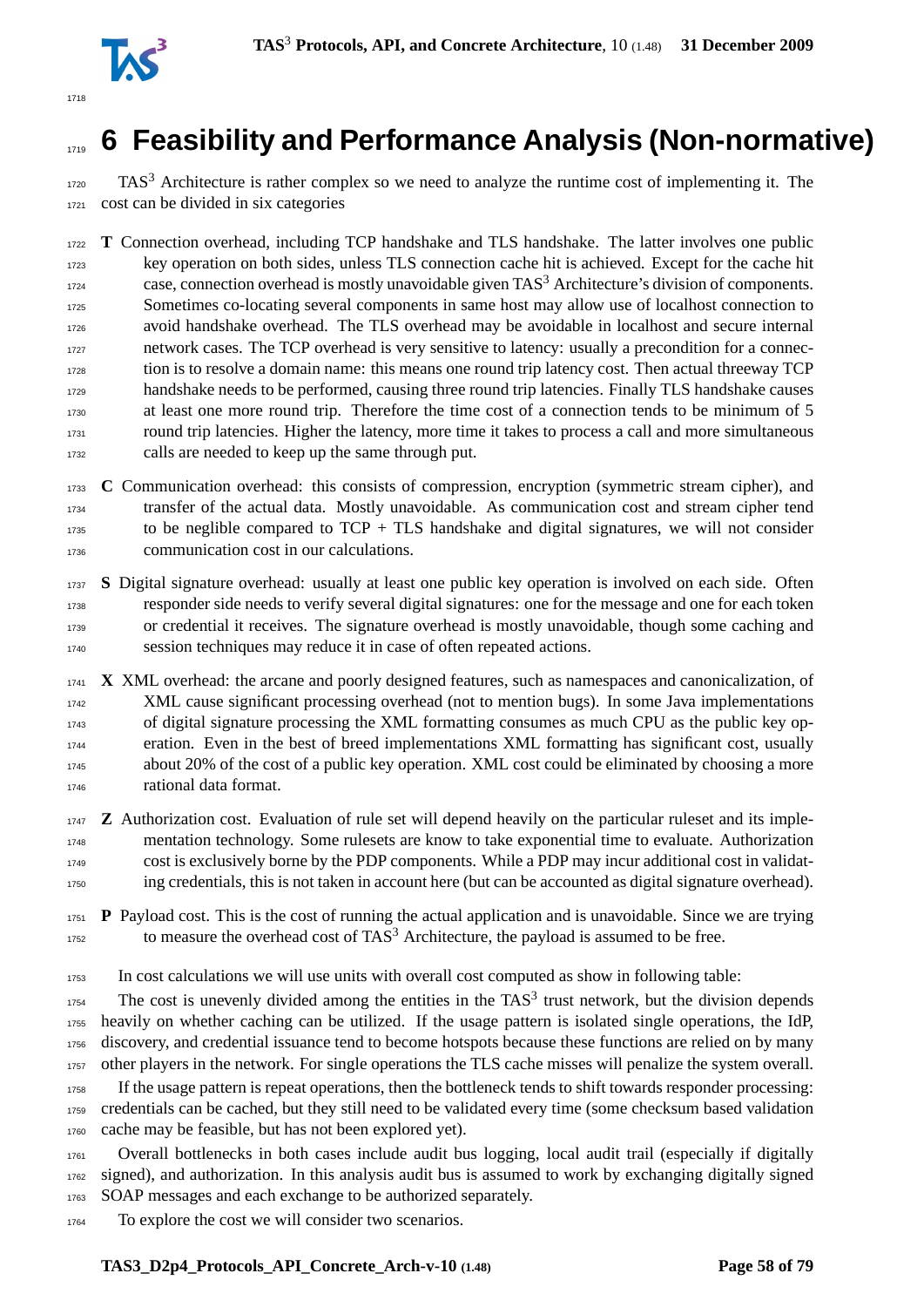

| Unit | RSA Eq.       | Definition                                              |
|------|---------------|---------------------------------------------------------|
| T    | 1.5           | One TLS connection establishment. Not entirely RSA com- |
|      |               | parable as latency component is involved.               |
|      | $0.5^{\circ}$ | One TLS connection establishment, with connection cache |
|      |               | hit (avoids public key operation)                       |
| S    |               | One digital signature generation or validation          |
| X    |               | One XML document parse or canonicalization              |
| Z    | 0.5           | One rules et evaluation.                                |

|  |  |  | Table 6.1: Units of cost computation and their RSA equivalence |  |
|--|--|--|----------------------------------------------------------------|--|
|--|--|--|----------------------------------------------------------------|--|

# <sup>1766</sup> **6.1 Single use of single web service**

<sup>1767</sup> This scenario consists of user making Single Sign-On to a frontend and invoking an operation that <sup>1768</sup> requires calling a web service. The sequence of events and the cost is indicated in the table.

1769 Table 6.1: Cost of TAS<sup>3</sup> single use scenario

| $IdP + Disc.$ | Frontend          | FE PDP            |              |                                                             |                   |                                  |
|---------------|-------------------|-------------------|--------------|-------------------------------------------------------------|-------------------|----------------------------------|
|               |                   |                   | Responder    | Rs PDP                                                      | <b>Audit Bus</b>  | <b>Audit Bus PDP</b>             |
| $2T+4S+4X=11$ | $4T+3S+5X=14$     | $2T+2S+3X+Z=8.5$  |              |                                                             | $4(2T+S+3X)=28$   | $4(T+2X+Z)=16$                   |
| $2T+3S+3X=9$  | $T + S + X = 3.5$ |                   |              |                                                             | $2T + S + 3X = 7$ | $t+2X+Z=2.5$                     |
| $T+2X=3.5$    |                   |                   |              | $2T + S + 3X = 7$                                           | $2T + S + 3X = 7$ | $t+2X+Z=2.5$                     |
|               | $t + 2X = 2$      | $2t+2S+4X+1Z=6.5$ |              |                                                             | $2t + S + 3X = 4$ | $t+2X+Z=2.5$                     |
|               | $2T+2S+2X=7$      |                   | $2T+3S+3X=9$ |                                                             | $2(2t+S+3X)=8$    | $2(t+2X+Z)=5$                    |
|               |                   |                   | $t + 2X = 2$ | $2t+2S+4X+Z=6.5$                                            | $2t + S + 3X = 4$ | $t+2X+Z=2.5$                     |
|               |                   |                   |              |                                                             |                   |                                  |
|               |                   |                   | $t + 2X = 2$ | $2t+2S+4X+Z=6.5$                                            | $2t + S + 3X = 4$ | $t+2X+Z=2.5$                     |
|               | $t+2S+2X=4$       |                   | $t+2S+2X=4$  |                                                             | $2(2t+S+3X)=8$    | $2(t+2X+Z)=5$                    |
|               | $t + 2X = 2$      | $2t+2S+4X+Z=6.5$  |              |                                                             | $2t + S + 3X = 4$ | $t+2X+Z=2.5$                     |
|               | $2t + S + 2X = 3$ |                   | $2t+S+2X=3$  |                                                             | $2(2t+S+3X)=8$    | $2(t+2X+Z)=5$                    |
| $2t+2S+3X=5$  | $2t+2S+3X=5$      |                   |              |                                                             | $2(2t+S+3X)=8$    | $2(t+2X+Z)=5$                    |
|               |                   |                   |              |                                                             |                   | $4T+36X+18Z=51$                  |
|               |                   |                   |              | $5T+9S+12X=28.57T+11S+19X=40.52T+6S+11X+3Z=21.2T+6S+11X=20$ |                   | $2T+5S+11X+2Z=20$ 12T+18S+54X=90 |

1771 The grand total is 34T+55S+154X+23Z=271.5 RSA operation equivalents.

<sup>1772</sup> For a fair comparison, a simple web service call without any authorization or auditing, using HTTP

<sup>1773</sup> Basic authentication and TLS, the cost is shown in the following table. The total cost of such unsecure

<sup>1774</sup> call is estimated as 8.5 RSA operation equivalents. The cost of a fully secure platform appears to be about

1775 31 times that of unsecure platform.

<sup>1776</sup> Table 6.2: Cost of unsecure single use scenario

|      | Operation        | Frontend          | Responder           |
|------|------------------|-------------------|---------------------|
|      | 1. Login         | $T = 1.5$         |                     |
|      | 5. Send request  | $T+X=2.5$         | $T+X=2.5$           |
|      | 7. Payload       |                   |                     |
|      | 9. Send response | $X=1$             | $X=1$               |
| 1777 | TOTAL.           | $2T + S + 2X = 5$ | $1T + S + 2X = 3.5$ |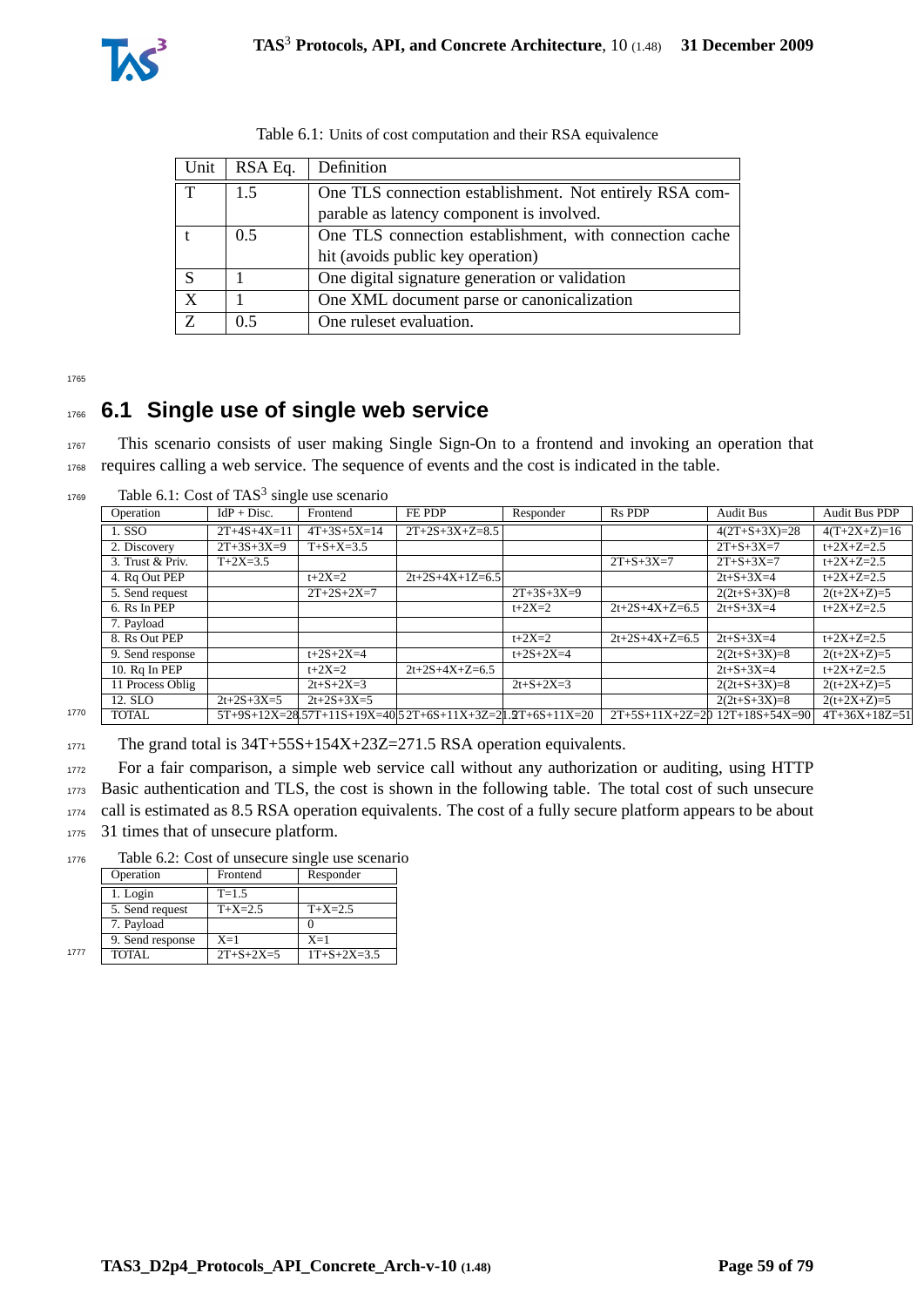



# <sup>1779</sup> **6.1.1 Cost without auditing**

<sup>1780</sup> Above calculation shows that the Audit Bus substantially adds to the cost. Here's the same calculation <sup>1781</sup> without Audit Bus.

|      | Operation        | $IdP + Disc.$      | Frontend           | FE PDP               | Responder      | <b>Rs PDP</b>      |
|------|------------------|--------------------|--------------------|----------------------|----------------|--------------------|
|      | 1. SSO           | $1T+2S+2X=5.5$     | $3T+2S+4X=10.5$    | $T + S + 2X + Z = 5$ |                |                    |
|      | 2. Discovery     | $1T+2S+2X=5.5$     | $T + S + X = 3.5$  |                      |                |                    |
|      | 3. Trust & Priv. | $T+2X=3.5$         |                    |                      |                | $T+2X=3.5$         |
|      | 4. Rq Out PEP    |                    | $T+2X=3.5$         | $1T+1S+3X+1Z=6$      |                |                    |
|      | 5. Send request  |                    | $1T+1S+1X=3.5$     |                      | $1T+2S+1X=4.5$ |                    |
|      | 6. Rs In PEP     |                    |                    |                      | $T+2X=3.5$     | $1T+1S+3X+1Z=6$    |
|      | 7. Payload       |                    |                    |                      | $\Omega$       |                    |
|      | 8. Rs Out PEP    |                    |                    |                      | $T+2X=3.5$     | $1T+1S+3X+1Z=6$    |
|      | 9. Send response |                    | $S+X=2$            |                      | $S+X=2$        |                    |
|      | 10. Rq In PEP    |                    | $T+2X=3.5$         | $T+S+3X+Z=6$         |                |                    |
|      | 11. Process Obli |                    | $T+X=2.5$          |                      | $T+X=2.5$      |                    |
|      | 12. SLO          | $T + S + 2X = 4.5$ | $T + S + 2X = 4.5$ |                      |                |                    |
| 1783 | TOTAL            | $4T+5S+8X=19$      | $9T+6S+14X=33.5$   | $3T+3S+8X+3Z=17$     | $4T+3S+7X=16$  | $3T+2S+8X+2Z=15.5$ |

 $1782$  Table 6.3: Cost of TAS<sup>3</sup> single use scenario without auditing

 The grand total without auditing is 23T+19S+45X+5Z=101 RSA operation equivalents. As can be seen, the Audit Bus represents 63% of the total cost. Most of the Audit Bus cost is actually caused by requirement to contact the bus and authorize the sending of messages. A future revision of the architecture will explore the possibility of persistent connection to the Audit Bus. This would significantly reduce the T, t, S, and Z aspects of the Audit Bus processing, though at least one signature overhead will be needed at the message source to ensure untamperability of the audit trail.

<sup>1790</sup> Another optimization would be to improve the authorization step of the Audit Bus, perhaps co-locating 1794 the Audit Bus PDP with the Audit Bus itself.

### <sup>1793</sup> **6.1.2 Cost without auditing and without authorization**

<sup>1794</sup> Another recurring activity are the frequent calls to the PDPs. Following table explores how much could <sup>1795</sup> be saved by optimising these calls.

|      | Operation         | $IdP + Disc.$      | Frontend           | Responder      |
|------|-------------------|--------------------|--------------------|----------------|
|      | 1. SSO            | $1T+2S+2X=5.5$     | $3T+2S+4X=10.5$    |                |
|      | 2. Discovery      | $1T+2S+2X=5.5$     | $T + S + X = 3.5$  |                |
|      | 5. Send request   |                    | $1T+1S+1X=3.5$     | $1T+2S+1X=4.5$ |
|      | 7. Payload        |                    |                    |                |
|      | 9. Send response  |                    | $S+X=2$            | $S+X=2$        |
|      | 11. Process Oblig |                    | $T+X=2.5$          | $T+X=2.5$      |
|      | 12. SLO           | $T + S + 2X = 4.5$ | $T + S + 2X = 4.5$ |                |
| 1797 | <b>TOTAL</b>      | $3T+5S+6X=15.5$    | $7T+6S+10X=26.5$   | $2T+3S+3X=9$   |
|      |                   |                    |                    |                |

 $1796$  Table 6.4: Cost of TAS<sup>3</sup> single use scenario without auditing and without authorization

<sup>1798</sup> The grand total without audit and without authorization is 12T+14S+19X+0Z=51 RSA operation equiv-<sup>1799</sup> alents. The authorization steps (excluding Audit Bus related authorization) seem to be adding about as <sup>1800</sup> much over head as the entire rest of the web service call.

<sup>1801</sup> The bare ID-WSF 2.0 web service call compares relatively favorably with bare unsecure web service <sup>1802</sup> call: 51 vs. 8.5 - only 6 times heavier.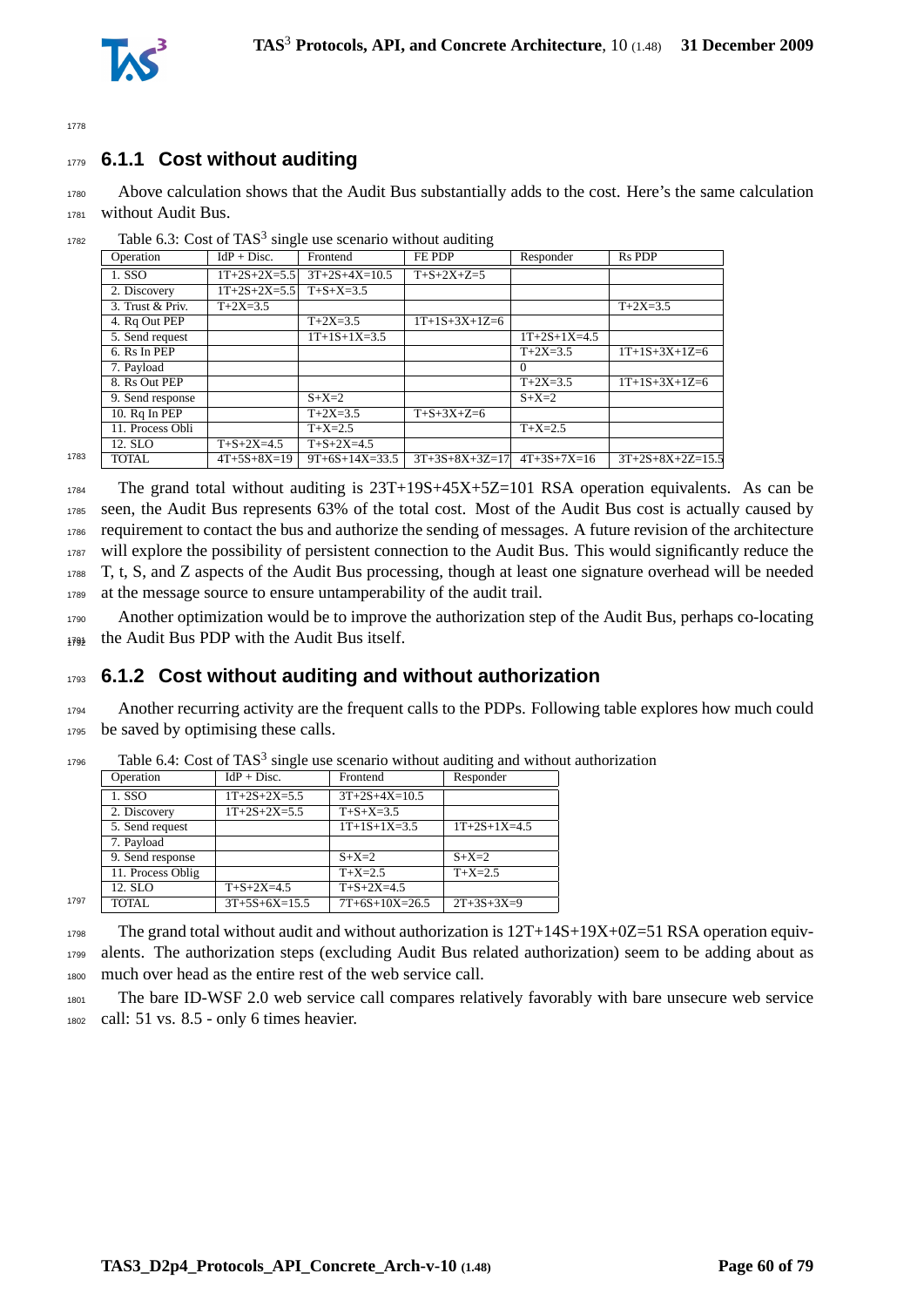

## <sup>1804</sup> **6.1.3 Cost without XML**

<sup>1805</sup> Since XML processing is needlessly expensive, lets analyze what the cost could be with non-XML 1806 protocols like RESTful approach using Simple Web Tokens [\[Hardt09\]](#page-72-0).

|      | Operation        | $IdP + Disc$  | Frontend      | FE PDP          | Responder     | R <sub>s</sub> P <sub>DP</sub> | <b>Audit Bus</b> | <b>Audit Bus PDP</b>     |
|------|------------------|---------------|---------------|-----------------|---------------|--------------------------------|------------------|--------------------------|
|      | 1. SSO           | $2T + 4S = 7$ | $4T + 3S = 9$ | $2T+2S+Z=5.5$   |               |                                | $4(2T+S)=16$     | $4(T+Z)=8$               |
|      | 2. Discovery     | $2T + 3S = 6$ | $T + S = 2.5$ |                 |               |                                | $2T + S = 4$     | $T+Z=2$                  |
|      | 3. Trust & Priv. | $T = 1.5$     |               |                 |               | $2T + S = 4$                   | $2T + S = 4$     | $T+Z=2$                  |
|      | 4. Rq Out PEP    |               | $T = 1.5$     | $2T+2S+Z=5.5$   |               |                                | $2T + S = 4$     | $\overline{T}$ +Z=2      |
|      | 5. Send request  |               | $2T+2S=5$     |                 | $2T + 3S = 6$ |                                | $2(2T+S)=8$      | $2(T+Z)=4$               |
|      | 6. Rs In PEP     |               |               |                 | $T = 1.5$     | $2T+2S+Z=5.5$                  | $2T + S = 4$     | $T+Z=2$                  |
|      | 7. Payload       |               |               |                 |               |                                |                  |                          |
|      | 8. Rs Out PEP    |               |               |                 | $T = 1.5$     | $2T+2S+Z=5.5$                  | $2T + S = 4$     | $T+Z=2$                  |
|      | 9. Send response |               | $T+2S=3.5$    |                 | $T+2S=3.5$    |                                | $2(2T+S)=8$      | $2(T+Z)=4$               |
|      | 10. Rq In PEP    |               | $T = 1.5$     | $2T+2S+Z=5.5$   |               |                                | $2T + S = 4$     | $T+Z=2$                  |
|      | 11. Process Obli |               | $2T + S = 4$  |                 | $2T + S = 4$  |                                | $2(2T+S)=8$      | $2(T+Z)=4$               |
|      | 12. SLO          | $2T + 2S = 5$ | $2T+2S=5$     |                 |               |                                | $2(2T+S)=8$      | $2(T+Z)=4$               |
| 1808 | <b>TOTAL</b>     | $7T+9S=19.5$  | $14T+11S=32$  | $6T+6S+3Z=16.5$ | $7T+6S=16.5$  | $6T+5S+2Z=15$                  | $36T+18S=72$     | $18T + S + X + 18Z = 36$ |

 $_{1807}$  Table 6.5: Cost of TAS<sup>3</sup> single use scenario without XML

1809 Without the XML, but otherwise fully featureful architecture leads to grand total of  $94T+55S+0X+23Z=207.5$ 1819 RSA equivalents. Thus eliminating XML can lead to over 40% of savings.

# <sup>1812</sup> **6.2 Session of 3 frontends and five web services**

<sup>1813</sup> This session is meant to illustrate the types of savings available from caching discovery results.

 The three frontends are all accessed in the same single sign-on session, leading to savings at IdP. Each frontend then calls two web services. One (A) is common, shared web service. Other (B) is new web service (new for each frontend), but the service is called 4 times, which leads to EPR cache hits. The pattern also encourages TLS cache hits. We also assume repeated calls to PDP and audit bus lead to TLS cache hits.

|      | Operation                  | raore 0.0. Cost of 11 to Thanh ase securities<br>$IdP + Disc.$ | Frontend          | FE PDP            | Responders        | <b>Rs PDPs</b>    | <b>Audit Bus</b>  | <b>Audit Bus PDP</b> |
|------|----------------------------|----------------------------------------------------------------|-------------------|-------------------|-------------------|-------------------|-------------------|----------------------|
|      | $1.$ SSO $w/$ auth         | $2T+4S+4X=11$                                                  | $4T+3S+5X=14$     | $2T+2S+3X+Z=8.5$  |                   |                   | $4(2T+S+3X)=28$   | $4(t+2X+Z)=10$       |
|      | 2. Discovery A             | $2t+3S+3X=6$                                                   | $T + S + X = 3.5$ |                   |                   |                   | $2t + S + 3X = 4$ | $t+2X+Z=2.5$         |
|      | 3. Trust & Priv.           | $T+2X=3.5$                                                     |                   |                   |                   | $2T + S + 3X = 7$ | $2T + S + 3X = 7$ | $t+2X+Z=2.5$         |
|      | 4. Rq Out PEP              |                                                                | $t + 2X = 2$      | $2t+2S+4X+1Z=6.5$ |                   |                   | $2t + S + 3X = 4$ | $t+2X+Z=2.5$         |
|      | 5. Send request            |                                                                | $T+t+2S+2X=5.5$   |                   | $T+t+3S+3X=7.5$   |                   | $2(2t+S+3X)=8$    | $2(t+2X+Z)=5$        |
|      | 6. Rs In PEP               |                                                                |                   |                   | $T+2X=3.5$        | $2T+2S+4X+Z=9.5$  | $2t + S + 3X = 4$ | $t+2X+Z=2.5$         |
|      | 7. Payload                 |                                                                |                   |                   |                   |                   |                   |                      |
|      | 8. Rs Out PEP              |                                                                |                   |                   | $t + 2X = 2$      | $2t+2S+4X+Z=6.5$  | $2t + S + 3X = 4$ | $t+2X+Z=2.5$         |
|      | 9. Send response           |                                                                | $t+2S+2X=4$       |                   | $t+2S+2X=4$       |                   | $2(2t+S+3X)=8$    | $2(t+2X+Z)=5$        |
|      | 10. Rq In PEP              |                                                                | $t + 2X = 2$      | $2t+2S+4X+Z=6.5$  |                   |                   | $2t + S + 3X = 4$ | $t+2X+Z=2.5$         |
|      | 11. Process Obli           |                                                                | $2t + S + 2X = 3$ |                   | $2t + S + 2X = 3$ |                   | $2(2t+S+3X)=8$    | $2(t+2X+Z)=5$        |
|      | 12. Discovery B            | $2t+3S+3X=6$                                                   | $T + S + X = 3.5$ |                   |                   |                   | $2t + S + 3X = 4$ | $t+2X+Z=2.5$         |
|      | 13. Trust & Priv.          | $T+2X=3.5$                                                     |                   |                   |                   | $2T + S + 3X = 7$ | $2T + S + 3X = 7$ | $t+2X+Z=2.5$         |
|      | 14. Rq Out PEP             |                                                                | $t + 2X = 2$      | $2t+2S+4X+1Z=6.5$ |                   |                   | $2t + S + 3X = 4$ | $t+2X+Z=2.5$         |
|      | 15. Send request           |                                                                | $T+t+2S+2X=5.5$   |                   | $T+t+3S+3X=7.5$   |                   | $2(2t+S+3X)=8$    | $2(t+2X+Z)=5$        |
|      | $16.$ Rs In PEP            |                                                                |                   |                   | $T+2X=3.5$        | $2T+2S+4X+Z=9.5$  | $2t + S + 3X = 4$ | $t+2X+Z=2.5$         |
|      | 17. Payload                |                                                                |                   |                   |                   |                   |                   |                      |
|      | 18. Rs Out PEP             |                                                                |                   |                   | $t + 2X = 2$      | $2t+2S+4X+Z=6.5$  | $2t + S + 3X = 4$ | $t+2X+Z=2.5$         |
|      | 19. Send respons           |                                                                | $t+2S+2X=4$       |                   | $t+2S+2X=4$       |                   | $2(2t+S+3X)=8$    | $2(t+2X+Z)=5$        |
|      | 20. Rq In PEP              |                                                                | $t+2X=2$          | $2t+2S+4X+Z=6.5$  |                   |                   | $2t + S + 3X = 4$ | $t+2X+Z=2.5$         |
|      | 21. Process Obli           |                                                                | $2t + S + 2X = 3$ |                   | $2t + S + 2X = 3$ |                   | $2(2t+S+3X)=8$    | $2(t+2X+Z)=5$        |
|      | 22. Rq Out PEP             |                                                                | $t + 2X = 2$      | $2t+2S+4X+1Z=6.5$ |                   |                   | $2t + S + 3X = 4$ | $t+2X+Z=2.5$         |
|      | 23. Send request           |                                                                | $2t+2S+2X=4$      |                   | $2t+3S+3X=6$      |                   | $2(2t+S+3X)=8$    | $2(t+2X+Z)=5$        |
|      | 24. $Rs \overline{In PEP}$ |                                                                |                   |                   | $t + 2X = 2$      | $2t+2S+4X+Z=6.5$  | $2t + S + 3X = 4$ | $t+2X+Z=2.5$         |
|      | 25. Payload                |                                                                |                   |                   |                   |                   |                   |                      |
|      | 26. Rs Out PEP             |                                                                |                   |                   | $t+2X=2$          | $2t+2S+4X+Z=6.5$  | $2t + S + 3X = 4$ | $t+2X+Z=2.5$         |
|      | 27. Send respons           |                                                                | $t+2S+2X=4$       |                   | $t+2S+2X=4$       |                   | $2(2t+S+3X)=8$    | $2(t+2X+Z)=5$        |
|      | 28. Rq In PEP              |                                                                | $t + 2X = 2$      | $2t+2S+4X+Z=6.5$  |                   |                   | $2t + S + 3X = 4$ | $t+2X+Z=2.5$         |
| 1820 | 29. Process Obli           |                                                                | $2t + S + 2X = 3$ |                   | $2t + S + 2X = 3$ |                   | $2(2t+S+3X)=8$    | $2(t+2X+Z)=5$        |

 $T_{1819}$  Table 6.6: Cost of TAS<sup>3</sup> multi use scenario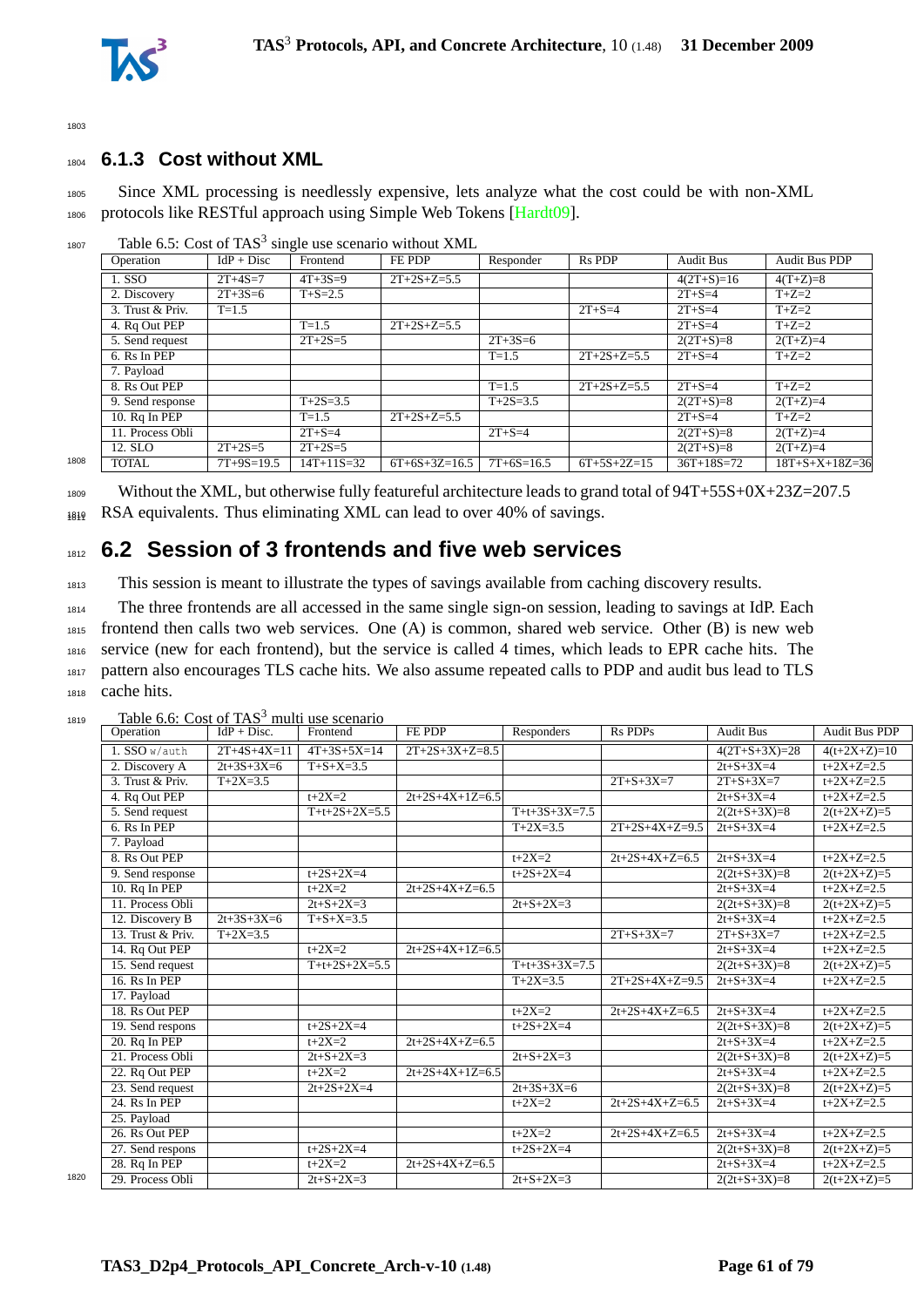

## 1821 Table 6.6 (continued): Cost of  $TAS<sup>3</sup>$  multi use scenario

| Operation         | $IdP + Disc.$     | Frontend          | <b>FE PDP</b>     | Responders        | <b>Rs PDPs</b>    | <b>Audit Bus</b>  | <b>Audit Bus PDP</b> |
|-------------------|-------------------|-------------------|-------------------|-------------------|-------------------|-------------------|----------------------|
| 30. Rq Out PEP    |                   | $t+2X=2$          | $2t+2S+4X+1Z=6.5$ |                   |                   | $2t + S + 3X = 4$ | $t+2X+Z=2.5$         |
| 31. Send request  |                   | $2t+2S+2X=4$      |                   | $2t+3S+3X=6$      |                   | $2(2t+S+3X)=8$    | $2(t+2X+Z)=5$        |
| 32. Rs In PEP     |                   |                   |                   | $t+2X=2$          | $2t+2S+4X+Z=6.5$  | $2t + S + 3X = 4$ | $t+2X+Z=2.5$         |
| 33. Payload       |                   |                   |                   |                   |                   |                   |                      |
| 34. Rs Out PEP    |                   |                   |                   | $t + 2X = 2$      | $2t+2S+4X+Z=6.5$  | $2t + S + 3X = 4$ | $t+2X+Z=2.5$         |
| 35. Send respons  |                   | $t+2S+2X=4$       |                   | $t+2S+2X=4$       |                   | $2(2t+S+3X)=8$    | $2(t+2X+Z)=5$        |
| 36. Rq In PEP     |                   | $t+2X=2$          | $2t+2S+4X+Z=6.5$  |                   |                   | $2t + S + 3X = 4$ | $t+2X+Z=2.5$         |
| 37. Process Obli  |                   | $2t + S + 2X = 3$ |                   | $2t + S + 2X = 3$ |                   | $2(2t+S+3X)=8$    | $2(t+2X+Z)=5$        |
| 38. Rq Out PEP    |                   | $t+2X=2$          | $2t+2S+4X+1Z=6.5$ |                   |                   | $2t + S + 3X = 4$ | $t+2X+Z=2.5$         |
| 39. Send request  |                   | $2t+2S+2X=4$      |                   | $2t+3S+3X=6$      |                   | $2(2t+S+3X)=8$    | $2(t+2X+Z)=5$        |
| 40. Rs In PEP     |                   |                   |                   | $t + 2X = 2$      | $2t+2S+4X+Z=6.5$  | $2t + S + 3X = 4$ | $t+2X+Z=2.5$         |
| 41. Payload       |                   |                   |                   |                   |                   |                   |                      |
| 42. Rs Out PEP    |                   |                   |                   | $t+2X=2$          | $2t+2S+4X+Z=6.5$  | $2t + S + 3X = 4$ | $t+2X+Z=2.5$         |
|                   |                   |                   |                   |                   |                   |                   |                      |
| 43. Send respons  |                   | $t+2S+2X=4$       |                   | $t+2S+2X=4$       |                   | $2(2t+S+3X)=8$    | $2(t+2X+Z)=5$        |
| 44. Rq In PEP     |                   | $t+2X=2$          | $2t+2S+4X+Z=6.5$  |                   |                   | $2t + S + 3X = 4$ | $t+2X+Z=2.5$         |
| 45. Process Obli  |                   | $2t + S + 2X = 3$ |                   | $2t + S + 2X = 3$ |                   | $2(2t+S+3X)=8$    | $2(t+2X+Z)=5$        |
| 46. SSO ses act   | $t + 4S + 4X = 8$ | $4T+3S+5X=14$     | $2T+2S+3X+Z=8.5$  |                   |                   | $4(2T+S+3X)=28$   | $4(t+2X+Z)=10$       |
| 47. Discovery A   | $2t+3S+3X=6$      | $T + S + X = 3.5$ |                   |                   |                   | $2t + S + 3X = 4$ | $t+2X+Z=2.5$         |
| 48. Trust & Priv. | $T+2X=3.5$        |                   |                   |                   | $2T + S + 3X = 7$ | $2T + S + 3X = 7$ | $t+2X+Z=2.5$         |
| 49. Rq Out PEP    |                   | $t+2X=2$          | $2t+2S+4X+1Z=6.5$ |                   |                   | $2t + S + 3X = 4$ | $t+2X+Z=2.5$         |
| 50. Send request  |                   | $T+t+2S+2X=5.5$   |                   | $T+t+3S+3X=7.5$   |                   | $2(2t+S+3X)=8$    | $2(t+2X+Z)=5$        |
| 51. Rs In PEP     |                   |                   |                   | $T+2X=3.5$        | $2T+2S+4X+Z=9.5$  | $2t+S+3X=4$       | $t+2X+Z=2.5$         |
| 52. Payload       |                   |                   |                   |                   |                   |                   |                      |
| 53. Rs Out PEP    |                   |                   |                   | $t + 2X = 2$      | $2t+2S+4X+Z=6.5$  | $2t + S + 3X = 4$ | $t+2X+Z=2.5$         |
| 54. Send respons  |                   | $t+2S+2X=4$       |                   | $t+2S+2X=4$       |                   | $2(2t+S+3X)=8$    | $2(t+2X+Z)=5$        |
| 55. Rq In PEP     |                   | $t+2X=2$          | $2t+2S+4X+Z=6.5$  |                   |                   | $2t + S + 3X = 4$ | $t+2X+Z=2.5$         |
| 56. Process Obli  |                   | $2t + S + 2X = 3$ |                   | $2t + S + 2X = 3$ |                   | $2(2t+S+3X)=8$    | $2(t+2X+Z)=5$        |
|                   |                   |                   |                   |                   |                   |                   |                      |
| 57. Discovery C   | $2t+3S+3X=6$      | $T + S + X = 3.5$ |                   |                   |                   | $2t + S + 3X = 4$ | $t+2X+Z=2.5$         |
| 58. Trust & Priv. | $T+2X=3.5$        |                   |                   |                   | $2T + S + 3X = 7$ | $2T + S + 3X = 7$ | $t+2X+Z=2.5$         |
| 59. Rq Out PEP    |                   | $t + 2X = 2$      | $2t+2S+4X+1Z=6.5$ |                   |                   | $2t + S + 3X = 4$ | $t+2X+Z=2.5$         |
| 60. Send request  |                   | $T+t+2S+2X=5.5$   |                   | $T+t+3S+3X=7.5$   |                   | $2(2t+S+3X)=8$    | $2(t+2X+Z)=5$        |
| 61. Rs In PEP     |                   |                   |                   | $T+2X=3.5$        | $2T+2S+4X+Z=9.5$  | $2t + S + 3X = 4$ | $t+2X+Z=2.5$         |
| 62. Payload       |                   |                   |                   |                   |                   |                   |                      |
| 63. Rs Out PEP    |                   |                   |                   | $t + 2X = 2$      | $2t+2S+4X+Z=6.5$  | $2t + S + 3X = 4$ | $t+2X+Z=2.5$         |
| 64. Send respons  |                   | $t+2S+2X=4$       |                   | $t+2S+2X=4$       |                   | $2(2t+S+3X)=8$    | $2(t+2X+Z)=5$        |
| 65. Rq In PEP     |                   | $t+2X=2$          | $2t+2S+4X+Z=6.5$  |                   |                   | $2t + S + 3X = 4$ | $t+2X+Z=2.5$         |
| 66. Process Obli  |                   | $2t + S + 2X = 3$ |                   | $2t + S + 2X = 3$ |                   | $2(2t+S+3X)=8$    | $2(t+2X+Z)=5$        |
| 67. Rq Out PEP    |                   | $t+2X=2$          | $2t+2S+4X+1Z=6.5$ |                   |                   | $2t + S + 3X = 4$ | $t+2X+Z=2.5$         |
| 68. Send request  |                   | $2t+2S+2X=4$      |                   | $2t+3S+3X=6$      |                   | $2(2t+S+3X)=8$    | $2(t+2X+Z)=5$        |
| 69. Rs In PEP     |                   |                   |                   | $t + 2X = 2$      | $2t+2S+4X+Z=6.5$  | $2t + S + 3X = 4$ | $t+2X+Z=2.5$         |
| 70. Payload       |                   |                   |                   |                   |                   |                   |                      |
| 71. Rs Out PEP    |                   |                   |                   | $t+2X=2$          | $2t+2S+4X+Z=6.5$  | $2t + S + 3X = 4$ | $t+2X+Z=2.5$         |
|                   |                   |                   |                   |                   |                   |                   |                      |
| 72. Send respons  |                   | $t+2S+2X=4$       |                   | $t+2S+2X=4$       |                   | $2(2t+S+3X)=8$    | $2(t+2X+Z)=5$        |
| 73. Rq In PEP     |                   | $t+2X=2$          | $2t+2S+4X+Z=6.5$  |                   |                   | $2t + S + 3X = 4$ | $t+2X+Z=2.5$         |
| 74. Process Obli  |                   | $2t + S + 2X = 3$ |                   | $2t + S + 2X = 3$ |                   | $2(2t+S+3X)=8$    | $2(t+2X+Z)=5$        |
| 75. Rq Out PEP    |                   | $t + 2X = 2$      | $2t+2S+4X+1Z=6.5$ |                   |                   | $2t + S + 3X = 4$ | $t+2X+Z=2.5$         |
| 76. Send request  |                   | $2t+2S+2X=4$      |                   | $2t+3S+3X=6$      |                   | $2(2t+S+3X)=8$    | $2(t+2X+Z)=5$        |
| 77. Rs In PEP     |                   |                   |                   | $t+2X=2$          | $2t+2S+4X+Z=6.5$  | $2t + S + 3X = 4$ | $t+2X+Z=2.5$         |
| 78. Payload       |                   |                   |                   |                   |                   |                   |                      |
| 79. Rs Out PEP    |                   |                   |                   | $t + 2X = 2$      | $2t+2S+4X+Z=6.5$  | $2t + S + 3X = 4$ | $t+2X+Z=2.5$         |
| 80. Send respons  |                   | $t+2S+2X=4$       |                   | $t+2S+2X=4$       |                   | $2(2t+S+3X)=8$    | $2(t+2X+Z)=5$        |
| 81. Rq In PEP     |                   | $t + 2X = 2$      | $2t+2S+4X+Z=6.5$  |                   |                   | $2t + S + 3X = 4$ | $t+2X+Z=2.5$         |
| 82. Process Obli  |                   | $2t + S + 2X = 3$ |                   | $2t + S + 2X = 3$ |                   | $2(2t+S+3X)=8$    | $2(t+2X+Z)=5$        |
| 83. Rq Out PEP    |                   | $t + 2X = 2$      | $2t+2S+4X+1Z=6.5$ |                   |                   | $2t + S + 3X = 4$ | $t+2X+Z=2.5$         |
| 84. Send request  |                   | $2t+2S+2X=4$      |                   | $2t+3S+3X=6$      |                   |                   |                      |
|                   |                   |                   |                   |                   |                   | $2(2t+S+3X)=8$    | $2(t+2X+Z)=5$        |
| 85. Rs In PEP     |                   |                   |                   | $t + 2X = 2$      | $2t+2S+4X+Z=6.5$  | $2t + S + 3X = 4$ | $t+2X+Z=2.5$         |
| 86. Payload       |                   |                   |                   |                   |                   |                   |                      |
| 87. Rs Out PEP    |                   |                   |                   | $t + 2X = 2$      | $2t+2S+4X+Z=6.5$  | $2t + S + 3X = 4$ | $t+2X+Z=2.5$         |
| 88. Send respons  |                   | $t+2S+2X=4$       |                   | $t+2S+2X=4$       |                   | $2(2t+S+3X)=8$    | $2(t+2X+Z)=5$        |
| 89. Rq In PEP     |                   | $t+2X=2$          | $2t+2S+4X+Z=6.5$  |                   |                   | $2t + S + 3X = 4$ | $t+2X+Z=2.5$         |
| 90. Process Obli  |                   |                   |                   |                   |                   |                   |                      |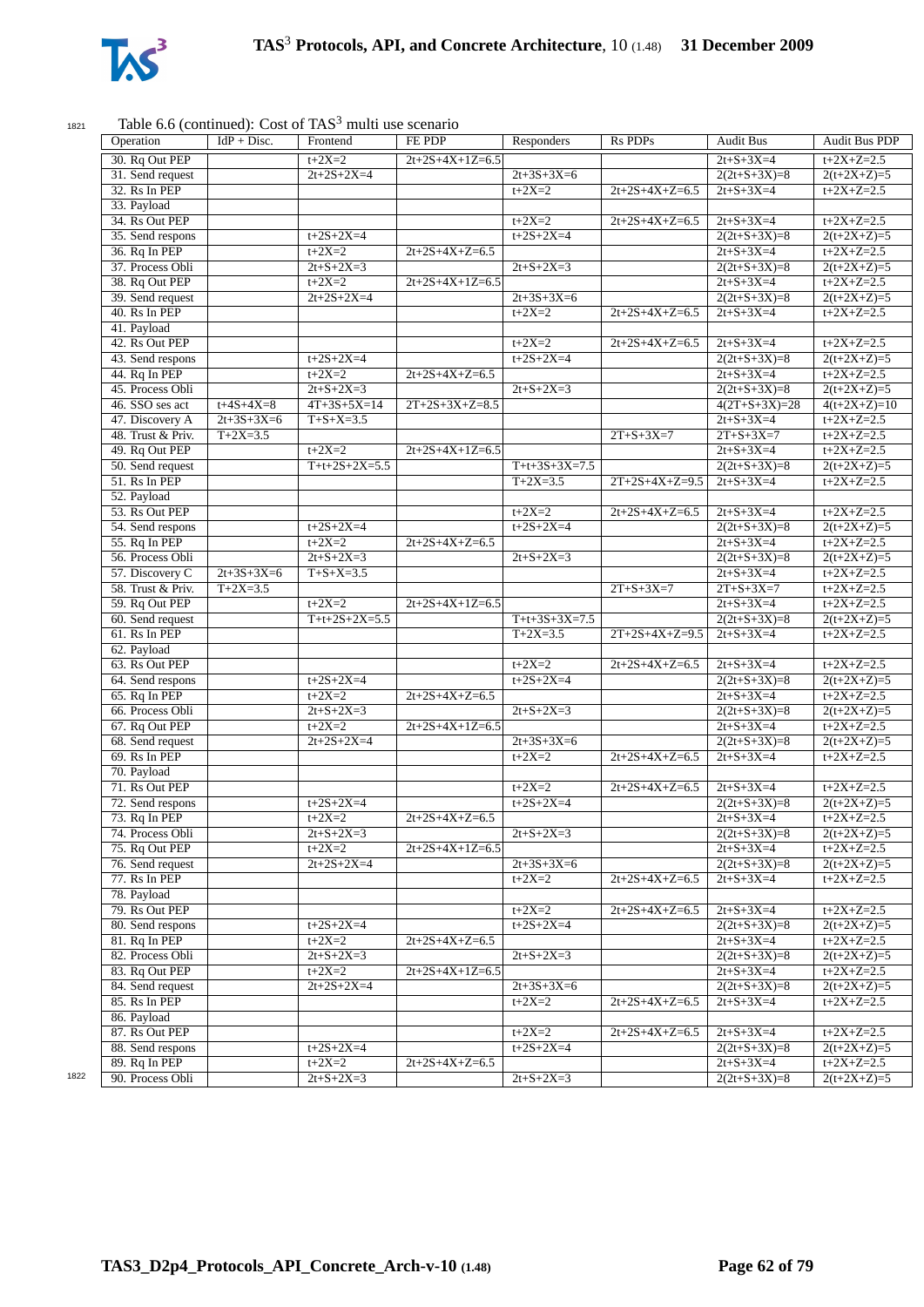

#### $T_{1823}$  Table 6.6 (continued): Cost of TAS<sup>3</sup> multi use scenario

| Operation         | $IdP + Disc.$     | Frontend          | FE PDP                           | Responders        | <b>Rs PDPs</b>                | <b>Audit Bus</b>  | <b>Audit Bus PDP</b> |
|-------------------|-------------------|-------------------|----------------------------------|-------------------|-------------------------------|-------------------|----------------------|
| 91. SSO ses act   | $t + 4S + 4X = 8$ | $4T+3S+5X=14$     | $2T+2S+3X+Z=8.5$                 |                   |                               | $4(2T+S+3X)=28$   | $4(t+2X+Z)=10$       |
| 92. Discovery A   | $2t+3S+3X=6$      | $T + S + X = 3.5$ |                                  |                   |                               | $2t + S + 3X = 4$ | $t+2X+Z=2.5$         |
| 93. Trust & Priv. | $T+2X=3.5$        |                   |                                  |                   | $2T + S + 3X = 7$             | $2T + S + 3X = 7$ | $t+2X+Z=2.5$         |
| 94. Rq Out PEP    |                   | $t+2X=2$          | $2t+2S+4X+1Z=6.5$                |                   |                               | $2t + S + 3X = 4$ | $t+2X+Z=2.5$         |
| 95. Send request  |                   | $T+t+2S+2X=5.5$   |                                  | $T+t+3S+3X=7.5$   |                               | $2(2t+S+3X)=8$    | $2(t+2X+Z)=5$        |
| 96. Rs In PEP     |                   |                   |                                  | $T+2X=3.5$        | $2T+2S+4X+Z=9.5$              | $2t + S + 3X = 4$ | $t+2X+Z=2.5$         |
| 97. Payload       |                   |                   |                                  |                   |                               |                   |                      |
| 98. Rs Out PEP    |                   |                   |                                  | $t + 2X = 2$      | $2t+2S+4X+Z=6.5$              | $2t + S + 3X = 4$ | $t+2X+Z=2.5$         |
| 99. Send respons  |                   | $t+2S+2X=4$       |                                  | $t+2S+2X=4$       |                               | $2(2t+S+3X)=8$    | $2(t+2X+Z)=5$        |
| 100 Rq In PEP     |                   | $t+2X=2$          | $2t+2S+4X+Z=6.5$                 |                   |                               | $2t + S + 3X = 4$ | $t+2X+Z=2.5$         |
| 101 Process Obli  |                   | $2t + S + 2X = 3$ |                                  | $2t + S + 2X = 3$ |                               | $2(2t+S+3X)=8$    | $2(t+2X+Z)=5$        |
| 102 Discovery D   | $2t+3S+3X=6$      | $T + S + X = 3.5$ |                                  |                   |                               | $2t + S + 3X = 4$ | $t+2X+Z=2.5$         |
| 103 Trust & Priv. | $T+2X=3.5$        |                   |                                  |                   | $2T + S + 3X = 7$             | $2T + S + 3X = 7$ | $t+2X+Z=2.5$         |
| 104 Rq Out PEP    |                   | $t + 2X = 2$      | $2t+2S+4X+1Z=6.5$                |                   |                               | $2t + S + 3X = 4$ | $t+2X+Z=2.5$         |
| 105 Send request  |                   | $T+t+2S+2X=5.5$   |                                  | $T+t+3S+3X=7.5$   |                               | $2(2t+S+3X)=8$    | $2(t+2X+Z)=5$        |
| $106$ Rs In PEP   |                   |                   |                                  | $T+2X=3.5$        | $2T+2S+4X+Z=9.5$              | $2t + S + 3X = 4$ | $t+2X+Z=2.5$         |
| 107 Payload       |                   |                   |                                  |                   |                               |                   |                      |
| 108 Rs Out PEP    |                   |                   |                                  | $t+2X=2$          | $2t+2S+4X+Z=6.5$              | $2t + S + 3X = 4$ | $t+2X+Z=2.5$         |
| 109 Send respons  |                   | $t+2S+2X=4$       |                                  | $t+2S+2X=4$       |                               | $2(2t+S+3X)=8$    | $2(t+2X+Z)=5$        |
| $110$ Rq In PEP   |                   | $t+2X=2$          | $2t+2S+4X+Z=6.5$                 |                   |                               | $2t + S + 3X = 4$ | $t+2X+Z=2.5$         |
| 111 Process Obli  |                   | $2t + S + 2X = 3$ |                                  | $2t+S+2X=3$       |                               | $2(2t+S+3X)=8$    | $2(t+2X+Z)=5$        |
| 112 Rq Out PEP    |                   | $t+2X=2$          | $2t+2S+4X+1Z=6.5$                |                   |                               | $2t + S + 3X = 4$ | $t+2X+Z=2.5$         |
| 113 Send request  |                   | $2t+2S+2X=4$      |                                  | $2t+3S+3X=6$      |                               | $2(2t+S+3X)=8$    | $2(t+2X+Z)=5$        |
| 114 Rs In PEP     |                   |                   |                                  | $t+2X=2$          | $2t+2S+4X+Z=6.5$              | $2t + S + 3X = 4$ | $t+2X+Z=2.5$         |
| 115 Payload       |                   |                   |                                  |                   |                               |                   |                      |
| 116 Rs Out PEP    |                   |                   |                                  | $t+2X=2$          | $2t+2S+4X+Z=6.5$              | $2t + S + 3X = 4$ | $t+2X+Z=2.5$         |
| 117 Send respons  |                   | $t+2S+2X=4$       |                                  | $t+2S+2X=4$       |                               | $2(2t+S+3X)=8$    | $2(t+2X+Z)=5$        |
| $118$ Rq In PEP   |                   | $t+2X=2$          | $2t+2S+4X+Z=6.5$                 |                   |                               | $2t + S + 3X = 4$ | $t+2X+Z=2.5$         |
| 119 Process Obli  |                   | $2t + S + 2X = 3$ |                                  | $2t + S + 2X = 3$ |                               | $2(2t+S+3X)=8$    | $2(t+2X+Z)=5$        |
| 120 Rq Out PEP    |                   | $t+2X=2$          | $2t+2S+4X+1Z=6.5$                |                   |                               | $2t + S + 3X = 4$ | $t+2X+Z=2.5$         |
| 121 Send request  |                   | $2t+2S+2X=4$      |                                  | $2t+3S+3X=6$      |                               | $2(2t+S+3X)=8$    | $2(t+2X+Z)=5$        |
| $122$ Rs In PEP   |                   |                   |                                  | $t+2X=2$          | $2t+2S+4X+Z=6.5$              | $2t + S + 3X = 4$ | $t+2X+Z=2.5$         |
| 123 Payload       |                   |                   |                                  |                   |                               |                   |                      |
| 124 Rs Out PEP    |                   |                   |                                  | $t+2X=2$          | $2t+2S+4X+Z=6.5$              | $2t + S + 3X = 4$ | $t+2X+Z=2.5$         |
| 125 Send respons  |                   | $t+2S+2X=4$       |                                  | $t+2S+2X=4$       |                               | $2(2t+S+3X)=8$    | $2(t+2X+Z)=5$        |
| 126 Rq In PEP     |                   | $t+2X=2$          | $2t+2S+4X+Z=6.5$                 |                   |                               | $2t + S + 3X = 4$ | $t+2X+Z=2.5$         |
| 127 Process Obli  |                   | $2t + S + 2X = 3$ |                                  | $2t + S + 2X = 3$ |                               | $2(2t+S+3X)=8$    | $2(t+2X+Z)=5$        |
| 128 Rq Out PEP    |                   | $t+2X=2$          | $2t+2S+4X+1Z=6.5$                |                   |                               | $2t + S + 3X = 4$ | $t+2X+Z=2.5$         |
| 129 Send request  |                   | $2t+2S+2X=4$      |                                  | $2t+3S+3X=6$      |                               | $2(2t+S+3X)=8$    | $2(t+2X+Z)=5$        |
| 130 Rs In PEP     |                   |                   |                                  | $t + 2X = 2$      | $2t+2S+4X+Z=6.5$              | $2t + S + 3X = 4$ | $t+2X+Z=2.5$         |
| 131 Payload       |                   |                   |                                  |                   |                               |                   |                      |
| 132 Rs Out PEP    |                   |                   |                                  | $t+2X=2$          | $2t+2S+4X+Z=6.5$              | $2t + S + 3X = 4$ | $t+2X+Z=2.5$         |
| 133 Send respons  |                   | $t+2S+2X=4$       |                                  | $t+2S+2X=4$       |                               | $2(2t+S+3X)=8$    | $2(t+2X+Z)=5$        |
| 134 Rq In PEP     |                   | $t+2X=2$          | $2t+2S+4X+Z=6.5$                 |                   |                               | $2t + S + 3X = 4$ | $t+2X+Z=2.5$         |
| 135 Process Obli  |                   | $2t + S + 2X = 3$ |                                  | $2t + S + 2X = 3$ |                               | $2(2t+S+3X)=8$    | $2(t+2X+Z)=5$        |
| 136 SLO           | $2T+2S+3X=8$      | $2T+2S+3X=8$      |                                  |                   |                               | $2(2t+S+3X)=8$    | $2(T+2X+Z)=8$        |
| <b>TOTAL</b>      | $10T + 32S + 45X$ | $26T+92S+174X$    | $6T+66S+129X+33Z$ $12T+90S+165X$ |                   | 24T+66S+138X+30Z36T+176S+528X |                   | $T+352X+176Z$        |
| <b>TOTAL RSA</b>  | $\overline{-92}$  | $\overline{305}$  | $=220.5$                         | $=273$            | $=255$                        | $=758$            | $\overline{=}443$    |
|                   |                   |                   |                                  |                   |                               |                   |                      |

1825 This sequence of 15 web service calls has grand total of  $116T+522S+1531X+239Z=2346.5$  RSA equiv- alents, which works out to about 156 RSA equivalents per web service call. As can be seen the cache effects and amortization of the SSO and discovery over several calls makes a significant impact. The amortized cost is 58% of the single call cost. Effectively the amortized calls are 18 times heavier than plain web service calls.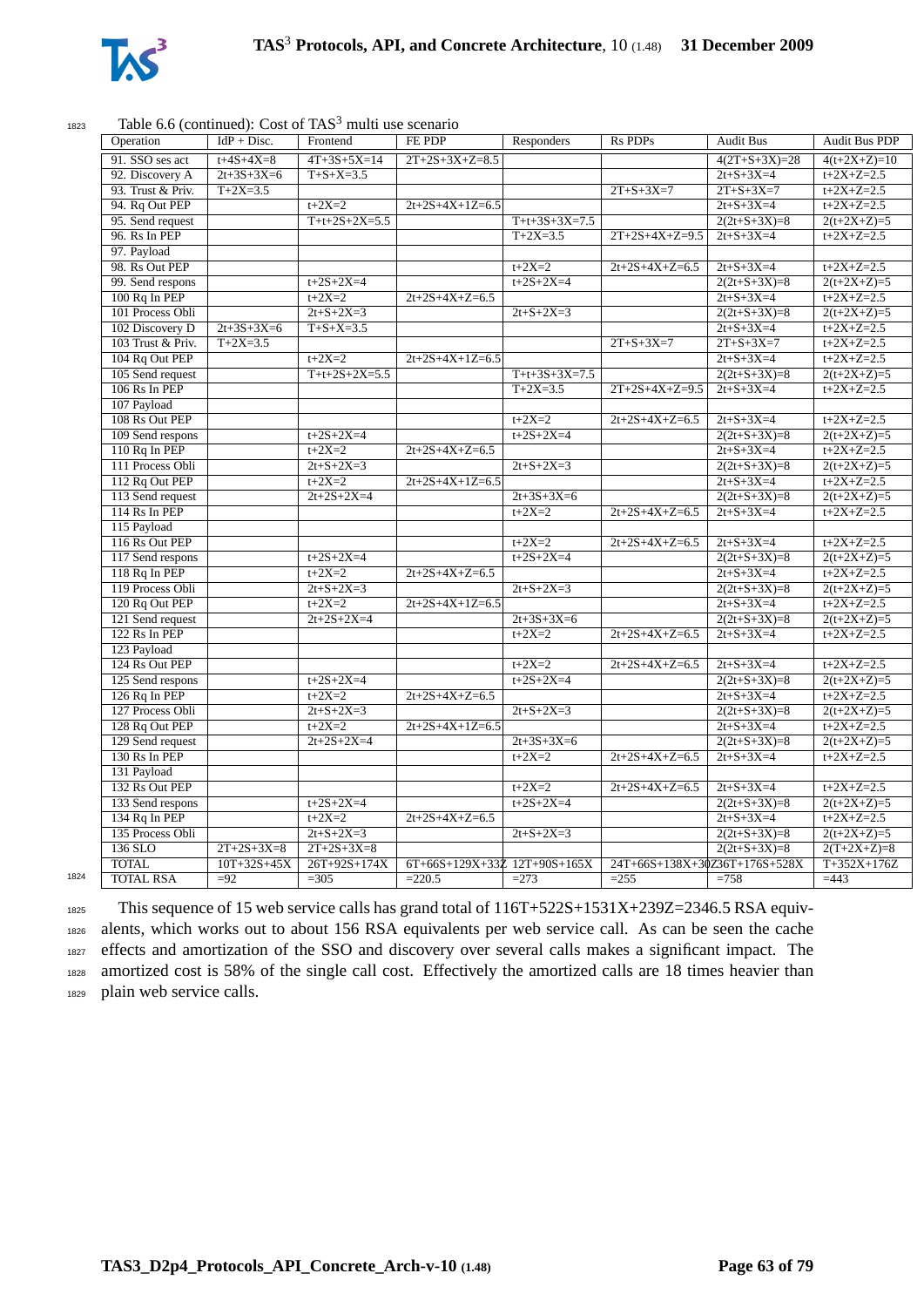



# **7 Annex: Examples**

 These XML blobs, taken from [\[ZXIDREADME\]](#page-78-1), are for reference only. They are not normative. They have been pretty printed. Indentation indicates nesting level and closing tags have been abbreviated as " $\lt$ />". The actual XML on the wire generally does not have any whitespace.

# **7.1 SAML 2.0 Artifact Response with SAML 2.0 SSO Assertion and Two Bootstraps**

Both bootstraps illustrate SAML assertion as bearer token.

```
1839 <soap:Envelope
1840 xmlns:lib="urn:liberty:iff:2003-08"
1841 xmlns:soap="http://schemas.xmlsoap.org/soap/envelope/"
1842 xmlns:wsa="http://www.w3.org/2005/08/addressing">
1843 <soap:Body>
1844
1845 <sp:ArtifactResponse
1846 xmlns:sp="urn:oasis:names:tc:SAML:2.0:protocol"
1847 ID="REvgoIIlkzTmk-aIX6tKE"
1848 InResponseTo="RfAsltVf2"
1849 IssueInstant="2007-02-10T05:38:15Z"
1850 Version="2.0">
1851 <sa:Issuer
1852 xmlns:sa="urn:oasis:names:tc:SAML:2.0:assertion"
1853 Format="urn:oasis:names:tc:SAML:2.0:nameid-format:entity">
1854 https://a-idp.liberty-iop.org:8881/idp.xml</>
1855 <sp:Status>
1856 <sp:StatusCode Value="urn:oasis:names:tc:SAML:2.0:status:Success"/></>></>
1857
1858 <sp:Response
1859 xmlns:sp="urn:oasis:names:tc:SAML:2.0:protocol"
1860 ID="RCCzu13z77SiSXqsFp1u1"
1861 InResponseTo="NojFIIhxw"
            1862 IssueInstant="2007-02-10T05:37:42Z"
1863 Version="2.0">
1864 <sa:Issuer
1865 xmlns:sa="urn:oasis:names:tc:SAML:2.0:assertion"
1866 Format="urn:oasis:names:tc:SAML:2.0:nameid-format:entity">
1867 https://a-idp.liberty-iop.org:8881/idp.xml</>
1868 <sp:Status>
1869 <sp:StatusCode Value="urn:oasis:names:tc:SAML:2.0:status:Success"/></>></>
1870
1871 <sa:Assertion
1872 xmlns:sa="urn:oasis:names:tc:SAML:2.0:assertion"
1873 ID="ASSE6bgfaV-sapQsAilXOvBu"
1874 IssueInstant="2007-02-10T05:37:42Z"
Version = "2.0"1876 <sa:Issuer Format="urn:oasis:names:tc:SAML:2.0:nameid-format:entity">
1877 https://a-idp.liberty-iop.org:8881/idp.xml</>
1878
1879 <ds:Signature xmlns:ds="http://www.w3.org/2000/09/xmldsig#">
1880 <ds:SignedInfo>
```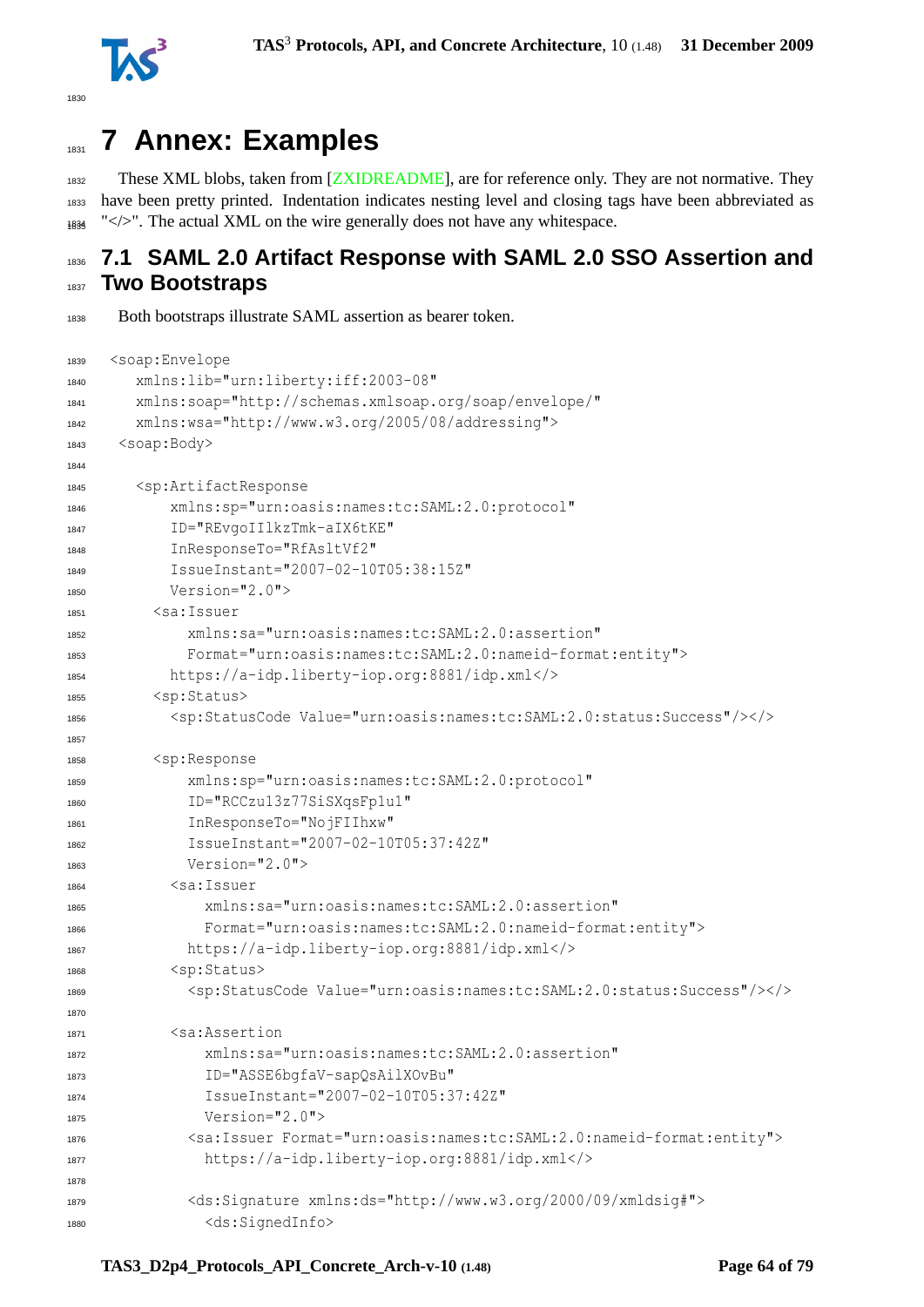

| 1881 | <ds:canonicalizationmethod algorithm="http://www.w3.org/2001/10/xml-exc-c14n#"></ds:canonicalizationmethod>                                                                                                                                                                                                        |
|------|--------------------------------------------------------------------------------------------------------------------------------------------------------------------------------------------------------------------------------------------------------------------------------------------------------------------|
| 1882 | <ds:signaturemethod algorithm="http://www.w3.org/2000/09/xmldsig#rsa-shal"></ds:signaturemethod>                                                                                                                                                                                                                   |
| 1883 | <ds:reference uri="#ASSE6bqfaV-sapQsAilXOvBu"></ds:reference>                                                                                                                                                                                                                                                      |
| 1884 | <ds:transforms></ds:transforms>                                                                                                                                                                                                                                                                                    |
| 1885 | <ds:transform 10="" 2001="" algorithm="http://www.w3.org/2000/09/xmldsig#enveloped-signature&lt;/td&gt;&lt;/tr&gt;&lt;tr&gt;&lt;td&gt;1886&lt;/td&gt;&lt;td&gt;&lt;ds:Transform Algorithm=" http:="" www.w3.org="" xml-exc-c14n#"=""></ds:transform>                                                               |
| 1887 | <ds:digestmethod algorithm="http://www.w3.org/2000/09/xmldsig#shal"></ds:digestmethod>                                                                                                                                                                                                                             |
| 1888 | <ds:digestvalue>r80vtNmq5LkYwCNq6bsRZAdT4NE=</ds:digestvalue>                                                                                                                                                                                                                                                      |
| 1889 | <ds:signaturevalue>GtWVZzHYW54ioHk/C7zjDRThohrpwC4=</ds:signaturevalue>                                                                                                                                                                                                                                            |
| 1890 |                                                                                                                                                                                                                                                                                                                    |
| 1891 | <sa:subject></sa:subject>                                                                                                                                                                                                                                                                                          |
| 1892 | $<$ sa:NameID                                                                                                                                                                                                                                                                                                      |
| 1893 | Format="urn:oasis:names:tc:SAML:2.0:nameid-format:persistent"                                                                                                                                                                                                                                                      |
| 1894 | NameQualifier="https://a-idp.liberty-iop.org:8881/idp.xml">PB5fLIA41RU2bH4HkQsn                                                                                                                                                                                                                                    |
| 1895 | <sa:subjectconfirmation< td=""></sa:subjectconfirmation<>                                                                                                                                                                                                                                                          |
| 1896 | Method="urn:oasis:names:tc:SAML:2.0:cm:bearer">                                                                                                                                                                                                                                                                    |
| 1897 | <sa:subjectconfirmationdata< td=""></sa:subjectconfirmationdata<>                                                                                                                                                                                                                                                  |
| 1898 | NotOnOrAfter="2007-02-10T06:37:41Z"                                                                                                                                                                                                                                                                                |
| 1899 | Recipient="https://sp1.zxidsp.org:8443/zxidhlo?o=B"/>                                                                                                                                                                                                                                                              |
| 1900 |                                                                                                                                                                                                                                                                                                                    |
| 1901 | <sa:conditions< td=""></sa:conditions<>                                                                                                                                                                                                                                                                            |
| 1902 | NotBefore="2007-02-10T05:32:42Z"                                                                                                                                                                                                                                                                                   |
| 1903 | NotOnOrAfter="2007-02-10T06:37:42Z">                                                                                                                                                                                                                                                                               |
| 1904 | <sa:audiencerestriction></sa:audiencerestriction>                                                                                                                                                                                                                                                                  |
| 1905 | <sa:audience>https://sp1.zxidsp.org:8443/zxidhlo?o=B&gt;</sa:audience>                                                                                                                                                                                                                                             |
| 1906 |                                                                                                                                                                                                                                                                                                                    |
| 1907 | <sa:advice></sa:advice>                                                                                                                                                                                                                                                                                            |
| 1908 |                                                                                                                                                                                                                                                                                                                    |
| 1909 | This assertion is the credential for the ID-WSF 1.1 bootstrap (below).                                                                                                                                                                                                                                             |
| 1910 |                                                                                                                                                                                                                                                                                                                    |
| 1911 | <sa:assertion< td=""></sa:assertion<>                                                                                                                                                                                                                                                                              |
| 1912 | ID="CREDOTGAkvhNoPlaiTq4bXBq"                                                                                                                                                                                                                                                                                      |
| 1913 | IssueInstant="2007-02-10T05:37:42Z"                                                                                                                                                                                                                                                                                |
| 1914 | Version="2.0">                                                                                                                                                                                                                                                                                                     |
| 1915 | <sa:issuer< td=""></sa:issuer<>                                                                                                                                                                                                                                                                                    |
|      | Format="urn:oasis:names:tc:SAML:2.0:nameid-format:entity">                                                                                                                                                                                                                                                         |
| 1916 | https://a-idp.liberty-iop.org:8881/idp.xml                                                                                                                                                                                                                                                                         |
| 1917 | <ds:signature xmlns:ds="http://www.w3.org/2000/09/xmldsig#"></ds:signature>                                                                                                                                                                                                                                        |
| 1918 | <ds:signedinfo></ds:signedinfo>                                                                                                                                                                                                                                                                                    |
| 1919 | <ds:canonicalizationmethod 09="" 2000="" algorithm="http://www.w3.org/2001/10/xml-exc-c14n#&lt;/td&gt;&lt;/tr&gt;&lt;tr&gt;&lt;td&gt;1920&lt;/td&gt;&lt;td&gt;&lt;ds:SignatureMethod Algorithm=" http:="" www.w3.org="" xmldsig#rsa-shal"=""></ds:canonicalizationmethod>                                          |
| 1921 | <ds:reference uri="#CREDOTGAkvhNoP1aiTq4bXBq"></ds:reference>                                                                                                                                                                                                                                                      |
| 1922 | <ds:transforms></ds:transforms>                                                                                                                                                                                                                                                                                    |
| 1923 | <ds:transform 10="" 2001="" algorithm="http://www.w3.org/2000/09/xmldsig#enveloped-sign&lt;/td&gt;&lt;/tr&gt;&lt;tr&gt;&lt;td&gt;1924&lt;/td&gt;&lt;td&gt;&lt;/td&gt;&lt;/tr&gt;&lt;tr&gt;&lt;td&gt;1925&lt;/td&gt;&lt;td&gt;&lt;ds:Transform Algorithm=" http:="" www.w3.org="" xml-exc-c14n#"=""></ds:transform> |
| 1926 | <ds:digestmethod algorithm="http://www.w3.org/2000/09/xmldsig#shal"></ds:digestmethod>                                                                                                                                                                                                                             |
| 1927 | <ds:digestvalue>dqq/28hw5eEv+ceFyiLImeJ1P8w=</ds:digestvalue>                                                                                                                                                                                                                                                      |
| 1928 | <ds:signaturevalue>UKlEgHKQwuoCE=</ds:signaturevalue>                                                                                                                                                                                                                                                              |
| 1929 | <sa:subject></sa:subject>                                                                                                                                                                                                                                                                                          |
| 1930 | $\langle$ sa:NameID/> $\langle$ !-- *** Bug here!!! -->                                                                                                                                                                                                                                                            |
| 1931 | <sa:subjectconfirmation< td=""></sa:subjectconfirmation<>                                                                                                                                                                                                                                                          |
| 1932 | Method="urn:oasis:names:tc:SAML:2.0:cm:bearer"/>                                                                                                                                                                                                                                                                   |
| 1933 | <sa:conditions< td=""></sa:conditions<>                                                                                                                                                                                                                                                                            |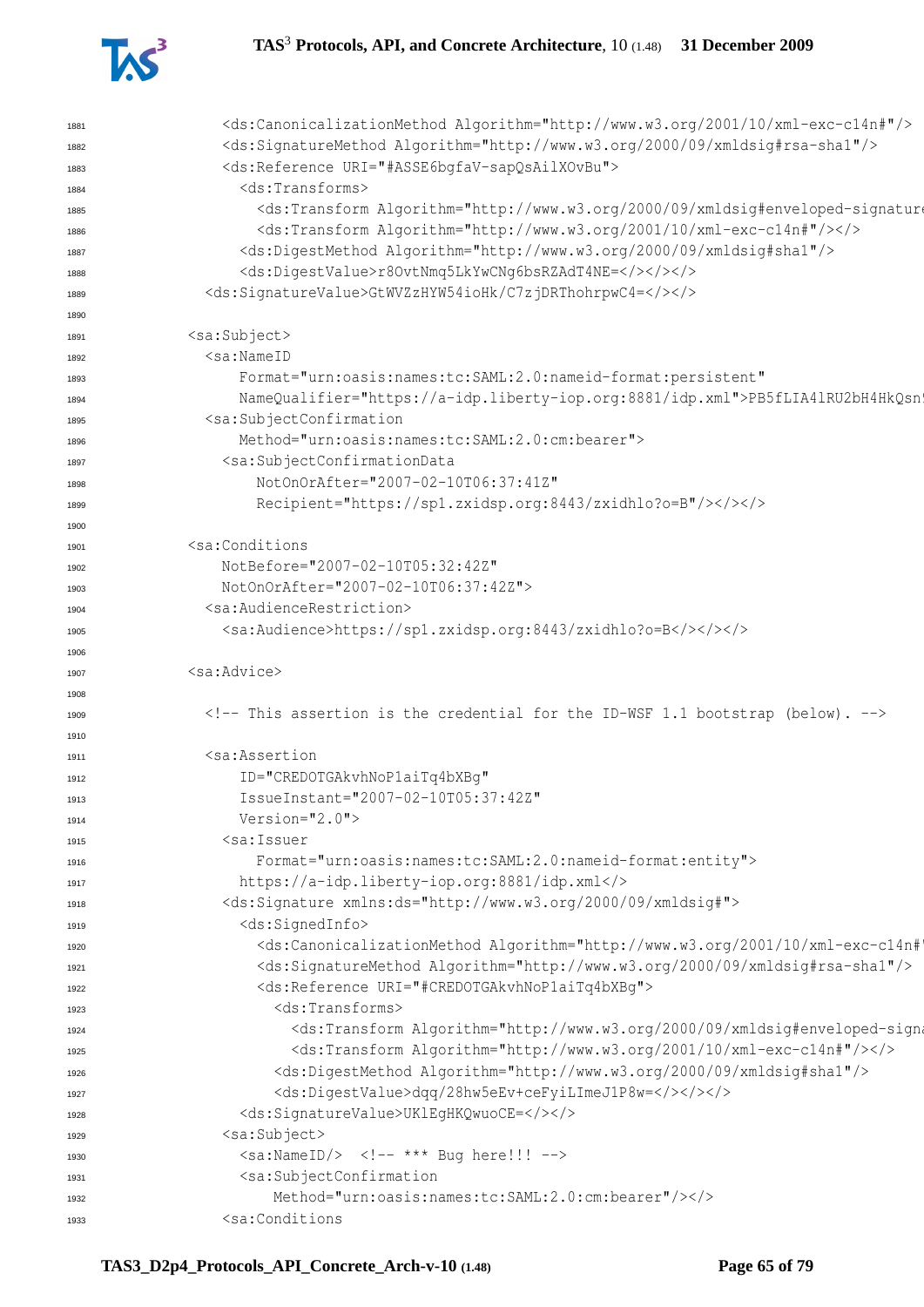

| 1934         | NotBefore="2007-02-10T05:32:42Z"                                                         |
|--------------|------------------------------------------------------------------------------------------|
| 1935         | NotOnOrAfter="2007-02-10T06:37:42Z">                                                     |
| 1936         | <sa:audiencerestriction></sa:audiencerestriction>                                        |
| 1937         |                                                                                          |
| 1938         |                                                                                          |
| 1939         | <sa:authnstatement< td=""></sa:authnstatement<>                                          |
| 1940         | AuthnInstant="2007-02-10T05:37:42Z"                                                      |
| 1941         | SessionIndex="1171085858-4">                                                             |
| 1942         | <sa:authncontext></sa:authncontext>                                                      |
| 1943         | <sa:authncontextclassref></sa:authncontextclassref>                                      |
| 1944         | urn:oasis:names:tc:SAML:2.0:ac:classes:Password                                          |
| 1945         |                                                                                          |
| 1946         | <sa:attributestatement></sa:attributestatement>                                          |
| 1947         |                                                                                          |
| 1948         | Reqular attribute                                                                        |
| 1949         |                                                                                          |
| 1950         | <sa:attribute< td=""></sa:attribute<>                                                    |
| 1951         | $Name="cn"$                                                                              |
| 1952         | NameFormat="urn:oasis:names:tc:SAML:2.0:attrname-format:basic">                          |
| 1953         | <sa:attributevalue>Sue</sa:attributevalue>                                               |
| 1954         |                                                                                          |
| 1955         | ID-WSF 1.1 Bootstrap for discovery. See also the Advice, above.                          |
| 1956         |                                                                                          |
| 1957         | <sa:attribute< td=""></sa:attribute<>                                                    |
| 1958         | Name="DiscoveryResourceOffering"                                                         |
| 1959         | NameFormat="urn:liberty:disco:2003-08">                                                  |
| 1960         | <sa:attributevalue></sa:attributevalue>                                                  |
| 1961         | <di12:resourceoffering< td=""></di12:resourceoffering<>                                  |
| 1962         | xmlns:di12="urn:liberty:disco:2003-08"                                                   |
| 1963         | entryID="2">                                                                             |
| 1964         | <di12:resourceid></di12:resourceid>                                                      |
| 1965         | https://a-idp.liberty-iop.org/profiles/WSF1.1/RID-DISCO-sue                              |
| 1966         | <di12:serviceinstance></di12:serviceinstance>                                            |
| 1967         | <di12:servicetype>urn:liberty:disco:2003-08</di12:servicetype>                           |
| 1968         | <di12:providerid>https://a-idp.liberty-iop.org:8881/idp.xml</di12:providerid>            |
| 1969         | <di12:description></di12:description>                                                    |
| 1970         | <di12:securitymechid>urn:liberty:security:2005-02:TLS:Bearer</di12:securitymechid>       |
| 1971         | <di12:credentialref>CREDOTGAkvhNoP1aiTq4bXBq</di12:credentialref>                        |
| 1972         |                                                                                          |
| 1973         | <di12:abstract>Symlabs Discovery Service Team G&gt;</di12:abstract>                      |
| 1974         |                                                                                          |
| 1975         | <!-- ID-WSF 2.0 Bootstrap for Discovery. The credential (bearer token) is inline. -</td> |
| 1976         |                                                                                          |
| 1977         | <sa:attribute< td=""></sa:attribute<>                                                    |
| 1978         | Name="urn:liberty:disco:2006-08:DiscoveryEPR"                                            |
| 1979         | NameFormat="urn:oasis:names:tc:SAML:2.0:attrname-format:uri">                            |
| 1980         | <sa:attributevalue></sa:attributevalue>                                                  |
| 1981         | <wsa:endpointreference< td=""></wsa:endpointreference<>                                  |
|              | xmlns:wsa="http://www.w3.org/2005/08/addressing"                                         |
| 1982<br>1983 | xmlns:wsu="http://docs.oasis-open.org/wss/2004/01/oasis-200401-wss-wssecurit             |
| 1984         | notOnOrAfter="2007-02-10T07:37:42Z"                                                      |
|              | wsu: Id="EPRIDcjP80b09In47SDj09b37">                                                     |
| 1985<br>1986 | <wsa:address>https://a-idp.liberty-iop.org:8881/DISCO-S</wsa:address>                    |
|              |                                                                                          |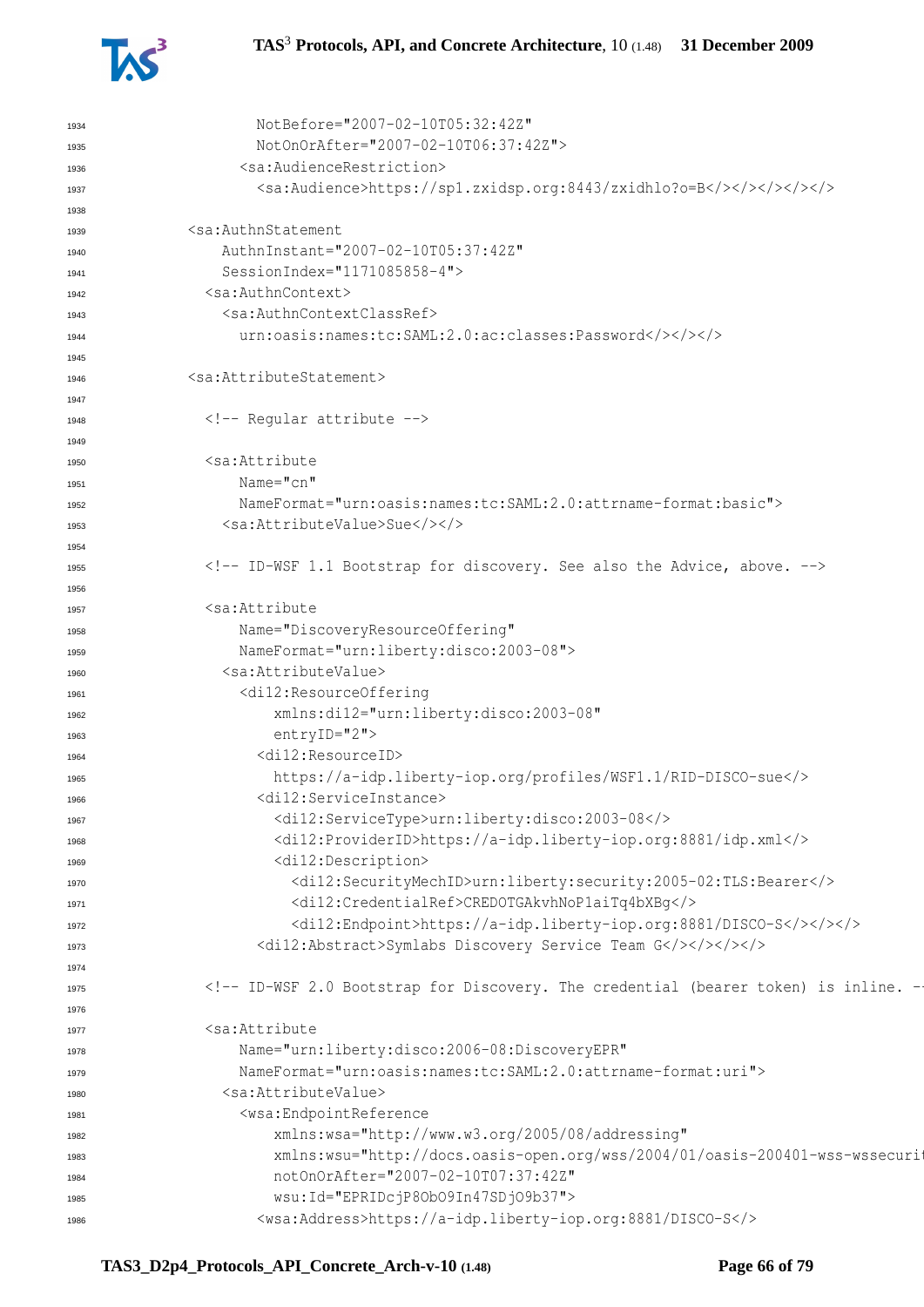

#### **TAS**<sup>3</sup> **Protocols, API, and Concrete Architecture**, 10 (1.48) **31 December 2009**

| 1987 | <wsa:metadata xmlns:di="urn:liberty:disco:2006-08"></wsa:metadata>                                                                                                                                                                                                                                                                                                                                                                                                                                                                                                                                                                                                                                       |
|------|----------------------------------------------------------------------------------------------------------------------------------------------------------------------------------------------------------------------------------------------------------------------------------------------------------------------------------------------------------------------------------------------------------------------------------------------------------------------------------------------------------------------------------------------------------------------------------------------------------------------------------------------------------------------------------------------------------|
| 1988 | <di:abstract>SYMfiam Discovery Service</di:abstract>                                                                                                                                                                                                                                                                                                                                                                                                                                                                                                                                                                                                                                                     |
| 1989 | <sbf:framework version="2.0" xmlns:sbf="urn:liberty:sb"></sbf:framework>                                                                                                                                                                                                                                                                                                                                                                                                                                                                                                                                                                                                                                 |
| 1990 | <di:providerid>https://a-idp.liberty-iop.org:8881/idp.xml</di:providerid>                                                                                                                                                                                                                                                                                                                                                                                                                                                                                                                                                                                                                                |
| 1991 | <di:servicetype>urn:liberty:disco:2006-08</di:servicetype>                                                                                                                                                                                                                                                                                                                                                                                                                                                                                                                                                                                                                                               |
| 1992 | <di:securitycontext></di:securitycontext>                                                                                                                                                                                                                                                                                                                                                                                                                                                                                                                                                                                                                                                                |
| 1993 | <di:securitymechid>urn:liberty:security:2005-02:TLS:Bearer</di:securitymechid>                                                                                                                                                                                                                                                                                                                                                                                                                                                                                                                                                                                                                           |
| 1994 |                                                                                                                                                                                                                                                                                                                                                                                                                                                                                                                                                                                                                                                                                                          |
| 1995 | <sec:token< td=""></sec:token<>                                                                                                                                                                                                                                                                                                                                                                                                                                                                                                                                                                                                                                                                          |
| 1996 | xmlns:sec="urn:liberty:security:2006-08"                                                                                                                                                                                                                                                                                                                                                                                                                                                                                                                                                                                                                                                                 |
| 1997 | usage="urn:liberty:security:tokenusage:2006-08:SecurityToken">                                                                                                                                                                                                                                                                                                                                                                                                                                                                                                                                                                                                                                           |
| 1998 |                                                                                                                                                                                                                                                                                                                                                                                                                                                                                                                                                                                                                                                                                                          |
| 1999 | <sa:assertion< td=""></sa:assertion<>                                                                                                                                                                                                                                                                                                                                                                                                                                                                                                                                                                                                                                                                    |
| 2000 | ID="CREDV6ZBMyicmyvDq9pLIoSR"                                                                                                                                                                                                                                                                                                                                                                                                                                                                                                                                                                                                                                                                            |
| 2001 | IssueInstant="2007-02-10T05:37:42Z"                                                                                                                                                                                                                                                                                                                                                                                                                                                                                                                                                                                                                                                                      |
| 2002 | $Version="2.0"$                                                                                                                                                                                                                                                                                                                                                                                                                                                                                                                                                                                                                                                                                          |
| 2003 | <sa: format="urn: oasis: names: tc: SAML: 2.0: nameid-format: entity" issuer=""></sa:>                                                                                                                                                                                                                                                                                                                                                                                                                                                                                                                                                                                                                   |
| 2004 | https://a-idp.liberty-iop.org:8881/idp.xml                                                                                                                                                                                                                                                                                                                                                                                                                                                                                                                                                                                                                                                               |
| 2005 | <ds:signature xmlns:ds="http://www.w3.org/2000/09/xmldsig#"></ds:signature>                                                                                                                                                                                                                                                                                                                                                                                                                                                                                                                                                                                                                              |
| 2006 | <ds:signedinfo></ds:signedinfo>                                                                                                                                                                                                                                                                                                                                                                                                                                                                                                                                                                                                                                                                          |
| 2007 | <ds:canonicalizationmethod 09="" 2000="" algorithm="http://www.w3.org/2001/10/xm&lt;/td&gt;&lt;/tr&gt;&lt;tr&gt;&lt;td&gt;2008&lt;/td&gt;&lt;td&gt;&lt;ds:SignatureMethod Algorithm=" http:="" td="" www.w3.org="" xmldsig#;<=""></ds:canonicalizationmethod>                                                                                                                                                                                                                                                                                                                                                                                                                                            |
| 2009 | <ds:reference uri="#CREDV6ZBMyicmyvDq9pLIoSR"></ds:reference>                                                                                                                                                                                                                                                                                                                                                                                                                                                                                                                                                                                                                                            |
| 2010 | <ds:transforms></ds:transforms>                                                                                                                                                                                                                                                                                                                                                                                                                                                                                                                                                                                                                                                                          |
| 2011 | <ds:transform 10="" 2001="" algorithm="http://www.w3.org/2000/09/xmldsig#ent&gt;&lt;/td&gt;&lt;/tr&gt;&lt;tr&gt;&lt;td&gt;2012&lt;/td&gt;&lt;td&gt;&lt;ds:Transform Algorithm=" http:="" td="" www.w3.org="" xml-exc-cl<=""></ds:transform>                                                                                                                                                                                                                                                                                                                                                                                                                                                              |
| 2013 | <ds:digestmethod algorithm="http://www.w3.org/2000/09/xmldsig#sl&lt;/td&gt;&lt;/tr&gt;&lt;tr&gt;&lt;td&gt;2014&lt;/td&gt;&lt;td&gt;&lt;ds:DigestValue&gt;o2SgbuKIBzl4e0dQoTwiyqXr/8Y=&lt;/&gt;&lt;/&gt;&lt;/td&gt;&lt;/tr&gt;&lt;tr&gt;&lt;td&gt;2015&lt;/td&gt;&lt;td&gt;&lt;ds:SignatureValue&gt;hHdUKaZ//cZ8UYJxvTReNU=&lt;/&gt;&lt;/&gt;&lt;/td&gt;&lt;/tr&gt;&lt;tr&gt;&lt;td&gt;2016&lt;/td&gt;&lt;td&gt;&lt;sa:Subject&gt;&lt;/td&gt;&lt;/tr&gt;&lt;tr&gt;&lt;td&gt;2017&lt;/td&gt;&lt;td&gt;&lt;math&gt;&lt;&lt;/math&gt;sa:NameID&lt;/td&gt;&lt;/tr&gt;&lt;tr&gt;&lt;td&gt;2018&lt;/td&gt;&lt;td&gt;Format=" td="" urn:oasis:names:tc:saml:2.0:nameid-format:persistent"<=""></ds:digestmethod> |
| 2019 | NameQualifier="https://a-idp.liberty-iop.org:8881/idp.xml">                                                                                                                                                                                                                                                                                                                                                                                                                                                                                                                                                                                                                                              |
| 2020 | 9my93VkP3tSxEOIb3ckvjLpn0pa6aV3yFXioWX-TzZI=                                                                                                                                                                                                                                                                                                                                                                                                                                                                                                                                                                                                                                                             |
| 2021 | <sa:subjectconfirmation< td=""></sa:subjectconfirmation<>                                                                                                                                                                                                                                                                                                                                                                                                                                                                                                                                                                                                                                                |
| 2022 | Method="urn:oasis:names:tc:SAML:2.0:cm:bearer"/>                                                                                                                                                                                                                                                                                                                                                                                                                                                                                                                                                                                                                                                         |
| 2023 | <sa:conditions< td=""></sa:conditions<>                                                                                                                                                                                                                                                                                                                                                                                                                                                                                                                                                                                                                                                                  |
| 2024 | NotBefore="2007-02-10T05:32:42Z"                                                                                                                                                                                                                                                                                                                                                                                                                                                                                                                                                                                                                                                                         |
| 2025 | NotOnOrAfter="2007-02-10T06:37:42Z">                                                                                                                                                                                                                                                                                                                                                                                                                                                                                                                                                                                                                                                                     |
| 2026 | <sa:audiencerestriction></sa:audiencerestriction>                                                                                                                                                                                                                                                                                                                                                                                                                                                                                                                                                                                                                                                        |
| 2027 |                                                                                                                                                                                                                                                                                                                                                                                                                                                                                                                                                                                                                                                                                                          |
| 2028 | <sa:authnstatement authninstant="2007-02-10T05:37:42Z"></sa:authnstatement>                                                                                                                                                                                                                                                                                                                                                                                                                                                                                                                                                                                                                              |
| 2029 | <sa:authncontext></sa:authncontext>                                                                                                                                                                                                                                                                                                                                                                                                                                                                                                                                                                                                                                                                      |
| 2030 | <sa:authncontextclassref></sa:authncontextclassref>                                                                                                                                                                                                                                                                                                                                                                                                                                                                                                                                                                                                                                                      |
| 2031 |                                                                                                                                                                                                                                                                                                                                                                                                                                                                                                                                                                                                                                                                                                          |
|      |                                                                                                                                                                                                                                                                                                                                                                                                                                                                                                                                                                                                                                                                                                          |

2032 N.B. The AttributeStatement/Attribute/AttributeValue/EndpointReference/Metadata/ SecurityContext is the same as the IdP because in many products the IdP and Discovery Service roles are implemented by the same entity. Note also that the audience of the inner assertion is the discovery service where as the 2036 audience of the outer assertion is the SP that will eventually call the Discovery Service.

# **7.2 ID-WSF 2.0 Call with X509v3 Sec Mech**

<e:Envelope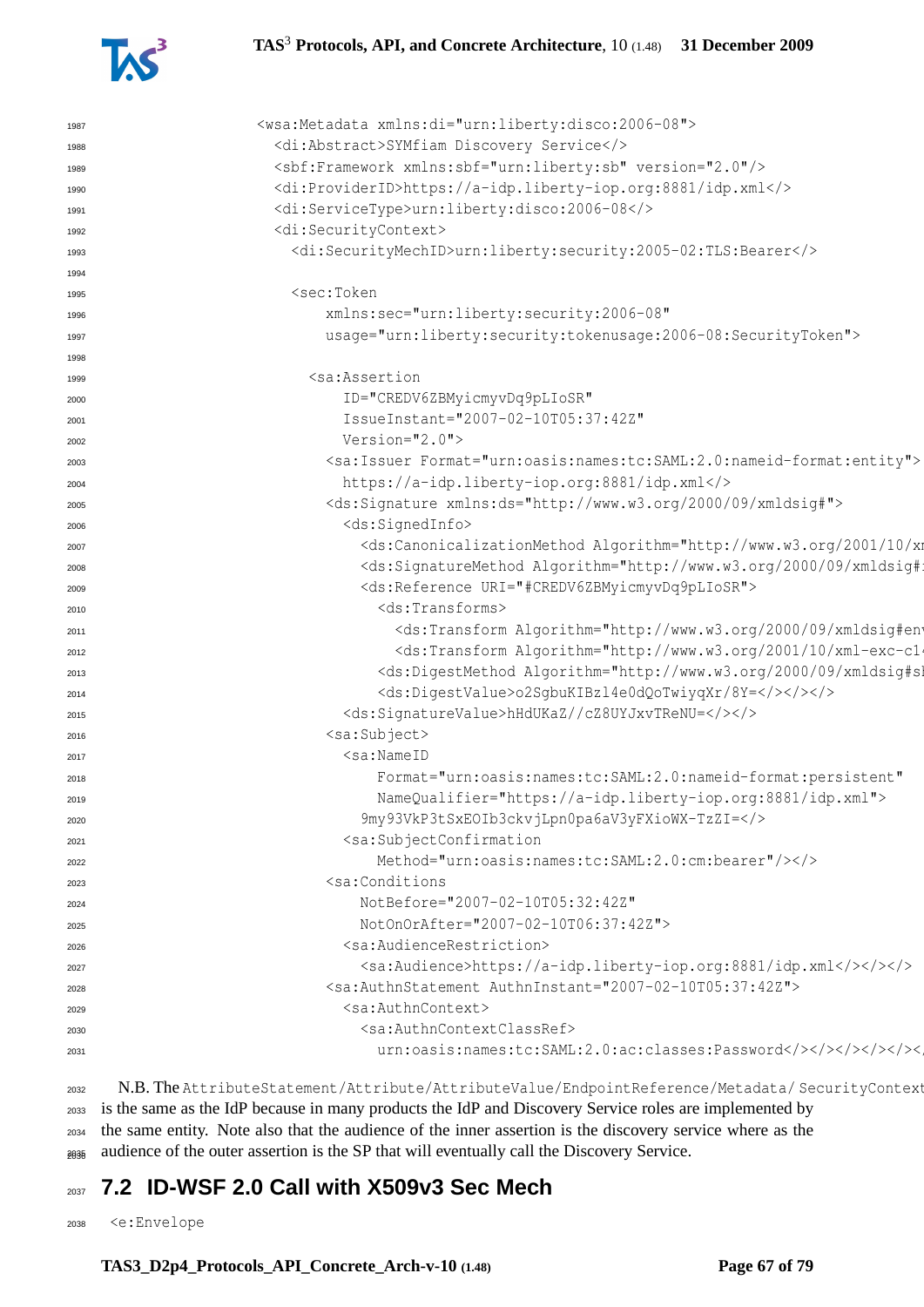

| 2039 | xmlns:e="http://schemas.xmlsoap.org/soap/envelope/"                                                                                           |
|------|-----------------------------------------------------------------------------------------------------------------------------------------------|
| 2040 | xmlns:b="urn:liberty:sb:2005-11"                                                                                                              |
| 2041 | xmlns:sec="urn:liberty:security:2005-11"                                                                                                      |
| 2042 | xmlns:wsse="http://docs.oasis-open.org/wss/20 04/01/oasis-200401-wss-wssecurity-secext-1.0.1                                                  |
| 2043 | xmlns:wsu="http://docs.oasis-open.org/wss/2004/01/oasis-200401-wss-wssecurity-utility-1.0.x;                                                  |
| 2044 | xmlns:wsa="http://www.w3.org/2005/08/ addressing">                                                                                            |
| 2045 | <e:header></e:header>                                                                                                                         |
| 2046 | <wsa:messageid wsu:id="MID">123</wsa:messageid>                                                                                               |
| 2047 | $\langle$ wsa:To wsu:Id="TO"> $\langle$ />                                                                                                    |
| 2048 | <wsa:action wsu:id="ACT">urn:xx:Query</wsa:action>                                                                                            |
| 2049 | <wsse: mustunderstand="1" security=""></wsse:>                                                                                                |
| 2050 | <wsu:timestamp wsu:id="TS"><wsu:created>2005-06-17T04:49:17Z&gt;&gt;<!--</th--></wsu:created></wsu:timestamp>                                 |
| 2051 | <wsse: binarysecuritytoken<="" td=""></wsse:>                                                                                                 |
| 2052 | ValueType="http://docs.oasis-open.org/wss/2004/01/oasis-200401-wss-x509-token-profile                                                         |
| 2053 | wsu: Id="X509Token"                                                                                                                           |
| 2054 | EncodingType="http://docs.oas is-open.org/wss/2004/01/oasis-200401-wss-soap-message-so                                                        |
| 2055 | MIIB9zCCAWSqAwIBAqIQ                                                                                                                          |
| 2056 | <ds:signature xmlns:ds="http://www.w3.org/2000/09/xmldsig#"></ds:signature>                                                                   |
| 2057 | <ds:signedinfo></ds:signedinfo>                                                                                                               |
| 2058 | <ds:reference uri="#MID"></ds:reference>                                                                                                      |
| 2059 | <ds:reference uri="#TO"></ds:reference>                                                                                                       |
| 2060 | <ds:reference uri="#ACT"></ds:reference>                                                                                                      |
| 2061 | <ds:reference uri="#TS"></ds:reference>                                                                                                       |
| 2062 | <ds:reference uri="#X509"></ds:reference>                                                                                                     |
| 2063 | <ds:digestmethod algorithm="http://www.w3.org/2000/09/xmldsig#shal"></ds:digestmethod>                                                        |
| 2064 | <ds:digestvalue>Ru4cAfeBAB</ds:digestvalue>                                                                                                   |
| 2065 | <ds:reference uri="#BDY"></ds:reference>                                                                                                      |
| 2066 | <ds:digestmethod algorithm="http://www.w3.org/2000/09/xmldsig#shal"></ds:digestmethod>                                                        |
| 2067 | <ds:digestvalue>YgGfS0pi56p</ds:digestvalue>                                                                                                  |
| 2068 | <ds:keyinfo><wsse:securitytokenreference><wsse:reference uri="#X509"></wsse:reference>&gt;&gt;&gt;</wsse:securitytokenreference></ds:keyinfo> |
| 2069 | <ds:signaturevalue>HJJWbvqW9E84vJVQkjDElqscSXZ5Ekw==&gt;</ds:signaturevalue>                                                                  |
| 2070 | <e:body wsu:id="BDY"></e:body>                                                                                                                |
| 2071 | $\langle xx:Query/\rangle\langle t\rangle\langle t\rangle$                                                                                    |

- The salient features of the above XML blob are
- Signature that covers relevant SOAP headers and Body
- Absence of any explicit identity token.

 Absence of identity token means that from the headers it is not possible to identify the taget identity. The signature generally coveys the Invoker identity (the WSC that is calling the service). Since one WSC typically serves many principals, knowing which principal is impossible. For this reason X509 security mechanism is seldom used in ID-WSF 2.0 world (with ID-WSF 1.1 the ResourceID provides an alternative  $_{\text{2008}}$  way of identifying the principal, thus making X509 a viable option).

# **7.3 ID-WSF 2.0 Call with Bearer (Binary) Sec Mech**

```
2082 <e:Envelope
2083 xmlns:e="http://schemas.xmlsoap.org/soap/envelope/"
2084 xmlns:b="urn:liberty:sb:2005-11"
2085 xmlns:sec="urn:liberty:security:2005-11"
2086 xmlns:wsse="http://docs.oasis-open.org/wss/20 04/01/oasis-200401-wss-wssecurity-secext-1.0.
2087 xmlns:wsu="http://docs.oasis-open.org/wss/2004/01/oasis-200401-wss-wssecurity-utility-1.0.xsd"
```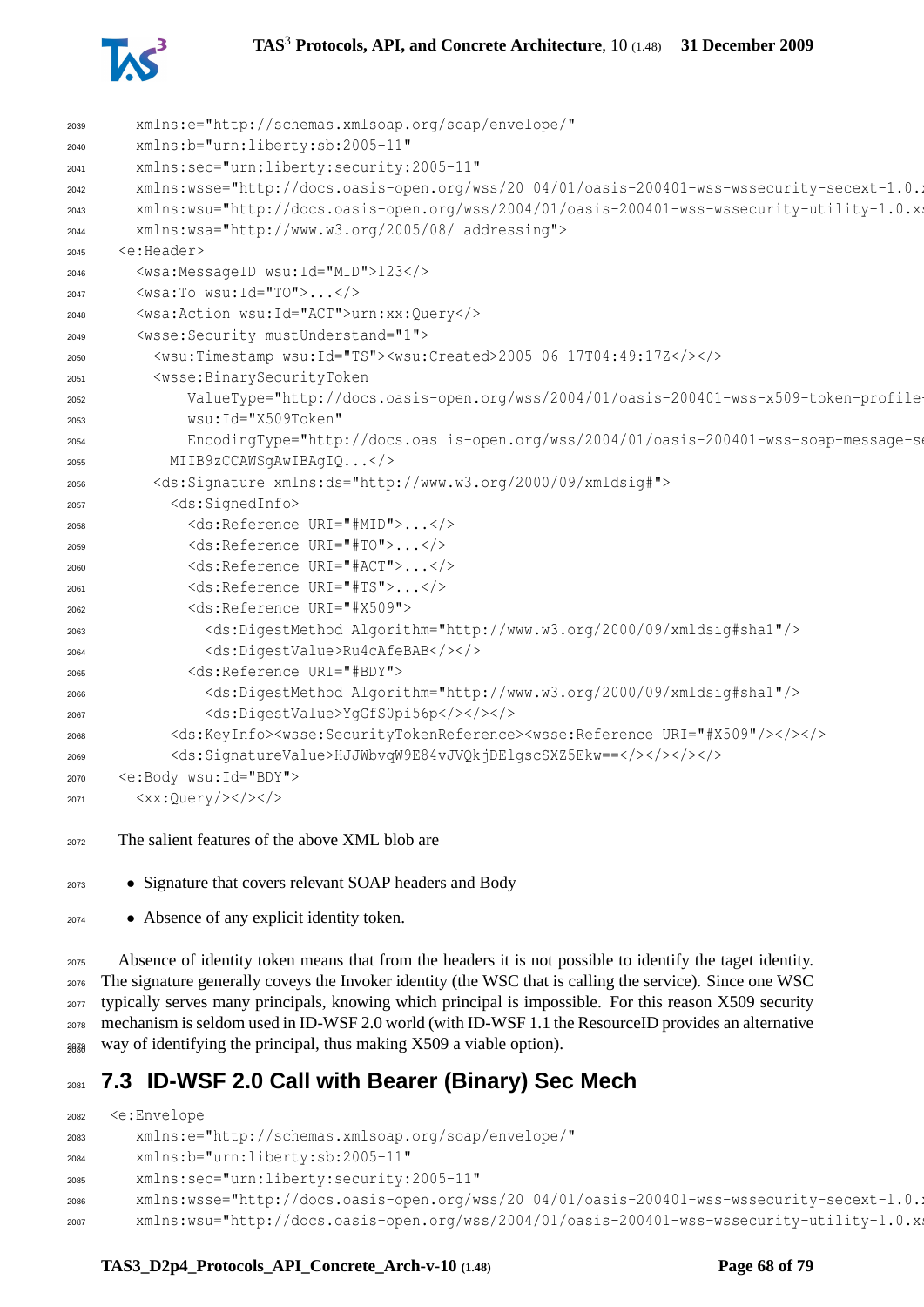#### **TAS**<sup>3</sup> **Protocols, API, and Concrete Architecture**, 10 (1.48) **31 December 2009**



| 2088 | xmlns:wsa="http://www.w3.org/2005/03/ addressing">                                      |
|------|-----------------------------------------------------------------------------------------|
| 2089 | <e:header></e:header>                                                                   |
| 2090 | <wsa:messageid wsu:id="MID"></wsa:messageid>                                            |
| 2091 | $\langle$ wsa:To wsu:Id="TO"> $\langle$ />                                              |
| 2092 | <wsa:action wsu:id="ACT">urn:xx:Query</wsa:action>                                      |
| 2093 | <wsse: mustunderstand="1" security=""></wsse:>                                          |
| 2094 | <wsu:timestamp wsu:id="TS"></wsu:timestamp>                                             |
| 2095 | <wsu:created>2005-06-17T04:49:17Z</wsu:created>                                         |
| 2096 | <wsse:binarysecuritytoken< td=""></wsse:binarysecuritytoken<>                           |
| 2097 | ValueType="anyNSPrefix:ServiceSess ionContext"                                          |
| 2098 | EncodingType="http://docs.oasis-open.org/wss/2004/01/oasis-200401-wss-soap-message-seo  |
| 2099 | wsu: Id="BST">                                                                          |
| 2100 | mQEMAzRniWkAAAEH9RWir0eKDkyFAB7PoFazx3ftp0vWwbbzqXdqcX8fpEqSr1v4                        |
| 2101 | YqUc7OMiJcBtKBp3+jlD4HPUaurIqHA0vrdmMpM+sF2BnpND118f/mXCv3XbWhiL                        |
| 2102 | VT4r9ytfpXBluelOV93X8RUz4ecZcDm9e+IEG+pQjnvqrSqac1NrW5K/CJEOUUjh                        |
| 2103 | oGTrym0Ziutezhrw/qOeLVtkywsMqDr77qWZxRvw01w1oqtUdTceuRBIDANj+KVZ                        |
| 2104 | vLKlTCaGAUNIjkiDDqti=                                                                   |
| 2105 | <ds:signature xmlns:ds="http://www.w3.org/2000/09/xmldsig #"></ds:signature>            |
| 2106 | <ds:signedinfo></ds:signedinfo>                                                         |
| 2107 | <ds:reference uri="#MID"></ds:reference>                                                |
| 2108 | <ds:reference uri="#TO"></ds:reference>                                                 |
| 2109 | <ds:reference uri="#ACT"></ds:reference>                                                |
| 2110 | <ds:reference uri="#TS"></ds:reference>                                                 |
| 2111 | <ds:reference uri="#BST"></ds:reference>                                                |
| 2112 | <ds:reference uri="#BDY"></ds:reference>                                                |
| 2113 | <ds:digestmethod algorithm="http://www.w3.org/2000/09/xmldsig#shal "></ds:digestmethod> |
| 2114 | <ds:digestvalue>YgGfS0pi56pu</ds:digestvalue>                                           |
| 2115 | $\ldots$                                                                                |
| 2116 | <e:body wsu:id="BDY"></e:body>                                                          |
| 2117 | $\langle xx:Query/\rangle\langle t\rangle\langle t\rangle$                              |
| 2118 |                                                                                         |

# **7.4 ID-WSF 2.0 Call with Bearer (SAML) Sec Mech**

```
2120 <e:Envelope
2121 xmlns:e="http://schemas.xmlsoap.org/soap/envelope/"
2122 xmlns:sb="urn:liberty:sb:2005-11"
2123 xmlns:sec="urn:liberty:security:2005-11"
2124 xmlns:wsse="http://docs.oasis-open.org/wss/20 04/01/oasis-200401-wss-wssecurity-secext-1.0.
2125 xmlns:wsu="http://docs.oasis-open.org/wss/2004/01/oasis-200401-wss-wssecurity-utility-1.0.xsd"
2126 xmlns:wsa="http://www.w3.org/2005/08/addressing"
2127 xmlns:ds="http://www.w3.org/2000/09/xmldsig#"
2128 xmlns:xenc="http://www.w3.org/2001/04/xmlenc#">
2129 <e:Header>
2130 <sbf:Framework version="2.0-simple" e:mustUnderstand="1"
2131 e:actor="http://schemas.../next"
2132 wsu:Id="SBF"/>
2133 <wsa:MessageID wsu:Id="MID">...</>
2134 <wsa:To wsu:Id="TO">...</>
2135 <wsa:Action wsu:Id="ACT">urn:xx:Query</>
2136 <wsse:Security mustUnderstand="1">
2137 <wsu:Timestamp wsu:Id="TS">
2138 <wsu:Created>2005-06-17T04:49:17Z</></>
2139
```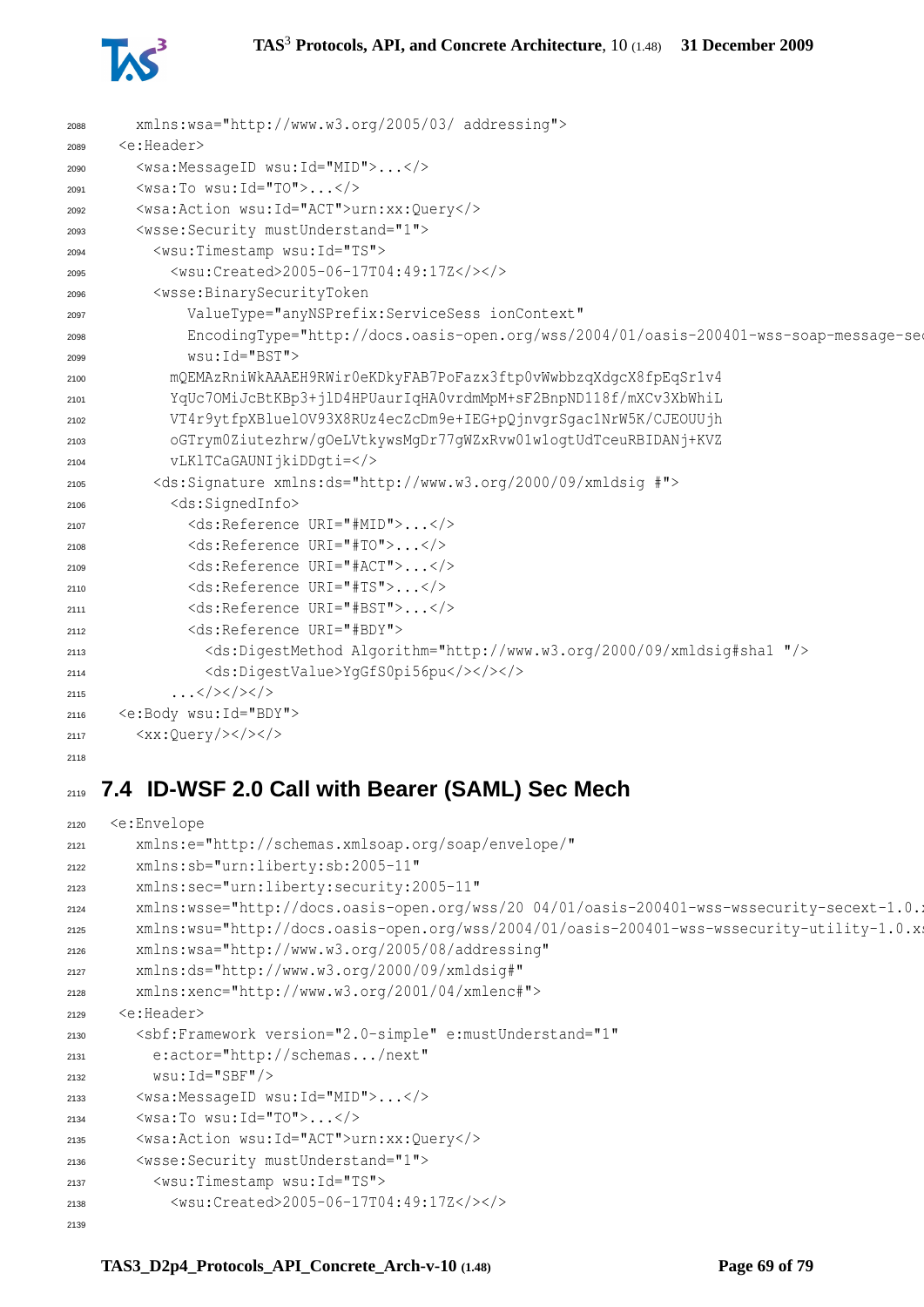

| 2140 | <sa:assertion< th=""></sa:assertion<>                                                                                                                                                                          |
|------|----------------------------------------------------------------------------------------------------------------------------------------------------------------------------------------------------------------|
| 2141 | xmlns:sa="urn:oasis:names:tc:SAML:2.0:assertion"                                                                                                                                                               |
| 2142 | Version="2.0"                                                                                                                                                                                                  |
| 2143 | $ID="A7N123"$                                                                                                                                                                                                  |
| 2144 | IssueInstant="2005-04-01T16:58:33.173Z">                                                                                                                                                                       |
| 2145 | <sa:issuer>http://idp.symdemo.com/idp.xml</sa:issuer>                                                                                                                                                          |
| 2146 | <ds:signature></ds:signature>                                                                                                                                                                                  |
| 2147 | <sa:subject></sa:subject>                                                                                                                                                                                      |
| 2148 | <sa:encryptedid></sa:encryptedid>                                                                                                                                                                              |
| 2149 | <xenc:encrypteddata>U2XTCNvRX7Bl1NK182nmY00TEk == &lt; /&gt;</xenc:encrypteddata>                                                                                                                              |
| 2150 | <xenc:encryptedkey></xenc:encryptedkey>                                                                                                                                                                        |
| 2151 | <sa:subjectconfirmation method="urn:oasis:names:tc:SAML:2.0:cm:bearer"></sa:subjectconfirmation>                                                                                                               |
| 2152 | <sa:conditions< th=""></sa:conditions<>                                                                                                                                                                        |
| 2153 | NotBefore="2005-04-01T16:57:20Z"                                                                                                                                                                               |
| 2154 | NotOnOrAfter="2005-04-01T21:42:4 3Z">                                                                                                                                                                          |
| 2155 | <sa:audiencerestrictioncondition></sa:audiencerestrictioncondition>                                                                                                                                            |
| 2156 | <sa:audience>http://wsp.zxidsp.org</sa:audience>                                                                                                                                                               |
| 2157 | <sa:authnstatement< th=""></sa:authnstatement<>                                                                                                                                                                |
| 2158 | AuthnInstant="2005-04-01T16:57:30.000Z"                                                                                                                                                                        |
| 2159 | SessionIndex="6345789">                                                                                                                                                                                        |
| 2160 | <sa:authncontext></sa:authncontext>                                                                                                                                                                            |
| 2161 | <sa:authncontextclassref></sa:authncontextclassref>                                                                                                                                                            |
| 2162 | urn:oasis:names:tc:SAML:2.0:ac:classes:PasswordProtectedTransport>>>>                                                                                                                                          |
| 2163 | <sa:attributestatement></sa:attributestatement>                                                                                                                                                                |
| 2164 | <sa:encryptedattribute></sa:encryptedattribute>                                                                                                                                                                |
| 2165 | <xenc:encrypteddata type="http://www.w3.org/2001/04/xmlenc#Element"></xenc:encrypteddata>                                                                                                                      |
| 2166 | mQEMAzRniWkAAAEH9RbzqXdgcX8fpEqSr1v4=                                                                                                                                                                          |
| 2167 | <xenc:encryptedkey></xenc:encryptedkey>                                                                                                                                                                        |
| 2168 |                                                                                                                                                                                                                |
| 2169 | <wsse:securitytokenreference< th=""></wsse:securitytokenreference<>                                                                                                                                            |
| 2170 | xmlns:wssell=""                                                                                                                                                                                                |
| 2171 | wsu: Id="STR1"                                                                                                                                                                                                 |
| 2172 | wssell:TokenType="http://docs.oasis-open.org/wss/oasis-wss-saml-token-profile-1.1#SAM                                                                                                                          |
| 2173 | <wsse:keyidentifier< th=""></wsse:keyidentifier<>                                                                                                                                                              |
| 2174 | ValueType="http://docs.oasis-open.org/wss/oasis-wss-saml-token-profile-1.1#SAMLID">                                                                                                                            |
| 2175 | A7N123                                                                                                                                                                                                         |
| 2176 |                                                                                                                                                                                                                |
| 2177 | <ds:signature></ds:signature>                                                                                                                                                                                  |
| 2178 | <ds:signedinfo></ds:signedinfo>                                                                                                                                                                                |
| 2179 | <ds:reference uri="#MID"></ds:reference>                                                                                                                                                                       |
| 2180 | <ds:reference uri="#TO"></ds:reference>                                                                                                                                                                        |
| 2181 | <ds:reference uri="#ACT"></ds:reference>                                                                                                                                                                       |
| 2182 | <ds:reference uri="#TS"></ds:reference>                                                                                                                                                                        |
| 2183 | <ds:reference uri="#STR1"></ds:reference>                                                                                                                                                                      |
| 2184 | <ds:transform algorithm="#STR-Transform"></ds:transform>                                                                                                                                                       |
| 2185 | <wsse:transformationparameters></wsse:transformationparameters>                                                                                                                                                |
| 2186 | <ds:canonicalizationmethod #bdy"="" algorithm="http://www.w3.org/TR/2001/REC-xml-c14n-20&lt;/th&gt;&lt;/tr&gt;&lt;tr&gt;&lt;th&gt;2187&lt;/th&gt;&lt;th&gt;&lt;ds:Reference URI="></ds:canonicalizationmethod> |
| 2188 | $\ldots$                                                                                                                                                                                                       |
| 2189 | <e:body wsu:id="BDY"></e:body>                                                                                                                                                                                 |
| 2190 | $$                                                                                                                                                                                                             |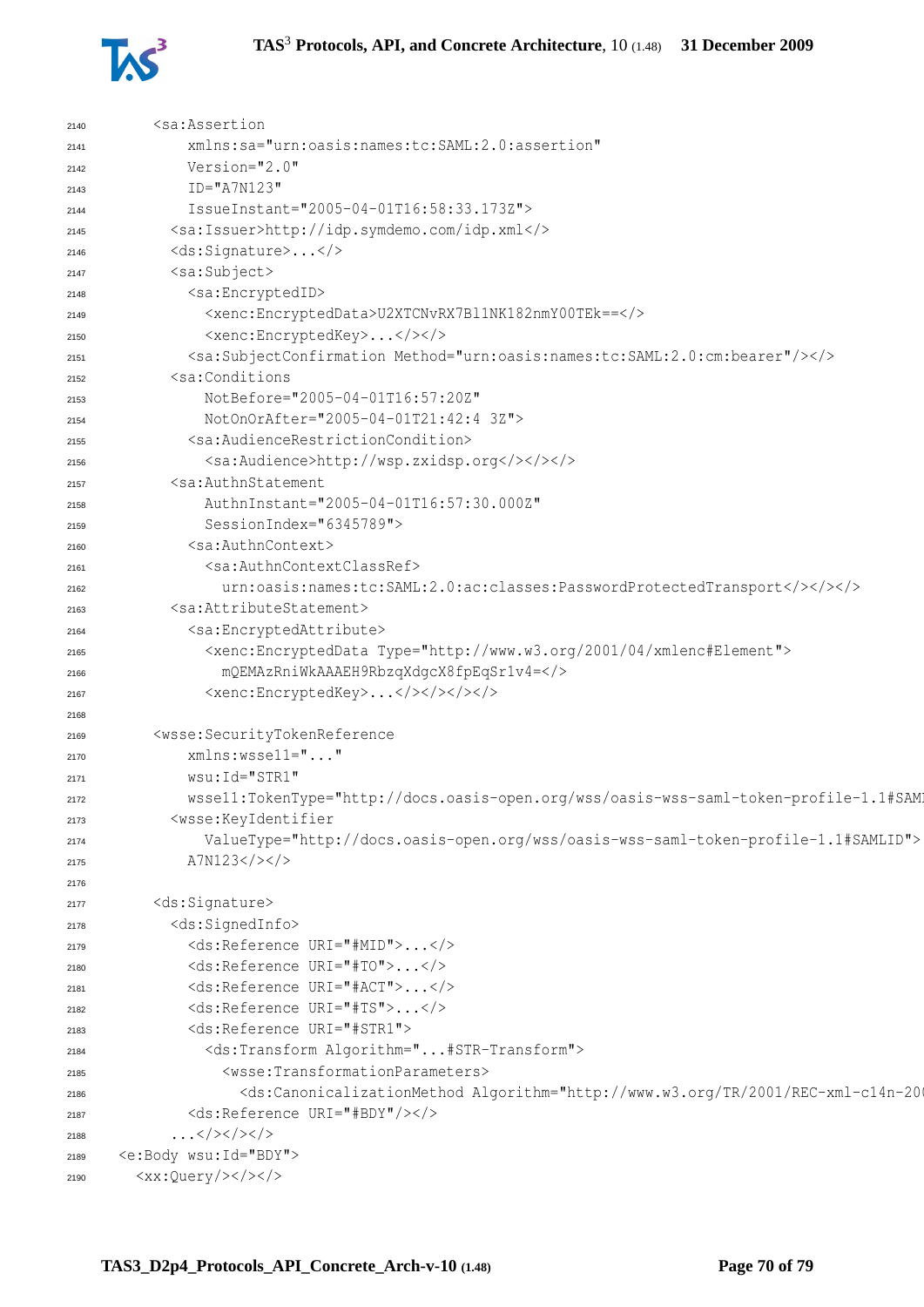

2191 Note how the <Subject> and the attributes are encrypted such that only the WSP can open them. This <sup>2192</sup> protects against WSC gaining knowledge of the NameID at the WSP.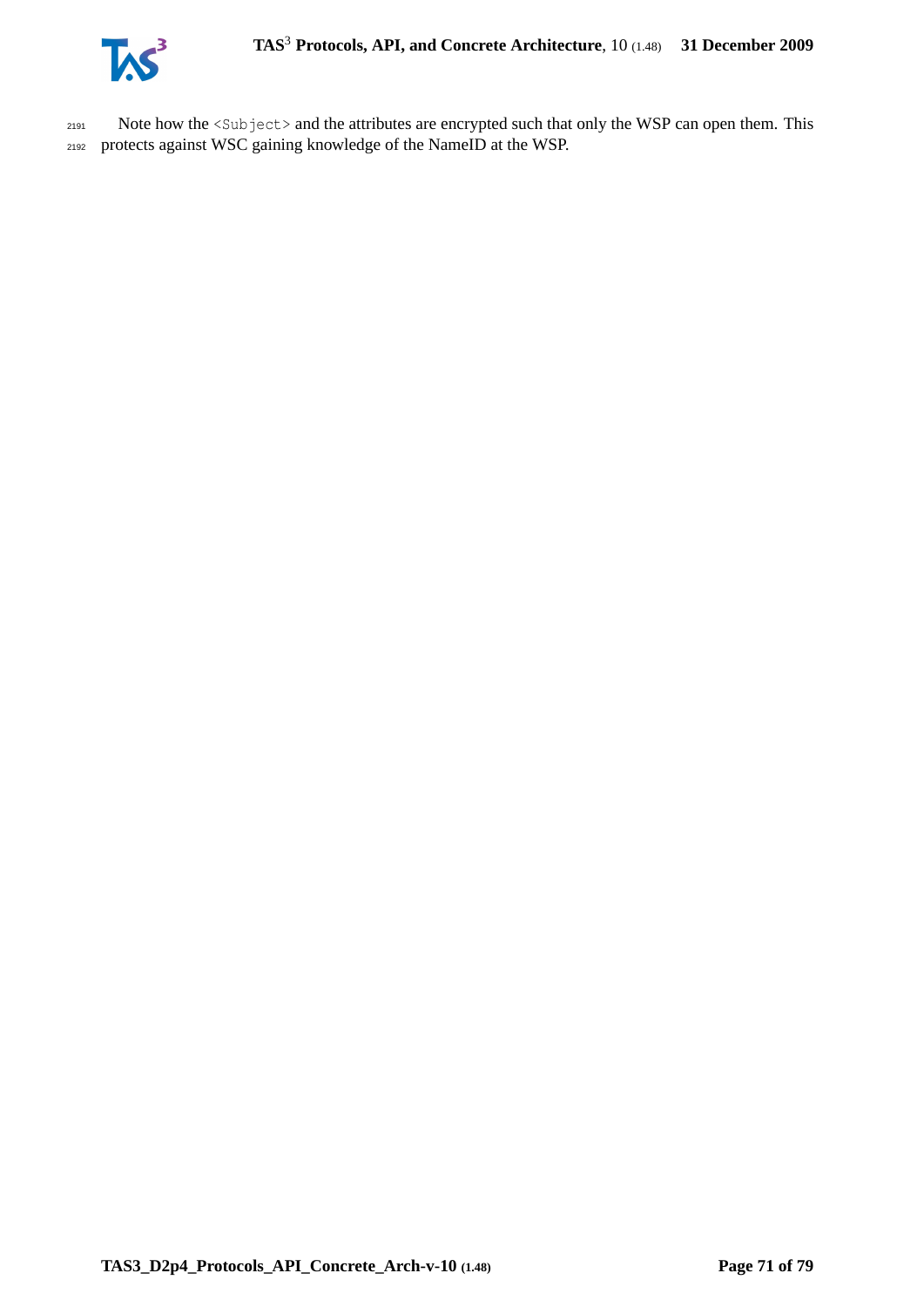

# **Bibliography**

- [AAPML] Prateek Mishra, ed.: "AAPML: Attribute Authority Policy Markup Language", Working Draft 08, Nov. 28, 2006, Liberty Alliance / Oracle. http://www.oracle.com/technology/tech/standards/idm/igf/pdf/IGF-AAPML-spec-08.pdf
- [AcctSvc] "Liberty ID-WSF Accounting Service Specification"
- [AdvClient] "Liberty ID-WSF Advanced Client Technologies Overview", liberty-idwsf-adv-clientv1.0.pdf
- [AeGArch07] "D3.1 Access-eGov Platform Architecture", Access-eGov consortium, Feb 12, 2007. http://www.accessegov.org/acegov/uploadedFiles/webfiles/cffile\_4\_3\_07\_3\_25\_17\_PM.pdf, also http://www.accessegov.org/acegov/web/uk/index.jsp?id=50268
- [AMQP06] "AMQP: A General-Purpose Middleware Standard" (a.k.a Advanced Message Queueing Protocol), 2006.
- [Anderson07] Anne Anderson: "Web Services Profile of XACML (WS-XACML) Version 1.0", Working Draft 10, OASIS XACML Technical Committee, 10 August 2007, available at http://www.oasis-open.org/committees/download.php/24950/xacml-3.0-profilewebservices-v1-wd-10.zip
- [CardSpace] InfoCard protocol (aka CardSpace) from Microsoft
- [CARML] Phil Hunt and Prateek Mishra, eds.: "Liberty IGF Client Attribute Requirements Markup Language (CARML) Specification", Draft 1.0-12, Liberty Alliance, 2008. http://www.projectliberty.org/liberty/resource\_center/specifications/igf\_1\_0\_specs
- [Castano07] Castano, S., Ferrara, A., Montanelli, S., Hess, G. N., and Bruno, S. (2007). State of the art on ontology coordination and matching. Report FP6-027538, BOEMIE.
- [Chadwick08] David Chadwick: "Functional Components of Grid Service Provider Authorisation Service Middleware", Open Grid Forum, 17 September, 2008. (\*\*\* AuthzFunc0.7.doc)
- [Chadwick09] David Chadwick: "FileSpace An Alternative to CardSpace that supports Multiple Token Authorisation and Portability Between Device". Presented at IDtrust 2009, the 8th Symposium on Identity and Trust on the Internet, NIST, Gaithersberg, April 2009. Available from http://middleware.internet2.edu/idtrust/2009/papers/08-chadwickfilespace.pdf
- [ChadwickEA09] David W Chadwick, Sassa Otenko and Tuan Anh Nguyen. "Adding Support to XACML for Multi-Domain User to User Dynamic Delegation of Authority". International Journal of Information Security. Volume 8, Number 2 / April, 2009 pp 137-152. DOI 10.1007/s10207-008-0073-y
- [ChadwickEA09b] David W Chadwick, Linying Su, Romain Laborde: "Use of XACML Request Context to Obtain an Authorisation Decision". GFD.159. 13 November 2009. Available from http://www.ogf.org/documents/GFD.159.pdf
- [ChadwickSu09] David Chadwick, Linying Su: "Use of WS-TRUST and SAML to access a Credential Validation Service". GFD.157. 13 November 2009. Available from http://www.ogf.org/documents/GFD.157.pdf

[CogWalkthruWeb] http://www.cc.gatech.edu/classes/cs3302/documents/cog.walk.html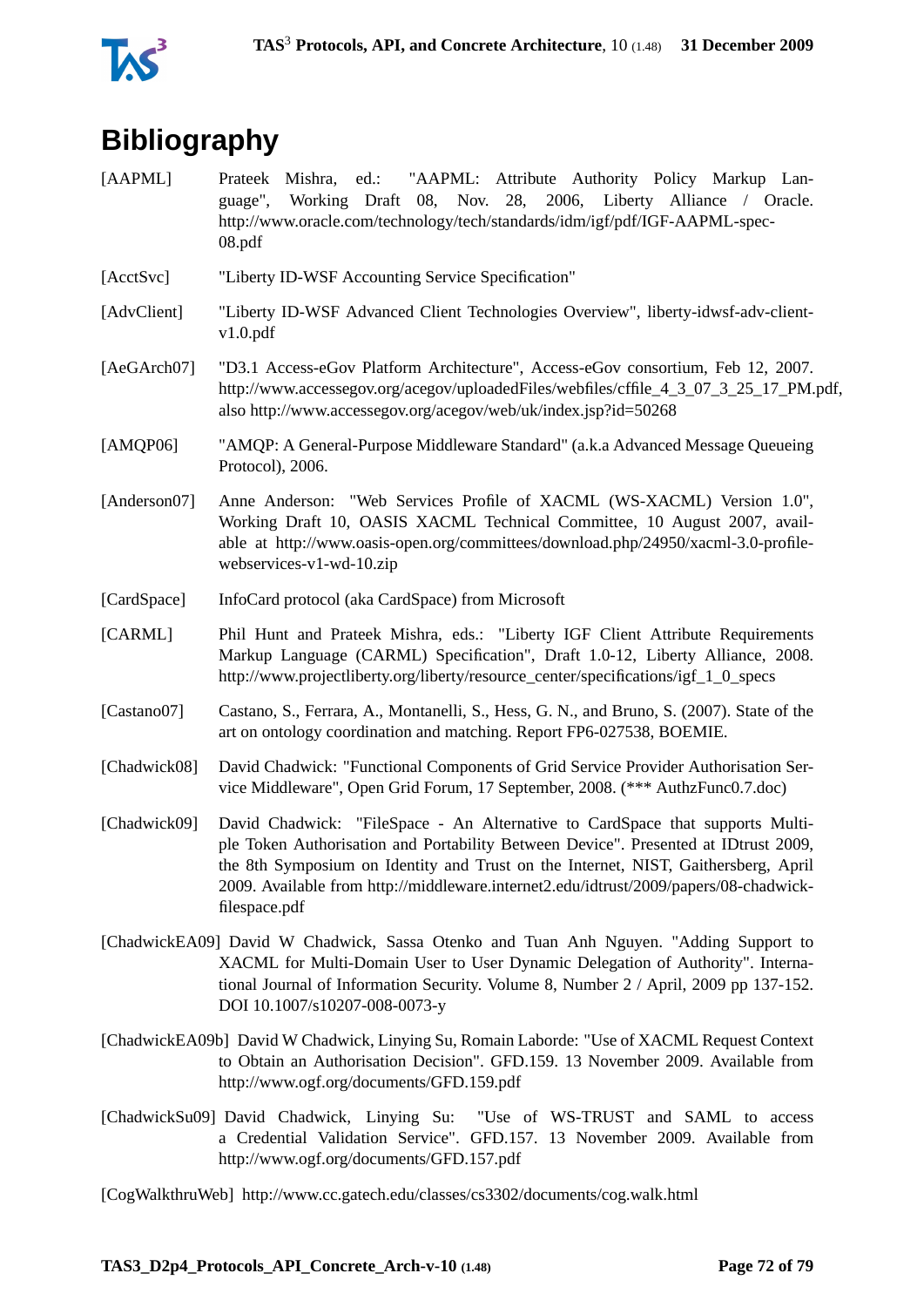

- [CVS-SAML-WS-Trust] David Chadwick and Linying Su: "Use of WS-TRUST and SAML to access a Credential Validation Service", Open Grid Forum, 2008. (\*\*\* WS-TrustProfile0.8.doc)
- [DesignPat] "Liberty ID-WSF Design Patterns", liberty-idwsf-dp-v1.0.pdf
- [Dieng98] Dieng, R. and Hug, S. (1998). Comparison of "personal ontologies" represented through conceptual graphs. In Proceedings of the 13th European Conference on Artificial Intelligence (ECAI 98), pages 341-345, Brighton, UK.
- [Disco2] Cahill, ed.: "Liberty ID-WSF Discovery service 2.0", liberty-idwsf-disco-svc-2.0-erratav1.0.pdf from http://projectliberty.org/resource\_center/
- [Disco12] Liberty ID-WSF Discovery service 1.1 (liberty-idwsf-disco-svc-v1.2.pdf)
- [DST11] Liberty DST v1.1
- [DST21] Sampo Kellomäki and Jukka Kainulainen, eds.: "Liberty Data Services Template 2.1", Liberty Alliance, 2007. liberty-idwsf-dst-v2.1.pdf from http://projectliberty.org/resource\_center/specifications/
- [DST20] Sampo Kellomäki and Jukka Kainulainen, eds.: "Liberty DST v2.0", Liberty Alliance, 2006.
- [FF12] Liberty ID Federation Framework 1.2, Protocols and Schemas
- [FMC03] Frank Keller, Siegfried Wendt: "FMC: An Approach Towards Architecture-Centric System Development", Hasso Plattner Institute for Software Systems Engineering, 2003.
- [FMCWeb] "Fundamental Modeling Concepts" http://fmc-modeling.org/
- [HafnerBreu09] Hafner & Breu: "Security Engineering for Service-Oriented Architectures", Springer, 2009.
- [Hardt09] Dick Hardt and Yaron Goland: "Simple Web Token (SWT)", Version 0.9.5.1, Microsoft, Nov. 4, 2009 (SWT-v0.9.5.1.pdf)
- [IAF] Russ Cutler, ed.: "Identity Assurance Framework", Liberty Alliance, 2007. File: liberty-identity-assurance-framework-v1.0.pdf (from http://projectliberty.org/liberty/resource\_center/papers)
- [IDDAP] Sampo Kellomäki, ed.: "Liberty Identity based Directory Access Protocol", Liberty Alliance, 2007.
- [IDFF12] http://www.projectliberty.org/resources/specifications.php
- [IDFF12meta] Peted Davis, Ed., "Liberty Metadata Description and Discovery Specification", version 1.1, Liberty Alliance Project, 2004. (liberty-metadata-v1.1.pdf)
- [IDPP] Sampo Kellomäki, ed.: "Liberty Personal Profile specification", Liberty Alliance, 2003.
- [IDWSF08] Conor Cahill et al.: "Liberty Alliance Web Services Framework: A Technical Overview", Liberty Alliance, 2008. File: idwsf-intro-v1.0.pdf (from http://projectliberty.org/liberty/resource\_center/papers)
- [IDWSF2Overview] "Liberty ID-WSF Architecture Overview", liberty-idwsf-overview-v2.0.pdf from http://projectliberty.org/resource\_center/specifications
- [IDWSF2SCR] "Liberty ID-WSF 2.0 Static Conformance Requirements", liberty-idwsf-2.0-scr-1.0 errata-v1.0.pdf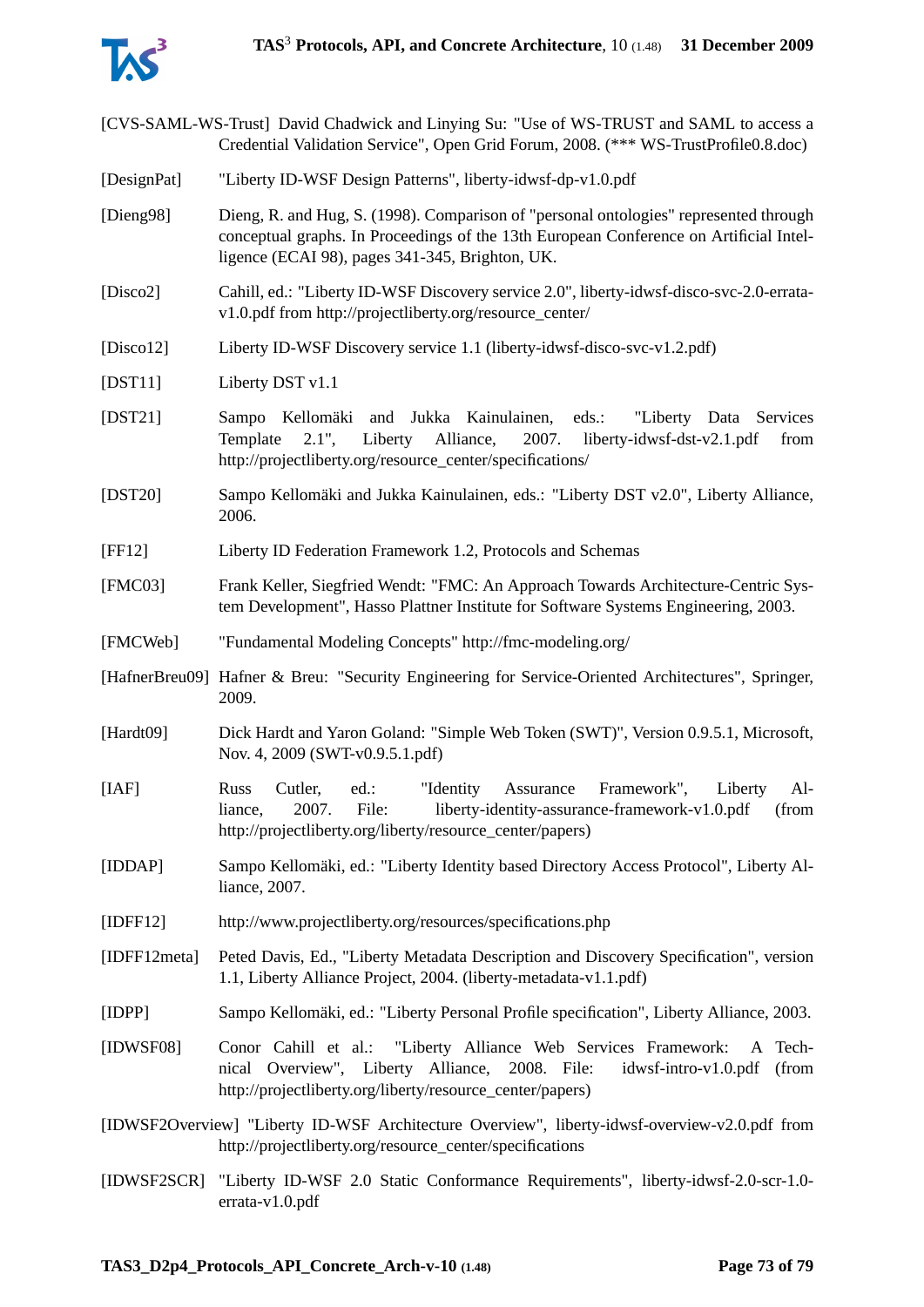

- [IDWSFSecPriv] "Liberty ID-WSF Security & Privacy Overview", liberty-idwsf-security-privacyoverview-v1.0.pdf from http://projectliberty.org/resource\_center/specifications/
- [IGF] "An Overview of the Identity Governance Framework", Liberty Alliance, 2007. File: overview-id-governance-framework-v1.0.pdf (from http://projectliberty.org/liberty/resource\_center/papers)
- [Interact2] "Liberty ID-WSF Interaction Service", liberty-idwsf-interaction-svc-2.0-errata-v1.0.pdf from http://projectliberty.org/resource\_center/specifications/
- [Kellomaki08] Sampo Kellomäki: "Query Extension for SAML AuthnRequest", feature request to OA-SIS Security Services Technical Committee (SSTC), 2008. See OASIS SSTC mailing list archive.
- [Levenshtein66] Levenshtein, V. I. (1966). Binary codes capable of correcting deletions, insertions and reversals. Soviet Physics Doklady, 10:707+.
- [LibertyInterFed] Carolina Canales Valenzuela, Sampo Kellomäki, eds.: "Access to Identity-Enabled Web Services in Cross-Border, Inter-Federation Scenarios", Liberty Alliance, 2007. File: access-to-identity-enabled-services-in-inter-cot-scenarios-v1.0.pdf (from http://projectliberty.org/liberty/resource\_center/papers)
- [LibertyLegal] Victoria Sheckler, ed.: "Contractual Framework Outline for Circles of Trust", Liberty Alliance, 2007. File: Liberty Legal Frameworks.pdf (from http://projectliberty.org/liberty/resource\_center/papers)
- [LibertyXF] Sampo Kellomäki, ed.: "Cross Operation of Single Sign-On, Federation, and Identity Web Services Frameworks", Liberty Alliance, 2006.
- [Madsen03] Paul Madsen: "WS-Trust: Interoperable Security for Web Services" Available from http://www.xml.com/pub/a/ws/2003/06/24/ws-trust.html
- [Mbanaso09] U.M. Mbanaso, G.S. Cooper, David Chadwick, Anne Anderson: "Obligations of Trust for Privacy and Confidentiality in Distributed Transactions", Internet Research. Vol 19 No 2, 2009, pp. 153-173.
- [Meier08] J.D. Meier: "Threats, Attacks, Vulnerabilities, and Countermeasures", 30.3.2008. http://shapingsoftware.com/2008/03/30/threats-attacks-vulnerabilitiesand-countermeasures/
- [Meier09] J.D. Meier: "Security Hot Spots", 9.3.2009. http://shapingsoftware.com/2009/03/09/securityhot-spots/
- [MS-MWBF] Microsoft Web Browser Federated Sign-On Protocol Specification, 20080207, http://msdn2.microsoft.com/en-us/library/cc236471.aspx
- [Nagios] "System, Network, and Application Monitor", the latest incarnation of the Satan and Net Saint saga, http://www.nagios.org/
- [NexofRA09] "Deliverable D6.2 RA Model V2.0", All NEXOF-RA Partners, NESSI Strategic Project and External Contributors, 2009.
- [NIST-SP800-30] Gary Stoneburner, Alice Goguen, and Alexis Feringa: "Risk Management Guide for Information Technology Systems", Recommendations of the National Institute of Standards and Technology, NIST, 2002. http://csrc.nist.gov/publications/nistpubs/800- 30/sp800-30.pdf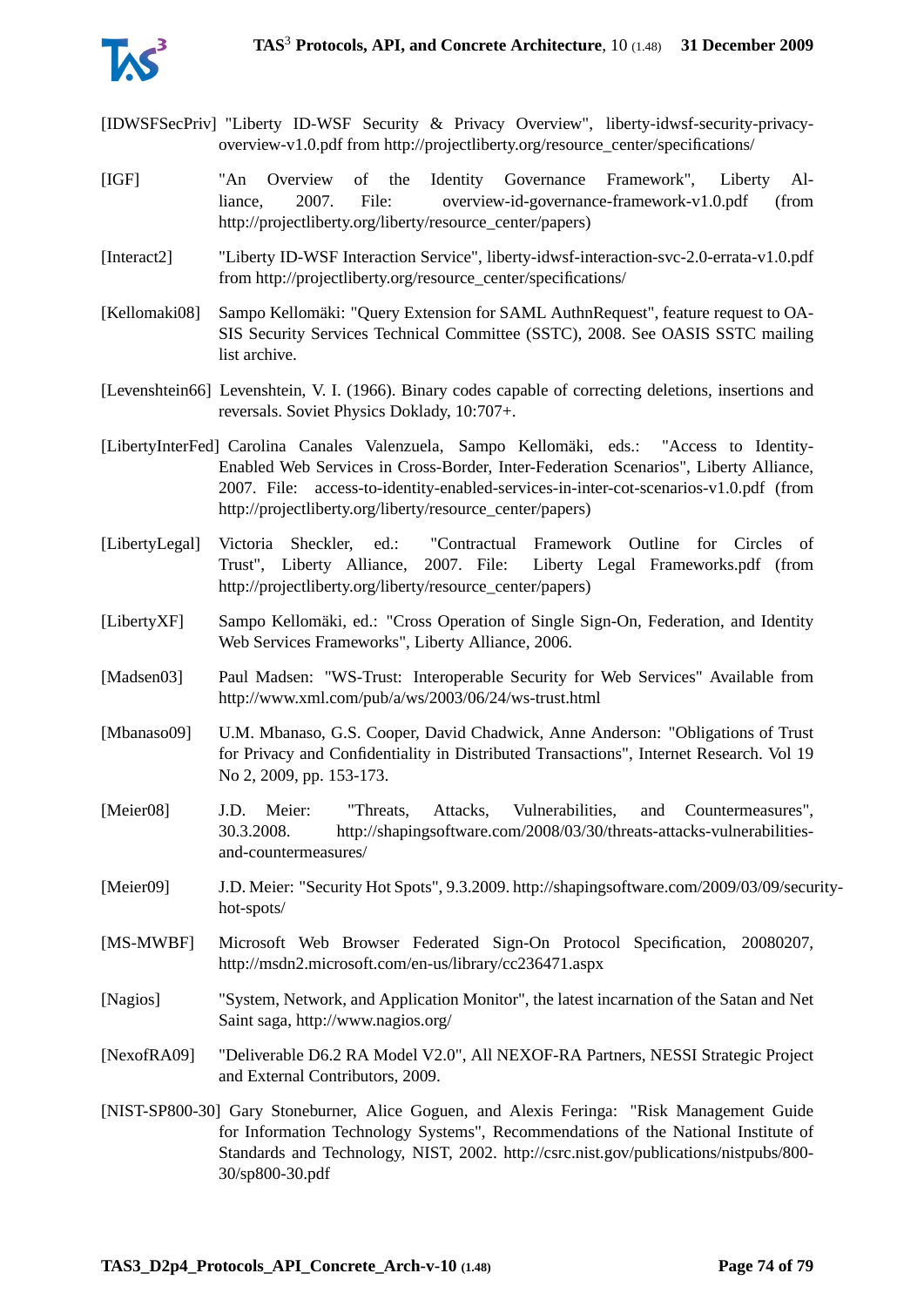

- [NIST-SP800-42] John Wack, Miles Tracy and Murugiah Souppaya: "Guideline Network Security", Recommendations of the National Institute of Standards and Technology, NIST, 2002. http://csrc.nist.gov/publications/nistpubs/800-30-42/sp800-42.pdf
- [NIST-SP800-63] William E. Burr, Donna F. Dodson, Ray A. Perlner, W. Timothy Polk, Sarbari Gupta, Emad A. Nabbus: "Electronic Authentication Guideline", Recommendations of the National Institute of Standards and Technology, NIST Special Publication 800-63-1, Feb 2008. http://csrc.nist.gov/publications/nistpubs/
- [OAUTH] http://oauth.net/
- [OpenID] http://openid.net/
- [OWL-S-Web] David Martin, ed.: "OWL-S: Semantic Markup for Web Services", W3C, 22. Nov, 2004. http://www.w3.org/Submission/OWL-S/
- [PCI08] "Payment Card Industry Data Security Standard", Version 1.2, Oct 2008, PCI Security Standards Council. Document pci\_dss\_v1-2.pdf from https://www.pcisecuritystandards.org/security\_standards/pci\_dss.shtml
- [Peeters09] Roel Peeters, Koen Simoens, Danny De Cock, and Bart Preneel: "Cross-Context Delegation through Identity Federation", KUL 2009 (To be published?)
- [PeopleSvc] "Liberty ID-WSF People Service Specification", liberty-idwsf-people-service-1.0 errata-v1.0.pdf from http://projectliberty.org/resource\_center/specifications/
- [PERMIS] D.W.Chadwick and A. Otenko: "The PERMIS X.509 Role Based Privilege Management Infrastructure". Future Generation Computer Systems, Vol 19, Issue 2, Feb 2003. pp 277- 289
- [RFC1157] J. Case et al.: " A Simple Network Management Protocol (SNMP)", RFC 1157, 1990.
- [RFC1950] P. Deutcsh, J-L. Gailly: "ZLIB Compressed Data Format Specification version 3.3", Aladdin Enterprises, Info-ZIP, May 1996
- [RFC1951] P. Deutcsh: "DEFLATE Compressed Data Format Specification version 1.3", Aladdin Enterprises, May 1996
- [RFC1952] P. Deutcsh: "GZIP file format specification version 4.3", Aladdin Enterprises, May 1996
- [RFC2119] S. Bradner, ed.: "Key words for use in RFCs to Indicate Requirement Levels", Harvard University, 1997.
- [RFC2138] C. Rigney et al.: "Remote Authentication Dial In User Service (RADIUS)", RFC 2138, April 1997.
- [RFC2139] C. Rigney: "RADIUS Accounting", RFC 2139, April 1997.
- [RFC2246] T. Dierks and C. Allen: "The TLS Protocol Version 1.0", RFC 2246, January 1999.
- [RFC2251] M. Wahl, T. Howes, S. Kille: "Lightweight Directory Access Protocol (v3)", RFC 2251, December 1997.
- [RFC2256] Wahl, M., "A Summary of the X.500(96) User Schema for use with LDAPv3", RFC 2256, December 1997.
- [RFC2560] Myers et al., "X.509 Internet Public Key Infrastructure Online Certificate Status Protocol - OCSP", RFC 2560, June 1999.
- [RFC2798] M. Smith: "Definition of the inetOrgPerson LDAP Object Class", Netscape Communications, RFC 2798, April 2000.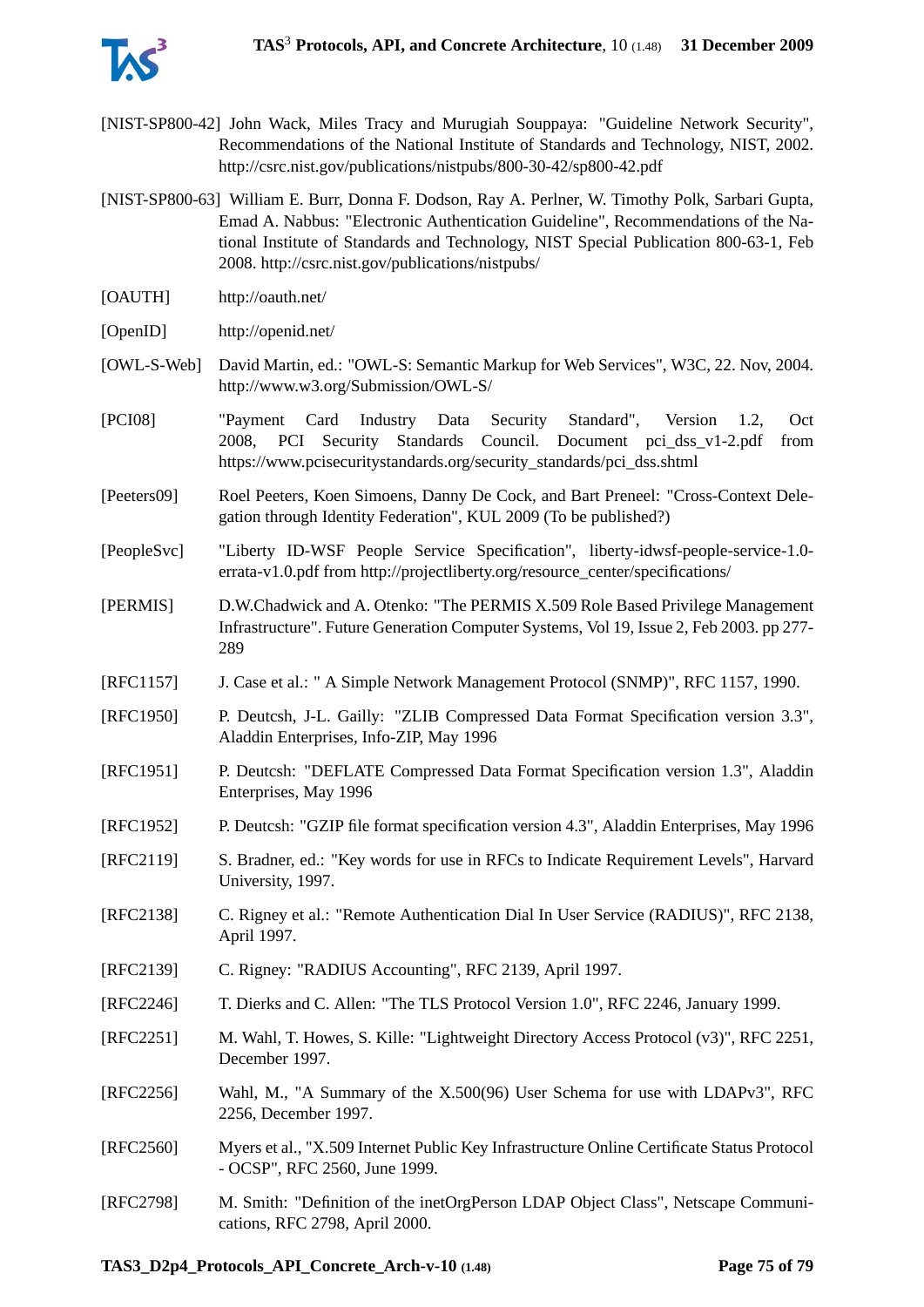

- [RFC3548] S. Josefsson, ed.: "The Base16, Base32, and Base64 Data Encodings", July 2003. (Section 4 describes Safebase64)
- [RFC3588] P. Calhoun et al.: "Diameter Base Protocol", RFC 3588, September 2003.
- [RFC3768] R. Hinden, ed.: "Virtual Router Redundancy Protocol (VRRP)", RFC 3768, April 2004.
- [SAML2LOA] OASIS. "Level of Assurance Authentication Context Profiles for SAML 2.0" Working Draft 01. 01 July 2008
- [SAML11core] SAML 1.1 Core, OASIS, 2003
- [SAML11bind] "Bindings and Profiles for the OASIS Security Assertion Markup Language (SAML) V1.1", Oasis Standard, 2.9.2003, oasis-sstc-saml-bindings-1.1
- [SAML2core] "Assertions and Protocols for the OASIS Security Assertion Markup Language (SAML) V2.0", Oasis Standard, 15.3.2005, saml-core-2.0-os
- [SAML2prof] "Profiles for the OASIS Security Assertion Markup Language (SAML) V2.0", Oasis Standard, 15.3.2005, saml-profiles-2.0-os
- [SAML2profErrata] OASIS. "Profiles for the OASIS Security Assertion Markup Language (SAML) V2.0 - Errata Composite Working Draft", 12 February 2006
- [SAML2bind] "Bindings for the OASIS Security Assertion Markup Language (SAML) V2.0", Oasis Standard, 15.3.2005, saml-bindings-2.0-os
- [SAML2context] "Authentication Context for the OASIS Security Assertion Markup Language (SAML) V2.0", Oasis Standard, 15.3.2005, saml-authn-context-2.0-os
- [SAML2meta] Cantor, Moreh, Philpott, Maler, eds., "Metadata for the OASIS Security Assertion Markup Language (SAML) V2.0", Oasis Standard, 15.3.2005, saml-metadata-2.0-os
- [SAML2security] "Security and Privacy Considerations for the OASIS Security Assertion Markup Language (SAML) V2.0", Oasis Standard, 15.3.2005, saml-sec-consider-2.0-os
- [SAML2conf] "Conformance Requirements for the OASIS Security Assertion Markup Language (SAML) V2.0", Oasis Standard, 15.3.2005, saml-conformance-2.0-os
- [SAML2glossary] "Glossary for the OASIS Security Assertion Markup Language (SAML) V2.0", Oasis Standard, 15.3.2005, saml-glossary-2.0-os
- [SAML2SimpleSign] "SAML 2.0 POST Simple Sign Binding", OASIS, 2008.
- [Schema1-2] Henry S. Thompson et al. (eds): XML Schema Part 1: Structures, 2nd Ed., WSC Recommendation, 28. Oct. 2004, http://www.w3.org/2002/XMLSchema
- [SecMech2] "Liberty ID-WSF 2.0 Security Mechanisms", liberty-idwsf-security-mechanisms-core-2.0-errata-v1.0.pdf from http://projectliberty.org/resource\_center/specifications
- [Shibboleth] http://shibboleth.internet2.edu/shibboleth-documents.html
- [SHPS] Conor Cahill, et al.: "Service Hosting and Proxying Service Specification", Liberty Alliance Project, 15. Dec. 2006.
- [SOAPAuthn2] "Liberty ID-WSF Authentication, Single Sign-On, and Identity Mapping Services Specification", liberty-idwsf-authn-svc-2.0-errata-v1.0.pdf from http://projectliberty.org/resource\_center/specifications/
- [SOAPBinding2] "Liberty ID-WSF SOAP Binding Specification", liberty-idwsf-soap-binding-2.0-erratav1.0.pdf from http://projectliberty.org/resource\_center/specifications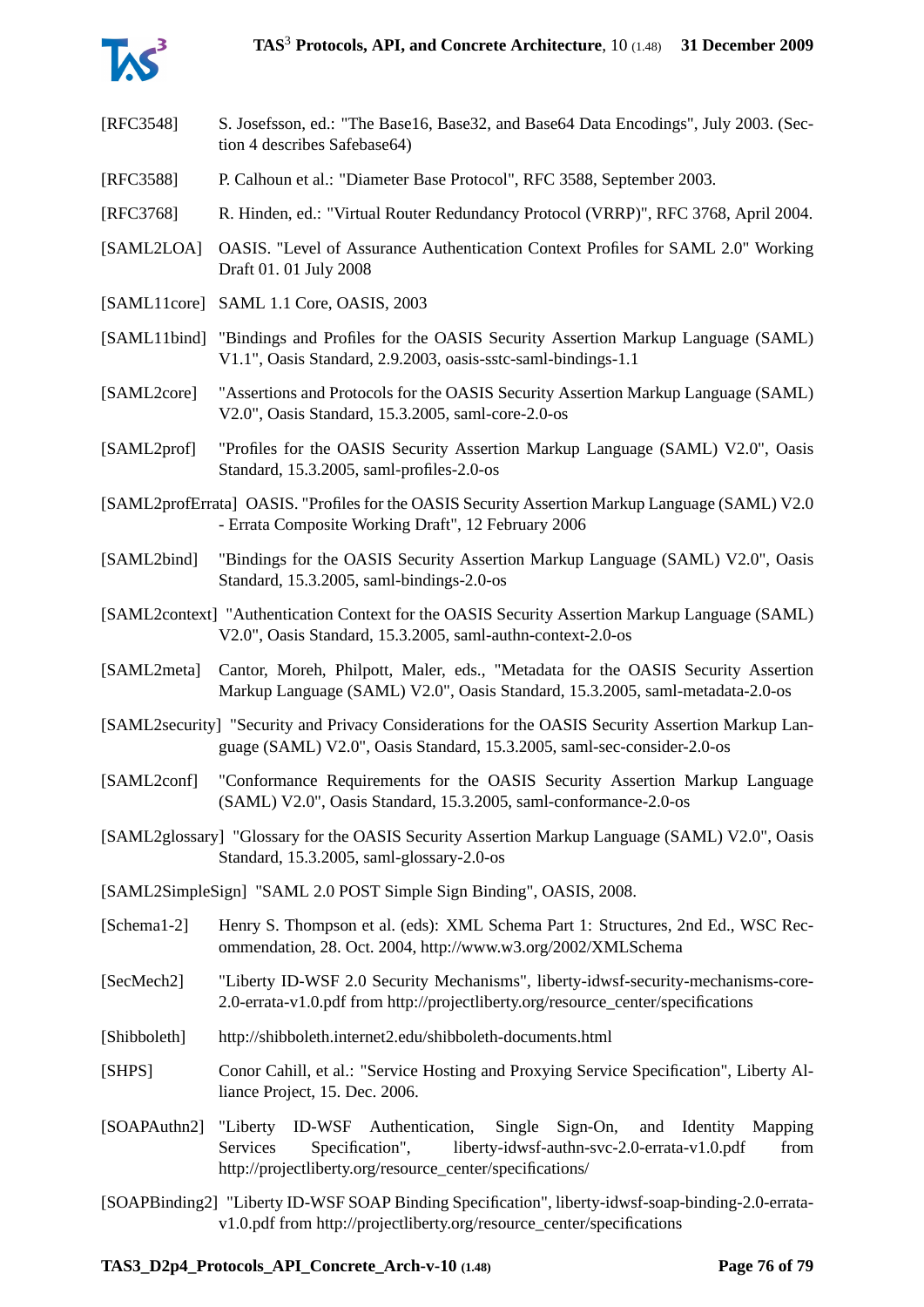

- [SOX02] "Sarbanes-Oxley Act of 2002", Public Law 107-204, United States, 2002. http://frwebgate.access.gpo.gov/cgibin/getdoc.cgi?dbname=107 cong\_public\_laws&docid=f:publ204.107
- [SUBS2] "Liberty ID-WSF Subscriptions and Notifications Specification", liberty-idwsf-subsv1.0.pdf from http://projectliberty.org/resource\_center/specifications/
- [SWIG] Simplified Interface and Wrapper Generator by Dave Beazley. www.swig.org
- [TAS3ARCH] Sampo Kellomäki, ed.: "TAS3 Architecture", TAS3 Consortium, 2009. Document: tas3 arch-vXX.pdf, also deliverable D2.1, document: tas3-deliv-2\_1-arch-v17\_2.pdf
- [TAS3BIZ] Luk Vervenne, ed.: "TAS3 Business Model", TAS3 Consortium, 2009.
- [TAS3COMPLIANCE] Sampo Kellomäki, ed.: "TAS3 Compliance Requirements", TAS3 Consortium, 2009. Document: tas3-compliance-vXX.pdf
- [TAS3CONSOAGMT] "TAS3 Consortium Agreement", TAS3 Consortium, 2008. (Not publicly available.)
- [TAS3D12DESIGNRAR] David Chadwick (Kent), Seda Gürses (KUL), eds.: "Requirements Assessment Report", TAS3 Consortium, 20090102. Document: TAS3\_D1p2\_Requirements\_Assesment\_Report\_1\_V1p0.pdf
- [TAS3D14DESIGNREQ] Gilles Montagnon (SAP), ed.: "Design Requirements", TAS3 Consortium, 20081221. Document: TAS3\_D1p4\_Design\_Requirements\_1\_V2p0.pdf
- [TAS3D22UPONTO] Quentin Reul (VUB), ed.: "Common Upper Ontologies", TAS3 Consortium, Deliverable D2.2, 7.5.2009. Document: D2.2\_ver1.7.pdf
- [TAS3D41ID] Sampo Kellomäki, ed.: "Identifier and Discovery Function", TAS3 Deliverable 4.1, 2009. Document: tas3-disco-v01.pdf
- [TAS3D42Repo] David Chadwick, ed.: "Specification of information containers and authentic repositories", TAS3 Deliverable 4.2, 2009.
- [TAS3D71IdMAnAz] TAS3 Deliverable 7.1. "Design of Identity Management, Authentication and Authorization Infrastructure" 3 Jan 2009.
- [TAS3D81RepoSW] "Software Documentation System: Repository Services", UniKOLD, TAS3 Deliverable 8.1, 2009.
- [TAS3D82BackOffice] "Back Office Services with Documentation", TAS3 Consortium, 2009.
- [TAS3D83CliSW] "TAS3 Client Software with User Guide", TAS3 Consortium, 2009.
- [TAS3D91PilotUC] "Pilot Use Cases", Deliverable D9.1, TAS3 Consortium, 2009.
- [TAS3DOW] "TAS3 Description of Work", TAS3 Consortium, 2008. (Not publicly available.) File: TAS3\_DescriptionOfWork.DoW.technical.annex.final.version.20071030.pdf
- [TAS3GLOS] Quentin Reul (VUB), ed.: "TAS3 Glossary", TAS3 Consortium, 2009. Document: tas3 glossary-vXX.pdf
- [TAS3PROTO] Sampo Kellomäki, ed.: "TAS3 Protocols and Concrete Architecture", TAS3 Consortium, 2009. Document: tas3-proto-vXX.pdf
- [TAS3THREAT] Sampo Kellomäki, ed.: "TAS3 Threat Analysis", TAS3 Consortium, 2009. Document: tas3-threats-vXX.pdf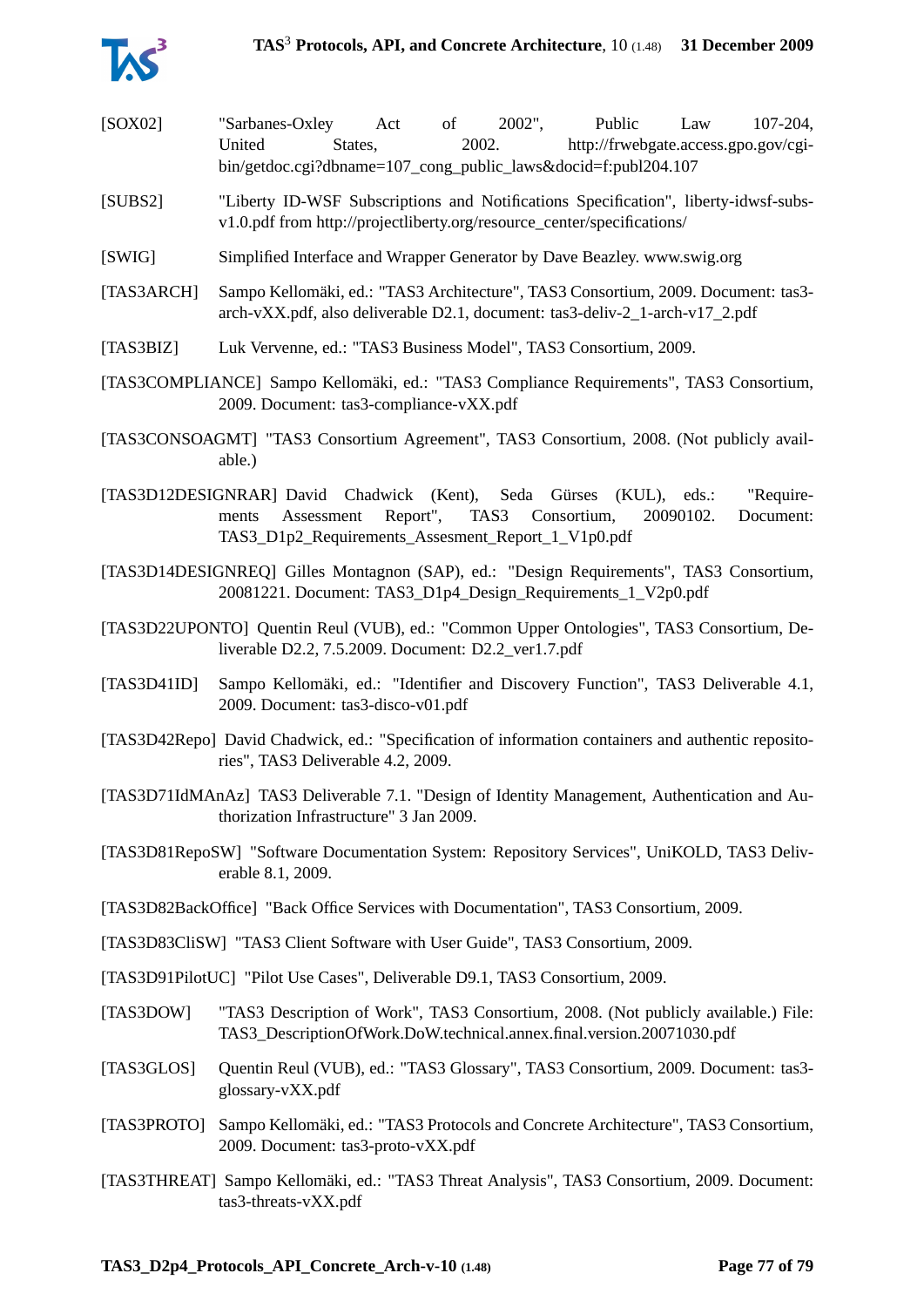

- [TAS3WP] "TAS3 Architecture White Paper", TAS3 Consortium, 2009 (as of 20090324 to be published).
- [Tom09] Allen Tom, et al.: "OAuth Web Resource Authorization Profiles (OAuth WRAP)", Version 0.9.7.2, Google, Microsoft, and Yahoo, Nov. 5, 2009 (WRAP-v0.9.7.2.pdf)
- [TrustBuilder2] Adam J. Lee, Marianne Winslett and Kenneth J. Perano: "TrustBuilder2: A Reconfigurable Framework for Trust Negotiation", IFIP Trust Management Conference, June 2009.
- [UML2] http://www.sparxsystems.com.au/resources/uml2\_tutorial/
- [UNDP07] "e-Government Interoperability Guide", United Nations Development Programme, 2007. http://www.apdip.net/projects/gif/GIF-Guide.pdf
- [VenturiEA08] V. Venturi, et al.: "Use of SAML to retrieve Authorization Credentials", Open Grid Forum, 2008. (\*\*\* Attribute PullProfilev1.5.doc; CVS related)
- [Wharton94] C. Wharton et al. "The cognitive walkthrough method: a practitioner's guide" in J. Nielsen & R. Mack "Usability Inspection Methods" pp. 105-140, Wiley, 1994.
- [WSML-Web] "Web Services Modelling Language" http://www.wsmo.org/wsml/
- [WSMO05] D. Roman, U. Keller, H. Lausen, J. de Bruijn, R. Lara, M. Stollberg, A. Polleres, C. Feier, C. Bussler, and D. Fensel (2005). "Web Service Modeling Ontology". In Applied Ontology 1, pages 77-106.
- [WSMO-Web] "Web Services Modelling Ontology" http://www.wsmo.org/
- [WSPolicy] Bajaj et al.: "Web Services Policy Framework (WS-Policy) and Web Services Policy Attachment (WS-PolicyAttachment)", W3C, March 2006. http://schemas.xmlsoap.org/ws/2004/09/policy/
- [WSTrust] "WS-Trust 1.3", CD 6, OASIS, Sept 2006. (\*\*\* WS-Trust, STS, etc.)
- [X520] ITU-T Rec. X.520, "The Directory: Selected Attribute Types", 1996.
- [X521] ITU-T Rec. X.521, "The Directory: Selected Object Classes", 1996.
- [XACML2] "eXtensible Access Control Markup Language (XACML)" v2.0, OASIS Standard, February 2005. From http://www.oasisopen.org/committees/tc\_home.php?wg\_abbrev=xacml
- [XACML2SAMLold] "SAML 2.0 Profile of XACML, Version 2, Working Draft 5", 19 July 2007, OA-SIS. (\*\*\* instead of "SAML 2.0 profile of XACML v2.0, ERRATA, Working Draft 01, 17 November 2005" which is the version that the profile is currently based on; XACML-ContextProfile1.1.doc from Open Grid Forum - OGF)

[XACML2SAML] "SAML 2.0 Profile of XACML, Version 2, Committee Draft", 16 April 2009

- [XML] http://www.w3.org/TR/REC-xml
- [XML-C14N] XML Canonicalization (non-exclusive), http://www.w3.org/TR/2001/REC-xml-c14n-20010315; J. Boyer: "Canonical XML Version 1.0", W3C Recommendation, 15.3.2001, http://www.w3.org/TR/xml-c14n, RFC3076
- [XML-EXC-C14N] Exclusive XML Canonicalization, http://www.w3.org/TR/xml-exc-c14n/
- [XMLDSIG] "XML-Signature Syntax and Processing", W3C Recommendation, 12.2.2002, http://www.w3.org/TR/xmldsig-core, RFC3275

## **TAS3\_D2p4\_Protocols\_API\_Concrete\_Arch-v-10 (1.48) Page 78 of [79](#page-78-0)**